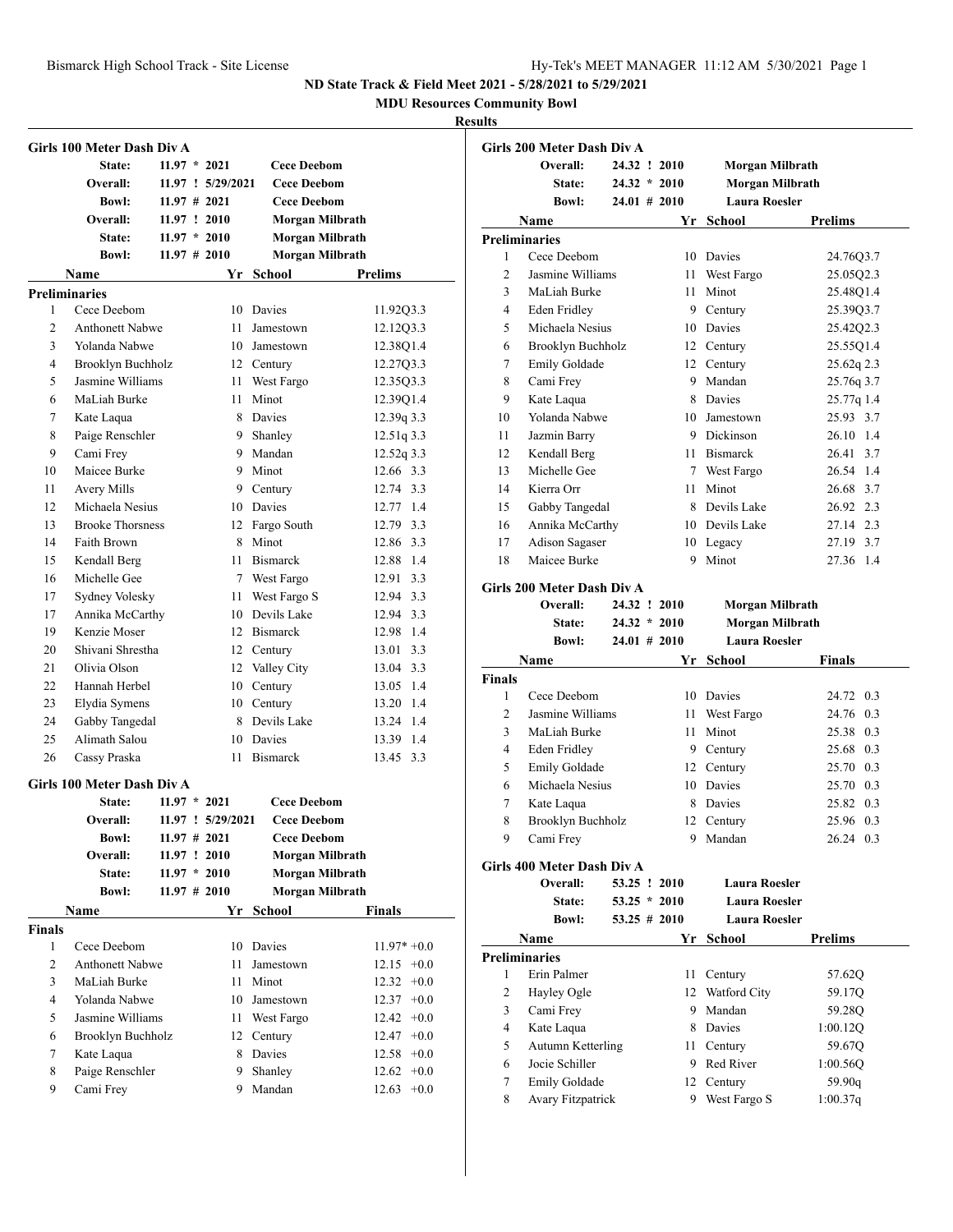**MDU Resources Community Bowl Results Preliminaries ... (Girls 400 Meter Dash Div A) Name Yr School Prelims** 9 Ryleigh Wacha 12 Davies 1:00.44q 10 Jadyn Guidinger 12 Legacy 1:01.43 11 Hailey Bjerke 11 Davies 1:01.92 12 Addison Massey 8 Bismarck 1:02.67 13 Ava Marburger 12 Williston 1:04.91 **Girls 400 Meter Dash Div A Overall: 53.25 ! 2010 Laura Roesler State: 53.25 \* 2010 Laura Roesler Bowl: 53.25 # 2010 Laura Roesler Name Yr School Finals Finals** 1 Erin Palmer 11 Century 56.75 2 Hayley Ogle 12 Watford City 57.78 3 Kate Laqua 8 Davies 58.68 4 Cami Frey 9 Mandan 58.88 5 Autumn Ketterling 11 Century 59.32 6 Jocie Schiller 9 Red River 59.44 7 Emily Goldade 12 Century 59.56 8 Avary Fitzpatrick 9 West Fargo S 59.69 9 Ryleigh Wacha 12 Davies 59.85 **Girls 800 Meter Run Div A Overall: 2:10.78 ! 2008 Laura Roesler State: 2:10.78 \* 2008 Laura Roesler Bowl: 2:10.78 # 2008 Laura Roesler Name Yr School Finals Finals** 1 Jilee Golus 12 Bismarck 2:12.08 2 Meghan Ford 12 Jamestown 2:15.24 3 Anna Lien 11 Fargo North 2:16.05 4 Hayley Ogle 12 Watford City 2:17.33 5 Jadyn Guidinger 12 Legacy 2:17.36 6 Acey Elkins 10 Mandan 2:17.39 7 McKenna Lovehaug 12 Davies 2:18.24 8 Taya Fettig 8 Bismarck 2:18.68 9 Erin Palmer 11 Century 2:19.15 10 Greta Goven 8 Valley City 2:21.01 11 Hailey Bjerke 11 Davies 2:21.28 12 Lauren Dosch 10 Red River 2:22.51 13 Eden Smith 12 West Fargo S 2:25.16 14 MaKayla Anderson 12 Century 2:25.42 15 Eleni Lovgren 11 Williston 2:28.13 16 Onnica Stansbury 12 West Fargo S 2:29.04 17 Ryleigh Wacha 12 Davies 2:31.52 18 Reagan Berg 9 Valley City 2:34.25 **Girls 1600 Meter Run Div A Overall: 4:44.44 ! 1993 Becki Wells State: 4:44.44 \* 1993 Becki Wells Bowl: 4:53.76 # 2016 Karly Ackley Name Yr School Finals Finals** 1 Meghan Ford 12 Jamestown 5:02.34 **Finals**

| .              |                            |                    |    |                     |               |  |
|----------------|----------------------------|--------------------|----|---------------------|---------------|--|
| $\overline{c}$ | Jilee Golus                |                    |    | 12 Bismarck         | 5:09.15       |  |
| 3              | Onnica Stansbury           |                    | 12 | West Fargo S        | 5:13.16       |  |
| 4              | Eleni Lovgren              |                    | 11 | Williston           | 5:13.29       |  |
| 5              | Jadyn Guidinger            |                    |    | 12 Legacy           | 5:14.83       |  |
| 6              | Acey Elkins                |                    |    | 10 Mandan           | 5:14.88       |  |
| 7              | Jaelyn Ogle                |                    |    | 10 Watford City     | 5:19.54       |  |
| 8              | Anna Lien                  |                    |    | 11 Fargo North      | 5:19.74       |  |
| 9              | Elle Sondag                |                    |    | 11 Fargo North      | 5:28.40       |  |
| 10             | Greta Goven                |                    |    | 8 Valley City       | 5:28.54       |  |
| 11             | Gracia Larsen-Schmidt      |                    |    | 12 Red River        | 5:29.18       |  |
| 12             | Reagan Berg                |                    |    | 9 Valley City       | 5:29.28       |  |
| 13             | Mya Mannausau              |                    |    | 8 Red River         | 5:30.04       |  |
| 14             | Olivia Heilman             |                    |    | 9 West Fargo S      | 5:30.88       |  |
| 15             | Lauren Dosch               |                    | 10 | Red River           | 5:33.95       |  |
| 16             | <b>Trinity Jessen</b>      |                    | 10 | Minot               | 5:35.71       |  |
| 17             | Campbell Dorsey            |                    |    | 11 Red River        | 5:37.32       |  |
| 18             | Anna Bernhardt             |                    | 11 | Shanley             | 5:37.48       |  |
| 19             | Marie Derenne              |                    | 10 | <b>Grand Forks</b>  | 5:41.89       |  |
| 20             | Claire Hynek               |                    |    | 9 Grand Forks       | 5:42.53       |  |
| 21             | Brooklyn Champagne         |                    |    | 10 Fargo North      | 5:46.41       |  |
| 22             | Cierra Bornemann           |                    | 9  | Davies              | 5:51.53       |  |
| 23             | Clare Boldingh             |                    | 12 | West Fargo          | 5:51.87       |  |
|                | Girls 3200 Meter Run Div A |                    |    |                     |               |  |
|                | <b>Overall:</b>            | 10:32.86 ! 2016    |    | <b>Karly Ackley</b> |               |  |
|                | <b>State:</b>              | $10:32.86 * 2016$  |    | <b>Karly Ackley</b> |               |  |
|                | Bowl:                      | $10:32.86 \# 2016$ |    | <b>Karly Ackley</b> |               |  |
|                | Name                       |                    | Yr | <b>School</b>       | <b>Finals</b> |  |
| Finals         |                            |                    |    |                     |               |  |
| 1              | Meghan Ford                |                    | 12 | Jamestown           | 10:46.87      |  |
| $\overline{c}$ | Jilee Golus                |                    |    | 12 Bismarck         | 11:06.46      |  |
| 3              | Onnica Stansbury           |                    |    | 12 West Fargo S     | 11:09.04      |  |
|                |                            |                    |    |                     |               |  |

| Reagan Berg<br>Kaelyn Berg<br>Katie Olson<br>Jordan Knudsvig<br>Scout Ulrickson<br>Brooklyn Herrick<br>Clare Boldingh<br>Anna Bernhardt<br>Dalila Sharp<br>Brooklyn Nygaard<br><b>Girls 100 Meter Hurdles Div A</b><br>Overall:<br>State:<br><b>Bowl:</b> | 14.33 ! 2005<br>$14.56 * 2005$<br>$14.33 \# 2004$ | 9<br>11<br>7<br>10<br>7<br>7<br>12<br>11<br>9<br>7 | <b>Bismarck</b><br>Valley City<br>West Fargo<br>Watford City<br>West Fargo<br>Minot<br>West Fargo S<br>West Fargo<br>Shanley<br><b>Bismarck</b><br>Jamestown<br><b>Whitney Carlson</b><br><b>McKenzie Mehlisch</b><br><b>Whitney Carlson</b> | 11:33.73<br>11:41.36<br>11:56.77<br>11:59.56<br>12:00.54<br>12:05.69<br>12:09.77<br>12:11.43<br>12:11.50<br>12:13.50<br>12:15.70<br>12:39.33 |
|-----------------------------------------------------------------------------------------------------------------------------------------------------------------------------------------------------------------------------------------------------------|---------------------------------------------------|----------------------------------------------------|----------------------------------------------------------------------------------------------------------------------------------------------------------------------------------------------------------------------------------------------|----------------------------------------------------------------------------------------------------------------------------------------------|
|                                                                                                                                                                                                                                                           |                                                   |                                                    |                                                                                                                                                                                                                                              |                                                                                                                                              |
|                                                                                                                                                                                                                                                           |                                                   |                                                    |                                                                                                                                                                                                                                              |                                                                                                                                              |
|                                                                                                                                                                                                                                                           |                                                   |                                                    |                                                                                                                                                                                                                                              |                                                                                                                                              |
|                                                                                                                                                                                                                                                           |                                                   |                                                    |                                                                                                                                                                                                                                              |                                                                                                                                              |
|                                                                                                                                                                                                                                                           |                                                   |                                                    |                                                                                                                                                                                                                                              |                                                                                                                                              |
|                                                                                                                                                                                                                                                           |                                                   |                                                    |                                                                                                                                                                                                                                              |                                                                                                                                              |
|                                                                                                                                                                                                                                                           |                                                   |                                                    |                                                                                                                                                                                                                                              |                                                                                                                                              |
|                                                                                                                                                                                                                                                           |                                                   |                                                    |                                                                                                                                                                                                                                              |                                                                                                                                              |
|                                                                                                                                                                                                                                                           |                                                   |                                                    |                                                                                                                                                                                                                                              |                                                                                                                                              |
|                                                                                                                                                                                                                                                           |                                                   |                                                    |                                                                                                                                                                                                                                              |                                                                                                                                              |
|                                                                                                                                                                                                                                                           |                                                   |                                                    |                                                                                                                                                                                                                                              |                                                                                                                                              |
|                                                                                                                                                                                                                                                           |                                                   |                                                    |                                                                                                                                                                                                                                              |                                                                                                                                              |
|                                                                                                                                                                                                                                                           |                                                   |                                                    |                                                                                                                                                                                                                                              |                                                                                                                                              |
|                                                                                                                                                                                                                                                           |                                                   |                                                    |                                                                                                                                                                                                                                              |                                                                                                                                              |
| Bayla Weigel                                                                                                                                                                                                                                              |                                                   | 9                                                  |                                                                                                                                                                                                                                              |                                                                                                                                              |
| Gracia Larsen-Schmidt                                                                                                                                                                                                                                     |                                                   | 12                                                 | Red River                                                                                                                                                                                                                                    |                                                                                                                                              |
| Elle Sondag                                                                                                                                                                                                                                               |                                                   | 11                                                 | Fargo North                                                                                                                                                                                                                                  | 11:32.97                                                                                                                                     |
| <b>Trinity Jessen</b>                                                                                                                                                                                                                                     |                                                   | 10                                                 | Minot                                                                                                                                                                                                                                        | 11:30.49                                                                                                                                     |
| Eleni Lovgren                                                                                                                                                                                                                                             |                                                   | 11                                                 | Williston                                                                                                                                                                                                                                    | 11:22.69                                                                                                                                     |
| Jaelyn Ogle                                                                                                                                                                                                                                               |                                                   | 10                                                 | Watford City                                                                                                                                                                                                                                 | 11:10.30                                                                                                                                     |
| Onnica Stansbury                                                                                                                                                                                                                                          |                                                   | 12 West Fargo S                                    |                                                                                                                                                                                                                                              |                                                                                                                                              |
|                                                                                                                                                                                                                                                           |                                                   |                                                    |                                                                                                                                                                                                                                              |                                                                                                                                              |

# **Preliminaries** 1 Cece Deebom 10 Davies 14.75Q1.8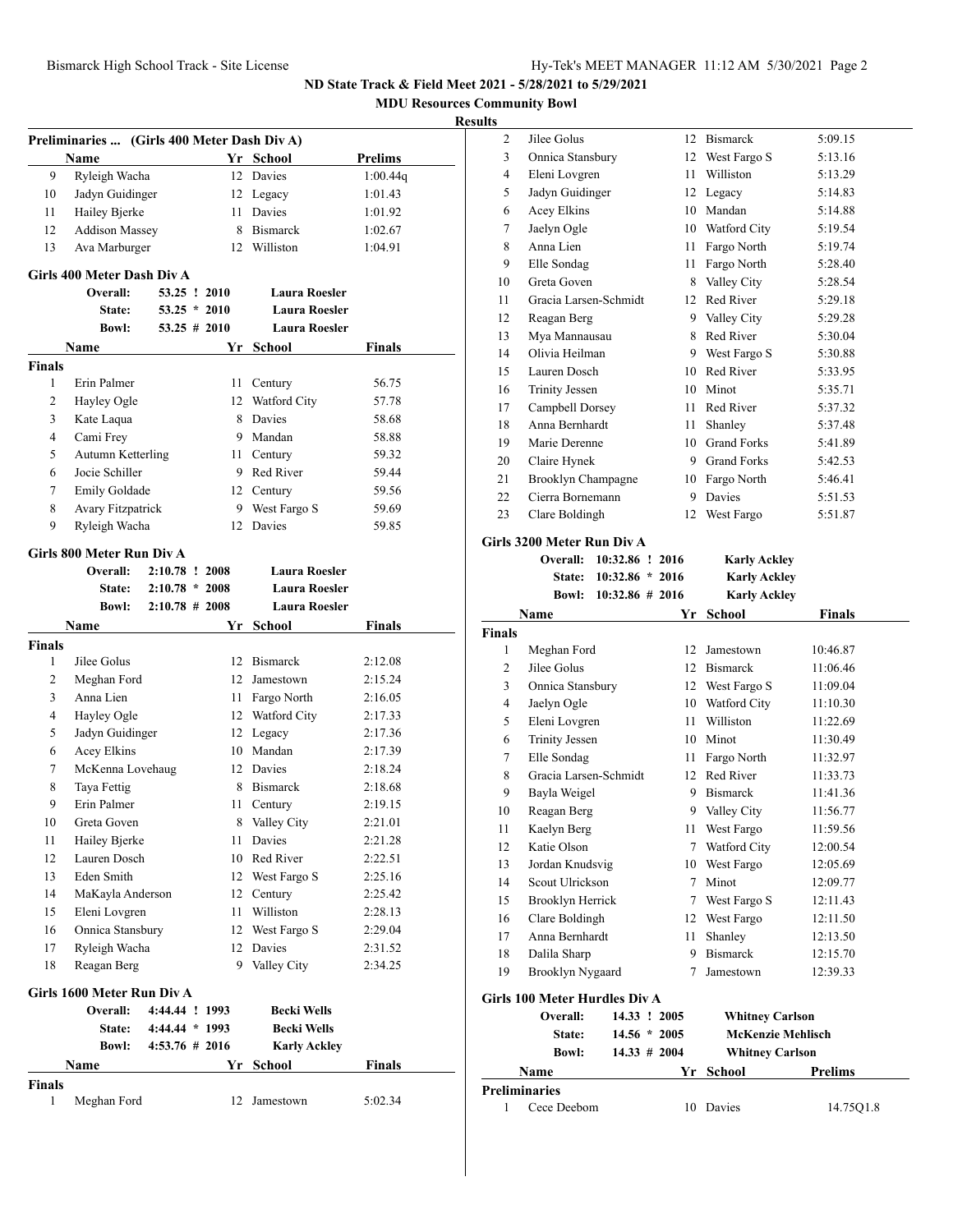**MDU Resources Community Bowl**

### **Results**

| Preliminaries  (Girls 100 Meter Hurdles Div A) |                               |                |     |                          |                   |  |  |
|------------------------------------------------|-------------------------------|----------------|-----|--------------------------|-------------------|--|--|
|                                                | <b>Name</b>                   |                | Yr  | School                   | Prelims           |  |  |
| $\overline{2}$                                 | Jada Bell                     |                | 12  | Davies                   | 15.22Q4.8         |  |  |
| 3                                              | Anna Rader                    |                | 11  | Century                  | 15.36Q1.8         |  |  |
| 4                                              | Morgan Sheldon                |                | 11  | Mandan                   | 15.39Q4.8         |  |  |
| 5                                              | Annie Dennis                  |                | 12  | Watford City             | 15.84Q4.8         |  |  |
| 6                                              | Hope Stein                    |                | 11  | Century                  | 15.96Q1.8         |  |  |
| 7                                              | Linnea Axtman                 |                | 11  | Davies                   | $16.04q$ 4.8      |  |  |
| 8                                              | Samantha Gustafson            |                | 10  | West Fargo               | $16.29q$ 1.8      |  |  |
| 9                                              | Amy Stringer                  |                | 11  | <b>Bismarck</b>          | $16.62q$ 1.8      |  |  |
| 10                                             | Maddie Deics                  |                | 11  | Legacy                   | $16.62 \quad 4.8$ |  |  |
| 11                                             | Erin McLean                   |                | 8   | Minot                    | $16.67$ 1.8       |  |  |
| 12                                             | Elyse Gulsvig                 |                | 10  | Davies                   | 16.73 4.8         |  |  |
| 12                                             | Cayla Sailer                  |                | 9   | Davies                   | $16.73 \quad 1.8$ |  |  |
| 14                                             | Elvinell Fofanah              |                | 11  | West Fargo               | 16.80 4.8         |  |  |
| 15                                             | Joanne Lee                    |                | 10  | Legacy                   | 16.83 4.8         |  |  |
| 16                                             | Hailey Markel                 |                | 9   | Mandan                   | 16.87 1.8         |  |  |
| 17                                             | Lauren Swanson                |                | 9   | Red River                | 17.90 1.8         |  |  |
| 18                                             | Shri Patel                    |                | 12. | Red River                | 21.48 4.8         |  |  |
|                                                | Girls 100 Meter Hurdles Div A |                |     |                          |                   |  |  |
|                                                | Overall:                      | 14.33 ! 2005   |     | <b>Whitney Carlson</b>   |                   |  |  |
|                                                | State:                        | $14.56 * 2005$ |     | <b>McKenzie Mehlisch</b> |                   |  |  |

|               | <b>Bowl:</b>       | $14.33 \# 2004$ | <b>Whitney Carlson</b> |                   |
|---------------|--------------------|-----------------|------------------------|-------------------|
|               | <b>Name</b>        | Yr              | School                 | <b>Finals</b>     |
| <b>Finals</b> |                    |                 |                        |                   |
| 1             | Cece Deebom        |                 | 10 Davies              | 14.62 0.6         |
| 2             | Anna Rader         |                 | 11 Century             | $15.05 \quad 0.6$ |
| 3             | Jada Bell          |                 | 12 Davies              | 15.09 0.6         |
| 4             | Morgan Sheldon     |                 | 11 Mandan              | 15.65 0.6         |
| 5             | Samantha Gustafson |                 | 10 West Fargo          | 15.73 0.6         |
| 6             | Hope Stein         |                 | 11 Century             | 15.77 0.6         |
| 7             | Annie Dennis       |                 | 12 Watford City        | $16.03 \quad 0.6$ |
| 8             | Linnea Axtman      | 11              | Davies                 | 16.33 0.6         |
| 9             | Amy Stringer       |                 | 11 Bismarck            | 16.57 0.6         |

#### **Girls 300 Meter Hurdles Div A**

|    | Overall:             | 42.26 ! 2006    |    | <b>Whitney Carlson</b> |         |
|----|----------------------|-----------------|----|------------------------|---------|
|    | State:               | $42.51 * 2010$  |    | <b>Ellie Grooters</b>  |         |
|    | <b>Bowl:</b>         | $42.26 \# 2006$ |    | <b>Whitney Carlson</b> |         |
|    | Name                 |                 | Yr | School                 | Prelims |
|    | <b>Preliminaries</b> |                 |    |                        |         |
| 1  | Emily Goldade        |                 | 12 | Century                | 44.69O  |
| 2  | Kate Laqua           |                 | 8  | Davies                 | 46.22Q  |
| 3  | Kyley Barnett        |                 | 12 | Watford City           | 46.83Q  |
| 4  | Morgan Sheldon       |                 | 11 | Mandan                 | 47.03Q  |
| 5  | Zoie Austin          |                 | 8  | Century                | 46.93Q  |
| 6  | Anna Rader           |                 | 11 | Century                | 47.65O  |
| 7  | Ashton Kinnebrew     |                 | 12 | Century                | 47.06q  |
| 8  | Julia Skari          |                 | 8  | Jamestown              | 47.35q  |
| 9  | Aspen Eslinger       |                 | 9  | Legacy                 | 48.06q  |
| 10 | Shri Patel           |                 | 12 | Red River              | 48.21   |
| 11 | Jada Bell            |                 | 12 | Davies                 | 48.77   |
| 12 | Samantha Gustafson   |                 | 10 | West Fargo             | 48.78   |
| 13 | Hailey Markel        |                 | 9  | Mandan                 | 48.96   |
| 14 | Madison Spacher      |                 | 11 | Watford City           | 49.19   |

| uns                  |                                         |              |                  |                                          |                        |
|----------------------|-----------------------------------------|--------------|------------------|------------------------------------------|------------------------|
| 15                   | Hannah Hynek                            |              |                  | 11 Grand Forks                           | 50.14                  |
| 16                   | <b>Bernadette Belzer</b>                |              |                  | 10 Jamestown                             | 51.07                  |
| 17                   | Ashton Safranski                        |              |                  | 9 Davies                                 | 52.54                  |
| 18                   | Erin McLean                             |              |                  | 8 Minot                                  | 52.97                  |
|                      |                                         |              |                  |                                          |                        |
|                      | <b>Girls 300 Meter Hurdles Div A</b>    |              |                  |                                          |                        |
|                      | Overall:                                |              | 42.26 ! 2006     | <b>Whitney Carlson</b>                   |                        |
|                      | <b>State:</b>                           |              | $42.51 * 2010$   | <b>Ellie Grooters</b>                    |                        |
|                      | <b>Bowl:</b>                            |              | $42.26 \pm 2006$ | <b>Whitney Carlson</b>                   |                        |
|                      | Name                                    |              | Yr               | School                                   | <b>Finals</b>          |
| <b>Finals</b>        |                                         |              |                  |                                          |                        |
| 1                    | Emily Goldade                           |              |                  | 12 Century                               | 43.52                  |
| 2                    | Kate Laqua                              |              |                  | 8 Davies                                 | 44.85                  |
| 3                    | Julia Skari                             |              |                  | 8 Jamestown                              | 46.23                  |
| 4                    | <b>Ashton Kinnebrew</b>                 |              |                  | 12 Century                               | 47.22                  |
| 5                    | Anna Rader                              |              |                  | 11 Century                               | 47.29                  |
| 6                    | Aspen Eslinger                          |              |                  | 9 Legacy                                 | 47.40                  |
| 7                    | Zoie Austin                             |              |                  | 8 Century                                | 47.65                  |
| 8                    | Kyley Barnett                           |              |                  | 12 Watford City                          | 50.55                  |
| 9                    | Morgan Sheldon                          |              | 11               | Mandan                                   | 50.82                  |
|                      | Girls 4x100 Meter Relay Div A           |              |                  |                                          |                        |
|                      | Overall:                                |              | 48.35 ! 2018     |                                          |                        |
|                      | K Beil, S Korgho, M Beil, R Gaye        |              |                  |                                          |                        |
|                      | State:                                  |              | $48.35 * 2018$   | <b>Fargo Davies</b>                      |                        |
|                      | K Beil, S Korgho, M Beil, R Gaye        |              |                  |                                          |                        |
|                      | <b>Bowl:</b>                            | 48.33 # 2017 |                  |                                          |                        |
|                      |                                         |              |                  |                                          |                        |
|                      |                                         |              |                  |                                          |                        |
|                      | Beil, Carlson, Jahner, Gaye<br>Team     |              |                  |                                          | Prelims                |
| <b>Preliminaries</b> |                                         |              |                  | Relay                                    |                        |
| 1                    | <b>Bismarck Century</b>                 |              |                  | A                                        | 49.51Q                 |
|                      |                                         |              |                  |                                          |                        |
|                      | 1) Avery Mills 9<br>3) Hannah Herbel 10 |              |                  | 2) Eden Fridley 9<br>4) Elydia Symens 10 |                        |
| 2                    | Minot                                   |              |                  | А                                        | 50.02Q                 |
|                      | 1) Maicee Burke 9                       |              |                  | 2) MaLiah Burke 11                       |                        |
|                      | 3) Erin McLean 8                        |              |                  | 4) Kierra Orr 11                         |                        |
| 3                    | Jamestown                               |              |                  | А                                        | 50.06Q                 |
|                      | 1) Allysah Larson 9                     |              |                  | 2) Hunter Petersen 11                    |                        |
|                      | 3) Julia Skari 8                        |              |                  | 4) Yolanda Nabwe 10                      |                        |
| 4                    | Bismarck High                           |              |                  | A                                        | 50.07Q                 |
|                      | 1) Cassy Praska 11                      |              |                  | 2) Kenzie Moser 12                       |                        |
|                      | 3) Skylar Carufel 12                    |              |                  | 4) Kendall Berg 11                       |                        |
| 5                    | Shanley                                 |              |                  | А                                        | 50.17Q                 |
|                      | 1) Noelle Friederichs 7                 |              |                  |                                          | 2) Brooklyn Kelsch 12  |
|                      | 3) Mesiku Hakim 9                       |              |                  | 4) Paige Renschler 9                     |                        |
| 6                    | West Fargo                              |              |                  | А                                        | 50.31Q                 |
|                      | 1) Laiken Sturn 12                      |              |                  | 2) Michelle Gee 7                        |                        |
|                      | 3) Samantha Gustafson 10                |              |                  |                                          | 4) Jasmine Williams 11 |
| 7                    | Fargo Davies                            |              |                  | А                                        | 50.44q                 |
|                      | 1) Alimath Salou 10                     |              |                  | 2) Nina Hage 11                          |                        |
|                      | 3) Jill Engstrom 12                     |              |                  | 4) Ellen Donat 12                        |                        |
| 8                    | Mandan                                  |              |                  | А                                        | 51.39q                 |
|                      | 1) Avery Hauff 12<br>3) Teya Barrios 9  |              |                  | 2) Jelani Jones 9                        | 4) McKayla Lindbo 11   |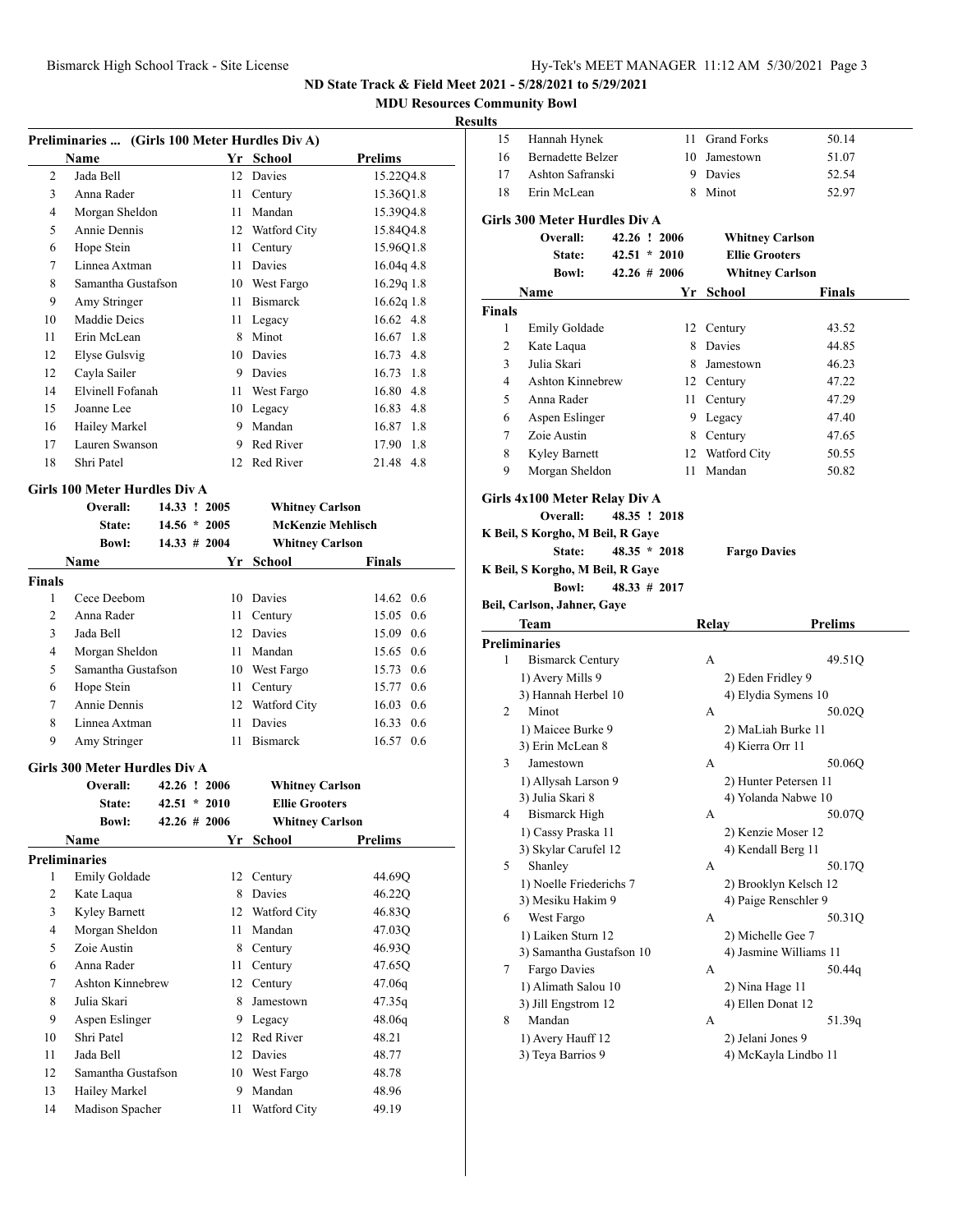### **MDU Resources Community Bowl**

| Preliminaries  (Girls 4x100 Meter Relay Div A) |                 |                                  |
|------------------------------------------------|-----------------|----------------------------------|
| Team                                           | Relay           | <b>Prelims</b>                   |
| 9<br>Dickinson                                 | А               | 51.96q                           |
| 1) Mattilyn Biel 12                            |                 | 2) Brooke Ott                    |
| 3) Jayla David 8                               |                 | 4) Jayden Atkins 8               |
| Watford City<br>10                             | А               | 52.07                            |
| 1) Annie Dennis 12                             |                 | 2) Kayden Samuelson 9            |
| 3) Jela Cutshall                               |                 | 4) Kyley Barnett 12              |
| <b>Bismarck Legacy</b><br>11                   | A               | 52.37                            |
| 1) Emily Weatherly 11                          |                 | 2) Maddie Deics 11               |
| 3) Adison Sagaser 10                           |                 | 4) Olivia Weiler                 |
| Valley City<br>12                              | А               | 52.56                            |
| 1) Olivia Olson 12                             |                 | 2) Kadie Kocka 7                 |
| 3) Jocey Kriewald 12                           |                 | 4) Karina Olson 10               |
| Fargo North<br>13                              | А               | 52.75                            |
| 1) Taylor Tedford 11                           |                 | 2) Reagan Carlson 10             |
| 3) Emily Skalicky 11                           |                 | 4) Grace Miller 11               |
| <b>Grand Forks Central</b><br>14               | А               | 52.81                            |
| 1) Hannah Hynek 11                             |                 | 2) Taylar Baker 12               |
| 3) Jillian Riley 10                            |                 | 4) Lauren Hillman 12             |
| Fargo South<br>15                              | А               | 54.63                            |
| 1) Jordis Maxwell 9                            |                 | 2) Beth Ellis 10                 |
| 3) Kiernan Darling 12                          |                 | 4) Brooke Thorsness 12           |
| 16<br>Devils Lake                              | А               | 55.59                            |
| 1) Isabella Tangedal 9                         |                 | 2) Chaylee Hewson 9              |
| 3) Jenna Gerhardt 11                           |                 | 4) Cabryn Fritel 8               |
| West Fargo Sheyenne                            | А               | FS                               |
| 1) Kia Ray 7                                   |                 | 2) Sydney Volesky 11             |
| 3) Saree Wadeson 10                            |                 | 4) Avary Fitzpatrick 9           |
| Girls 4x100 Meter Relay Div A                  |                 |                                  |
| Overall:                                       | 48.35 ! 2018    |                                  |
| K Beil, S Korgho, M Beil, R Gaye               |                 |                                  |
| State:                                         | $48.35 * 2018$  | <b>Fargo Davies</b>              |
| K Beil, S Korgho, M Beil, R Gaye               |                 |                                  |
| <b>Bowl:</b>                                   | $48.33 \# 2017$ |                                  |
| Beil, Carlson, Jahner, Gaye                    |                 |                                  |
| Team                                           | Relay           | Finals                           |
|                                                |                 |                                  |
| Finals<br>1                                    |                 |                                  |
| <b>Bismarck Century</b>                        | Α               | 48.99                            |
| 1) Avery Mills 9                               |                 | 2) Eden Fridley 9                |
| 3) Hannah Herbel 10<br>2                       |                 | 4) Brooklyn Buchholz 12<br>49.85 |
| <b>Bismarck High</b>                           | А               |                                  |
| 1) Cassy Praska 11                             |                 | 2) Kenzie Moser 12               |
| 3) Skylar Carufel 12                           |                 | 4) Kendall Berg 11               |
| Jamestown<br>3                                 | А               | 50.20                            |
| 1) Allysah Larson 9                            |                 | 2) Hunter Petersen 11            |
| 3) Julia Skari 8                               |                 | 4) Yolanda Nabwe 10              |
| 4<br>Shanley                                   | А               | 50.54                            |
| 1) Noelle Friederichs 7                        |                 | 2) Brooklyn Kelsch 12            |
| 3) Mesiku Hakim 9                              |                 | 4) Paige Renschler 9             |
| West Fargo<br>5                                | A               | 50.75                            |
| 1) Laiken Sturn 12                             |                 | 2) Michelle Gee 7                |
| 3) Samantha Gustafson 10                       |                 | 4) Jasmine Williams 11           |

| ults |                                               |       |                                                |
|------|-----------------------------------------------|-------|------------------------------------------------|
| 6    | Mandan                                        | А     | 51.31                                          |
|      | 1) Avery Hauff 12                             |       | 2) Jelani Jones 9                              |
|      | 3) Teya Barrios 9                             |       | 4) McKayla Lindbo 11                           |
| 7    | Fargo Davies                                  | А     | 51.64                                          |
|      | 1) Michaela Nesius 10                         |       | 2) Nina Hage 11                                |
|      | 3) Jill Engstrom 12                           |       | 4) Ellen Donat 12                              |
| 8    | Dickinson                                     | А     | 52.05                                          |
|      | 1) Mattilyn Biel 12                           |       | 2) Brooke Ott                                  |
|      | 3) Jayla David 8                              |       | 4) Jayden Atkins 8                             |
|      | Minot                                         | А     | DNF                                            |
|      |                                               |       |                                                |
|      | 1) Maicee Burke 9                             |       | 2) MaLiah Burke 11                             |
|      | 3) Erin McLean 8                              |       | 4) Kierra Orr 11                               |
|      | Girls 4x200 Meter Relay Div A                 |       |                                                |
|      | Overall:<br>1:41.73 ! 2016                    |       |                                                |
|      | R Gaye, K Carlson, E Jahner, R Gaye           |       |                                                |
|      | State:<br>$1:41.73 * 2016$                    |       | <b>Fargo Davies</b>                            |
|      | Roseline Gaye, K Carlson, E Jahner, Rose Gaye |       |                                                |
|      | $1:41.73 \# 2016$<br><b>Bowl:</b>             |       |                                                |
|      | Gaye, Carlson, Jahner, Gaye                   |       |                                                |
|      |                                               |       |                                                |
|      | Team                                          | Relay | <b>Prelims</b>                                 |
|      | <b>Preliminaries</b>                          |       |                                                |
| 1    | Minot                                         | А     | 1:45.87Q                                       |
|      | 1) Maicee Burke 9                             |       | 2) MaLiah Burke 11                             |
|      | 3) Allie Johnson 9                            |       | 4) Kierra Orr 11                               |
| 2    | <b>Bismarck Century</b>                       | А     | 1:45.93Q                                       |
|      | 1) Avery Mills 9                              |       | 2) Elydia Symens 10                            |
|      | 3) Hannah Herbel 10                           |       | 4) Eden Fridley 9                              |
| 3    | Shanley                                       | A     | 1:46.29Q                                       |
|      | 1) Noelle Friederichs 7                       |       | 2) Brooklyn Kelsch 12                          |
|      | 3) Mesiku Hakim 9                             |       | 4) Paige Renschler 9                           |
| 4    | Dickinson                                     | А     | 1:47.37Q                                       |
|      | 1) Mattilyn Biel 12                           |       | 2) Emily Ash 10                                |
|      | 3) Jayla David 8                              |       | 4) Jazmin Barry 9                              |
| 5    | Fargo Davies                                  | А     | 1:46.48Q                                       |
|      | 1) Alimath Salou 10                           |       | 2) Ashton Safranski 9                          |
|      | 3) Linnea Axtman 11                           |       | 4) Ellen Donat 12                              |
| 6    | <b>Bismarck High</b>                          | A     | 1:47.60Q                                       |
|      | 1) Cassy Praska 11                            |       | 2) Kenzie Moser 12                             |
|      | 3) Katie Greff 10                             |       | 4) Kendall Berg 11                             |
| 7    | West Fargo                                    | А     | 1:47.80q                                       |
|      | 1) Laiken Sturn 12                            |       | 2) Michelle Gee 7                              |
|      | 3) Samantha Gustafson 10                      |       | 4) Jasmine Williams 11                         |
| 8    | West Fargo Sheyenne                           | А     | 1:47.93q                                       |
|      |                                               |       |                                                |
|      | 1) Erin Mueller 11<br>3) Saree Wadeson 10     |       | 2) Avary Fitzpatrick 9<br>4) Sydney Volesky 11 |
|      |                                               |       |                                                |
| 9    | <b>Bismarck Legacy</b>                        | А     | 1:49.05q                                       |
|      | 1) Aspen Eslinger 9                           |       | 2) Adison Sagaser 10                           |
|      | 3) Alyssa Eckroth 10                          |       | 4) Olivia Weiler                               |
| 10   | Devils Lake                                   | А     | 1:49.28                                        |
|      | 1) Isabella Tangedal 9                        |       | 2) Cabryn Fritel 8                             |
|      | 3) Gabby Tangedal 8                           |       | 4) Annika McCarthy 10                          |
| 11   | Watford City                                  | А     | 1:49.29                                        |
|      | 1) Jela Cutshall                              |       | 2) Annie Dennis 12                             |
|      | 3) Macee Franz 11                             |       | 4) Kyley Barnett 12                            |
|      |                                               |       |                                                |
|      |                                               |       |                                                |
|      |                                               |       |                                                |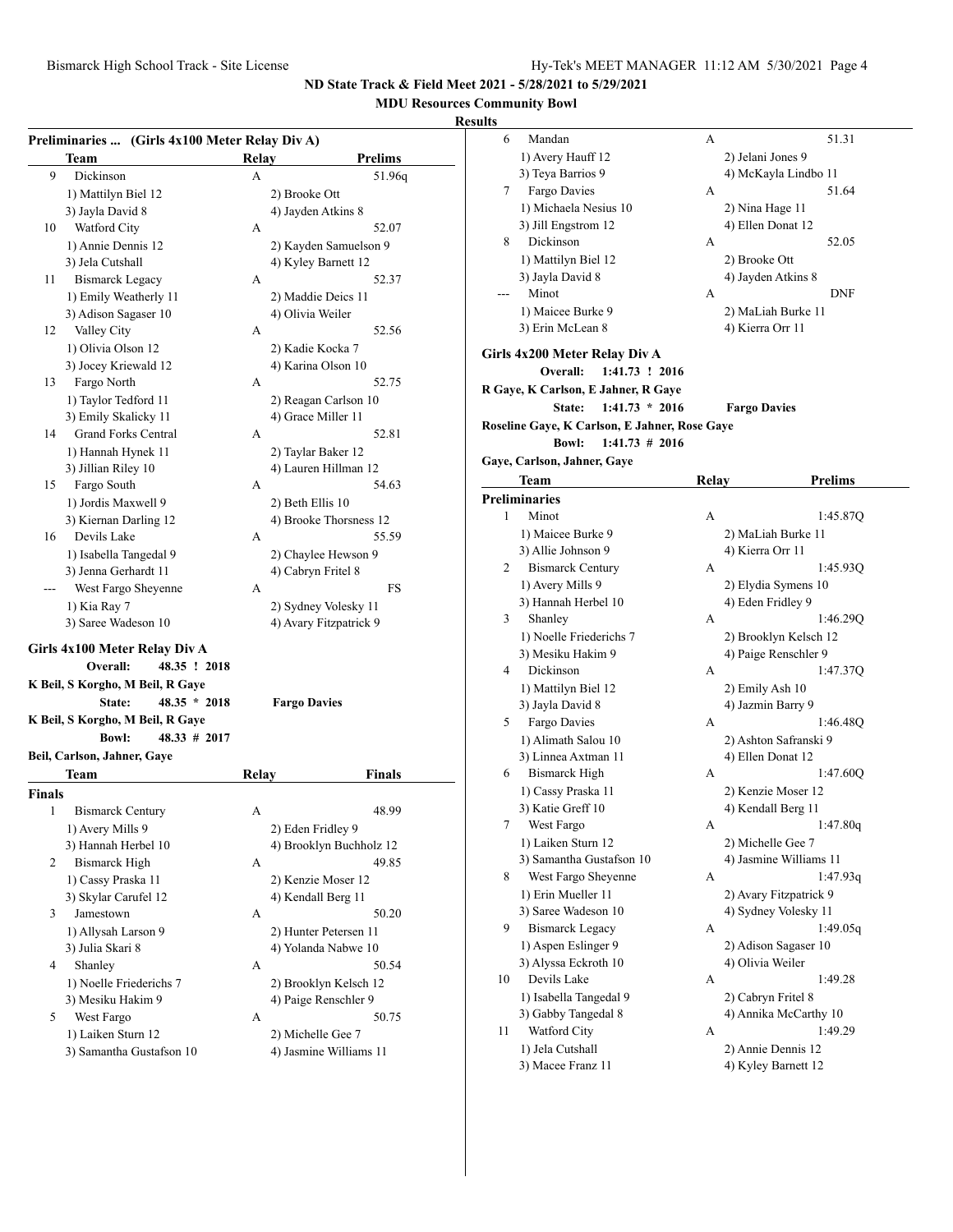# **MDU Resources Community Bowl**

|                    | Team                                                                                                                                               | Relay | <b>Prelims</b>                              |
|--------------------|----------------------------------------------------------------------------------------------------------------------------------------------------|-------|---------------------------------------------|
| 12                 | Mandan                                                                                                                                             | A     | 1:49.47                                     |
|                    | 1) Avery Hauff 12                                                                                                                                  |       | 2) Jelani Jones 9                           |
|                    | 3) Hailey Markel 9                                                                                                                                 |       | 4) McKayla Lindbo 11                        |
| 13                 | Jamestown                                                                                                                                          | А     | 1:49.67                                     |
|                    | 1) Allysah Larson 9                                                                                                                                |       | 2) Hunter Petersen 11                       |
|                    | 3) Julia Skari 8                                                                                                                                   |       | 4) Yolanda Nabwe 10                         |
| 14                 | Bismarck St. Mary's                                                                                                                                | A     | 1:50.98                                     |
|                    | 1) Brenna Curl 9                                                                                                                                   |       | 2) Katee Hollenbeck 10                      |
|                    | 3) Greta Tschider 11                                                                                                                               |       | 4) Lydia Spies 10                           |
| 15                 | Grand Forks Red River                                                                                                                              | А     | 1:51.15                                     |
|                    | 1) Shri Patel 12                                                                                                                                   |       | 2) Ella Fosse 12                            |
|                    | 3) Jocie Schiller 9                                                                                                                                |       | 4) Kylie Severson 12                        |
| 16                 | Fargo South                                                                                                                                        | A     | 1:51.93                                     |
|                    | 1) Jordis Maxwell 9                                                                                                                                |       | 2) Nishi Yvette 8                           |
|                    | 3) Callie Baukol 10                                                                                                                                |       | 4) Brooke Thorsness 12                      |
| 17                 | Fargo North                                                                                                                                        | А     | 1:51.96                                     |
|                    | 1) Taylor Tedford 11                                                                                                                               |       | 2) Grace Thiel 8                            |
|                    | 3) Nora Fluge 8                                                                                                                                    |       | 4) Emily Skalicky 11                        |
| 18                 | Williston                                                                                                                                          | A     | 1:52.48                                     |
|                    | 1) Kaylea Kealoha 9                                                                                                                                |       | 2) Gabrielle Marks 11                       |
|                    | 3) Emma Solberg 11                                                                                                                                 |       | 4) Kaelyn Sime                              |
|                    | Overall:<br>$1:41.73$ ! 2016<br>R Gaye, K Carlson, E Jahner, R Gaye<br>$1:41.73 * 2016$<br>State:<br>Roseline Gaye, K Carlson, E Jahner, Rose Gaye |       | <b>Fargo Davies</b>                         |
|                    | $1:41.73 \# 2016$<br><b>Bowl:</b><br>Gaye, Carlson, Jahner, Gaye                                                                                   |       |                                             |
|                    | Team                                                                                                                                               | Relay | Finals                                      |
|                    |                                                                                                                                                    |       |                                             |
| <b>Finals</b><br>1 | <b>Bismarck Century</b>                                                                                                                            | А     | 1:43.68                                     |
|                    | 1) Avery Mills 9                                                                                                                                   |       | 2) Eden Fridley 9                           |
|                    | 3) Elydia Symens 10                                                                                                                                |       | 4) Brooklyn Buchholz 12                     |
| 2                  | West Fargo                                                                                                                                         | А     | 1:44.91                                     |
|                    | 1) Laiken Sturn 12                                                                                                                                 |       | 2) Michelle Gee 7                           |
|                    | 3) Samantha Gustafson 10                                                                                                                           |       | 4) Jasmine Williams 11                      |
| 3                  | Minot                                                                                                                                              | А     | 1:45.30                                     |
|                    | 1) Maicee Burke 9                                                                                                                                  |       | 2) MaLiah Burke 11                          |
|                    | 3) Allie Johnson 9                                                                                                                                 |       | 4) Kierra Orr 11                            |
| 4                  | Dickinson                                                                                                                                          | А     | 1:45.63                                     |
|                    | 1) Mattilyn Biel 12                                                                                                                                |       | 2) Emily Ash 10                             |
|                    | 3) Jayla David 8                                                                                                                                   |       | 4) Jazmin Barry 9                           |
| 5                  | <b>Bismarck High</b>                                                                                                                               | А     | 1:45.86                                     |
|                    | 1) Cassy Praska 11                                                                                                                                 |       | 2) Kenzie Moser 12                          |
|                    | 3) Katie Greff 10                                                                                                                                  |       | 4) Kendall Berg 11                          |
| 6                  | West Fargo Sheyenne                                                                                                                                | А     | 1:46.93                                     |
|                    | 1) Erin Mueller 11                                                                                                                                 |       | 2) Avary Fitzpatrick 9                      |
|                    | 3) Saree Wadeson 10                                                                                                                                |       | 4) Sydney Volesky 11                        |
| 7                  | <b>Bismarck Legacy</b>                                                                                                                             | А     | 1:47.27                                     |
|                    | 1) Emily Weatherly 11<br>3) Alyssa Eckroth 10                                                                                                      |       | 2) Adison Sagaser 10<br>4) Aspen Eslinger 9 |

| lts    |                                                |       |                                         |
|--------|------------------------------------------------|-------|-----------------------------------------|
|        | Fargo Davies                                   | A     | DQ                                      |
|        | 1) Alimath Salou 10                            |       | 2) Ashton Safranski 9                   |
|        | 3) Linnea Axtman 11                            |       | 4) Ellen Donat 12                       |
|        | Shanley                                        | A     | DQ                                      |
|        | 1) Noelle Friederichs 7                        |       | 2) Brooklyn Kelsch 12                   |
|        | 3) Mesiku Hakim 9                              |       | 4) Paige Renschler 9                    |
|        |                                                |       |                                         |
|        | Girls 4x400 Meter Relay Div A                  |       |                                         |
|        | Overall:<br>3:58.32 ! 2021                     |       |                                         |
|        | A Ketterling, E Goldade, A Kinnebrew, E Palmer |       |                                         |
|        | $3:58.32 * 2021$<br>State:                     |       | <b>Bismarck Century</b>                 |
|        | A Ketterling, E Goldade, A Kinnebrew, E Palmer |       |                                         |
|        | $3:58.32 \# 2021$<br><b>Bowl:</b>              |       |                                         |
|        | A Ketterling, E Goldade, A Kinnebrew, E Palmer |       |                                         |
|        | Team                                           | Relay | Finals                                  |
| Finals |                                                |       |                                         |
| 1      | <b>Bismarck Century</b>                        | А     | 3:58.32!                                |
|        | 1) Autumn Ketterling 11                        |       | 2) Emily Goldade 12                     |
|        | 3) Ashton Kinnebrew 12                         |       | 4) Erin Palmer 11                       |
| 2      | Fargo Davies                                   | А     | 4:04.62                                 |
|        | 1) Hailey Bjerke 11                            |       | 2) Ryleigh Wacha 12                     |
|        | 3) McKenna Lovehaug 12                         |       | 4) Ashton Safranski 9                   |
| 3      | Watford City                                   | А     | 4:05.89                                 |
|        | 1) Kyley Barnett 12                            |       | 2) Madison Spacher 11                   |
|        | 3) Jaelyn Ogle 10                              |       | 4) Hayley Ogle 12                       |
| 4      | Dickinson                                      | А     | 4:08.04                                 |
|        | 1) Mattilyn Biel 12                            |       | 2) Claire Kreidt 11                     |
|        | 3) Emily Ash 10                                |       | 4) Jazmin Barry 9                       |
| 5      | Mandan                                         | А     | 4:08.54                                 |
|        | 1) Cami Frey 9                                 |       | 2) Morgan Sheldon 11                    |
|        | 3) Jelani Jones 9                              |       | 4) Acey Elkins 10                       |
| 6      | Fargo North                                    | А     | 4:09.05                                 |
|        | 1) Emily Skalicky 11                           |       | 2) Grayce Anderson 8                    |
|        | 3) Grace Thiel 8                               |       | 4) Anna Lien 11                         |
| 7      | Devils Lake                                    | А     | 4:09.87                                 |
|        | 1) Gabby Tangedal 8                            |       | 2) Kiya McLaurin 11                     |
|        | 3) Ramsey Brown 12                             |       | 4) Annika McCarthy 10                   |
| 8      | Shanley                                        | А     | 4:11.93                                 |
|        | 1) Mesiku Hakim 9                              |       | 2) Brooklyn Kelsch 12                   |
|        | 3) Anna Bernhardt 11                           |       | 4) Noelle Friederichs 7                 |
| 9      | <b>Bismarck Legacy</b>                         | А     | 4:12.08                                 |
|        | 1) Aspen Eslinger 9                            |       | 2) Alyssa Eckroth 10                    |
|        | 3) Whitney Welk 8                              |       | 4) Hailey Romans 8                      |
| 10     | <b>Bismarck High</b>                           | A     | 4:12.38                                 |
|        | 1) Addison Massey 8                            |       | 2) Kenzie Moser 12                      |
| 11     | 3) Katie Greff 10<br>Williston                 |       | 4) Taya Fettig 8<br>4:12.59             |
|        | 1) Emma Solberg 11                             | А     | 2) Kimberly Neumann 12                  |
|        |                                                |       |                                         |
| 12     | 3) Eleni Lovgren 11<br>Grand Forks Red River   | А     | 4) Ava Marburger 12<br>4:13.72          |
|        | 1) Shri Patel 12                               |       |                                         |
|        | 3) Lauren Dosch 10                             |       | 2) Ella Fosse 12<br>4) Jocie Schiller 9 |
| 13     | West Fargo                                     | А     | 4:18.05                                 |
|        | 1) Brenna White 11                             |       | 2) Sadie Wavrin 8                       |
|        | 3) Jordan Knudsvig 10                          |       | 4) Leah Locklear 9                      |
|        |                                                |       |                                         |
|        |                                                |       |                                         |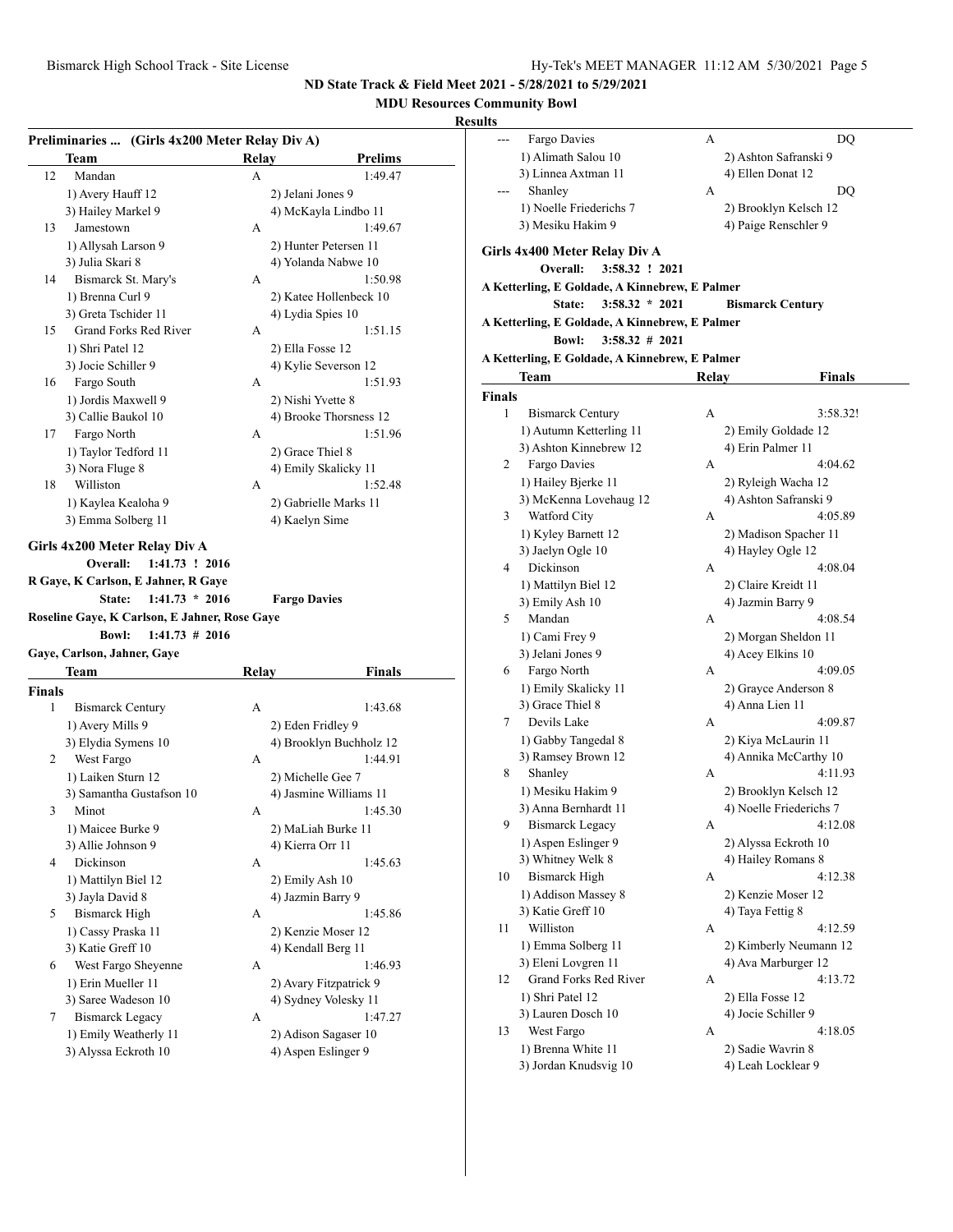**MDU Resources Community Bowl**

|               | Finals  (Girls 4x400 Meter Relay Div A)     |       |                                         |
|---------------|---------------------------------------------|-------|-----------------------------------------|
|               | Team                                        | Relay | <b>Finals</b>                           |
| 14            | Wahpeton                                    | А     | 4:18.15                                 |
|               | 1) Halle Miller 8                           |       | 2) Sydney Mahrer 11                     |
|               | 3) Kilee Bladow 11                          |       | 4) Kinsey Pedersen 10                   |
| 15            | West Fargo Sheyenne                         | A     | 4:20.39                                 |
|               | 1) Unique Wea 9                             |       | 2) Catherine Francis 10                 |
|               | 3) Eden Smith 12                            |       | 4) Avary Fitzpatrick 9                  |
|               | Girls 4x800 Meter Relay Div A               |       |                                         |
|               | 9:22.68 ! 2017<br>Overall:                  |       |                                         |
|               | P Jensen, K Wescom, J Guidinger, L Werner   |       |                                         |
|               | $9:22.68 * 2017$<br>State:                  |       | <b>Bismarck Legay</b>                   |
|               | P Jensen, K Wescom, J Guidinger, L Werner   |       |                                         |
|               | <b>Bowl:</b><br>$9:22.68 \# 2017$           |       |                                         |
|               | Jensen, Wescom, Guidinger, Werner           |       |                                         |
|               | Team                                        | Relay | Finals                                  |
| <b>Finals</b> |                                             |       |                                         |
| 1             | <b>Bismarck Century</b>                     | А     | 9:35.28                                 |
|               | 1) Autumn Ketterling 11                     |       | 2) MaKayla Anderson 12                  |
|               | 3) Ashton Kinnebrew 12                      |       | 4) Erin Palmer 11                       |
| 2             | Fargo Davies                                | А     | 9:36.88                                 |
|               | 1) Hailey Bjerke 11                         |       | 2) McKenna Lovehaug 12                  |
|               | 3) Brenna Barnick 11                        |       | 4) Ryleigh Wacha 12                     |
| 3             | <b>Bismarck High</b>                        | А     | 9:40.70                                 |
|               | 1) Bayla Weigel 9                           |       | 2) Taya Fettig 8                        |
|               | 3) Addison Massey 8                         |       | 4) Jilee Golus 12                       |
| 4             | Grand Forks Red River                       | А     | 9:53.11                                 |
|               | 1) Jocie Schiller 9                         |       | 2) Mya Mannausau 8                      |
|               | 3) Gracia Larsen-Schmidt 12                 |       | 4) Lauren Dosch 10                      |
| 5             | Fargo North                                 | А     | 9:55.75                                 |
|               | 1) Olivia Hammes 8                          |       | 2) Elle Sondag 11                       |
|               | 3) Grace Thiel 8                            |       | 4) Anna Lien 11                         |
| 6             | West Fargo Sheyenne                         | А     | 9:57.99                                 |
|               | 1) Brooklyn Herrick 7                       |       | 2) Eden Smith 12                        |
|               | 3) Olivia Heilman 9                         |       | 4) Onnica Stansbury 12                  |
| 7             | West Fargo                                  | A     | 9:59.08                                 |
|               | 1) Brenna White 11                          |       | 2) Jordan Knudsvig 10                   |
|               | 3) Emily Klaman 11                          |       | 4) Kaelyn Berg 11                       |
| 8             | <b>Bismarck Legacy</b>                      | А     | 10:04.68                                |
|               | 1) Aspen Eslinger 9                         |       | 2) Hailey Romans 8                      |
|               | 3) Taylor Gabbert 9                         |       | 4) Jadyn Guidinger 12                   |
| 9             | Jamestown                                   | А     | 10:11.28                                |
|               | 1) Bernadette Belzer 10                     |       | 2) Brooklyn Nygaard 7                   |
|               | 3) Maddy Orr 11                             |       | 4) Meghan Ford 12                       |
| 10            | Valley City                                 | А     | 10:13.24                                |
|               | 1) Avery Murray 12                          |       | 2) Sydnee Ingstad 10                    |
|               | 3) Reagan Berg 9<br>Devils Lake             |       | 4) Greta Goven 8                        |
| 11            |                                             | A     | 10:18.55                                |
|               | 1) Gabrielle McLaurin 9                     |       | 2) Kayla Britsch 10                     |
|               | 3) Ramsey Brown 12                          |       | 4) Kiya McLaurin 11                     |
| 12            | Bismarck St. Mary's                         | А     | 10:20.88                                |
|               | 1) Eva Selensky 8<br>3) Katee Hollenbeck 10 |       | 2) Abigail Eberle 9<br>4) Kylie Wald 10 |
|               |                                             |       |                                         |

| 13                      | Watford City                  |  |                | А                     | 10:21.40              |
|-------------------------|-------------------------------|--|----------------|-----------------------|-----------------------|
|                         | 1) Katie Olson 7              |  |                |                       | 2) Madison Spacher 11 |
|                         | 3) Savanna Olson 10           |  |                | 4) Macee Franz 11     |                       |
| 14                      | Mandan                        |  |                | А                     | 10:27.29              |
|                         | 1) Acey Elkins 10             |  |                | 2) Harper Wilkens 9   |                       |
|                         | 3) Alyssa Schafer 11          |  |                | 4) Anna Bendish 10    |                       |
| 15                      | <b>Grand Forks Central</b>    |  |                | А                     | 10:27.86              |
|                         | 1) Marie Derenne 10           |  |                | 2) Nora Berry 12      |                       |
|                         | 3) Claire Hynek 9             |  |                | 4) Aria Kindseth 9    |                       |
|                         | <b>Girls High Jump Div A</b>  |  |                |                       |                       |
|                         | Overall:                      |  | 5-10 ! 2014    | <b>Lexy Wittmayer</b> |                       |
|                         | <b>State:</b>                 |  | $5-09 * 2013$  | <b>Kira Larson</b>    |                       |
|                         | <b>Bowl:</b>                  |  | $5-10$ # 2014  | Lexi Wittmayer        |                       |
|                         | Name                          |  | Yr             | <b>School</b>         | Finals                |
| <b>Finals</b>           |                               |  |                |                       |                       |
| 1                       | Hope Stein                    |  | 11             | Century               | J5-03.00              |
| 2                       | Linnea Axtman                 |  | 11             | Davies                | J5-03.00              |
| 3                       | Hunter Petersen               |  | 11             | Jamestown             | J5-01.00              |
| 4                       | Morgan Sheldon                |  |                | 11 Mandan             | J5-01.00              |
| 4                       | Lauryn Rydell                 |  |                | 10 Red River          | J5-01.00              |
| 6                       | Reagan Carlson                |  |                | 10 Fargo North        | J4-11.00              |
| 6                       | Grace Miller                  |  | 11 -           | Fargo North           | J4-11.00              |
| 8                       | Adison Sagaser                |  |                | 10 Legacy             | J4-11.00              |
| 9                       | Sannie Yeanay                 |  |                | 9 West Fargo S        | J4-11.00              |
| 10                      | Lexi Hagen                    |  | 11             | <b>Bismarck</b>       | J4-11.00              |
| 11                      | Kilee Bladow                  |  | 11 -           | Wahpeton              | J4-11.00              |
| 11                      | Ramsey Brown                  |  | 12             | Devils Lake           | J4-11.00              |
| 12                      | Paige Renschler               |  | 9              | Shanley               | J4-09.00              |
| 12                      | Roxy Fish                     |  |                | 12 Red River          | J4-09.00              |
| $-$ --                  | Alexa Evanger                 |  | 10             | Legacy                | ΝH                    |
| $---$                   | <b>Axumite James</b>          |  | 8              | Fargo South           | ΝH                    |
|                         |                               |  |                |                       |                       |
|                         | <b>Girls Pole Vault Div A</b> |  |                |                       |                       |
|                         | <b>Overall:</b>               |  | 12-05 ! 2014   | <b>Lauren Gietzen</b> |                       |
|                         | <b>State:</b>                 |  | $12-05 * 2014$ | <b>Lauren Gietzen</b> |                       |
|                         | <b>Bowl:</b>                  |  | $12-05$ # 2014 | <b>Lauren Gietzen</b> |                       |
|                         | Name                          |  | Yr             | <b>School</b>         | Finals                |
| Finals                  |                               |  |                |                       |                       |
| 1                       | Taylor Lee                    |  | 12             | West Fargo            | 11-03.00              |
| $\overline{\mathbf{c}}$ | Paige Davis                   |  | 12             | Legacy                | 11-00.00              |
| 3                       | Taylor DeCoteau               |  | 12             | Century               | J10-06.00             |
| $\overline{4}$          | Emily Ash                     |  | 10             | Dickinson             | J10-06.00             |
| 5                       | Onya Kretchman                |  |                | 9 Davies              | J9-09.00              |
| 6                       | Madison Berger                |  | 10             | Legacy                | J9-09.00              |
| $\tau$                  | Leah Kuball                   |  | 12             | Legacy                | J9-09.00              |
| 8                       | <b>Brynlie Thueson</b>        |  | 10             | Century               | J9-03.00              |
| 9                       | Saree Wadeson                 |  | 10             | West Fargo S          | 8-09.00               |
| 9                       | Olivia Olson                  |  | 12             | Valley City           | 8-09.00               |
| 9                       | Katelyn Barth                 |  | 11             | Davies                | 8-09.00               |
| 9                       | Quinn Bassingthwaite          |  | 11             | Wahpeton              | 8-09.00               |
| 13                      | Jane Hubbard                  |  | 9              | <b>Bismarck</b>       | 8-03.00               |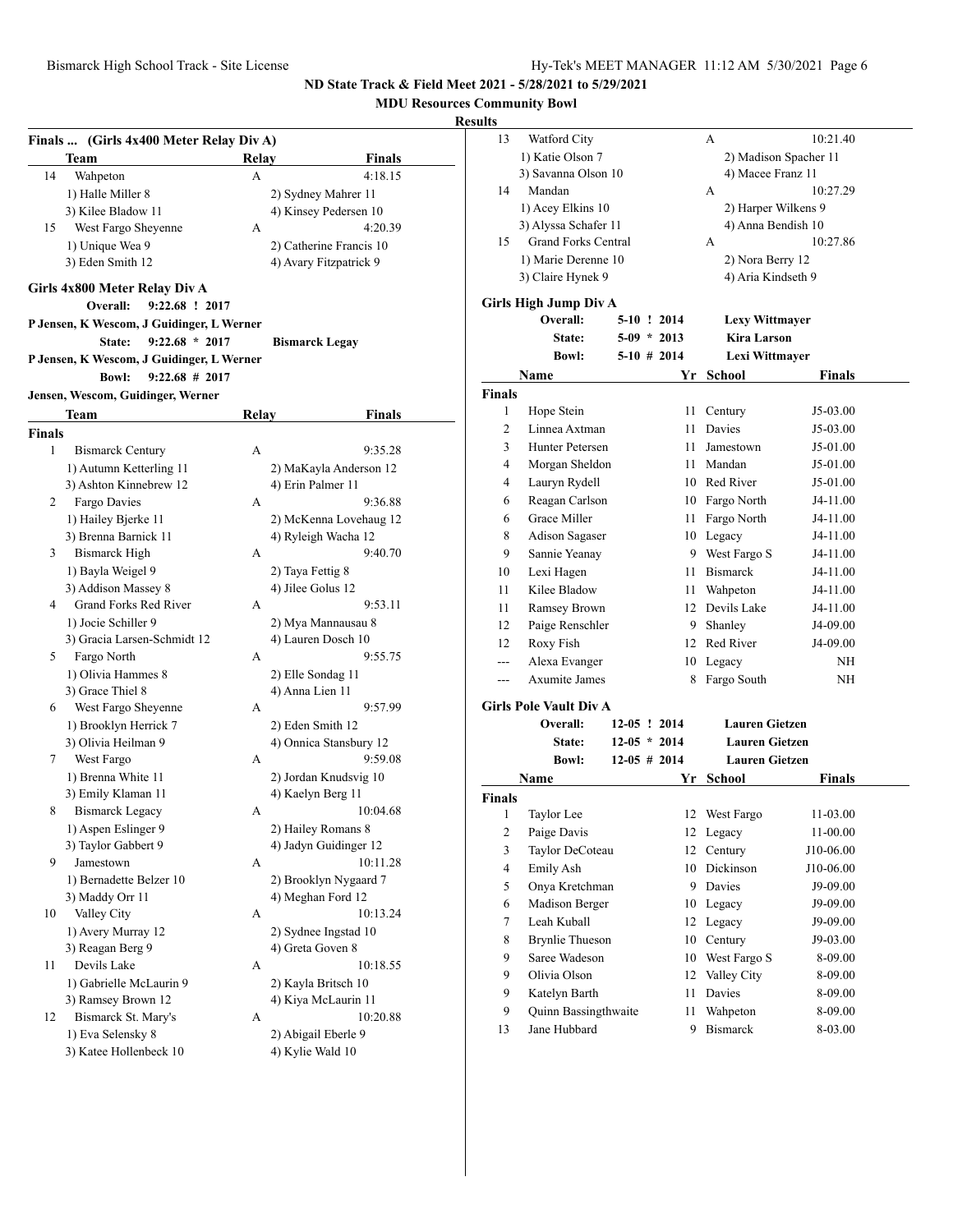**MDU Resources Community Bowl**

|                | <b>Girls Long Jump Div A</b>               |                    |      |                         |                          |        |
|----------------|--------------------------------------------|--------------------|------|-------------------------|--------------------------|--------|
|                | Overall:                                   | 19-05.50 ! 2006    |      | <b>Whitney Carlson</b>  |                          |        |
|                | <b>State:</b>                              | $19-03.25 * 2005$  |      |                         | <b>McKenzie Mehlisch</b> |        |
|                | <b>Bowl:</b>                               | $19-05.50 \# 2006$ |      | <b>Whitney Carlson</b>  |                          |        |
|                | Name                                       |                    |      | Yr School               | <b>Finals</b>            |        |
| <b>Finals</b>  |                                            |                    |      |                         |                          |        |
| 1              | Ellen Donat                                |                    |      | 12 Davies               | 18-07.50 0.8             |        |
| $\overline{2}$ | Cece Deebom                                |                    | 10   | Davies                  | 18-01.00                 | 0.5    |
| 3              | Hope Stein                                 |                    | 11 - | Century                 | 17-07.75                 | 1.1    |
| $\overline{4}$ | Ava Wild                                   |                    | 11.  | <b>Davies</b>           | 17-06.25                 | 1.8    |
| 5              | Onya Kretchman                             |                    |      | 9 Davies                | 17-01.75                 | $+0.0$ |
| 6              | <b>Emery Schmitz</b>                       |                    |      | 10 Bismarck             | J17-01.75                | 1.2    |
| 7              | Shivani Shrestha                           |                    |      | 12 Century              | 17-01.25 0.9             |        |
| 8              | <b>Eden Fridley</b>                        |                    |      | 9 Century               | 16-11.50 1.2             |        |
| 9              | Reese Turner                               |                    |      | 9 Century               | 16-10.50 0.7             |        |
| 10             | Anna Rader                                 |                    | 11 - | Century                 | $16-08.50$ 0.1           |        |
| 11             | Jazmin Barry                               |                    |      | 9 Dickinson             | $16-06.00 + 0.0$         |        |
| 11             | Nina Hage                                  |                    | 11   | Davies                  | 16-06.00 1.0             |        |
| 13             | <b>Ashton Kinnebrew</b>                    |                    |      | 12 Century              | 16-05.00 0.9             |        |
| 13             | Hayley Ogle                                |                    |      | 12 Watford City         | $16-05.00 +0.0$          |        |
| 15             | Paige Davis                                |                    |      | 12 Legacy               | 16-04.25                 | 0.1    |
| 16             | Laiken Sturn                               |                    |      | 12 West Fargo           | 16-03.50 2.1             |        |
| 16             | Taylor Lee                                 |                    |      | 12 West Fargo           | $16-03.50 +0.0$          |        |
| 18             | Ella Fosse                                 |                    |      | 12 Red River            | 16-02.75                 | 0.8    |
| 19             | Ajaye Gill                                 |                    |      | 9 Bismarck              | 16-01.75                 | $+0.0$ |
| 19             | Alyssa Eckroth                             |                    |      | 10 Legacy               | 16-01.75                 | 0.6    |
| 21             | Grace Miller                               |                    | 11 - | Fargo North             | $15-10.25$ +0.0          |        |
| 22             | McKayla Lindbo                             |                    | 11.  | Mandan                  | 15-08.00 1.5             |        |
| 23             | Karina Olson                               |                    |      | 10 Valley City          | 15-07.75 1.6             |        |
| 24             | MiKayla Kippen                             |                    |      | 12 Minot                | 15-07.50 1.1             |        |
| 25             | Breena Sand                                |                    | 11   | Legacy                  | 15-07.00 2.2             |        |
| 26             | Kierra Orr                                 |                    | 11   | Minot                   | $15-06.75$ +0.0          |        |
| 27             | <b>Emily Just</b>                          |                    |      | 12 Bismarck             | 15-05.75                 | 0.3    |
| 28             | Kendra Hirschkorn                          |                    | 10   | Century                 | 15-03.75                 | $+0.0$ |
| 29             | <b>Brooke Thorsness</b>                    |                    | 12   | Fargo South             | 15-03.25                 | $+0.0$ |
|                |                                            |                    |      |                         |                          |        |
|                | <b>Girls Triple Jump Div A</b><br>Overall: | 39-04.25 ! 1998    |      | <b>Crystal Cummins</b>  |                          |        |
|                | State:                                     | $39-04.25 * 1998$  |      | <b>Crystal Cummins</b>  |                          |        |
|                | <b>Bowl:</b>                               | $39-08.25$ # 2008  |      | <b>Kristen Killoran</b> |                          |        |
|                | Name                                       |                    | Yr   | School                  | <b>Finals</b>            |        |
| <b>Finals</b>  |                                            |                    |      |                         |                          |        |
| $\mathbf{1}$   | Laiken Sturn                               |                    |      | 12 West Fargo           | 38-09.50 0.9             |        |
| $\overline{c}$ | Hope Stein                                 |                    | 11   | Century                 | 37-03.00                 | 1.5    |
| 3              | Linnea Axtman                              |                    | 11   | Davies                  | 36-09.00 3.2             |        |
| $\overline{4}$ | Paige Davis                                |                    |      |                         | 36-01.50 3.2             |        |
|                |                                            |                    |      | 12 Legacy<br>12 Minot   | 35-09.00 0.4             |        |
| 5<br>6         | MiKayla Kippen<br>Ellen Donat              |                    | 12   | Davies                  | 35-08.00 2.6             |        |
|                | Lauren Hillman                             |                    |      |                         |                          |        |
| 7              |                                            |                    | 12   | <b>Grand Forks</b>      | 35-07.50 1.8             |        |
| 8              | Audrey Sundahl                             |                    | 12   | Minot                   | 35-02.25 3.4             |        |
| 9              | Mikkail Nehring                            |                    | 10   | Minot                   | 35-00.00 2.6             |        |
| 10             | Breena Sand                                |                    | 11   | Legacy                  | 34-07.00 -0.1            |        |
| 11             | Hunter Petersen                            |                    | 11   | Jamestown               | 34-06.00 4.1             |        |
| 12             | Gracyn Brennan                             |                    | 11   | Century                 | 34-05.00 1.6             |        |
| 13             | Kiana Malecha                              |                    | 10   | Davies                  | 33-03.50                 | 1.1    |

| suits          |                                 |      |                        |               |     |
|----------------|---------------------------------|------|------------------------|---------------|-----|
| 14             | <b>Bella Price</b>              | 11   | Minot                  | 33-03.00      | 2.0 |
| 15             | <b>Emily Just</b>               | 12   | <b>Bismarck</b>        | 33-02.50 0.2  |     |
| 16             | Mandie Picard                   |      | 12 Bismarck            | 33-02.00 2.3  |     |
| 17             | Jocey Kriewald                  |      | 12 Valley City         | 32-11.00      | 3.4 |
| 18             | Amy Kringlie                    | 12   | Davies                 | 32-08.00 1.6  |     |
|                | <b>Girls Shot Put Div A</b>     |      |                        |               |     |
|                | Overall:<br>48-06 ! 2017        |      | <b>Akealy Moton</b>    |               |     |
|                | 48-06 * 2017<br>State:          |      | <b>Akealy Moton</b>    |               |     |
|                | $48-06$ # 2017<br><b>Bowl:</b>  |      | <b>Akealy Moton</b>    |               |     |
|                | Name                            |      | Yr School              | <b>Finals</b> |     |
| <b>Finals</b>  |                                 |      |                        |               |     |
| 1              | <b>Anthonett Nabwe</b>          | 11   | Jamestown              | 44-09.50      |     |
| $\overline{c}$ | Mary Schnell                    | 11   | West Fargo             | 39-10.00      |     |
| 3              | Jenna Hardy                     | 12   | Minot                  | 39-03.00      |     |
| $\overline{4}$ | Jadyn Feist                     | 12   | West Fargo S           | 38-09.00      |     |
| 5              | Adisyn Schenck                  | 11   | West Fargo S           | 38-01.00      |     |
| 6              | Mylie Trahan                    |      | 10 Century             | 37-11.00      |     |
| $\tau$         | Jeanette Perez-Nelson           | 11 - | Legacy                 | 37-07.00      |     |
| 8              | Aliya Selensky                  |      | 10 Legacy              | 37-04.00      |     |
| 9              | Scout Woods                     |      | 8 Wahpeton             | 37-03.00      |     |
| 10             | Moriku Hakim                    | 12   | Shanley                | 36-10.50      |     |
| 11             | Erica Nelson                    | 11   | Devils Lake            | 36-09.00      |     |
| 12             | Elsie Hardy                     | 11   | Minot                  | 36-08.00      |     |
| 13             | Tayla Andersen                  |      | 9 Bismarck             | 36-04.00      |     |
| 14             | Julia Clements                  | 11   | Legacy                 | 36-02.00      |     |
| 15             | Alician Garcia                  |      | 12 Watford City        | 35-09.00      |     |
| 16             | Abby Fletcher                   | 11   | Century                | 35-07.00      |     |
| 17             | Katelyn Rath                    | 10   | <b>Bismarck</b>        | 35-06.00      |     |
| 18             | Zoe Dallas                      | 11   | Williston              | 35-05.00      |     |
| 19             | Taylor Leingang                 | 12   | Mandan                 | 35-04.00      |     |
| 20             | Jade Azure                      |      | 12 Red River           | 34-11.00      |     |
| 21             | Mya Garter                      |      | 12 Bismarck            | 34-09.50      |     |
| 21             | Rebecca Kpor                    | 12   | West Fargo S           | 34-09.50      |     |
| 23             | Cailey Moton                    |      | 9 West Fargo           | 34-06.00      |     |
| 24             | Olivia Schindler                |      | 12 Red River           | 34-03.00      |     |
| 25             | Lindey Gullickson               | 12   | <b>Bismarck</b>        | 34-02.00      |     |
| 26             | Kaylynn Red Tomahawk            | 11 - | <b>Bismarck</b>        | 34-01.00      |     |
| 26             | Kaden Kerzman                   | 12   | Davies                 | 34-01.00      |     |
| 28             | Seely Stockmoe                  | 9    | Shanley                | 32-10.50      |     |
| 29             | Jayda Krikorian                 | 11   | <b>Bismarck</b>        | 32-09.00      |     |
|                | <b>Girls Discus Throw Div A</b> |      |                        |               |     |
|                | Overall:<br>172-00 ! 1999       |      | <b>Briona Reynolds</b> |               |     |
|                | 172-00 * 1999<br>State:         |      | <b>Briona Reynolds</b> |               |     |
|                | Rowl.<br>$173-10 + 1999$        |      | Rrionna Roynolds       |               |     |

|               | DUWL.<br>$1/3$ -10 $\pi$ 1999 |    | вгюша кеупона   |        |  |
|---------------|-------------------------------|----|-----------------|--------|--|
|               | <b>Name</b>                   |    | Yr School       | Finals |  |
| <b>Finals</b> |                               |    |                 |        |  |
|               | <b>Anthonett Nabwe</b>        | 11 | Jamestown       | 143-09 |  |
| 2             | Jenna Hardy                   | 12 | Minot           | 130-09 |  |
| 3             | Kiera Oukrop                  | 11 | St. Mary's      | 128-02 |  |
| 4             | Scout Woods                   | 8  | Wahpeton        | 121-07 |  |
| 5             | Taylor Leingang               |    | 12 Mandan       | 121-03 |  |
| 6             | Kaylynn Red Tomahawk          | 11 | <b>Bismarck</b> | 120-09 |  |
| 7             | Cailey Moton                  | 9  | West Fargo      | 119-03 |  |
| 8             | Elsie Hardy                   | 11 | Minot           | 116-11 |  |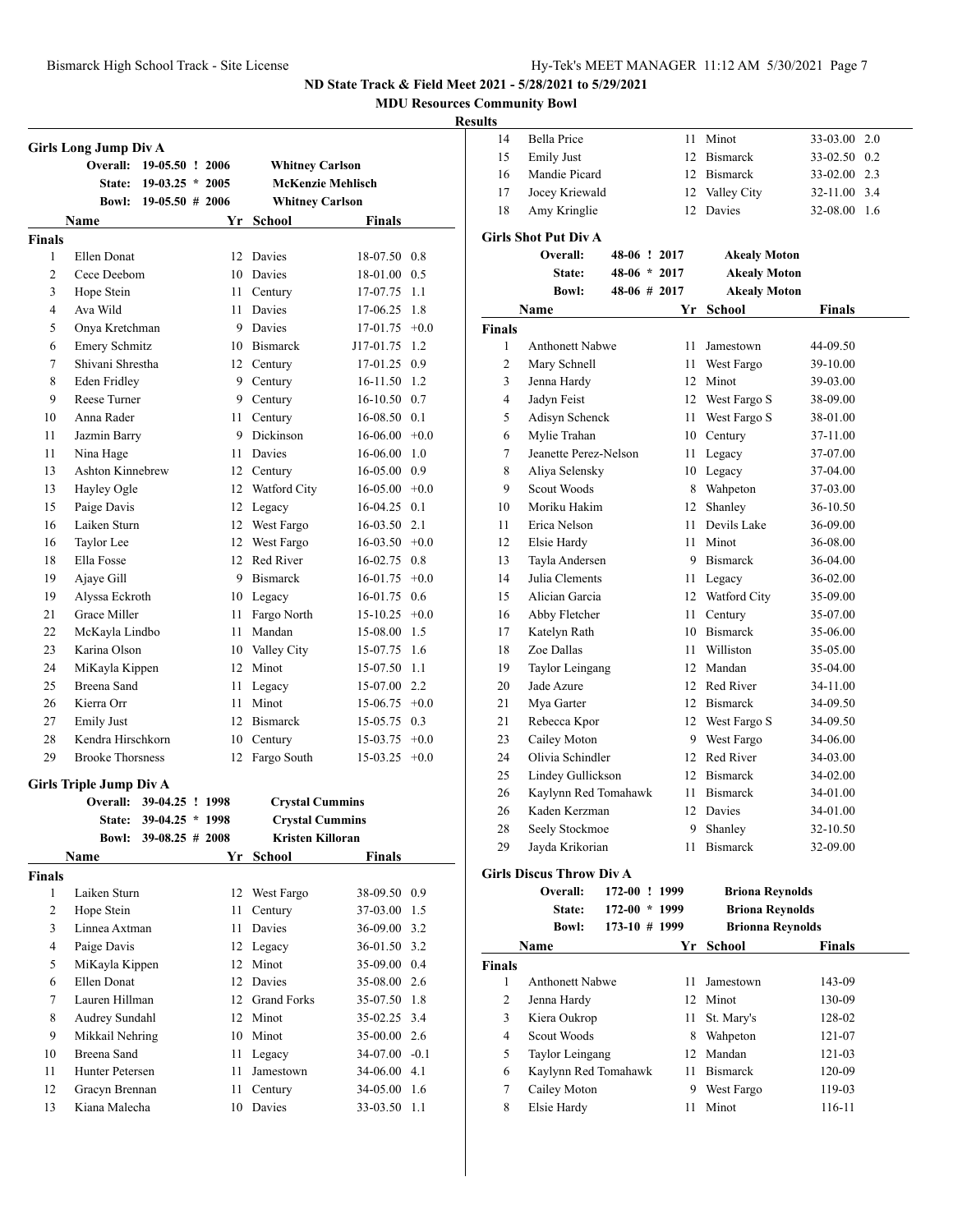**MDU Resources Community Bowl**

#### **Results**

|     | Finals  (Girls Discus Throw Div A) |    |                     |               |  |
|-----|------------------------------------|----|---------------------|---------------|--|
|     | Name                               | Yr | School              | <b>Finals</b> |  |
| 9   | Lindey Gullickson                  | 12 | <b>Bismarck</b>     | 113-05        |  |
| 10  | Olivia Schindler                   | 12 | Red River           | 110-01        |  |
| 11  | Katelyn Rath                       | 10 | <b>Bismarck</b>     | 108-00        |  |
| 12  | Riley Faller                       | 12 | <b>Watford City</b> | 107-03        |  |
| 13  | Tayla Andersen                     | 9  | <b>Bismarck</b>     | 105-09        |  |
| 14  | Moriku Hakim                       | 12 | Shanley             | 105-01        |  |
| 15  | Erica Nelson                       | 11 | Devils Lake         | 103-08        |  |
| 16  | Myya Falcon                        | 11 | Minot               | 103-01        |  |
| 17  | Kaylee Baker                       | 10 | <b>Grand Forks</b>  | $102 - 10$    |  |
| 18  | Megan Klein                        | 12 | Century             | 102-01        |  |
| 19  | Alex Page                          | 12 | Red River           | 100-02        |  |
| --- | Jade Azure                         | 12 | Red River           | FOUL          |  |
|     | Mary Schnell                       | 11 | West Fargo          | FOUL          |  |

#### **Girls Javelin Throw Div A**

|                | Overall:<br>$148-03$ ! | 2002            |    | <b>Katie Wilson</b>    |               |
|----------------|------------------------|-----------------|----|------------------------|---------------|
|                | State:                 | $148-03 * 2002$ |    | <b>Katie Wilson</b>    |               |
|                | <b>Bowl:</b>           | $147-07$ # 2021 |    | <b>Taylor Leingang</b> |               |
|                | <b>Name</b>            |                 | Yr | School                 | <b>Finals</b> |
| <b>Finals</b>  |                        |                 |    |                        |               |
| 1              | Taylor Leingang        |                 | 12 | Mandan                 | 141-02        |
| 2              | Brooklynn Koenig       |                 | 12 | Davies                 | 139-07        |
| 3              | <b>Anthonett Nabwe</b> |                 | 11 | Jamestown              | 131-09        |
| $\overline{4}$ | Kaylee Lancaster       |                 | 12 | Red River              | $124 - 10$    |
| 5              | <b>Kate Busek</b>      |                 | 12 | Shanley                | 120-02        |
| 6              | Cayla Sailer           |                 | 9  | Davies                 | 117-09        |
| 7              | Alex Page              |                 | 12 | Red River              | 116-07        |
| 8              | Julia Clements         |                 | 11 | Legacy                 | 115-01        |
| 9              | Mary Schnell           |                 | 11 | West Fargo             | 112-00        |
| 10             | Anna Bendish           |                 | 10 | Mandan                 | 109-01        |
| 11             | Abby Fletcher          |                 | 11 | Century                | 106-09        |
| 12             | Mya Sheldon            |                 | 10 | Mandan                 | 105-04        |
| 13             | Brenna Curl            |                 | 9  | St. Mary's             | $104 - 10$    |
| 14             | Mariah Burd            |                 | 12 | Shanley                | 103-02        |
| 15             | Christa Habiger        |                 | 11 | Wahpeton               | 100-08        |
| 16             | Kiera Oukrop           |                 | 11 | St. Mary's             | 99-06         |
| 17             | Morgan Johnson-Colbert |                 | 9  | <b>Bismarck</b>        | 99-02         |
| 18             | Jade Azure             |                 | 12 | Red River              | 88-03         |

# **Girls 100 Meter Dash Div B**

|   | Overall:             | 11.97 ! 2010    | Morgan Milbrath        |                |
|---|----------------------|-----------------|------------------------|----------------|
|   | State:               | $12.24 * 2021$  | <b>Elise Wisnewski</b> |                |
|   | <b>Bowl:</b>         | $11.97 \# 2010$ | Morgan Milbrath        |                |
|   | <b>Name</b>          | Yr              | School                 | <b>Prelims</b> |
|   | <b>Preliminaries</b> |                 |                        |                |
| 1 | Lanie Awender        | 12              | Oakes                  | 12.2403.0      |
| 2 | Elise Wisnewski      | 9               | Central Cass           | 12.3202.2      |
| 3 | Kelsie Belquist      | 9               | New Rockford           | 12.5902.7      |
| 4 | Kinsey Zuroff        | 11              | <b>Beulah</b>          | 12.5403.0      |
| 5 | Makenna Vollmer      |                 | 12 Harvey/Wells        | 12.6902.7      |
| 6 | Decontee Smith       | 10              | Central Cass           | 12.74Q2.2      |
| 7 | Skylar Crow          |                 | 12 Richardton-T        | 12.80q 2.7     |
| 8 | Ella Olson           | 9               | Oak Grove Lu           | 12.89q3.0      |
| 9 | Lexis Olson          |                 | 12 Langdon Area        | 12.93q3.0      |
|   |                      |                 |                        |                |

| 10             | Aliya Schock                      |                 | 10 | Shiloh Chris           | 12.94<br>2.2   |
|----------------|-----------------------------------|-----------------|----|------------------------|----------------|
| 11             | Morgan Schweitzer                 |                 |    | 9 Bottineau            | 12.95 2.2      |
| 12             | Anya Olson                        |                 |    | 7 Velva-Drake/         | 12.99 2.2      |
| 13             | Paige Hetzler                     |                 |    | 9 Beulah               | 13.00 2.7      |
| 14             | Aisha Zaffino                     |                 |    | 10 Beulah              | 13.04 3.0      |
| 15             | Summer Krebsbach                  |                 |    | 11 South Prairi        | 13.08 3.0      |
| 16             | Elizabeth Schanilec               |                 |    | 12 Midway/Minto        | 13.09 2.7      |
| 17             | Danielle Hagler                   |                 |    | 11 North Star          | 13.11 2.2      |
| 18             | Camryn Adams                      |                 |    | 10 Hatton-North        | 13.12 3.0      |
| 19             | Kodi Lautt                        |                 |    | 10 Lisbon              | 13.24 2.7      |
| 20             | Taylor Mayer                      |                 | 11 | Rugby                  | 13.25 3.0      |
| 21             | Lexie Jo Jacobson                 |                 | 11 | Central McLe           | 13.34 2.7      |
| 22             | Madison Bebee                     |                 |    | 12 Heart River         | 13.37 2.2      |
| 23             | Gracie Miller                     |                 |    | 11 North Star          | 13.43 2.7      |
| 24             | Rachel Nwankwo                    |                 |    | 8 Bishop Ryan          | 13.71 2.2      |
| 25             | Medora Brandner                   |                 | 11 | Griggs Midko           | 13.74 2.2      |
|                | <b>Girls 100 Meter Dash Div B</b> |                 |    |                        |                |
|                | <b>Overall:</b>                   | 11.97 ! 2010    |    | Morgan Milbrath        |                |
|                | <b>State:</b>                     | $12.24 * 2021$  |    | <b>Elise Wisnewski</b> |                |
|                | <b>Bowl:</b>                      | $11.97 \# 2010$ |    | Morgan Milbrath        |                |
|                | Name                              |                 | Yr | <b>School</b>          | <b>Finals</b>  |
| <b>Finals</b>  |                                   |                 |    |                        |                |
| 1              | Elise Wisnewski                   |                 |    | 9 Central Cass         | 12.24* 1.2     |
| $\overline{2}$ | Lanie Awender                     |                 |    | 12 Oakes               | 12.37 1.2      |
| 3              | Decontee Smith                    |                 |    | 10 Central Cass        | 12.58 1.2      |
| 4              | Kelsie Belquist                   |                 |    | 9 New Rockford         | 12.65 1.2      |
| 5              | Makenna Vollmer                   |                 |    | 12 Harvey/Wells        | 12.66 1.2      |
| 6              | Kinsey Zuroff                     |                 |    | 11 Beulah              | 12.69 1.2      |
| 7              | Skylar Crow                       |                 |    | 12 Richardton-T        | 12.79 1.2      |
| 8              | Ella Olson                        |                 |    | 9 Oak Grove Lu         | 13.02 1.2      |
| 9              | Lexis Olson                       |                 | 12 | Langdon Area           | 13.02 1.2      |
|                | Girls 200 Meter Dash Div B        |                 |    |                        |                |
|                | Overall:                          | 24.32 ! 2010    |    | Morgan Milbrath        |                |
|                | <b>State:</b>                     | $24.95 * 2006$  |    | <b>Whitney Carlson</b> |                |
|                | <b>Bowl:</b>                      | $24.01$ # 2010  |    | <b>Laura Roesler</b>   |                |
|                | Name                              |                 | Yr | School                 | <b>Prelims</b> |
|                | <b>Preliminaries</b>              |                 |    |                        |                |
| 1              | Elise Wisnewski                   |                 | 9  | Central Cass           | 24.92Q2.8      |
| 2              | Lanie Awender                     |                 | 12 | Oakes                  | 25.55Q3.4      |
| 3              | Kelsie Belquist                   |                 | 9  | New Rockford           | 25.59Q3.1      |
| 4              | Jenna Koppelsloen                 |                 | 10 | Beulah                 | 25.63Q2.8      |
| 5              | Kinsey Zuroff                     |                 | 11 | Beulah                 | 25.87Q3.4      |
| 6              | Lexis Olson                       |                 | 12 | Langdon Area           | 26.32Q3.1      |
| 7              | Skylar Crow                       |                 | 12 | Richardton-T           | 26.30q 3.4     |
| $\tau$         | Paige Hetzler                     |                 | 9  | Beulah                 | 26.30q 2.8     |
| 9              | Kursten Fuller                    |                 | 12 | Shiloh Chris           | 26.42q 2.8     |
| 10             | Morgan Schweitzer                 |                 | 9  | Bottineau              | 26.45 3.1      |
| 11             | Kodi Lautt                        |                 | 10 | Lisbon                 | 26.54 2.8      |
| 12             | Ella Olson                        |                 | 9  | Oak Grove Lu           | 26.75 3.4      |

 Sydney Mosset 12 Hazen 26.78 3.4 Tatum Limke 11 Hillsboro/Ce 27.01 3.1 Jayln Hall 12 Parshall 27.06 3.1 Brittney Reister 12 Medina-Pingr 27.12 3.1 Azijah Trader 8 South Prairi 27.40 2.8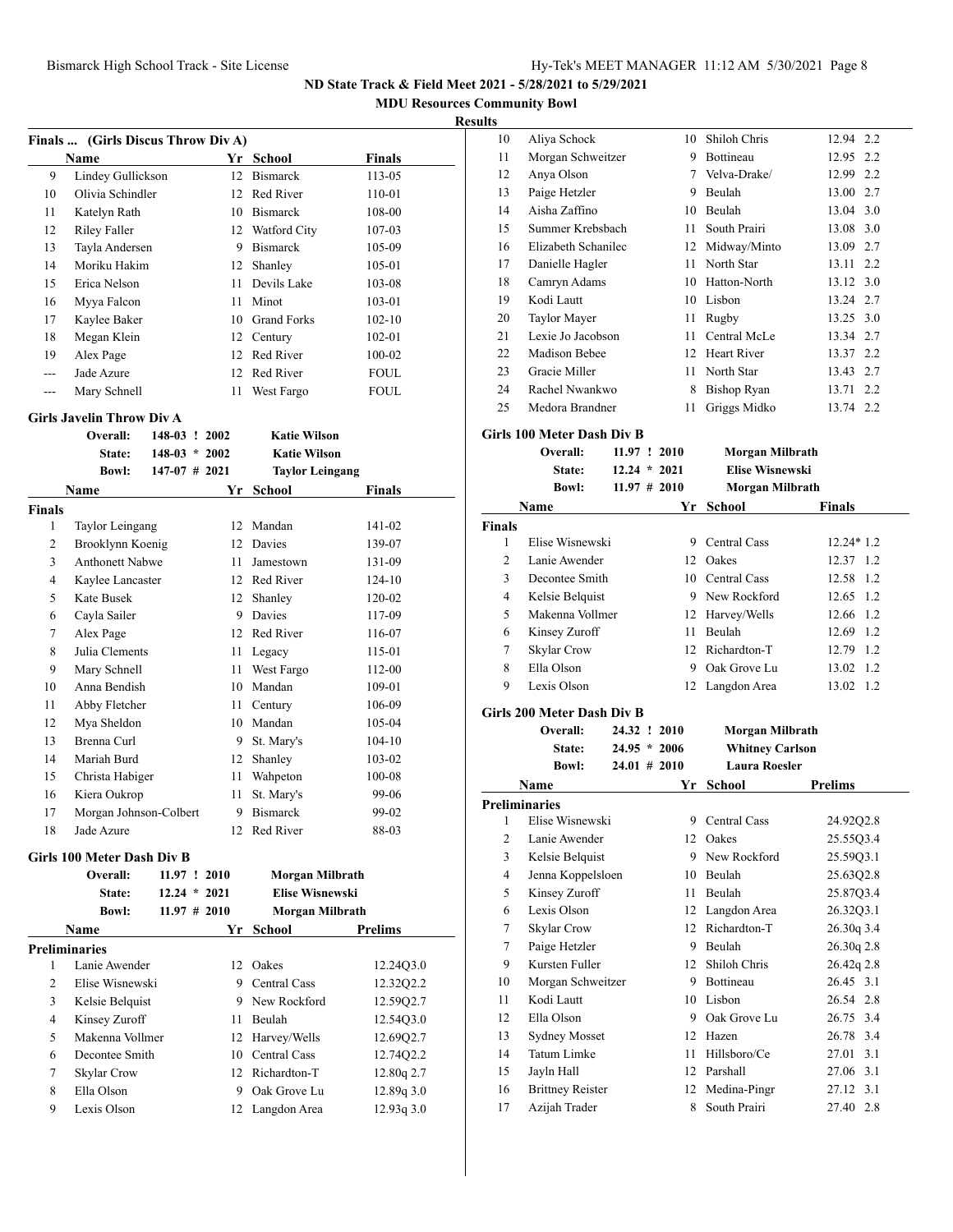Lanie Awender 12 Oakes 59.75

**ND State Track & Field Meet 2021 - 5/28/2021 to 5/29/2021**

**MDU Resources Community Bowl**

|                    | Preliminaries  (Girls 200 Meter Dash Div B) |                 |      |                        |                |
|--------------------|---------------------------------------------|-----------------|------|------------------------|----------------|
|                    | Name                                        |                 |      | Yr School              | <b>Prelims</b> |
| 18                 | Ava Schuster                                |                 |      | 10 Stanley             | 27.44 2.8      |
| 19                 | Michelle Landsverk                          |                 |      | 12 Divide Count        | 28.06 3.1      |
| 20                 | Summer Krebsbach                            |                 | 11 - | South Prairi           | 29.14 3.4      |
|                    |                                             |                 |      |                        |                |
|                    | Girls 200 Meter Dash Div B                  |                 |      |                        |                |
|                    | Overall:                                    | 24.32 ! 2010    |      | Morgan Milbrath        |                |
|                    | State:                                      | $24.95 * 2006$  |      | <b>Whitney Carlson</b> |                |
|                    | <b>Bowl:</b>                                | $24.01 \# 2010$ |      | <b>Laura Roesler</b>   |                |
|                    | Name                                        |                 |      | Yr School              | Finals         |
| <b>Finals</b>      |                                             |                 |      |                        |                |
| 1                  | Elise Wisnewski                             |                 |      | 9 Central Cass         | $25.20 +0.0$   |
| 2                  | Lanie Awender                               |                 |      | 12 Oakes               | $25.69 + 0.0$  |
| 3                  | Jenna Koppelsloen                           |                 |      | 10 Beulah              | $25.89 +0.0$   |
| 4                  | Kelsie Belquist                             |                 |      | 9 New Rockford         | $26.17 + 0.0$  |
| 5                  | Kinsey Zuroff                               |                 |      | 11 Beulah              | $26.22 +0.0$   |
| 6                  | Kursten Fuller                              |                 |      | 12 Shiloh Chris        | $26.51 + 0.0$  |
| 7                  | Skylar Crow                                 |                 |      | 12 Richardton-T        | $26.62 +0.0$   |
| 8                  | Paige Hetzler                               |                 |      | 9 Beulah               | $26.63 +0.0$   |
| 9                  | Lexis Olson                                 |                 |      | 12 Langdon Area        | $26.64 +0.0$   |
|                    | Girls 400 Meter Dash Div B                  |                 |      |                        |                |
|                    | Overall:                                    | 53.25 ! 2010    |      | <b>Laura Roesler</b>   |                |
|                    | State:                                      | $56.50 * 2018$  |      | <b>Grace Zimmerman</b> |                |
|                    | <b>Bowl:</b>                                | $53.25 \# 2010$ |      | <b>Laura Roesler</b>   |                |
|                    | Name                                        |                 |      | Yr School              | <b>Prelims</b> |
|                    | <b>Preliminaries</b>                        |                 |      |                        |                |
| 1                  | Kelsie Belquist                             |                 |      | 9 New Rockford         | 57.50Q         |
| 2                  | Elise Wisnewski                             |                 |      | 9 Central Cass         | 59.45Q         |
| 3                  | Lanie Awender                               |                 |      | 12 Oakes               | 59.92Q         |
| 4                  | Kinsey Zuroff                               |                 |      | 11 Beulah              | 59.97Q         |
| 5                  | Decontee Smith                              |                 |      | 10 Central Cass        | 59.98Q         |
| 6                  | Natalie Whitcomb                            |                 |      | 10 Central McLe        | 1:02.79Q       |
| 7                  | <b>Tatum Mehus</b>                          |                 |      | 8 May-Port CG          | 1:00.63q       |
| 8                  | Lexis Olson                                 |                 |      | 12 Langdon Area        | 1:02.78q       |
| 9                  | Christalea Wagner                           |                 |      | 8 Harvey/Wells         | 1:02.80q       |
| 10                 | Drew Frolek                                 |                 |      | 12 Wyndmere-Lid        | 1:02.92        |
| 11                 | Helena Pavek                                |                 |      | 9 Dickinson Tr         | 1:03.11        |
| 12                 | Ava Schuster                                |                 |      | 10 Stanley             | 1:03.19        |
| 13                 | Jordyn Thorson                              |                 |      | 10 Southern McL        | 1:03.82        |
| 14                 | Jayln Hall                                  |                 |      | 12 Parshall            | 1:03.85        |
| 15                 | Edyn Hoornaert                              |                 |      | 8 Carrington           | 1:03.93        |
| 16                 | Sidra Sadowsky                              |                 |      | 12 Hettinger-Sc        | 1:04.14        |
| 17                 | Berkley Lundeen                             |                 | 11   | Bishop Ryan            | 1:04.40        |
| 18                 | Emma Weiser                                 |                 | 9.   | Linton/HMB             | 1:05.57        |
| 19                 | Elizabeth Fedje                             |                 | 7    | Drayton/Vall           | 1:05.76        |
|                    |                                             |                 |      |                        |                |
|                    | <b>Girls 400 Meter Dash Div B</b>           | 53.25 ! 2010    |      | <b>Laura Roesler</b>   |                |
|                    | Overall:                                    | $56.50 * 2018$  |      | <b>Grace Zimmerman</b> |                |
|                    | State:                                      |                 |      |                        |                |
|                    | <b>Bowl:</b>                                | $53.25 \# 2010$ |      | <b>Laura Roesler</b>   |                |
|                    | Name                                        |                 |      | Yr School              | <b>Finals</b>  |
| <b>Finals</b><br>1 |                                             |                 |      |                        |                |
|                    | Kelsie Belquist<br>Elise Wisnewski          |                 |      | 9 New Rockford         | 57.33          |
| 2                  |                                             |                 |      | 9 Central Cass         | 59.16          |

| Decontee Smith<br>5<br>10 Central Cass<br>1:00.36<br><b>Tatum Mehus</b><br>8 May-Port CG<br>6<br>1:00.57<br>8 Harvey/Wells<br>7<br>Christalea Wagner<br>1:01.70<br>8<br>Lexis Olson<br>12 Langdon Area<br>1:01.78<br>10 Central McLe<br>9<br>Natalie Whitcomb<br>1:01.92<br>Girls 800 Meter Run Div B<br>Overall:<br>$2:10.78$ ! 2008<br><b>Laura Roesler</b><br><b>Christine Bruins</b><br>State:<br>$2:13.46 * 2005$<br><b>Laura Roesler</b><br><b>Bowl:</b><br>$2:10.78 \# 2008$<br>Yr School<br>Finals<br>Name<br><b>Finals</b><br>Tatum Mehus<br>1<br>8 May-Port CG<br>2:20.54<br>$\overline{c}$<br>Drew Frolek<br>12 Wyndmere-Lid<br>2:21.41<br>10 Edgeley/Kulm<br>3<br>Norah Entzi<br>2:22.27<br>12 Hettinger-Sc<br>4<br>Sidra Sadowsky<br>2:23.14<br>10 Shiloh Chris<br>5<br>Hannah Westin<br>2:24.47<br>Brynn Hanson<br>7 Des-Lacs Bur<br>6<br>2:24.56<br><b>Brooklyn Bartsch</b><br>9 Rugby<br>7<br>2:24.56<br>10 Southern McL<br>Jordyn Thorson<br>2:25.81<br>8<br>Quinn Neppl<br>11 Benson Count<br>2:26.07<br>9<br>Olivia Frolek<br>9 Wyndmere-Lid<br>10<br>2:26.49<br>10 Central McLe<br>11<br>Taya Hornberger<br>2:28.29<br>12<br>Katie Wilhelmi<br>11 Stanley<br>2:28.45<br>Brynn Hyttinen<br>11 Southern McL<br>13<br>2:30.83<br>Keely Arnston<br>11 Benson Count<br>2:32.27<br>14<br>15<br>Anna Strand<br>11 May-Port CG<br>2:33.84<br>9 Grant County<br>16<br>Ameerah Rosin<br>2:33.97<br>Mashae Miller<br>8 Kenmare/Bowb<br>17<br>2:34.56<br>Carlee Sieben<br>12 Grafton<br>18<br>2:35.15<br>Jenna Soine<br>19<br>10 Hatton-North<br>2:36.53<br>20<br>Lilly Bohl<br>10 Medina-Pingr<br>2:49.18<br>Girls 1600 Meter Run Div B<br>4:44.44 ! 1993<br>Overall:<br><b>Becki Wells</b><br>State:<br>$4:56.96 * 2005$<br><b>Lindsay Anderson</b><br><b>Karly Ackley</b><br><b>Bowl:</b><br>$4:53.76 \# 2016$<br>Name<br><b>School</b><br>Finals<br>Yr<br>Finals<br>10 Shiloh Chris<br>$\mathbf{1}$<br>Hannah Westin<br>5:18.72<br>$\overline{c}$<br><b>Brooklyn Bartsch</b><br>Rugby<br>5:22.17<br>9.<br>3<br><b>Benson Count</b><br>Keely Arnston<br>11 -<br>5:23.65<br>4<br>Brynn Hanson<br>7 Des-Lacs Bur<br>5:25.28<br>5<br>Jenna Soine<br>10 Hatton-North<br>5:25.96<br>Ellen Gregoire<br>12 Larimore<br>6<br>5:28.06<br>Jordyn Thorson<br>10 Southern McL<br>7<br>5:28.69<br>Anna Strand<br>May-Port CG<br>8<br>11 -<br>5:30.44<br>Wyndmere-Lid<br>9<br>Drew Frolek<br>12<br>5:31.04<br>Edgeley/Kulm<br>Norah Entzi<br>10<br>10<br>5:31.08<br>9 Kindred<br>Peyton Gette<br>11<br>5:32.27<br>Sidra Sadowsky<br>12<br>12 Hettinger-Sc<br>5:35.30<br>9 Wyndmere-Lid<br>13<br>Olivia Frolek<br>5:36.06 | Hannah Senechal<br>Rugby<br>14<br>5:36.79<br>7<br>15<br>Madison Lauf<br>Des-Lacs Bur<br>11<br>5:36.90 | 4 | Kinsey Zuroff |  | 11 Beulah | 59.88 |
|-----------------------------------------------------------------------------------------------------------------------------------------------------------------------------------------------------------------------------------------------------------------------------------------------------------------------------------------------------------------------------------------------------------------------------------------------------------------------------------------------------------------------------------------------------------------------------------------------------------------------------------------------------------------------------------------------------------------------------------------------------------------------------------------------------------------------------------------------------------------------------------------------------------------------------------------------------------------------------------------------------------------------------------------------------------------------------------------------------------------------------------------------------------------------------------------------------------------------------------------------------------------------------------------------------------------------------------------------------------------------------------------------------------------------------------------------------------------------------------------------------------------------------------------------------------------------------------------------------------------------------------------------------------------------------------------------------------------------------------------------------------------------------------------------------------------------------------------------------------------------------------------------------------------------------------------------------------------------------------------------------------------------------------------------------------------------------------------------------------------------------------------------------------------------------------------------------------------------------------------------------------------------------------------------------------------------------------------------------------------------------------------------------------------------------------------------------------------------------------------------------------------------------------------------------------------------------------------------------------------------|-------------------------------------------------------------------------------------------------------|---|---------------|--|-----------|-------|
|                                                                                                                                                                                                                                                                                                                                                                                                                                                                                                                                                                                                                                                                                                                                                                                                                                                                                                                                                                                                                                                                                                                                                                                                                                                                                                                                                                                                                                                                                                                                                                                                                                                                                                                                                                                                                                                                                                                                                                                                                                                                                                                                                                                                                                                                                                                                                                                                                                                                                                                                                                                                                       |                                                                                                       |   |               |  |           |       |
|                                                                                                                                                                                                                                                                                                                                                                                                                                                                                                                                                                                                                                                                                                                                                                                                                                                                                                                                                                                                                                                                                                                                                                                                                                                                                                                                                                                                                                                                                                                                                                                                                                                                                                                                                                                                                                                                                                                                                                                                                                                                                                                                                                                                                                                                                                                                                                                                                                                                                                                                                                                                                       |                                                                                                       |   |               |  |           |       |
|                                                                                                                                                                                                                                                                                                                                                                                                                                                                                                                                                                                                                                                                                                                                                                                                                                                                                                                                                                                                                                                                                                                                                                                                                                                                                                                                                                                                                                                                                                                                                                                                                                                                                                                                                                                                                                                                                                                                                                                                                                                                                                                                                                                                                                                                                                                                                                                                                                                                                                                                                                                                                       |                                                                                                       |   |               |  |           |       |
|                                                                                                                                                                                                                                                                                                                                                                                                                                                                                                                                                                                                                                                                                                                                                                                                                                                                                                                                                                                                                                                                                                                                                                                                                                                                                                                                                                                                                                                                                                                                                                                                                                                                                                                                                                                                                                                                                                                                                                                                                                                                                                                                                                                                                                                                                                                                                                                                                                                                                                                                                                                                                       |                                                                                                       |   |               |  |           |       |
|                                                                                                                                                                                                                                                                                                                                                                                                                                                                                                                                                                                                                                                                                                                                                                                                                                                                                                                                                                                                                                                                                                                                                                                                                                                                                                                                                                                                                                                                                                                                                                                                                                                                                                                                                                                                                                                                                                                                                                                                                                                                                                                                                                                                                                                                                                                                                                                                                                                                                                                                                                                                                       |                                                                                                       |   |               |  |           |       |
|                                                                                                                                                                                                                                                                                                                                                                                                                                                                                                                                                                                                                                                                                                                                                                                                                                                                                                                                                                                                                                                                                                                                                                                                                                                                                                                                                                                                                                                                                                                                                                                                                                                                                                                                                                                                                                                                                                                                                                                                                                                                                                                                                                                                                                                                                                                                                                                                                                                                                                                                                                                                                       |                                                                                                       |   |               |  |           |       |
|                                                                                                                                                                                                                                                                                                                                                                                                                                                                                                                                                                                                                                                                                                                                                                                                                                                                                                                                                                                                                                                                                                                                                                                                                                                                                                                                                                                                                                                                                                                                                                                                                                                                                                                                                                                                                                                                                                                                                                                                                                                                                                                                                                                                                                                                                                                                                                                                                                                                                                                                                                                                                       |                                                                                                       |   |               |  |           |       |
|                                                                                                                                                                                                                                                                                                                                                                                                                                                                                                                                                                                                                                                                                                                                                                                                                                                                                                                                                                                                                                                                                                                                                                                                                                                                                                                                                                                                                                                                                                                                                                                                                                                                                                                                                                                                                                                                                                                                                                                                                                                                                                                                                                                                                                                                                                                                                                                                                                                                                                                                                                                                                       |                                                                                                       |   |               |  |           |       |
|                                                                                                                                                                                                                                                                                                                                                                                                                                                                                                                                                                                                                                                                                                                                                                                                                                                                                                                                                                                                                                                                                                                                                                                                                                                                                                                                                                                                                                                                                                                                                                                                                                                                                                                                                                                                                                                                                                                                                                                                                                                                                                                                                                                                                                                                                                                                                                                                                                                                                                                                                                                                                       |                                                                                                       |   |               |  |           |       |
|                                                                                                                                                                                                                                                                                                                                                                                                                                                                                                                                                                                                                                                                                                                                                                                                                                                                                                                                                                                                                                                                                                                                                                                                                                                                                                                                                                                                                                                                                                                                                                                                                                                                                                                                                                                                                                                                                                                                                                                                                                                                                                                                                                                                                                                                                                                                                                                                                                                                                                                                                                                                                       |                                                                                                       |   |               |  |           |       |
|                                                                                                                                                                                                                                                                                                                                                                                                                                                                                                                                                                                                                                                                                                                                                                                                                                                                                                                                                                                                                                                                                                                                                                                                                                                                                                                                                                                                                                                                                                                                                                                                                                                                                                                                                                                                                                                                                                                                                                                                                                                                                                                                                                                                                                                                                                                                                                                                                                                                                                                                                                                                                       |                                                                                                       |   |               |  |           |       |
|                                                                                                                                                                                                                                                                                                                                                                                                                                                                                                                                                                                                                                                                                                                                                                                                                                                                                                                                                                                                                                                                                                                                                                                                                                                                                                                                                                                                                                                                                                                                                                                                                                                                                                                                                                                                                                                                                                                                                                                                                                                                                                                                                                                                                                                                                                                                                                                                                                                                                                                                                                                                                       |                                                                                                       |   |               |  |           |       |
|                                                                                                                                                                                                                                                                                                                                                                                                                                                                                                                                                                                                                                                                                                                                                                                                                                                                                                                                                                                                                                                                                                                                                                                                                                                                                                                                                                                                                                                                                                                                                                                                                                                                                                                                                                                                                                                                                                                                                                                                                                                                                                                                                                                                                                                                                                                                                                                                                                                                                                                                                                                                                       |                                                                                                       |   |               |  |           |       |
|                                                                                                                                                                                                                                                                                                                                                                                                                                                                                                                                                                                                                                                                                                                                                                                                                                                                                                                                                                                                                                                                                                                                                                                                                                                                                                                                                                                                                                                                                                                                                                                                                                                                                                                                                                                                                                                                                                                                                                                                                                                                                                                                                                                                                                                                                                                                                                                                                                                                                                                                                                                                                       |                                                                                                       |   |               |  |           |       |
|                                                                                                                                                                                                                                                                                                                                                                                                                                                                                                                                                                                                                                                                                                                                                                                                                                                                                                                                                                                                                                                                                                                                                                                                                                                                                                                                                                                                                                                                                                                                                                                                                                                                                                                                                                                                                                                                                                                                                                                                                                                                                                                                                                                                                                                                                                                                                                                                                                                                                                                                                                                                                       |                                                                                                       |   |               |  |           |       |
|                                                                                                                                                                                                                                                                                                                                                                                                                                                                                                                                                                                                                                                                                                                                                                                                                                                                                                                                                                                                                                                                                                                                                                                                                                                                                                                                                                                                                                                                                                                                                                                                                                                                                                                                                                                                                                                                                                                                                                                                                                                                                                                                                                                                                                                                                                                                                                                                                                                                                                                                                                                                                       |                                                                                                       |   |               |  |           |       |
|                                                                                                                                                                                                                                                                                                                                                                                                                                                                                                                                                                                                                                                                                                                                                                                                                                                                                                                                                                                                                                                                                                                                                                                                                                                                                                                                                                                                                                                                                                                                                                                                                                                                                                                                                                                                                                                                                                                                                                                                                                                                                                                                                                                                                                                                                                                                                                                                                                                                                                                                                                                                                       |                                                                                                       |   |               |  |           |       |
|                                                                                                                                                                                                                                                                                                                                                                                                                                                                                                                                                                                                                                                                                                                                                                                                                                                                                                                                                                                                                                                                                                                                                                                                                                                                                                                                                                                                                                                                                                                                                                                                                                                                                                                                                                                                                                                                                                                                                                                                                                                                                                                                                                                                                                                                                                                                                                                                                                                                                                                                                                                                                       |                                                                                                       |   |               |  |           |       |
|                                                                                                                                                                                                                                                                                                                                                                                                                                                                                                                                                                                                                                                                                                                                                                                                                                                                                                                                                                                                                                                                                                                                                                                                                                                                                                                                                                                                                                                                                                                                                                                                                                                                                                                                                                                                                                                                                                                                                                                                                                                                                                                                                                                                                                                                                                                                                                                                                                                                                                                                                                                                                       |                                                                                                       |   |               |  |           |       |
|                                                                                                                                                                                                                                                                                                                                                                                                                                                                                                                                                                                                                                                                                                                                                                                                                                                                                                                                                                                                                                                                                                                                                                                                                                                                                                                                                                                                                                                                                                                                                                                                                                                                                                                                                                                                                                                                                                                                                                                                                                                                                                                                                                                                                                                                                                                                                                                                                                                                                                                                                                                                                       |                                                                                                       |   |               |  |           |       |
|                                                                                                                                                                                                                                                                                                                                                                                                                                                                                                                                                                                                                                                                                                                                                                                                                                                                                                                                                                                                                                                                                                                                                                                                                                                                                                                                                                                                                                                                                                                                                                                                                                                                                                                                                                                                                                                                                                                                                                                                                                                                                                                                                                                                                                                                                                                                                                                                                                                                                                                                                                                                                       |                                                                                                       |   |               |  |           |       |
|                                                                                                                                                                                                                                                                                                                                                                                                                                                                                                                                                                                                                                                                                                                                                                                                                                                                                                                                                                                                                                                                                                                                                                                                                                                                                                                                                                                                                                                                                                                                                                                                                                                                                                                                                                                                                                                                                                                                                                                                                                                                                                                                                                                                                                                                                                                                                                                                                                                                                                                                                                                                                       |                                                                                                       |   |               |  |           |       |
|                                                                                                                                                                                                                                                                                                                                                                                                                                                                                                                                                                                                                                                                                                                                                                                                                                                                                                                                                                                                                                                                                                                                                                                                                                                                                                                                                                                                                                                                                                                                                                                                                                                                                                                                                                                                                                                                                                                                                                                                                                                                                                                                                                                                                                                                                                                                                                                                                                                                                                                                                                                                                       |                                                                                                       |   |               |  |           |       |
|                                                                                                                                                                                                                                                                                                                                                                                                                                                                                                                                                                                                                                                                                                                                                                                                                                                                                                                                                                                                                                                                                                                                                                                                                                                                                                                                                                                                                                                                                                                                                                                                                                                                                                                                                                                                                                                                                                                                                                                                                                                                                                                                                                                                                                                                                                                                                                                                                                                                                                                                                                                                                       |                                                                                                       |   |               |  |           |       |
|                                                                                                                                                                                                                                                                                                                                                                                                                                                                                                                                                                                                                                                                                                                                                                                                                                                                                                                                                                                                                                                                                                                                                                                                                                                                                                                                                                                                                                                                                                                                                                                                                                                                                                                                                                                                                                                                                                                                                                                                                                                                                                                                                                                                                                                                                                                                                                                                                                                                                                                                                                                                                       |                                                                                                       |   |               |  |           |       |
|                                                                                                                                                                                                                                                                                                                                                                                                                                                                                                                                                                                                                                                                                                                                                                                                                                                                                                                                                                                                                                                                                                                                                                                                                                                                                                                                                                                                                                                                                                                                                                                                                                                                                                                                                                                                                                                                                                                                                                                                                                                                                                                                                                                                                                                                                                                                                                                                                                                                                                                                                                                                                       |                                                                                                       |   |               |  |           |       |
|                                                                                                                                                                                                                                                                                                                                                                                                                                                                                                                                                                                                                                                                                                                                                                                                                                                                                                                                                                                                                                                                                                                                                                                                                                                                                                                                                                                                                                                                                                                                                                                                                                                                                                                                                                                                                                                                                                                                                                                                                                                                                                                                                                                                                                                                                                                                                                                                                                                                                                                                                                                                                       |                                                                                                       |   |               |  |           |       |
|                                                                                                                                                                                                                                                                                                                                                                                                                                                                                                                                                                                                                                                                                                                                                                                                                                                                                                                                                                                                                                                                                                                                                                                                                                                                                                                                                                                                                                                                                                                                                                                                                                                                                                                                                                                                                                                                                                                                                                                                                                                                                                                                                                                                                                                                                                                                                                                                                                                                                                                                                                                                                       |                                                                                                       |   |               |  |           |       |
|                                                                                                                                                                                                                                                                                                                                                                                                                                                                                                                                                                                                                                                                                                                                                                                                                                                                                                                                                                                                                                                                                                                                                                                                                                                                                                                                                                                                                                                                                                                                                                                                                                                                                                                                                                                                                                                                                                                                                                                                                                                                                                                                                                                                                                                                                                                                                                                                                                                                                                                                                                                                                       |                                                                                                       |   |               |  |           |       |
|                                                                                                                                                                                                                                                                                                                                                                                                                                                                                                                                                                                                                                                                                                                                                                                                                                                                                                                                                                                                                                                                                                                                                                                                                                                                                                                                                                                                                                                                                                                                                                                                                                                                                                                                                                                                                                                                                                                                                                                                                                                                                                                                                                                                                                                                                                                                                                                                                                                                                                                                                                                                                       |                                                                                                       |   |               |  |           |       |
|                                                                                                                                                                                                                                                                                                                                                                                                                                                                                                                                                                                                                                                                                                                                                                                                                                                                                                                                                                                                                                                                                                                                                                                                                                                                                                                                                                                                                                                                                                                                                                                                                                                                                                                                                                                                                                                                                                                                                                                                                                                                                                                                                                                                                                                                                                                                                                                                                                                                                                                                                                                                                       |                                                                                                       |   |               |  |           |       |
|                                                                                                                                                                                                                                                                                                                                                                                                                                                                                                                                                                                                                                                                                                                                                                                                                                                                                                                                                                                                                                                                                                                                                                                                                                                                                                                                                                                                                                                                                                                                                                                                                                                                                                                                                                                                                                                                                                                                                                                                                                                                                                                                                                                                                                                                                                                                                                                                                                                                                                                                                                                                                       |                                                                                                       |   |               |  |           |       |
|                                                                                                                                                                                                                                                                                                                                                                                                                                                                                                                                                                                                                                                                                                                                                                                                                                                                                                                                                                                                                                                                                                                                                                                                                                                                                                                                                                                                                                                                                                                                                                                                                                                                                                                                                                                                                                                                                                                                                                                                                                                                                                                                                                                                                                                                                                                                                                                                                                                                                                                                                                                                                       |                                                                                                       |   |               |  |           |       |
|                                                                                                                                                                                                                                                                                                                                                                                                                                                                                                                                                                                                                                                                                                                                                                                                                                                                                                                                                                                                                                                                                                                                                                                                                                                                                                                                                                                                                                                                                                                                                                                                                                                                                                                                                                                                                                                                                                                                                                                                                                                                                                                                                                                                                                                                                                                                                                                                                                                                                                                                                                                                                       |                                                                                                       |   |               |  |           |       |
|                                                                                                                                                                                                                                                                                                                                                                                                                                                                                                                                                                                                                                                                                                                                                                                                                                                                                                                                                                                                                                                                                                                                                                                                                                                                                                                                                                                                                                                                                                                                                                                                                                                                                                                                                                                                                                                                                                                                                                                                                                                                                                                                                                                                                                                                                                                                                                                                                                                                                                                                                                                                                       |                                                                                                       |   |               |  |           |       |
|                                                                                                                                                                                                                                                                                                                                                                                                                                                                                                                                                                                                                                                                                                                                                                                                                                                                                                                                                                                                                                                                                                                                                                                                                                                                                                                                                                                                                                                                                                                                                                                                                                                                                                                                                                                                                                                                                                                                                                                                                                                                                                                                                                                                                                                                                                                                                                                                                                                                                                                                                                                                                       |                                                                                                       |   |               |  |           |       |
|                                                                                                                                                                                                                                                                                                                                                                                                                                                                                                                                                                                                                                                                                                                                                                                                                                                                                                                                                                                                                                                                                                                                                                                                                                                                                                                                                                                                                                                                                                                                                                                                                                                                                                                                                                                                                                                                                                                                                                                                                                                                                                                                                                                                                                                                                                                                                                                                                                                                                                                                                                                                                       |                                                                                                       |   |               |  |           |       |
|                                                                                                                                                                                                                                                                                                                                                                                                                                                                                                                                                                                                                                                                                                                                                                                                                                                                                                                                                                                                                                                                                                                                                                                                                                                                                                                                                                                                                                                                                                                                                                                                                                                                                                                                                                                                                                                                                                                                                                                                                                                                                                                                                                                                                                                                                                                                                                                                                                                                                                                                                                                                                       |                                                                                                       |   |               |  |           |       |
|                                                                                                                                                                                                                                                                                                                                                                                                                                                                                                                                                                                                                                                                                                                                                                                                                                                                                                                                                                                                                                                                                                                                                                                                                                                                                                                                                                                                                                                                                                                                                                                                                                                                                                                                                                                                                                                                                                                                                                                                                                                                                                                                                                                                                                                                                                                                                                                                                                                                                                                                                                                                                       |                                                                                                       |   |               |  |           |       |
|                                                                                                                                                                                                                                                                                                                                                                                                                                                                                                                                                                                                                                                                                                                                                                                                                                                                                                                                                                                                                                                                                                                                                                                                                                                                                                                                                                                                                                                                                                                                                                                                                                                                                                                                                                                                                                                                                                                                                                                                                                                                                                                                                                                                                                                                                                                                                                                                                                                                                                                                                                                                                       |                                                                                                       |   |               |  |           |       |
|                                                                                                                                                                                                                                                                                                                                                                                                                                                                                                                                                                                                                                                                                                                                                                                                                                                                                                                                                                                                                                                                                                                                                                                                                                                                                                                                                                                                                                                                                                                                                                                                                                                                                                                                                                                                                                                                                                                                                                                                                                                                                                                                                                                                                                                                                                                                                                                                                                                                                                                                                                                                                       |                                                                                                       |   |               |  |           |       |
|                                                                                                                                                                                                                                                                                                                                                                                                                                                                                                                                                                                                                                                                                                                                                                                                                                                                                                                                                                                                                                                                                                                                                                                                                                                                                                                                                                                                                                                                                                                                                                                                                                                                                                                                                                                                                                                                                                                                                                                                                                                                                                                                                                                                                                                                                                                                                                                                                                                                                                                                                                                                                       |                                                                                                       |   |               |  |           |       |
|                                                                                                                                                                                                                                                                                                                                                                                                                                                                                                                                                                                                                                                                                                                                                                                                                                                                                                                                                                                                                                                                                                                                                                                                                                                                                                                                                                                                                                                                                                                                                                                                                                                                                                                                                                                                                                                                                                                                                                                                                                                                                                                                                                                                                                                                                                                                                                                                                                                                                                                                                                                                                       |                                                                                                       |   |               |  |           |       |
|                                                                                                                                                                                                                                                                                                                                                                                                                                                                                                                                                                                                                                                                                                                                                                                                                                                                                                                                                                                                                                                                                                                                                                                                                                                                                                                                                                                                                                                                                                                                                                                                                                                                                                                                                                                                                                                                                                                                                                                                                                                                                                                                                                                                                                                                                                                                                                                                                                                                                                                                                                                                                       |                                                                                                       |   |               |  |           |       |
|                                                                                                                                                                                                                                                                                                                                                                                                                                                                                                                                                                                                                                                                                                                                                                                                                                                                                                                                                                                                                                                                                                                                                                                                                                                                                                                                                                                                                                                                                                                                                                                                                                                                                                                                                                                                                                                                                                                                                                                                                                                                                                                                                                                                                                                                                                                                                                                                                                                                                                                                                                                                                       |                                                                                                       |   |               |  |           |       |
|                                                                                                                                                                                                                                                                                                                                                                                                                                                                                                                                                                                                                                                                                                                                                                                                                                                                                                                                                                                                                                                                                                                                                                                                                                                                                                                                                                                                                                                                                                                                                                                                                                                                                                                                                                                                                                                                                                                                                                                                                                                                                                                                                                                                                                                                                                                                                                                                                                                                                                                                                                                                                       |                                                                                                       |   |               |  |           |       |
|                                                                                                                                                                                                                                                                                                                                                                                                                                                                                                                                                                                                                                                                                                                                                                                                                                                                                                                                                                                                                                                                                                                                                                                                                                                                                                                                                                                                                                                                                                                                                                                                                                                                                                                                                                                                                                                                                                                                                                                                                                                                                                                                                                                                                                                                                                                                                                                                                                                                                                                                                                                                                       |                                                                                                       |   |               |  |           |       |
|                                                                                                                                                                                                                                                                                                                                                                                                                                                                                                                                                                                                                                                                                                                                                                                                                                                                                                                                                                                                                                                                                                                                                                                                                                                                                                                                                                                                                                                                                                                                                                                                                                                                                                                                                                                                                                                                                                                                                                                                                                                                                                                                                                                                                                                                                                                                                                                                                                                                                                                                                                                                                       |                                                                                                       |   |               |  |           |       |
|                                                                                                                                                                                                                                                                                                                                                                                                                                                                                                                                                                                                                                                                                                                                                                                                                                                                                                                                                                                                                                                                                                                                                                                                                                                                                                                                                                                                                                                                                                                                                                                                                                                                                                                                                                                                                                                                                                                                                                                                                                                                                                                                                                                                                                                                                                                                                                                                                                                                                                                                                                                                                       |                                                                                                       |   |               |  |           |       |
|                                                                                                                                                                                                                                                                                                                                                                                                                                                                                                                                                                                                                                                                                                                                                                                                                                                                                                                                                                                                                                                                                                                                                                                                                                                                                                                                                                                                                                                                                                                                                                                                                                                                                                                                                                                                                                                                                                                                                                                                                                                                                                                                                                                                                                                                                                                                                                                                                                                                                                                                                                                                                       |                                                                                                       |   |               |  |           |       |
|                                                                                                                                                                                                                                                                                                                                                                                                                                                                                                                                                                                                                                                                                                                                                                                                                                                                                                                                                                                                                                                                                                                                                                                                                                                                                                                                                                                                                                                                                                                                                                                                                                                                                                                                                                                                                                                                                                                                                                                                                                                                                                                                                                                                                                                                                                                                                                                                                                                                                                                                                                                                                       |                                                                                                       |   |               |  |           |       |
|                                                                                                                                                                                                                                                                                                                                                                                                                                                                                                                                                                                                                                                                                                                                                                                                                                                                                                                                                                                                                                                                                                                                                                                                                                                                                                                                                                                                                                                                                                                                                                                                                                                                                                                                                                                                                                                                                                                                                                                                                                                                                                                                                                                                                                                                                                                                                                                                                                                                                                                                                                                                                       |                                                                                                       |   |               |  |           |       |
|                                                                                                                                                                                                                                                                                                                                                                                                                                                                                                                                                                                                                                                                                                                                                                                                                                                                                                                                                                                                                                                                                                                                                                                                                                                                                                                                                                                                                                                                                                                                                                                                                                                                                                                                                                                                                                                                                                                                                                                                                                                                                                                                                                                                                                                                                                                                                                                                                                                                                                                                                                                                                       |                                                                                                       |   |               |  |           |       |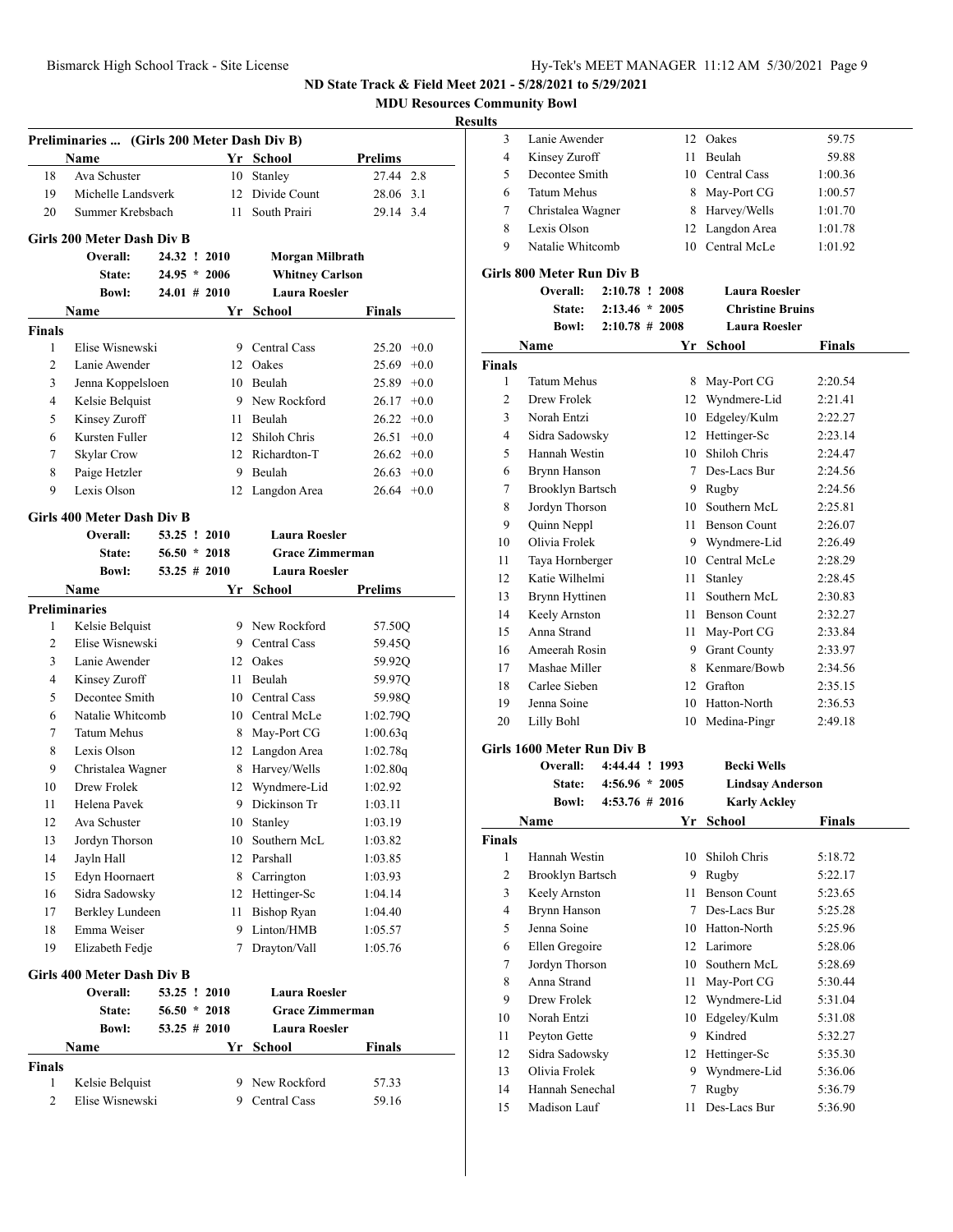**MDU Resources Community Bowl**

### **Results**

|    | Finals  (Girls 1600 Meter Run Div B) |    |                     |               |  |  |  |  |  |
|----|--------------------------------------|----|---------------------|---------------|--|--|--|--|--|
|    | Name                                 | Yr | School              | <b>Finals</b> |  |  |  |  |  |
| 16 | Maycie Talbott                       | 7  | South Prairi        | 5:38.72       |  |  |  |  |  |
| 17 | Lexi Huntimer                        | 9  | Beulah              | 5:38.93       |  |  |  |  |  |
| 18 | Annika Stroh                         | 9  | Sargent Coun        | 5:39.42       |  |  |  |  |  |
| 19 | Madison Johnson                      | 9  | Carrington          | 5:41.28       |  |  |  |  |  |
| 20 | Ally Goodmanson                      | 9  | Kindred             | 5:42.09       |  |  |  |  |  |
| 21 | Quinn Neppl                          | 11 | <b>Benson Count</b> | 5:43.02       |  |  |  |  |  |
| 22 | Mallory Alfson                       | 9  | Hillsboro/Ce        | 5:46.16       |  |  |  |  |  |
| 23 | Carlee Sieben                        | 12 | Grafton             | 5:46.60       |  |  |  |  |  |
| 24 | Mya Meyer                            | 10 | <b>Grant County</b> | 5:47.36       |  |  |  |  |  |
| 25 | Kari Patterson                       | 8  | Southern McL        | 5:50.57       |  |  |  |  |  |
| 26 | Grace Ray                            | 7  | Grafton             | 5:51.36       |  |  |  |  |  |
| 27 | Emma Wheeling                        | 10 | New Town            | 5:53.17       |  |  |  |  |  |
| 28 | Abby Hardersen                       | 8  | Killdeer            | 5:56.18       |  |  |  |  |  |
| 29 | Dreah Frolek                         | 11 | Wyndmere-Lid        | 6:24.17       |  |  |  |  |  |
|    |                                      |    |                     |               |  |  |  |  |  |

**Overall: 10:32.86 ! 2016 Karly Ackley**

#### **Girls 3200 Meter Run Div B**

|               | State:                        | $10:36.95 * 2004$  |                 | <b>Krista Anderson</b> |                |
|---------------|-------------------------------|--------------------|-----------------|------------------------|----------------|
|               | <b>Bowl:</b>                  | $10:32.86 \# 2016$ |                 | <b>Karly Ackley</b>    |                |
|               | Name                          |                    | Yr              | <b>School</b>          | Finals         |
| <b>Finals</b> |                               |                    |                 |                        |                |
| 1             | Brynn Hanson                  |                    | 7               | Des-Lacs Bur           | 11:31.35       |
| 2             | Keely Arnston                 |                    | 11              | <b>Benson Count</b>    | 11:34.44       |
| 3             | Hannah Westin                 |                    | 10              | Shiloh Chris           | 11:35.84       |
| 4             | Jenna Soine                   |                    |                 | 10 Hatton-North        | 11:37.65       |
| 5             | Ellen Gregoire                |                    |                 | 12 Larimore            | 11:41.02       |
| 6             | Hannah Senechal               |                    | $7^{\circ}$     | Rugby                  | 11:48.92       |
| 7             | <b>Brooklyn Bartsch</b>       |                    | 9               | Rugby                  | 11:51.29       |
| 8             | Ally Goodmanson               |                    | 9.              | Kindred                | 11:53.68       |
| 9             | Amelia Shepard                |                    | 9               | Rugby                  | 11:57.80       |
| 10            | Kenadie Pazdernik             |                    | 8               | Carrington             | 12:06.09       |
| 11            | Maycie Talbott                |                    | $7\phantom{.0}$ | South Prairi           | 12:06.30       |
| 12            | Peyton Gette                  |                    |                 | 9 Kindred              | 12:18.32       |
| 13            | Chloe Heinz                   |                    |                 | 12 New Rockford        | 12:19.08       |
| 14            | Emma Wheeling                 |                    |                 | 10 New Town            | 12:22.13       |
| 15            | Carlee Sieben                 |                    |                 | 12 Grafton             | 12:22.25       |
| 16            | Annika Stroh                  |                    | 9.              | Sargent Coun           | 12:22.53       |
| 17            | Kari Patterson                |                    | 8               | Southern McL           | 12:22.75       |
| 18            | Jada Erie                     |                    | 11.             | Dickinson Tr           | 12:38.43       |
| 19            | Sophie Olsonawski             |                    |                 | 9 Mott/Regent-         | 12:52.59       |
| 20            | Emery Holland                 |                    | 8               | <b>Central Cass</b>    | 12:53.25       |
| 21            | <b>Ruby Nasset</b>            |                    | 7               | Mott/Regent-           | 12:57.42       |
| 22            | Paige Goodsell                |                    | 11              | Midway/Minto           | 12:58.70       |
| 23            | Baylee Lura                   |                    | 10              | Carrington             | 13:07.68       |
|               | Girls 100 Meter Hurdles Div B |                    |                 |                        |                |
|               | Overall:                      |                    | 14.33 ! 2005    | <b>Whitney Carlson</b> |                |
|               | <b>State:</b>                 |                    | $14.33 * 2005$  | <b>Whitney Carlson</b> |                |
|               | <b>Bowl:</b>                  |                    | $14.33 \# 2004$ | <b>Whitney Carlson</b> |                |
|               | <b>Name</b>                   |                    | Yr              | School                 | <b>Prelims</b> |
|               | <b>Preliminaries</b>          |                    |                 |                        |                |
| 1             | Dedra Wood                    |                    | 9               | Shiloh Chris           | 16.08Q4.9      |
| 2             | Jenna Koppelsloen             |                    |                 | 10 Beulah              | 16.12Q2.9      |
| 3             | Karli Klein                   |                    | 10              | Garrison               | 16.20Q3.7      |

| LS             |                  |    |                     |              |
|----------------|------------------|----|---------------------|--------------|
| $\overline{4}$ | Kyra Haecherl    | 9  | Lisbon              | 16.1902.9    |
| 5              | Ashley Martodam  | 8  | Rugby               | 16.44Q3.7    |
| 6              | Zoey Heid        | 10 | <b>Grant County</b> | 16.52Q4.9    |
| 7              | Emma Muggli      | 10 | Oakes               | 16.48q 2.9   |
| 8              | MaryJane Mayer   | 11 | Mott/Regent-        | 16.57q 3.7   |
| 9              | Rebekah Wells    | 11 | Langdon Area        | 16.71q 2.9   |
| 10             | Paige Priewe     | 12 | Central Cass        | 16.79 3.7    |
| 11             | Marlee Hetletved | 11 | Langdon Area        | 16.82 4.9    |
| 12             | Kathryn Bradner  | 10 | May-Port CG         | 16.98 4.9    |
| 13             | MaKayla Allmaras | 9  | Northern Cas        | 17.05 4.9    |
| 14             | Maggie Hauk      | 10 | Trenton             | 17.12 4.9    |
| 15             | Paige Erhardt    |    | 12 Hazen            | 17.22 3.7    |
| 16             | Katie Mack       | 11 | Velva-Drake/        | 17.33 3.7    |
| 17             | Macey Moore      | 10 | Des-Lacs Bur        | 17.69<br>2.9 |
| 18             | Anna Clements    | 12 | Rugby               | 22.18<br>2.9 |
| ---            | Haley Wolsky     | 10 | Carrington          | FS 4.9       |
|                | $-1$             |    |                     |              |

## **Girls 100 Meter Hurdles Div B**

|               | Overall:<br>State:<br><b>Bowl:</b> | 14.33 ! 2005<br>$14.33 * 2005$<br>$14.33 \# 2004$ |     | <b>Whitney Carlson</b><br><b>Whitney Carlson</b><br><b>Whitney Carlson</b> |               |
|---------------|------------------------------------|---------------------------------------------------|-----|----------------------------------------------------------------------------|---------------|
|               | Name                               |                                                   | Yr. | School                                                                     | <b>Finals</b> |
| <b>Finals</b> |                                    |                                                   |     |                                                                            |               |
| 1             | Dedra Wood                         |                                                   | 9   | Shiloh Chris                                                               | 15.80<br>-1.8 |
| 2             | Karli Klein                        |                                                   | 10  | Garrison                                                                   | 16.00<br>-1.8 |
| 3             | Jenna Koppelsloen                  |                                                   | 10  | Beulah                                                                     | 16.02 1.8     |
| 4             | Ashley Martodam                    |                                                   | 8   | Rugby                                                                      | 16.37 1.8     |
| 5             | Emma Muggli                        |                                                   | 10  | Oakes                                                                      | 16.43 1.8     |
| 6             | Zoey Heid                          |                                                   | 10  | <b>Grant County</b>                                                        | 16.58 1.8     |
| 7             | Kyra Haecherl                      |                                                   | 9   | Lisbon                                                                     | 16.59<br>-1.8 |
| 8             | MaryJane Mayer                     |                                                   | 11  | Mott/Regent-                                                               | 16.72 1.8     |
| 9             | Rebekah Wells                      |                                                   | 11  | Langdon Area                                                               | 18.15 1.8     |

 $Whitney Carlson$ **State: 42.26 \* 2006 Whitney Carlson**

#### **Girls 300 Meter Hurdles Div B**

| Overall: | 42.26 ! 2006   |  |
|----------|----------------|--|
| State:   | $42.26 * 2006$ |  |

|    | <b>Bowl:</b>            | $42.26 \pm 2006$ | <b>Whitney Carlson</b> |                |
|----|-------------------------|------------------|------------------------|----------------|
|    | Name                    | Yr               | School                 | <b>Prelims</b> |
|    | <b>Preliminaries</b>    |                  |                        |                |
| 1  | Kelsie Belquist         | 9                | New Rockford           | 45.24Q         |
| 2  | Emma Muggli             | 10               | Oakes                  | 46.44Q         |
| 3  | Lexis Olson             | 12               | Langdon Area           | 47.01Q         |
| 4  | Zoey Heid               | 10               | <b>Grant County</b>    | 47.88Q         |
| 5  | Ashley Martodam         | 8                | Rugby                  | 47.93Q         |
| 6  | <b>Brittney Reister</b> | 12               | Medina-Pingr           | 48.93Q         |
| 7  | Hannah Frank            | 10               | Mott/Regent-           | 48.32q         |
| 8  | Paige Erhardt           | 12               | Hazen                  | 48.34q         |
| 9  | Anna Berg               | 11               | Kindred                | 48.58q         |
| 10 | Berkley Lundeen         | 11               | <b>Bishop Ryan</b>     | 48.75          |
| 11 | Azijah Trader           | 8                | South Prairi           | 49.34          |
| 12 | Esmeralda Madrigal      | 12               | Bowman Count           | 49.67          |
| 13 | Karli Klein             | 10               | Garrison               | 49.90          |
| 14 | Dedra Wood              | 9                | Shiloh Chris           | 50.30          |
| 15 | Molly Musland           | 11               | LaMoure/Litc           | 50.44          |
| 16 | Sophia Headley          | 8                | <b>Bowman Count</b>    | 50.88          |
| 17 | Mya Schroeder           | 10               | Carrington             | 51.38          |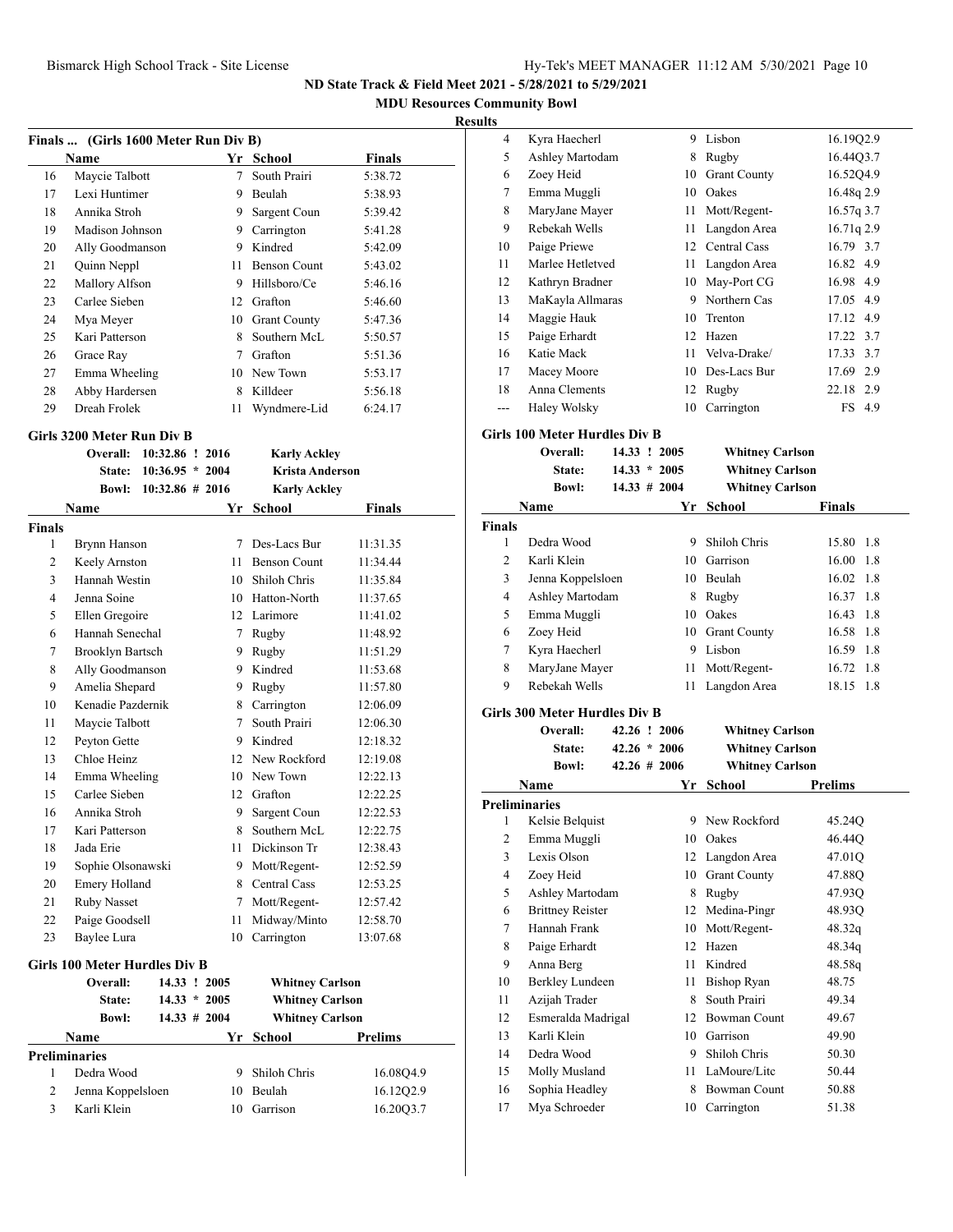| Hy-Tek's MEET MANAGER 11:12 AM 5/30/2021 Page 11 |  |  |  |
|--------------------------------------------------|--|--|--|
|--------------------------------------------------|--|--|--|

**MDU Resources Community Bowl**

| Preliminaries  (Girls 300 Meter Hurdles Div B) |                                             |  |                  |                                            |                                    |
|------------------------------------------------|---------------------------------------------|--|------------------|--------------------------------------------|------------------------------------|
|                                                | Name                                        |  |                  | Yr School                                  | <b>Prelims</b>                     |
| 18                                             | Elizabeth Fedje                             |  | 7                | Drayton/Vall                               | 51.92                              |
| 19                                             | Alexis Fike                                 |  | 11               | Harvey/Wells                               | 52.56                              |
| 20                                             | Kathryn Bradner                             |  | 10               | May-Port CG                                | 53.09                              |
| 21                                             | Larissa Arnold                              |  | 10               | Harvey/Wells                               | 53.59                              |
|                                                | <b>Girls 300 Meter Hurdles Div B</b>        |  |                  |                                            |                                    |
|                                                | Overall:                                    |  | 42.26 ! 2006     | <b>Whitney Carlson</b>                     |                                    |
|                                                | State:                                      |  | $42.26 * 2006$   | <b>Whitney Carlson</b>                     |                                    |
|                                                | <b>Bowl:</b>                                |  | $42.26 \pm 2006$ | <b>Whitney Carlson</b>                     |                                    |
|                                                | Name                                        |  |                  | Yr School                                  | Finals                             |
| Finals                                         |                                             |  |                  |                                            |                                    |
| 1                                              | Kelsie Belquist                             |  |                  | 9 New Rockford                             | 44.41                              |
| 2                                              | Lexis Olson                                 |  | 12               | Langdon Area                               | 45.08                              |
| 3                                              | Emma Muggli                                 |  |                  | 10 Oakes                                   | 46.76                              |
| 4                                              | Ashley Martodam                             |  | 8                | Rugby                                      | 47.31                              |
| 5                                              | Zoey Heid                                   |  |                  | 10 Grant County                            | 47.40                              |
| 6                                              | Anna Berg                                   |  | 11               | Kindred                                    | 48.04                              |
| 7                                              | Hannah Frank                                |  |                  | 10 Mott/Regent-                            | 48.17                              |
| 8                                              | Paige Erhardt                               |  | 12               | Hazen                                      | 48.20                              |
| 9                                              | <b>Brittney Reister</b>                     |  | 12               | Medina-Pingr                               | 48.34                              |
|                                                |                                             |  |                  |                                            |                                    |
|                                                | Girls 4x100 Meter Relay Div B               |  |                  |                                            |                                    |
|                                                | Overall:                                    |  | 48.35 ! 2018     |                                            |                                    |
|                                                | K Beil, S Korgho, M Beil, R Gaye            |  |                  |                                            |                                    |
|                                                | State:                                      |  | $49.66 * 2018$   |                                            | <b>Park River/Fordville-Lankin</b> |
|                                                | E Swartz, V Cooper, J Sveen, B Kjelland     |  |                  |                                            |                                    |
|                                                |                                             |  |                  |                                            |                                    |
|                                                | <b>Bowl:</b>                                |  | $48.33 \# 2017$  |                                            |                                    |
|                                                | Beil, Carlson, Jahner, Gaye                 |  |                  |                                            |                                    |
|                                                | Team                                        |  |                  | Relay                                      | Prelims                            |
|                                                | Preliminaries                               |  |                  |                                            |                                    |
| 1                                              | Beulah                                      |  |                  | А                                          | 50.17Q                             |
|                                                | 1) Taryn Askim 9                            |  |                  | 2) Jenna Koppelsloen 10                    |                                    |
|                                                | 3) Aisha Zaffino 10                         |  |                  | 4) Paige Hetzler 9                         |                                    |
| $\overline{2}$                                 | Central Cass                                |  |                  | А                                          | 51.17Q                             |
|                                                | 1) Mayzee Jacobson 10                       |  |                  | 2) Olivia Siverson 7                       |                                    |
|                                                | 3) Izzy Thompson 7                          |  |                  | 4) Decontee Smith 10                       |                                    |
| 3                                              | May-Port CG                                 |  |                  | A                                          | 51.24Q                             |
|                                                | 1) Brooklyn Groth 10                        |  |                  | 2) Kathryn Bradner 10                      |                                    |
| 4                                              | 3) Nora Peterson 12<br>Velva-Drake/Anamoose |  |                  | 4) Rylee Satrom 9<br>А                     |                                    |
|                                                |                                             |  |                  |                                            | 51.39Q                             |
|                                                | 1) Jadyn Sandy 11<br>3) Katie Mack 11       |  |                  | 2) Anya Olson 7<br>4) Maddie Effertz 12    |                                    |
| 5                                              | Bottineau                                   |  |                  | А                                          | 51.78Q                             |
|                                                | 1) Erin Guariglia 8                         |  |                  | 2) Sabra Peterson 12                       |                                    |
|                                                | 3) Kylie Simpson 9                          |  |                  | 4) Morgan Schweitzer 9                     |                                    |
| 6                                              | Northern Cass                               |  |                  | А                                          | 52.20Q                             |
|                                                | 1) MaKayla Allmaras 9                       |  |                  | 2) Kayla Tretter 9                         |                                    |
|                                                | 3) Cady Evenson 10                          |  |                  | 4) Jocie Aasen 10                          |                                    |
| 7                                              | Shiloh Christian                            |  |                  | А                                          | 51.48q                             |
|                                                | 1) Kennady Walth 11                         |  |                  | 2) Aliya Schock 10                         |                                    |
|                                                | 3) Alyssa Larson 12                         |  |                  | 4) Brynn Fuller 9                          |                                    |
| 8                                              | Hazen                                       |  |                  | А                                          | 51.86q                             |
|                                                | 1) Chelsea Olander 10<br>3) Myah Mosset 9   |  |                  | 2) Paige Erhardt 12<br>4) Sydney Mosset 12 |                                    |

| 9      | Central McLean                          | А     | 52.58q                             |
|--------|-----------------------------------------|-------|------------------------------------|
|        | 1) Kaleigh Naser 12                     |       | 2) Anna Skachenko 9                |
|        | 3) Leah Jacobson 9                      |       | 4) Lexie Jo Jacobson 11            |
| 10     | Dickinson Trinity                       | A     | 52.65                              |
|        | 1) Kara Wanner 12                       |       | 2) Anna Clifton 9                  |
|        | 3) Sterling Tooz 9                      |       | 4) Helena Pavek 9                  |
| 11     | Lisbon                                  | A     | 52.80                              |
|        |                                         |       |                                    |
|        | 1) Brea Sweet 8                         |       | 2) Kodi Lautt 10                   |
|        | 3) Kendra Differding 9                  |       | 4) Kendra Odegard 12               |
| 12     | <b>Bowman County</b>                    | А     | 52.81                              |
|        | 1) Esmeralda Madrigal 12                |       | 2) Ellie Powell 10                 |
|        | 3) Jenna Buchholz 12                    |       | 4) Adyson Gerbig 8                 |
| 13     | Hillsboro/Ce                            | А     | 52.83                              |
|        | 1) Tatum Limke 11                       |       | 2) Myla Kaldor 8                   |
|        | 3) Hope Frey 9                          |       | 4) Kennedy Olsen 8                 |
| 14     | Kindred                                 | A     | 52.86                              |
|        | 1) Mackenzie Amerman 11                 |       | 2) Tess Rohrbeck 9                 |
|        | 3) Ali Henke 8                          |       | 4) Tina Freier 11                  |
| 15     | Carrington                              | A     | 52.89                              |
|        | 1) Taryn Hoeckle 12                     |       | 2) Mya Schroeder 10                |
|        | 3) Haley Wolsky 10                      |       | 4) Kylie Skadberg 9                |
| 16     | <b>Bishop Ryan</b>                      | A     | 52.90                              |
|        | 1) Maddie Hedberg 12                    |       | 2) Chinelo Udekwe 9                |
|        | 3) Rachel Nwankwo 8                     |       | 4) Hailey Steckler 12              |
| 17     | Midway/Minto                            | А     | 53.17                              |
|        | 1) Cassandra Severson 11                |       | 2) Kenady Slominski 12             |
|        | 3) Sophie Schuster 11                   |       | 4) Elizabeth Schanilec 12          |
| 18     | Rugby                                   | А     | 53.18                              |
|        | 1) Taylor Mayer 11                      |       | 2) Elise Fahnestock 8              |
|        | 3) Tressa Arnston 9                     |       | 4) Mya Geisinger 11                |
| 19     | Hettinger-Scranton                      | А     | 53.64                              |
|        | 1) Ella Jensen 10                       |       | 2) Gracia Jorgenson 8              |
|        | 3) Monica Morris 8                      |       | 4) Sophia Kennedy 8                |
| 20     | Harvey/Wells County                     | А     | 53.67                              |
|        | 1) Emily Beck 12                        |       | 2) Zoe Mckinven 12                 |
|        | 3) Alexis Fike 11                       |       | 4) Christalea Wagner 8             |
|        | Mohall-Lansf                            |       | 54.65                              |
| 21     |                                         | А     |                                    |
|        | 1) Jamie Thompson 9                     |       | 2) Hannah Southam 9                |
|        | 3) Allison Undlin 10                    |       | 4) Lainey Schmidt 11               |
| 22     | Garrison                                | А     | 55.35                              |
|        | 1) Kaitlyn Zook 10                      |       | 2) Abby Heinzen 7                  |
|        | 3) Mia Gehring 10                       |       | 4) Karli Klein 10                  |
|        | Girls 4x100 Meter Relay Div B           |       |                                    |
|        | Overall:<br>48.35 ! 2018                |       |                                    |
|        | K Beil, S Korgho, M Beil, R Gaye        |       |                                    |
|        | $49.66 * 2018$<br>State:                |       | <b>Park River/Fordville-Lankin</b> |
|        | E Swartz, V Cooper, J Sveen, B Kjelland |       |                                    |
|        | 48.33 # 2017<br><b>Bowl:</b>            |       |                                    |
|        | Beil, Carlson, Jahner, Gaye             |       |                                    |
|        |                                         |       |                                    |
|        | Team                                    | Relay | <b>Finals</b>                      |
| Finals |                                         |       |                                    |
| 1      | Beulah                                  | A     | 50.61                              |
|        | 1) Taryn Askim 9                        |       | 2) Jenna Koppelsloen 10            |
|        | 3) Aisha Zaffino 10                     |       | 4) Paige Hetzler 9                 |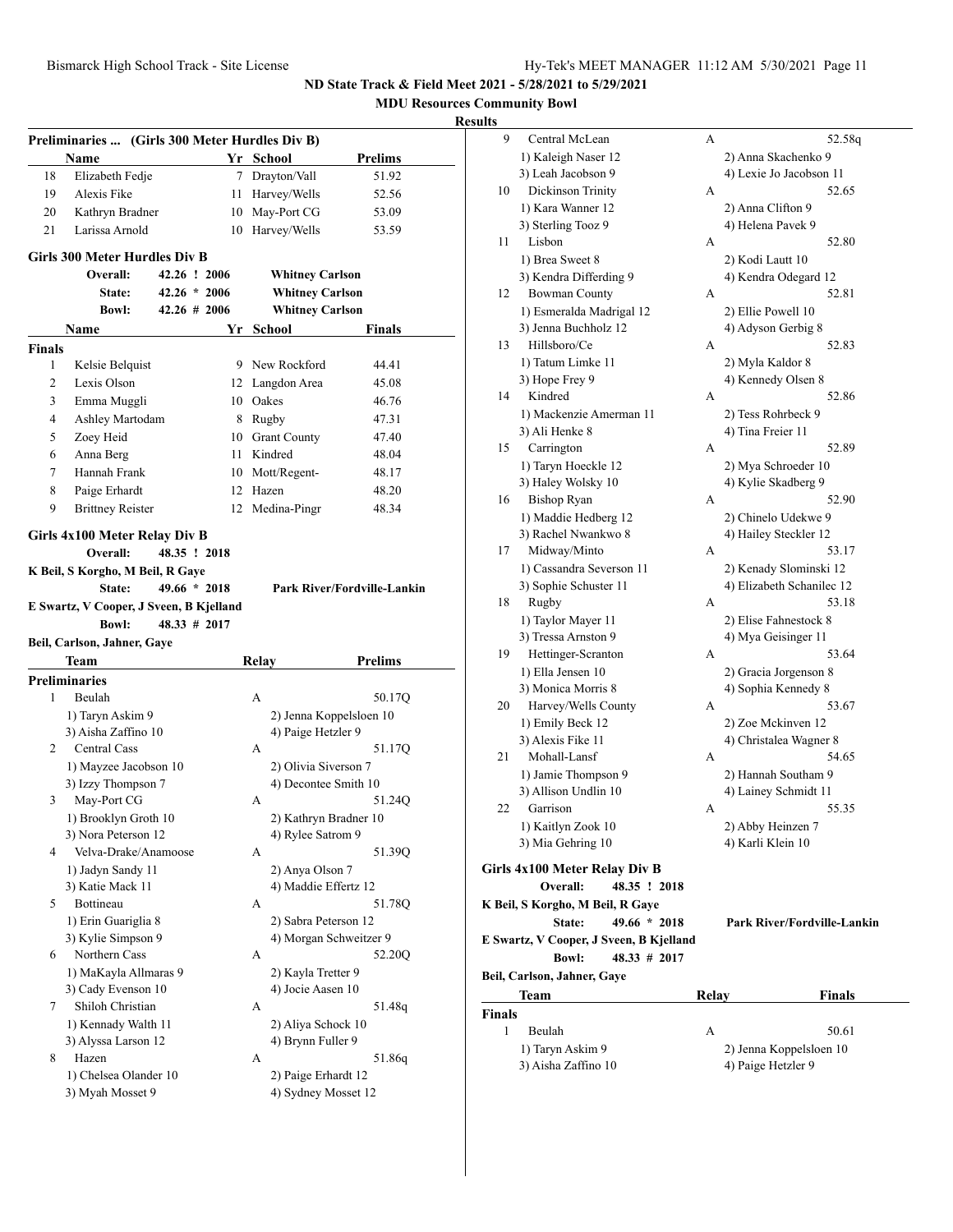## **MDU Resources Community Bowl**

|                | Team                                                                | <b>Relay</b> | Finals                                      |
|----------------|---------------------------------------------------------------------|--------------|---------------------------------------------|
| $\overline{c}$ | <b>Central Cass</b>                                                 | A            | 50.80                                       |
|                | 1) Mayzee Jacobson 10                                               |              | 2) Olivia Siverson 7                        |
|                | 3) Izzy Thompson 7                                                  |              | 4) Decontee Smith 10                        |
| 3              | May-Port CG                                                         | A            | 51.11                                       |
|                | 1) Brooklyn Groth 10                                                |              | 2) Kathryn Bradner 10                       |
|                | 3) Nora Peterson 12                                                 |              | 4) Rylee Satrom 9                           |
| 4              | Shiloh Christian                                                    | А            | 51.32                                       |
|                | 1) Kennady Walth 11                                                 |              | 2) Aliya Schock 10                          |
|                | 3) Alyssa Larson 12                                                 |              | 4) Kursten Fuller 12                        |
| 5              | Velva-Drake/Anamoose                                                | А            | 51.58                                       |
|                | 1) Jadyn Sandy 11                                                   |              | 2) Anya Olson 7                             |
|                | 3) Katie Mack 11                                                    |              | 4) Maddie Effertz 12                        |
| 6              | Bottineau                                                           | A            | 51.72                                       |
|                |                                                                     |              |                                             |
|                | 1) Erin Guariglia 8                                                 |              | 2) Sabra Peterson 12                        |
|                | 3) Kylie Simpson 9                                                  |              | 4) Morgan Schweitzer 9                      |
| 7              | Hazen                                                               | А            | 52.08                                       |
|                | 1) Chelsea Olander 10                                               |              | 2) Paige Erhardt 12                         |
|                | 3) Myah Mosset 9                                                    |              | 4) Sydney Mosset 12                         |
| 8              | Northern Cass                                                       | А            | 52.27                                       |
|                | 1) MaKayla Allmaras 9                                               |              | 2) Kayla Tretter 9                          |
|                | 3) Cady Evenson 10                                                  |              | 4) Jocie Aasen 10                           |
| 9              | Central McLean                                                      | А            | 52.49                                       |
|                | 1) Kaleigh Naser 12                                                 |              | 2) Anna Skachenko 9                         |
|                | 3) Leah Jacobson 9                                                  |              | 4) Lexie Jo Jacobson 11                     |
|                | State:<br>$1:43.41 * 2006$<br>C Boyer, J Ellefson, T Mauch, K Stark |              | Milnor/Wyndmere/Lidgerwood                  |
|                | <b>Bowl:</b><br>$1:41.73 \# 2016$                                   |              |                                             |
|                | Gaye, Carlson, Jahner, Gaye                                         |              |                                             |
|                | Team                                                                | Relay        | <b>Prelims</b>                              |
|                | <b>Preliminaries</b>                                                |              |                                             |
| 1              | Central Cass                                                        | A            | 1:47.95Q                                    |
|                | 1) Mayzee Jacobson 10                                               |              | 2) Olivia Siverson 7                        |
|                | 3) Grace Lemar 7                                                    |              | 4) Decontee Smith 10                        |
| 2              | Bottineau                                                           | А            | 1:49.17Q                                    |
|                | 1) Sabra Peterson 12                                                |              | 2) Kylie Simpson 9                          |
|                | 3) Claire Brown 10                                                  |              | 4) Morgan Schweitzer 9                      |
| 3              | Beulah                                                              | А            | 1:49.49Q                                    |
|                | 1) Aisha Zaffino 10                                                 |              | 2) Kyra Barmoen 12                          |
|                | 3) Harys Beauchamp 10                                               |              | 4) Paige Hetzler 9                          |
| 4              | Velva-Drake/Anamoose                                                | А            | 1:49.35Q                                    |
|                | 1) Jadyn Sandy 11                                                   |              | 2) Anya Olson 7                             |
|                | 3) Katie Mack 11                                                    |              | 4) Maddie Effertz 12                        |
| 5              | Northern Cass                                                       | А            | 1:50.56Q                                    |
|                | 1) MaKayla Allmaras 9                                               |              | 2) Kayla Tretter 9                          |
|                | 3) Cady Evenson 10                                                  |              | 4) Jocie Aasen 10                           |
| 6              | Harvey/Wells County                                                 | А            | 1:51.52Q                                    |
|                | 1) Emily Beck 12<br>3) Kamryn Sanders 10                            |              | 2) Zoe Mckinven 12<br>4) Makenna Vollmer 12 |

| 7  | Lisbon                                    | А | 1:50.30q                                     |
|----|-------------------------------------------|---|----------------------------------------------|
|    | 1) Kayla Cavett 11                        |   | 2) Kodi Lautt 10                             |
|    | 3) Brea Sweet 8                           |   | 4) Kendra Odegard 12                         |
| 8  | Shiloh Christian                          | А | 1:50.61q                                     |
|    | 1) Kennady Walth 11                       |   | 2) Aliya Schock 10                           |
|    | 3) Grace Kelly 11                         |   | 4) Kursten Fuller 12                         |
| 9  | Hazen                                     | А | 1:51.05q                                     |
|    | 1) Chelsea Olander 10                     |   | 2) Lucy Pulver 10                            |
|    | 3) Myah Mosset 9                          |   | 4) Sydney Mosset 12                          |
| 10 | Central McLean                            | А | 1:51.54                                      |
|    | 1) Kaleigh Naser 12                       |   | 2) Anna Skachenko 9                          |
|    | 3) Natalie Whitcomb 10                    |   | 4) Lexie Jo Jacobson 11                      |
| 11 | Rugby                                     | А | 1:51.85                                      |
|    | 1) Taylor Mayer 11                        |   | 2) Elise Fahnestock 8                        |
|    | 3) Bostyn Bailey 7                        |   | 4) Ashley Martodam 8                         |
| 12 | May-Port CG                               | А | 1:51.93                                      |
|    | 1) Brooklyn Groth 10                      |   | 2) Kathryn Bradner 10                        |
|    | 3) Madison Anderson 11                    |   | 4) Rylee Satrom 9                            |
| 13 | Midway/Minto                              | А | 1:52.37                                      |
|    | 1) Cassandra Severson 11                  |   | 2) Kenady Slominski 12                       |
|    | 3) Sophie Schuster 11                     |   | 4) Elizabeth Schanilec 12                    |
| 14 | <b>Benson County</b>                      | А | 1:52.40                                      |
|    | 1) Ashlyn Williams 11                     |   |                                              |
|    | 3) Aubrey Kenner 7                        |   | 2) Quinn Neppl 11<br>4) Shayna Gossen 8      |
| 15 | <b>Bowman County</b>                      | А | 1:52.65                                      |
|    | 1) Esmeralda Madrigal 12                  |   |                                              |
|    | 3) Jenna Buchholz 12                      |   | 2) Adyson Gerbig 8<br>4) Sophia Headley 8    |
| 16 | Carrington                                | А | 1:52.84                                      |
|    |                                           |   |                                              |
|    | 1) Edyn Hoornaert 8<br>3) Mercedes Lura 8 |   | 2) Mya Schroeder 10<br>4) Allison Jarrett 10 |
| 17 | Kindred                                   | А | 1:52.94                                      |
|    |                                           |   |                                              |
|    | 1) Anna Berg 11                           |   | 2) Mackenzie Amerman 11                      |
|    | 3) Tina Freier 11                         |   | 4) Tess Rohrbeck 9<br>1:53.20                |
| 18 | Dickinson Trinity                         | А |                                              |
|    | 1) Kara Wanner 12                         |   | 2) Anna Clifton 9                            |
|    | 3) Sterling Tooz 9                        |   | 4) Helena Pavek 9                            |
| 19 | Hatton-Northwood                          | А | 1:53.32                                      |
|    | 1) Ella Holkesvig 10                      |   | 2) Brynley Coleman 9                         |
|    | 3) Paris Hoverson 10                      |   | 4) Camryn Adams 10                           |
| 20 | <b>Bishop Ryan</b>                        | А | 1:53.40                                      |
|    | 1) Maddie Hedberg 12                      |   | 2) Hailey Steckler 12                        |
|    | 3) Berkley Lundeen 11                     |   | 4) Rachel Nwankwo 8                          |
| 21 | Linton/HMB                                | А | 1:54.02                                      |
|    | 1) Emma Weiser 9                          |   | 2) Callie Hase 11                            |
|    | 3) Allie Dockter 9                        |   | 4) Grace Keeney 9                            |
| 22 | Killdeer                                  | А | 1:55.19                                      |
|    | 1) Molly Nies                             |   | 2) Madeline Lambert 9                        |
|    | 3) Kelly Bang 12                          |   | 4) Josey Andersen 9                          |
| 23 | Oakes                                     | А | 1:55.90                                      |
|    | 1) Abby Cox 11                            |   | 2) Tyler Thompson 10                         |
|    | 3) Molly Sitzler                          |   | 4) Kassidy Jackson 8                         |
| 24 | Parshall                                  | A | 1:58.02                                      |
|    | 1) Jayln Hall 12                          |   | 2) Jadyn Sagert 11                           |
|    | 3) Jade Alkire 8                          |   | 4) Alyssa Haakenson 9                        |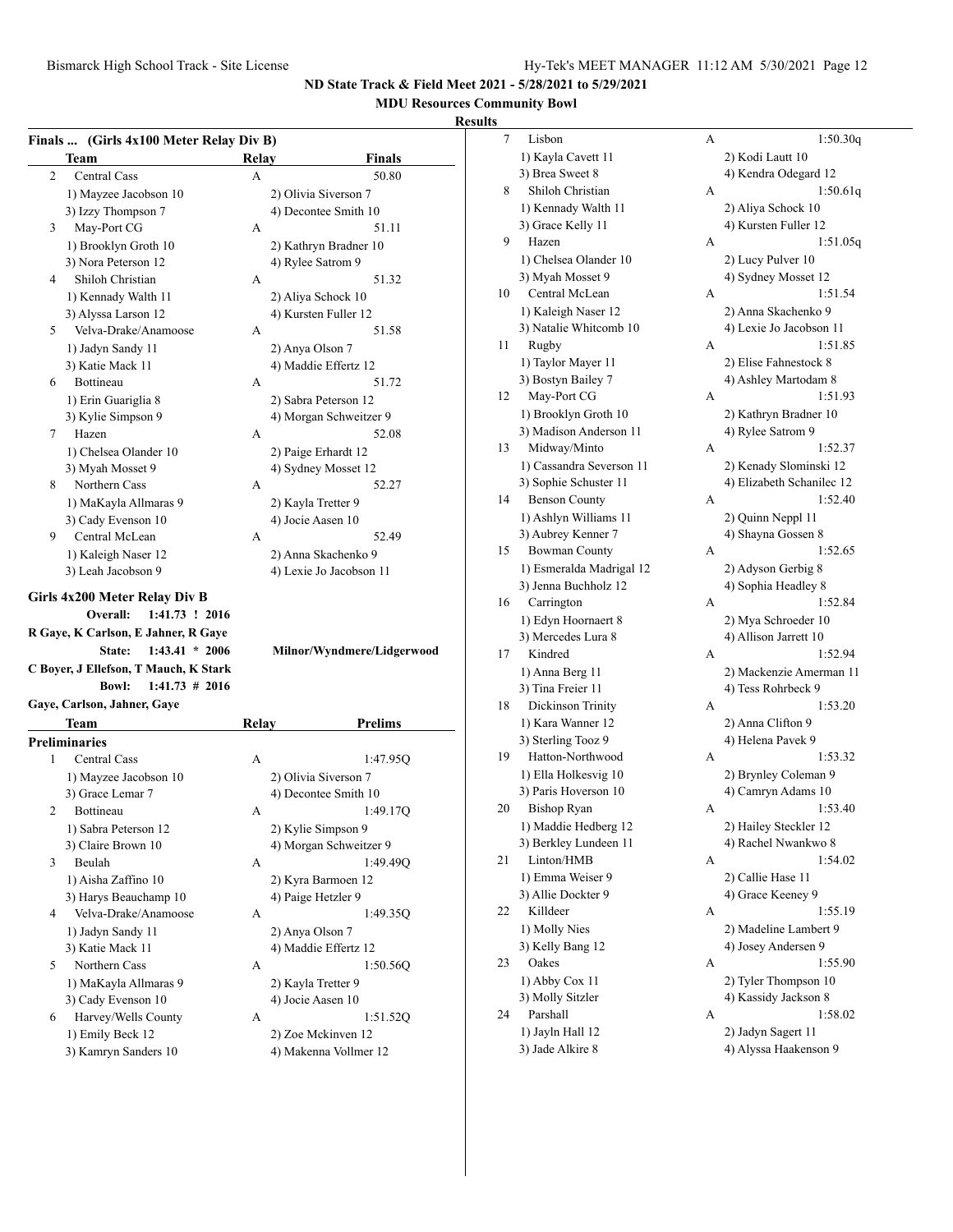**MDU Resources Community Bowl**

|               | Preliminaries  (Girls 4x200 Meter Relay Div B)                               |       |                                 |
|---------------|------------------------------------------------------------------------------|-------|---------------------------------|
|               | Team                                                                         | Relay | <b>Prelims</b>                  |
|               | Mohall-Lansf                                                                 | А     | DO                              |
|               | 1) Jamie Thompson 9                                                          |       | 2) Jasmine Undlin 9             |
|               | 3) Allison Undlin 10                                                         |       | 4) Lainey Schmidt 11            |
|               | Girls 4x200 Meter Relay Div B<br>Overall:<br>1:41.73 ! 2016                  |       |                                 |
|               | R Gaye, K Carlson, E Jahner, R Gaye<br>State:<br>$1:43.41 * 2006$            |       | Milnor/Wyndmere/Lidgerwood      |
|               | C Boyer, J Ellefson, T Mauch, K Stark                                        |       |                                 |
|               | <b>Bowl:</b><br>$1:41.73 \# 2016$                                            |       |                                 |
|               | Gaye, Carlson, Jahner, Gaye                                                  |       |                                 |
|               | Team                                                                         | Relay | <b>Finals</b>                   |
| <b>Finals</b> |                                                                              |       |                                 |
| 1             | <b>Central Cass</b>                                                          | А     | 1:46.15                         |
|               | 1) Mayzee Jacobson 10                                                        |       | 2) Olivia Siverson 7            |
|               | 3) Grace Lemar 7                                                             |       | 4) Decontee Smith 10            |
| 2             | Velva-Drake/Anamoose                                                         | А     | 1:47.43                         |
|               | 1) Jadyn Sandy 11                                                            |       | 2) Anya Olson 7                 |
|               | 3) Katie Mack 11                                                             |       | 4) Maddie Effertz 12            |
| 3             | <b>Bottineau</b>                                                             | А     | 1:47.51                         |
|               | 1) Sabra Peterson 12                                                         |       | 2) Kylie Simpson 9              |
|               | 3) Claire Brown 10                                                           |       | 4) Morgan Schweitzer 9          |
| 4             | Beulah                                                                       | А     | 1:48.40                         |
|               | 1) Aisha Zaffino 10                                                          |       | 2) Kyra Barmoen 12              |
|               | 3) Harys Beauchamp 10                                                        |       | 4) Paige Hetzler 9              |
| 5             | Lisbon                                                                       | А     | 1:48.54                         |
|               | 1) Kayla Cavett 11                                                           |       | 2) Kodi Lautt 10                |
|               | 3) Brea Sweet 8                                                              |       | 4) Kendra Odegard 12            |
| 6             | Hazen                                                                        | А     | 1:48.74                         |
|               | 1) Chelsea Olander 10                                                        |       | 2) Lucy Pulver 10               |
|               | 3) Myah Mosset 9                                                             |       | 4) Sydney Mosset 12             |
| 7             | Northern Cass                                                                | А     | 1:48.77                         |
|               | 1) MaKayla Allmaras 9                                                        |       | 2) Kayla Tretter 9              |
|               | 3) Cady Evenson 10                                                           |       | 4) Jocie Aasen 10               |
| 8             | Shiloh Christian                                                             | А     | 1:49.22                         |
|               | 1) Kennady Walth 11                                                          |       | 2) Aliya Schock 10              |
|               | 3) Avery Hedge 9                                                             |       | 4) Kursten Fuller 12            |
| 9             | Harvey/Wells County                                                          | А     | 1:50.87                         |
|               | 1) Emily Beck 12                                                             |       | 2) Zoe Mckinven 12              |
|               | 3) Kamryn Sanders 10                                                         |       | 4) Makenna Vollmer 12           |
|               |                                                                              |       |                                 |
|               | Girls 4x400 Meter Relay Div B<br>3:58.32 ! 2021<br>Overall:                  |       |                                 |
|               |                                                                              |       |                                 |
|               | L Herbel, G Grinsteiner, E Goldade, E Palmer                                 |       |                                 |
|               | $4:00.24 * 2018$<br>State:                                                   |       | <b>Hillsboro/Central Valley</b> |
|               | R Baesler, G Dryburgh, J Zink, G Wright<br>$3:58.32 \# 2021$<br><b>Bowl:</b> |       |                                 |
|               | A Ketterling, E Goldade, A Kinnebrew, E Palmer                               |       |                                 |
|               | Team                                                                         | Relay | Finals                          |
| <b>Finals</b> |                                                                              |       |                                 |
| 1             | Central McLean                                                               | А     | 4:12.37                         |
|               | 1) Lexie Jo Jacobson 11                                                      |       | 2) Anna Skachenko 9             |
|               | 3) Natalie Whitcomb 10                                                       |       | 4) Taya Hornberger 10           |
|               |                                                                              |       |                                 |

| 2  | May-Port CG                                  | А | 4:12.38                                  |
|----|----------------------------------------------|---|------------------------------------------|
|    | 1) Anna Strand 11                            |   | 2) Madison Anderson 11                   |
|    | 3) Tatum Mehus 8                             |   | 4) Nora Peterson 12                      |
| 3  | Oakes                                        | А | 4:13.34                                  |
|    | 1) Abby Cox 11                               |   | 2) Emma Muggli 10                        |
|    | 3) Kassidy Jackson 8                         |   | 4) Lanie Awender 12                      |
| 4  | Carrington                                   | А | 4:14.05                                  |
|    | 1) Isabel Wendel 8                           |   | 2) Allison Jarrett 10                    |
|    | 3) Mercedes Lura 8                           |   | 4) Edyn Hoornaert 8                      |
| 5  | Beulah                                       | А | 4:14.10                                  |
|    | 1) Jenna Koppelsloen 10                      |   | 2) Aisha Zaffino 10                      |
|    | 3) Lexi Huntimer 9                           |   | 4) Harys Beauchamp 10                    |
| 6  | <b>Bowman County</b>                         | А | 4:14.21                                  |
|    | 1) Esmeralda Madrigal 12                     |   | 2) Sophia Headley 8                      |
|    | 3) Jenna Buchholz 12                         |   | 4) Landyn Gerbig 8                       |
| 7  | Dickinson Trinity                            | А | 4:14.92                                  |
|    | 1) Kara Wanner 12                            |   | 2) Anna Kessel 12                        |
|    | 3) Sterling Tooz 9                           |   | 4) Helena Pavek 9                        |
| 8  | Kindred                                      | А | 4:16.35                                  |
|    | 1) Anna Berg 11                              |   | 2) Ava Olson                             |
|    | 3) Elsa Ingebrigtson 8                       |   | 4) Tina Freier 11                        |
| 9  | Hillsboro/Ce                                 | А | 4:17.58                                  |
|    | 1) Tatum Limke 11                            |   | 2) Jensyn Zink 12                        |
|    | 3) Korina Holte 12                           |   | 4) Myla Kaldor 8                         |
| 10 | Shiloh Christian                             | A | 4:18.59                                  |
|    | 1) Kennady Walth 11                          |   | 2) Emma Duffy 8                          |
|    | 3) Brynn Fuller 9                            |   | 4) Kursten Fuller 12                     |
| 11 | Linton/HMB                                   | А | 4:18.90                                  |
|    | 1) Emma Weiser 9                             |   | 2) Callie Hase 11                        |
|    | 3) Allie Dockter 9                           |   | 4) Grace Keeney 9                        |
| 12 | Thompson                                     | А | 4:19.00                                  |
|    | 1) Kaela Schultz 12                          |   | 2) Jordan West 10                        |
|    | 3) Lexi Telehey 12                           |   | 4) Claire Snyder 11                      |
| 13 | Grant County/Flasher                         | А | 4:19.91                                  |
|    | 1) Zoey Heid 10                              |   | 2) Rylee Fleck 9                         |
|    | 3) Mya Meyer 10                              |   | 4) Ameerah Rosin 9                       |
| 14 | Bottineau                                    | А | 4:21.74                                  |
|    | 1) Erin Guariglia 8                          |   | 2) Claire Brown 10                       |
|    | 3) Madeline Guariglia 10                     |   | 4) Sabra Peterson 12                     |
| 15 | Central Cass                                 | А | 4:23.13                                  |
|    | 1) Delaney Cotton 10                         |   | 2) Jersey Vogel                          |
|    | 3) Grace Lemar 7                             |   | 4) Olivia Siverson 7                     |
| 16 | Stanley                                      | А | 4:24.24                                  |
|    | 1) Katie Wilhelmi 11                         |   | 2) Harley Detienne 8                     |
|    | 3) Reagan Hermanson 10                       |   | 4) Ava Schuster 10                       |
| 17 | Rugby                                        | А | 4:25.14                                  |
|    | 1) Madison Corum 9                           |   | 2) Elise Fahnestock 8                    |
|    | 3) Bostyn Bailey 7                           |   | 4) Hannah Senechal 7                     |
| 18 | Harvey/Wells County                          | А | 4:25.33                                  |
|    | 1) Emily Beck 12                             |   | 2) Kamryn Sanders 10                     |
|    | 3) Zoe Mckinven 12                           |   | 4) Christalea Wagner 8                   |
| 19 | Williams County                              | А | 4:25.61                                  |
|    |                                              |   |                                          |
|    | 1) Addie Norgaard 12<br>3) Erika Kettleson 9 |   | 2) Anna Bishop 7<br>4) Maelyn Sanders 12 |
|    |                                              |   |                                          |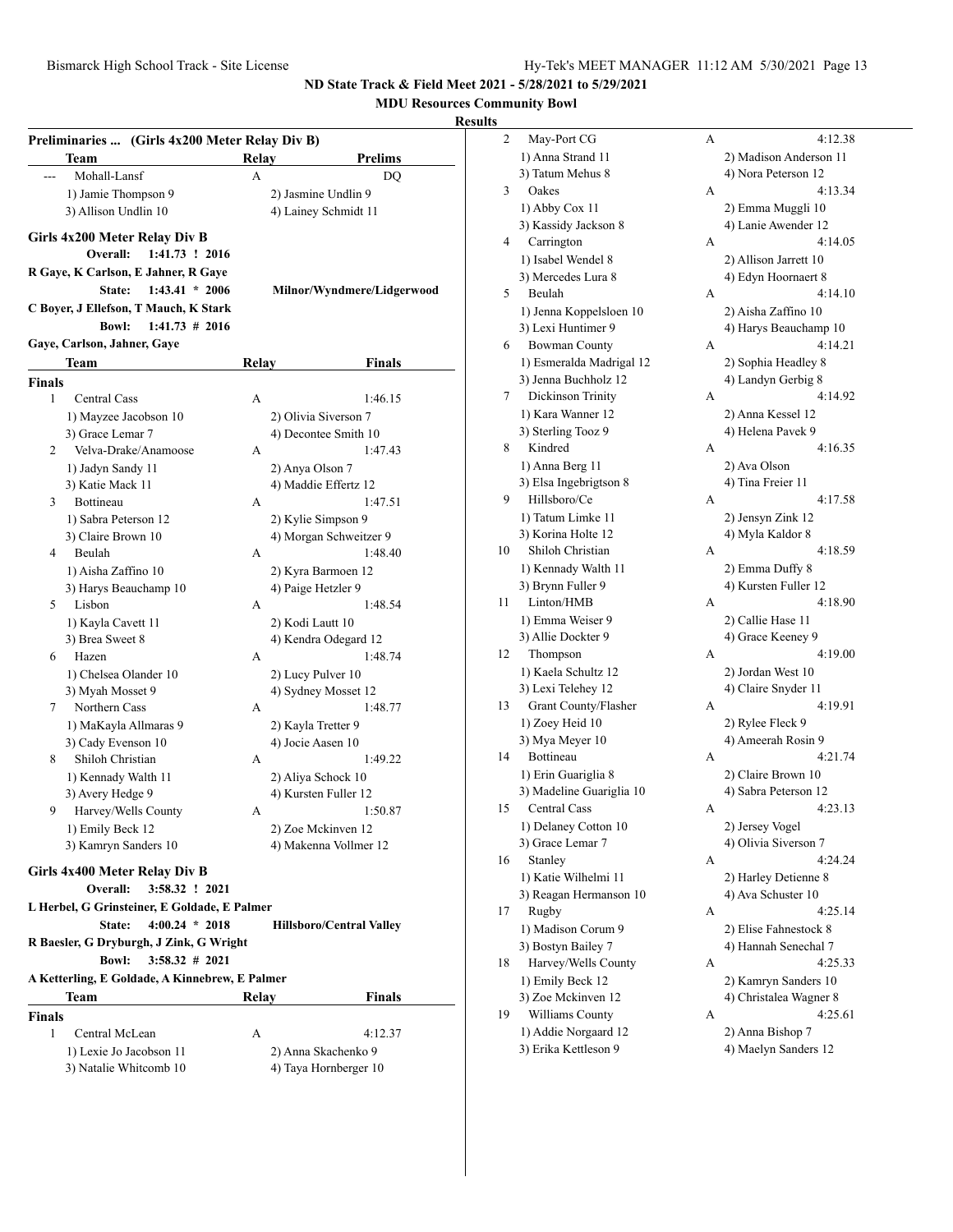**MDU Resources Community Bowl**

|               | Finals  (Girls 4x400 Meter Relay Div B)   |              |                        |
|---------------|-------------------------------------------|--------------|------------------------|
|               | Team                                      | Relav        | Finals                 |
| 20            | Des-Lacs Bur                              | А            | 4:26.16                |
|               | 1) Madison Lauf 11                        |              | 2) Reese Sys 12        |
|               | 3) Macey Moore 10                         |              | 4) Shelby Ruden 12     |
| 21            | Wyndmere-Lidgerwood                       | А            | 4:31.46                |
|               | 1) Tarah Heley                            |              | 2) Clericka Watson     |
|               | 3) Kendra Kaczynski 12                    |              | 4) Olivia Frolek 9     |
|               |                                           |              |                        |
|               | Girls 4x800 Meter Relay Div B             |              |                        |
|               | Overall:<br>9:22.68 ! 2017                |              |                        |
|               | P Jensen, K Wescom, J Guidinger, L Werner |              |                        |
|               | $9:37.41 * 2003$<br><b>State:</b>         |              | <b>New Town</b>        |
|               | A Brady, N Wells, N Baker, P Garcia       |              |                        |
|               | $9:22.68$ # 2017<br><b>Bowl:</b>          |              |                        |
|               | Jensen, Wescom, Guidinger, Werner         |              |                        |
|               | Team                                      | <b>Relay</b> | Finals                 |
| <b>Finals</b> |                                           |              |                        |
| 1             | May-Port CG                               | А            | 10:01.52               |
|               | 1) Madison Anderson 11                    |              | 2) Carissa Mueller 8   |
|               | 3) Tatum Mehus 8                          |              | 4) Anna Strand 11      |
| 2             | Rugby                                     | А            | 10:09.35               |
|               | 1) Hannah Senechal 7                      |              | 2) Ella Jacobson 9     |
|               | 3) Amelia Shepard 9                       |              | 4) Brooklyn Bartsch 9  |
| 3             | Wyndmere-Lidgerwood                       | А            | 10:14.34               |
|               | 1) Olivia Frolek 9                        |              | 2) Kendra Kaczynski 12 |
|               | 3) Dreah Frolek 11                        |              | 4) Drew Frolek 12      |
| 4             | <b>Benson County</b>                      | А            | 10:15.42               |
|               | 1) Keely Arnston 11                       |              | 2) Aubrey Kenner 7     |
|               | 3) Kinsey Arnston 8                       |              | 4) Quinn Neppl 11      |
| 5             | Hillsboro/Ce                              | А            | 10:17.00               |
|               | 1) Jensyn Zink 12                         |              | 2) Mallory Alfson 9    |
|               | 3) Korina Holte 12                        |              | 4) Myla Kaldor 8       |
| 6             | Thompson                                  | А            | 10:18.10               |
|               | 1) Kaela Schultz 12                       |              | 2) Kiley Huebner 8     |
|               | 3) Emma Cullen 12                         |              | 4) Claire Snyder 11    |
| 7             | Southern McLean                           | А            | 10:20.37               |
|               | 1) Kari Patterson 8                       |              | 2) Brynn Hyttinen 11   |
|               | 3) Abbie Mehlhoff 12                      |              | 4) Jordyn Thorson 10   |
| 8             | Stanley                                   | А            | 10:24.97               |
|               | 1) Ava Schuster 10                        |              | 2) Harley Detienne 8   |
|               | 3) Elle Sorenson 12                       |              | 4) Katie Wilhelmi 11   |
| 9             | Grafton                                   | А            | 10:30.79               |
|               | 1) Grace Ray 7                            |              | 2) Gabi Ray 7          |
|               | 3) Paige Suda 7                           |              | 4) Carlee Sieben 12    |
| 10            | Kenmare/Bowbells                          | А            | 10:39.75               |
|               | 1) Mashae Miller 8                        |              | 2) Ava Froseth 10      |
|               | 3) Anna Peterson 7                        |              | 4) Brooklyn Rodin 11   |
| 11            | Carrington                                | А            | 10:40.81               |
|               | 1) Baylee Lura 10                         |              | 2) Madison Johnson 9   |
|               | 3) Kenadie Pazdernik 8                    |              | 4) Edyn Hoornaert 8    |
| 12            | <b>Bowman County</b>                      | А            | 10:41.83               |
|               | 1) Rhyann Heyen 11                        |              | 2) Landyn Gerbig 8     |
|               | 3) Julie Sarsland 8                       |              | 4) Kenley Bowman 9     |
|               |                                           |              |                        |
|               |                                           |              |                        |

| 13                 | Des-Lacs Bur                             |                                | А                                       | 10:46.22           |  |
|--------------------|------------------------------------------|--------------------------------|-----------------------------------------|--------------------|--|
|                    | 1) Madison Lauf 11                       |                                | 2) Josie Stierwalt 10                   |                    |  |
|                    | 3) Kyleigh Wiltse                        |                                | 4) Brynn Hanson 7                       |                    |  |
| 14                 | Hettinger-Scranton                       |                                | А                                       | 10:46.92           |  |
|                    | 1) Cassie Kindsfater 11                  |                                | 2) Kelly Schauer 8                      |                    |  |
|                    | 3) Laela Jensen 8                        |                                | 4) Sidra Sadowsky 12                    |                    |  |
| 15                 | Harvey/Wells County                      |                                | А                                       | 10:48.64           |  |
|                    | 1) Emma Dockter 10                       |                                | 2) Alexis Fike 11                       |                    |  |
|                    | 3) Madison Jones 12                      |                                | 4) Emily Beck 12                        |                    |  |
| 16                 | Mott/Regent-                             |                                | А                                       | 10:50.99           |  |
|                    | 1) Carly Wolf 7                          |                                | 2) Ruby Nasset 7                        |                    |  |
|                    | 3) Kallie Dinius 7                       |                                | 4) Sophie Olsonawski 9                  |                    |  |
| 17                 | Lisbon                                   |                                | А                                       | 10:53.46           |  |
|                    | 1) Mara Kempel 7                         |                                | 2) Ryatt Wertman 7                      |                    |  |
|                    | 3) Addisyn Cavett 9                      |                                | 4) Rylee Erdmann 7                      |                    |  |
| 18                 | Oakes                                    |                                | А                                       | 10:54.59           |  |
|                    | 1) Finja Isringhausen 11                 |                                | 2) Tyler Thompson 10                    |                    |  |
|                    | 3) Shanna Buttke 7                       |                                | 4) Jaci Praska 10                       |                    |  |
| 19                 | Central McLean                           |                                | А                                       | 10:56.27           |  |
|                    | 1) Lilly Eng 10                          |                                | 2) Sadie O'Shea 8                       |                    |  |
|                    | 3) Emily Schantz 8                       |                                | 4) Taya Hornberger 10                   |                    |  |
| 20                 | Kindred                                  |                                | А                                       | 11:07.04           |  |
|                    | 1) Stella Walberg 8                      |                                | 2) Elizabeth Solhjem 10                 |                    |  |
|                    | 3) Lauren Fitch 12                       |                                | 4) Helen Nudell 12                      |                    |  |
|                    |                                          |                                |                                         |                    |  |
|                    |                                          |                                |                                         |                    |  |
|                    | <b>Girls High Jump Div B</b><br>Overall: | 5-10 ! 2014                    |                                         |                    |  |
|                    | State:                                   |                                | <b>Lexy Wittmayer</b>                   |                    |  |
|                    | <b>Bowl:</b>                             | $5-10 * 2014$<br>$5-10$ # 2014 | <b>Lexy Wittmayer</b><br>Lexi Wittmayer |                    |  |
|                    |                                          |                                |                                         |                    |  |
|                    | Name                                     | Yr                             | School                                  | Finals             |  |
| <b>Finals</b><br>1 | Elaine Martinez                          | 12                             | Pembina Coun                            |                    |  |
|                    |                                          | 12                             |                                         | 5-02.00            |  |
| 2                  | Paige Erhardt<br>Janikka Miller          |                                | Hazen                                   | 5-01.00            |  |
| 3<br>4             |                                          | 10<br>12                       | Rugby<br>Divide Count                   | J4-11.00           |  |
|                    | Mariah Jenkins                           |                                |                                         | J4-11.00           |  |
| 5                  | Lacie Deplazes                           | 8<br>9                         | Rugby<br>Ellendale                      | J4-11.00           |  |
| 6                  | Kaylin Slivoskey                         |                                |                                         | J4-11.00           |  |
| 6                  | Jenna Larson                             | 11                             | Griggs Midko                            | J4-11.00           |  |
| 6                  | Avrie Nohava                             | 10                             | <b>Bowman Count</b>                     | J4-11.00           |  |
| 9                  | Delaney Cotton                           |                                | 10 Central Cass                         | J4-11.00           |  |
| 9                  | Klaire Cotton                            |                                | 10 Central Cass                         | J4-11.00           |  |
| 11                 | Megan Misson                             | 9.                             | Pembina Coun                            | 4-09.00            |  |
| 11                 | Dedra Wood                               | 9                              | Shiloh Chris                            | 4-09.00            |  |
| 11                 | Anna Nasset                              | 9                              | Mott/Regent-                            | 4-09.00            |  |
| 11                 | Hannah Hagel                             | 12                             | Carrington                              | 4-09.00            |  |
| 11                 | Allison Undlin                           | 10                             | Mohall-Lansf                            | 4-09.00            |  |
| 11                 | Alexis Busch                             | 12                             | Wyndmere-Lid                            | 4-09.00            |  |
| 11<br>11           | Kennedy Harter<br>Harys Beauchamp        | 10<br>10                       | Kidder Count<br>Beulah                  | 4-09.00<br>4-09.00 |  |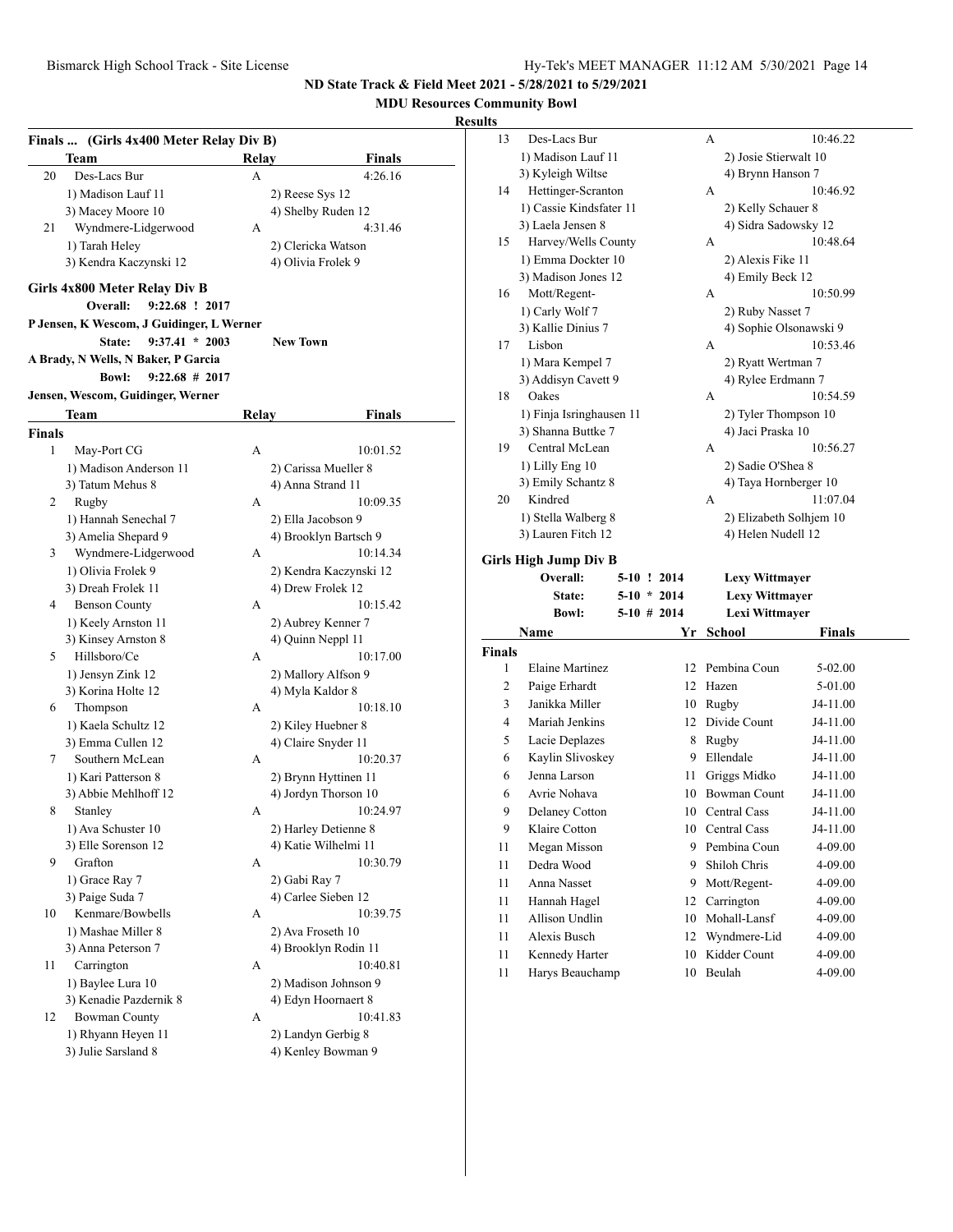**MDU Resources Community Bowl**

|               | <b>Girls Pole Vault Div B</b>            |                    |      |                        |                  |         |
|---------------|------------------------------------------|--------------------|------|------------------------|------------------|---------|
|               | Overall:                                 | $12-05$ ! 2014     |      | <b>Lauren Gietzen</b>  |                  |         |
|               | State:                                   | $12-04 * 2006$     |      | <b>Kelsev Aide</b>     |                  |         |
|               | <b>Bowl:</b>                             | $12-05 \# 2014$    |      | <b>Lauren Gietzen</b>  |                  |         |
|               | Name                                     |                    | Yr   | School                 | Finals           |         |
| <b>Finals</b> |                                          |                    |      |                        |                  |         |
| 1             | Nora Peterson                            |                    | 12   | May-Port CG            | J10-00.00        |         |
| 2             | Anna Clifton                             |                    | 9.   | Dickinson Tr           | J9-09.00         |         |
| 3             | Azalea Jorgensen                         |                    |      | 11 Oak Grove Lu        | J9-00.00         |         |
| 4             | <b>Brynley Coleman</b>                   |                    |      | 9 Hatton-North         | J9-00.00         |         |
| 5             | Alexa Schneider                          |                    |      | 11 Langdon Area        | J9-00.00         |         |
| 6             | Anna Clements                            |                    |      | 12 Rugby               | J9-00.00         |         |
| 7             | Gracia Rolf                              |                    |      | 10 Lisbon              | J9-00.00         |         |
| 8             | Gracie Doe                               |                    |      | 10 Killdeer            | J8-06.00         |         |
| 8             | <b>Allison Jarrett</b>                   |                    |      | 10 Carrington          | J8-06.00         |         |
| 8             | Danielle Dobitz                          |                    |      | 10 Killdeer            | J8-06.00         |         |
| 9             | Jenna Larson                             |                    | 11 - | Griggs Midko           | J8-06.00         |         |
| 10            | Haley Wolsky                             |                    |      | 10 Carrington          | J8-00.00         |         |
| 10            | Alyssa Larson                            |                    |      | 12 Shiloh Chris        | J8-00.00         |         |
| 10            | Kylie Skadberg                           |                    |      | 9 Carrington           | J8-00.00         |         |
| ---           | Ella Fossen                              |                    |      | 7 Benson Count         | NΗ               |         |
| $---$         | Aubrey Brown                             |                    |      | 11 Des-Lacs Bur        | NΗ               |         |
| ---           | Shelby Ruden                             |                    |      | 12 Des-Lacs Bur        | NΗ               |         |
| ---           | Josey Shockman                           |                    |      | 10 Lisbon              | NΗ               |         |
| ---           | Haley Mayer                              |                    | 9    | Rugby                  | NΗ               |         |
|               |                                          |                    |      |                        |                  |         |
|               | <b>Girls Long Jump Div B</b><br>Overall: | 19-05.50 ! 2006    |      | <b>Whitney Carlson</b> |                  |         |
|               | <b>State:</b>                            | $19-05.50$ *       | 2006 | <b>Whitney Carlson</b> |                  |         |
|               | <b>Bowl:</b>                             | $19-05.50 \# 2006$ |      | <b>Whitney Carlson</b> |                  |         |
|               | Name                                     |                    | Yr   | <b>School</b>          | Finals           |         |
| <b>Finals</b> |                                          |                    |      |                        |                  |         |
| 1             | Skylar Crow                              |                    |      | 12 Richardton-T        | 17-09.00         | 0.1     |
| 2             | Cora Badding                             |                    |      | 9 Langdon Area         | 16-10.50         | $+0.0$  |
| 3             | Grace Johnson                            |                    |      | 12 Park River/F        | $16-06.00 + 0.0$ |         |
| 4             | Makenna Vollmer                          |                    |      | 12 Harvey/Wells        | 16-04.75         | 1.0     |
| 5             | Kennedy Harter                           |                    |      | 10 Kidder Count        | 16-03.25         | $-0.2$  |
| 6             | Danielle Hagler                          |                    | 11   | North Star             | 16-03.00         | 1.4     |
| 7             | Elise Wisnewski                          |                    | 9    | Central Cass           | J16-03.00        | 0.6     |
| 8             | Kendra Cavett                            |                    | 11   | Lisbon                 | 16-00.75         | $+0.0$  |
| 9             | Abby Cox                                 |                    | 11   | Oakes                  | 15-10.25         | 0.2     |
| 10            | Mayzee Jacobson                          |                    | 10   | <b>Central Cass</b>    | 15-10.00         | 0.9     |
| 11            | Ally Walcker                             |                    | 11   | Beulah                 | 15-07.25         | $+0.0$  |
| 12            | Ellie Powell                             |                    |      | 10 Bowman Count        | 15-07.00         | 2.4     |
| 13            | Berkley Lundeen                          |                    | 11   | <b>Bishop Ryan</b>     | 15-03.50         | $0.8\,$ |
| 14            | Abby Talkington                          |                    | 9.   | Heart River            | 15-02.50         | 0.7     |
| 15            | Faith Johnson                            |                    |      | 12 Divide Count        | 15-00.00         | 0.3     |
| 16            | Brooklyn Fuller                          |                    | 8    | Shiloh Chris           | 14-11.75         | 2.5     |
| 17            | Hailey Quam                              |                    |      | 10 Southern McL        | 14-08.25         | 1.4     |
| 18            |                                          |                    |      |                        |                  |         |
|               | Elaine Martinez                          |                    |      | 12 Pembina Coun        | 14-07.25         | 1.3     |
| 19            | Sophia Headley                           |                    |      | 8 Bowman Count         | 14-04.25         | 1.2     |

|               | <b>Girls Triple Jump Div B</b> |                    |              |          |                         |                      |        |
|---------------|--------------------------------|--------------------|--------------|----------|-------------------------|----------------------|--------|
|               | Overall:                       | 39-04.25 ! 1998    |              |          | <b>Crystal Cummins</b>  |                      |        |
|               | State:                         | $38-09.75 * 2007$  |              |          | <b>Sarah Fegley</b>     |                      |        |
|               | Bowl:                          | $39-08.25 \# 2008$ |              |          | <b>Kristen Killoran</b> |                      |        |
|               | Name                           |                    |              | Yr       | School                  | Finals               |        |
| <b>Finals</b> |                                |                    |              |          |                         |                      |        |
| 1             | Kennedy Harter                 |                    |              |          | 10 Kidder Count         | 36-11.50             | 1.4    |
| 2             | Makenna Vollmer                |                    |              |          | 12 Harvey/Wells         | 35-10.75             | 1.6    |
| 3             | Nora Peterson                  |                    |              |          | 12 May-Port CG          | 35-09.00             | 1.7    |
| 4             | Ashley Martodam                |                    |              |          | 8 Rugby                 | 35-01.50             | 1.6    |
| 5             | Abby Cox                       |                    |              | 11       | Oakes                   | 34-09.75             | 1.0    |
| 6             | Cora Badding                   |                    |              |          | 9 Langdon Area          | 34-05.00             | $+0.0$ |
| 7             | Kylie Simpson                  |                    |              |          | 9 Bottineau             | 34-00.00             | 1.0    |
| 8             | Mya Geisinger                  |                    |              | 11 -     | Rugby                   | J34-00.00            | 1.7    |
| 9             | Stella Benson                  |                    |              | $11 -$   | Hillsboro/Ce            | $33-10.50 +0.0$      |        |
| 10            | Hannah Hagel                   |                    |              |          | 12 Carrington           | $33-04.00 +0.0$      |        |
| 11            | Jocie Aasen                    |                    |              |          | 10 Northern Cas         | 33-03.25             | 0.1    |
| 12            | Mayzee Jacobson                |                    |              |          | 10 Central Cass         | 33-02.25             | 1.0    |
| 13            | Ellie Powell                   |                    |              |          | 10 Bowman Count         | $32-10.50 +0.0$      |        |
| 14            | Allie Dockter                  |                    |              |          | 9 Linton/HMB            | 32-06.00             | 0.1    |
| 15            | Amber Houck                    |                    |              | 11 -     | Kenmare/Bowb            | 32-03.00             | $+0.0$ |
| 16            | Emma Muggli                    |                    |              |          | 10 Oakes                | 31-05.00             | 0.9    |
| 17            | Faith Johnson                  |                    |              |          | 12 Divide Count         | $31-04.50 +0.0$      |        |
| 18            | Anna Nasset                    |                    |              |          | 9 Mott/Regent-          | 31-03.50             | 0.9    |
| 19            | Ella Holkesvig                 |                    |              |          | 10 Hatton-North         | 31-01.00             | 1.9    |
| 20            | Kaydee Boyce                   |                    |              | 9        | Nedrose                 | 29-01.00             | $+0.0$ |
|               | <b>Girls Shot Put Div B</b>    |                    |              |          |                         |                      |        |
|               | Overall:                       |                    | 48-06 ! 2017 |          | <b>Akealy Moton</b>     |                      |        |
|               | <b>State:</b>                  | $48-02.50 * 1997$  |              |          | Jessica Sommerfeld      |                      |        |
|               | <b>Bowl:</b>                   |                    | 48-06 # 2017 |          | <b>Akealy Moton</b>     |                      |        |
|               | Name                           |                    |              | Yr       | <b>School</b>           | <b>Finals</b>        |        |
| <b>Finals</b> |                                |                    |              |          |                         |                      |        |
| 1             | Sadie Hansen                   |                    |              | 12       | Oakes                   | 39-06.00             |        |
| 2             | Laikyn Roney                   |                    |              | 10       | Oakes                   | 38-11.50             |        |
| 3             | Kori Nagel                     |                    |              |          | 12 Center Stant         | 38-06.00             |        |
| 4             | Becca Bohrer                   |                    |              | 11 -     | Stanley                 | 38-02.00             |        |
| 5             | McKenna Rolland                |                    |              | 12       | Glenburn                | 37-10.50             |        |
| 6             | Asia Becherl                   |                    |              | 10       | Griggs Midko            | 36-06.00             |        |
| 7             | Jacie Hall                     |                    |              | 12       | Shiloh Chris            | 36-05.50             |        |
| 8             | <b>Haley Huesers</b>           |                    |              | 12       | Garrison                | 36-00.50             |        |
| 9             | Nadia Post                     |                    |              | 12       | Glenburn                | 34-02.00             |        |
| 10            | Emma Osier                     |                    |              | 10       | Sargent Coun            | 33-09.00             |        |
| 11            | Ashlie Mauch                   |                    |              |          | 12 Wyndmere-Lid         | 33-08.00             |        |
| 12            | Anna Irion                     |                    |              | 12       | Carrington              | 33-03.50             |        |
| 13            | Keziah Erickson                |                    |              | 11       | Mott/Regent-            | 32-11.00             |        |
| 14            | Paige Bishop                   |                    |              | 10       | Hillsboro/Ce            | 32-07.00             |        |
| 15            | MiKayla Schneider              |                    |              | 10       | Glen Ullin/H            | 32-06.50             |        |
| 16            | Mataya Arends                  |                    |              |          | 10 Hillsboro/Ce         | 32-05.00             |        |
| 17            | <b>Riley Grove</b>             |                    |              | 12       | Rugby                   | 32-00.00             |        |
| 18            | Harli Dickman                  |                    |              |          |                         |                      |        |
|               |                                |                    |              |          | Surrey                  |                      |        |
| 19            | <b>Bridget Kunz</b>            |                    |              | 10<br>11 | New Salem-Al            | 31-04.00<br>31-01.00 |        |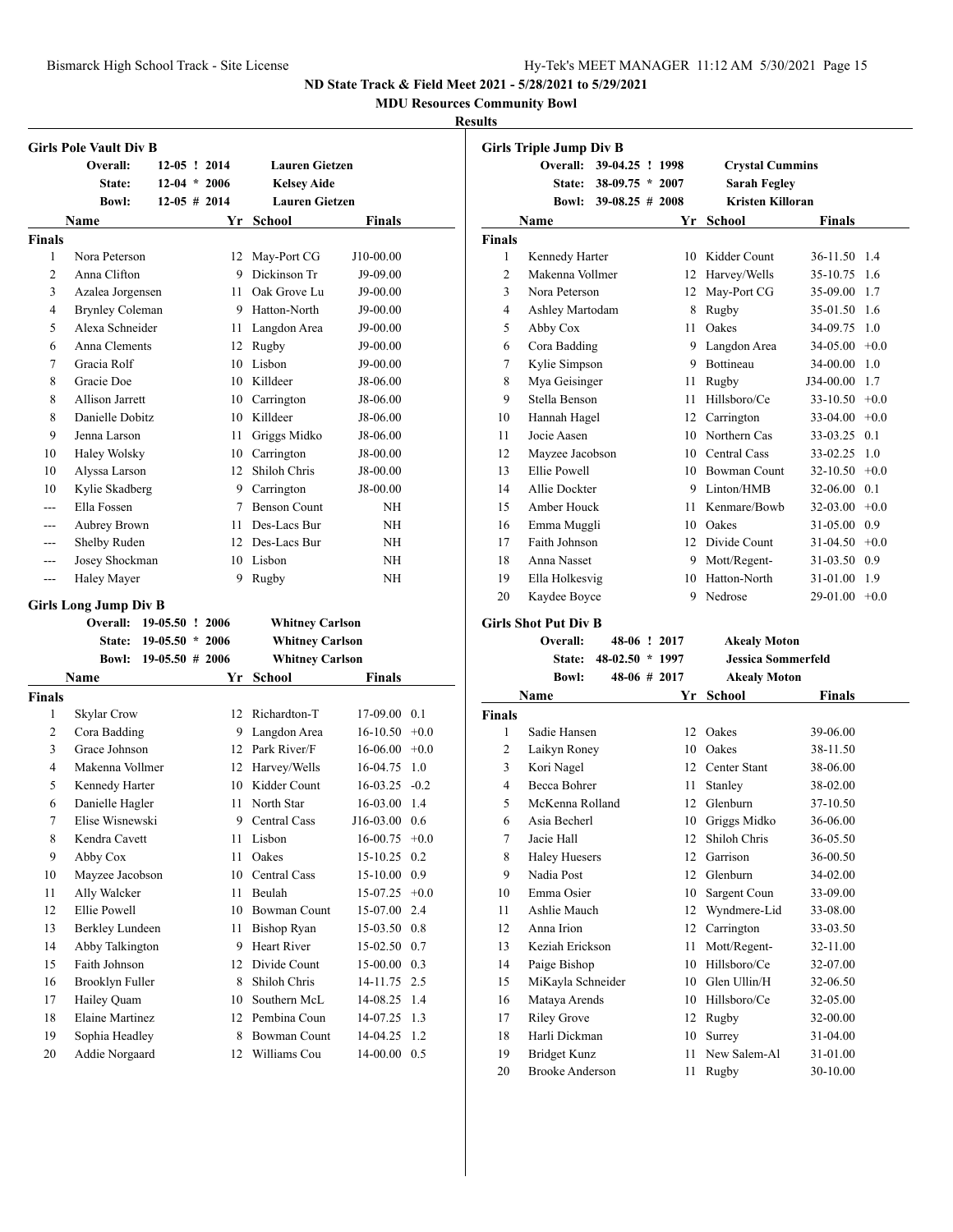21 Kassity Meade 11 Midway/Minto 94-10

**ND State Track & Field Meet 2021 - 5/28/2021 to 5/29/2021**

**MDU Resources Community Bowl**

### **Results**

|                | <b>Girls Discus Throw Div B</b>  |                 |      |                         |               |
|----------------|----------------------------------|-----------------|------|-------------------------|---------------|
|                | Overall:                         | 172-00 ! 1999   |      | <b>Briona Reynolds</b>  |               |
|                | State:                           | $148-08 * 2006$ |      | <b>Sara Neubauer</b>    |               |
|                | <b>Bowl:</b>                     | $173-10$ # 1999 |      | <b>Brionna Reynolds</b> |               |
|                | Name                             |                 | Yr   | School                  | <b>Finals</b> |
| <b>Finals</b>  |                                  |                 |      |                         |               |
| 1              | Kori Nagel                       |                 |      | 12 Center Stant         | 137-11        |
| $\overline{c}$ | McKenna Rolland                  |                 |      | 12 Glenburn             | 128-02        |
| 3              | Sadie Hansen                     |                 |      | 12 Oakes                | 118-07        |
| 4              | Alyssa St. Pierre                |                 |      | 12 Trenton              | 117-00        |
| 5              | Claire Dummer                    |                 |      | 12 Pembina Coun         | 116-07        |
| 6              | MaKenna Brunmeier                |                 |      | 10 Hazen                | 114-01        |
| 7              | Kendra Odegard                   |                 |      | 12 Lisbon               | 112-03        |
| 8              | Nadia Post                       |                 |      | 12 Glenburn             | 111-04        |
| 9              | Asia Becherl                     |                 |      | 10 Griggs Midko         | 109-10        |
| 10             | <b>Haley Huesers</b>             |                 |      | 12 Garrison             | 109-09        |
| 11             | Courntey Hovelson                |                 |      | 12 Enderlin/Map         | $107 - 10$    |
| 11             | Ali Moses                        |                 | 11   | Thompson                | $107 - 10$    |
| 13             | Whitni Peck                      |                 |      | 12 Bottineau            | 104-07        |
| 14             | Heather Okeson                   |                 |      | 12 Langdon Area         | 104-03        |
| 15             | Anna Irion                       |                 |      | 12 Carrington           | 103-04        |
| 16             | Jaylin Cotton                    |                 |      | 11 Central Cass         | 103-02        |
| 17             | Keziah Erickson                  |                 | 11 - | Mott/Regent-            | 102-02        |
| 17             | Jess Goetz                       |                 |      | 12 Killdeer             | 102-02        |
| 19             | Lexi Zafke                       |                 | 11   | Thompson                | 99-07         |
| 20             | Myranda Reiss                    |                 |      | 12 Killdeer             | 98-04         |
| 21             | Gracie Hoffman                   |                 | 11.  | South Border            | 94-05         |
| 22             | Delaney Hankel                   |                 | 8    | South Prairi            | 93-07         |
|                | <b>Girls Javelin Throw Div B</b> |                 |      |                         |               |
|                | Overall:                         | 148-03 ! 2002   |      | <b>Katie Wilson</b>     |               |
|                | <b>State:</b>                    | $144-02 * 2017$ |      | Kari Wolfe              |               |
|                | <b>Bowl:</b>                     | $147-07$ # 2021 |      | <b>Taylor Leingang</b>  |               |
|                | Name                             |                 | Yr   | <b>School</b>           | Finals        |
| <b>Finals</b>  |                                  |                 |      |                         |               |
| 1              | Kendra Odegard                   |                 |      | 12 Lisbon               | 142-02        |
| 2              | Kinsey Zuroff                    |                 | 11 - | Beulah                  | 132-08        |
| 3              | Morgan Lee                       |                 | 11 - | Central Cass            | 121-09        |
| 4              | Genevieve Gruba                  |                 |      | 10 Enderlin/Map         | 116-07        |
| 5              | Callie Hase                      |                 | 11   | Linton/HMB              | 111-07        |
| 6              | Meredith Romfo                   |                 | 8    | Langdon Area            | 111-03        |
| 7              | Keziah Erickson                  |                 | 11   | Mott/Regent-            | 110-04        |
| 8              | Anna Irion                       |                 |      | 12 Carrington           | 106-02        |
| 9              | Nicole Beckley                   |                 | 12   | Griggs Midko            | 104-03        |
| 10             | Madison Rafferty                 |                 | 11   | Mott/Regent-            | 102-02        |
| 11             | <b>Brooke Anderson</b>           |                 | 11   | Rugby                   | 101-09        |
| 12             | Anna Schatz                      |                 | 10   | <b>Grant County</b>     | 101-08        |
| 13             | Terryn Johnson                   |                 | 11   | Kindred                 | 101-02        |
| 14             | Alyssa St. Pierre                |                 | 12   | Trenton                 | 100-07        |
| 15             | Lacey Bosch                      |                 | 10   | Linton/HMB              | 99-00         |
| 16             | Tesha Sobolik                    |                 | 12   | Rugby                   | 97-11         |
| 17             | Alexa St. Pierre                 |                 | 12   | Trenton                 | 97-02         |
| 18             | Sadie Hansen                     |                 | 12   | Oakes                   | 96-09         |
| 19             | <b>Riley Grove</b>               |                 | 12   | Rugby                   | 96-03         |
| 20             | Azalea Jorgensen                 |                 | 11   | Oak Grove Lu            | 95-08         |

| 22            | Shelby Ruden                     |                 | 12 | Des-Lacs Bur           | 88-11                  |
|---------------|----------------------------------|-----------------|----|------------------------|------------------------|
|               | Boys 100 Meter Dash Div A        |                 |    |                        |                        |
|               | Overall:                         | 10.44 ! 2004    |    | <b>Weston Dressler</b> |                        |
|               | State:                           | $10.44 * 2004$  |    | <b>Weston Dressler</b> |                        |
|               | <b>Bowl:</b>                     | $10.44 \# 2004$ |    | <b>Weston Dressler</b> |                        |
|               | Name                             |                 | Yr | School                 | Prelims                |
|               | <b>Preliminaries</b>             |                 |    |                        |                        |
| 1             | Calob Larson                     |                 | 12 | Legacy                 | 10.65Q3.4              |
| 2             | Carson Hegerle                   |                 | 11 | West Fargo             | 10.85Q1.2              |
| 3             | Wade James                       |                 | 12 | Century                | 10.9602.9              |
| 4             | Ty Schlichting                   |                 |    | 10 West Fargo S        | 11.10Q1.6              |
| 5             | Dawson Hawkinson                 |                 |    | 11 Bismarck            | 10.8003.4              |
| 6             | Jackson Kuznia                   |                 |    | 12 West Fargo S        | 10.96Q2.9              |
| 7             | Bakarr Fullah                    |                 |    | 12 Fargo South         | 11.01Q1.2              |
| 8             | TJ Seidel                        |                 |    | 12 Legacy              | 11.21Q1.6              |
| 9             | Mustafa Taylor                   |                 |    | 12 Dickinson           | 10.88q 3.4             |
| 10            | Henry Collins                    |                 |    | 12 Shanley             | 11.09 2.9              |
| 11            | Nathan Mathern                   |                 |    | 10 Legacy              | 11.13 2.9              |
| 12            | Samuel Nyemah                    |                 |    | 12 Fargo North         | 11.22 1.2              |
| 12            | Ethan Raan                       |                 |    | 10 West Fargo S        | 11.22 3.4              |
| 14            | Dakota Cluchie                   |                 |    | 11 Watford City        | 11.23 3.4              |
| 14            | Trehvon Montgomery               |                 |    | 12 Fargo South         | 11.23 1.6              |
| 16            | Austin Harmsen                   |                 |    | 12 Davies              | 11.26 3.4              |
| 17            | Matt Alexis                      |                 |    | 12 Legacy              | 11.32 1.6              |
| 17            | Jaden Compson                    |                 |    | 12 Valley City         | 11.32<br>1.2           |
| 17            | Ryan Barth                       |                 |    | 12 Davies              | 11.32 3.4              |
| 20            | Lucas Miller                     |                 |    | 12 Bismarck            | 11.33 1.6              |
| 21            | Dylan McGlothlin                 |                 |    | 10 Legacy              | 11.34 1.6              |
| 22            | Evan Hoffer                      |                 |    | 10 Legacy              | 11.42 2.9              |
| 23            | Nicholas Nyquist                 |                 | 11 | Davies                 | 11.44 3.4              |
| 24            | Ean Leingang                     |                 |    | 12 St. Mary's          | 11.45 1.6              |
| 24            | Austin Shape                     |                 |    | 11 Valley City         | 11.45 2.9              |
| 26            | James Gaden                      |                 |    | 10 Fargo South         | 11.49 1.2              |
| 27            | Peder Haugo                      |                 |    | 9 Fargo North          | 11.50 2.9              |
| 28            | John Gores                       |                 | 11 | Shanley                | 11.52 1.2              |
| 29            | Dakota Sweeney                   |                 |    | 12 Mandan              | 11.54 3.4              |
| 30            | Jacob Brosius                    |                 |    | 12 Fargo North         | 11.58 1.2              |
| 31            | Waddel Shakespeare               |                 |    | 12 Watford City        | 11.59 1.2              |
| 32            | Abraham Kollie                   |                 |    | 12 West Fargo S        | 11.65 2.9              |
| 33            | Seth Nelson                      |                 | 11 |                        |                        |
| 34            | Mason Maier                      |                 | 12 | Century<br>Century     | 11.67 1.6<br>11.68 2.9 |
|               |                                  |                 |    |                        |                        |
|               | <b>Boys 100 Meter Dash Div A</b> |                 |    |                        |                        |
|               | Overall:                         | 10.44 ! 2004    |    | <b>Weston Dressler</b> |                        |
|               | State:                           | $10.44 * 2004$  |    | <b>Weston Dressler</b> |                        |
|               | <b>Bowl:</b>                     | $10.44 \# 2004$ |    | <b>Weston Dressler</b> |                        |
|               | Name                             |                 | Yr | School                 | Finals                 |
| <b>Finals</b> |                                  |                 |    |                        |                        |
| 1             | Calob Larson                     |                 | 12 | Legacy                 | $10.75 +0.0$           |
| 2             | Carson Hegerle                   |                 | 11 | West Fargo             | $+0.0$<br>10.92        |
| 3             | Dawson Hawkinson                 |                 | 11 | <b>Bismarck</b>        | 11.00<br>$+0.0$        |
| 4             | Mustafa Taylor                   |                 |    | 12 Dickinson           | $11.05 +0.0$           |
| 5             | Jackson Kuznia                   |                 |    | 12 West Fargo S        | $11.08 + 0.0$          |

Bakarr Fullah 12 Fargo South 11.09 +0.0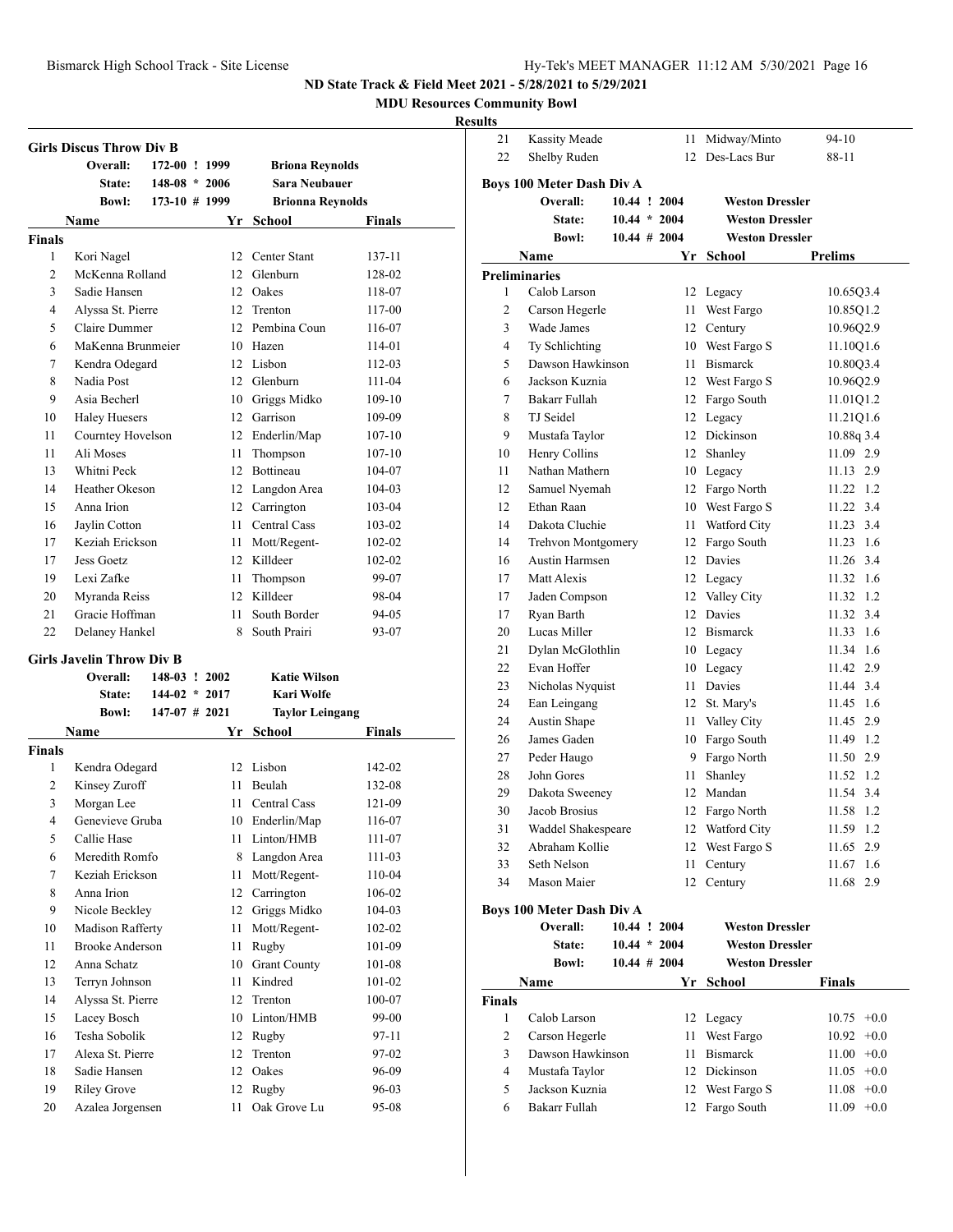**MDU Resources Community Bowl**

|               | Finals  (Boys 100 Meter Dash Div A)   |                 |      |                     |                 |
|---------------|---------------------------------------|-----------------|------|---------------------|-----------------|
|               | Name                                  |                 |      | Yr School           | Finals          |
| 7             | Ty Schlichting                        |                 |      | 10 West Fargo S     | $11.17 +0.0$    |
| 8             | TJ Seidel                             |                 | 12   | Legacy              | 11.29<br>$+0.0$ |
| $- - -$       | Wade James                            |                 | 12   | Century             | FS.<br>$+0.0$   |
|               |                                       |                 |      |                     |                 |
|               | Boys 200 Meter Dash Div A<br>Overall: | 21.36 ! 2021    |      | <b>Calob Larson</b> |                 |
|               | State:                                | $21.36 * 2021$  |      | <b>Calob Larson</b> |                 |
|               | <b>Bowl:</b>                          | $21.12 \# 2021$ |      | <b>Calob Larson</b> |                 |
|               | Name                                  |                 | Yr   | School              | Prelims         |
|               | <b>Preliminaries</b>                  |                 |      |                     |                 |
| 1             | Calob Larson                          |                 |      | 12 Legacy           | 21.60Q4.7       |
| 2             | Mustafa Taylor                        |                 | 12   | Dickinson           | 21.92Q1.1       |
| 3             | Dawson Hawkinson                      |                 | 11 - | <b>Bismarck</b>     | 21.97Q3.3       |
| 4             | Jackson Kuznia                        |                 |      | 12 West Fargo S     | 22.19Q1.9       |
| 5             | Jak Urlacher                          |                 |      | 12 Grand Forks      | 21.98Q3.3       |
| 6             | Wade James                            |                 |      | 12 Century          | 22.0304.7       |
| 7             | Carson Hegerle                        |                 | 11 - | West Fargo          | 22.06Q1.1       |
| 8             | TJ Seidel                             |                 |      | 12 Legacy           | 22.23Q1.9       |
| 9             | Wyatt Mutzenberger                    |                 | 11 - | <b>Grand Forks</b>  | 22.14q 4.7      |
| 10            | <b>Ouentin Lewis</b>                  |                 | 11.  | <b>Dickinson</b>    | 22.19 3.3       |
| 11            | Bakarr Fullah                         |                 |      | 12 Fargo South      | 22.30 1.9       |
| 12            | Samuel Nyemah                         |                 |      | 12 Fargo North      | 22.55 1.1       |
| 13            | <b>Trevor Tiongson</b>                |                 |      | 12 West Fargo S     | 22.60 4.7       |
| 14            | Reece Snow                            |                 |      | 9 Legacy            | 22.73 1.9       |
| 14            | Matt Alexis                           |                 |      | 12 Legacy           | 22.73 4.7       |
| 16            | Caden Hight                           |                 |      | 12 Century          | 22.82 3.3       |
| 17            | Austin Shape                          |                 |      | 11 Valley City      | 22.86 1.9       |
| 18            | Dakota Cluchie                        |                 |      | 11 Watford City     | 22.95 4.7       |
| 19            | Ean Leingang                          |                 |      | 12 St. Mary's       | 23.08 3.3       |
| 19            | Peyton Arndt                          |                 |      | 10 Century          | 23.08 1.1       |
| 21            | Jacob Brosius                         |                 |      | 12 Fargo North      | 23.11 1.1       |
| 22            | John Gores                            |                 | 11 - | Shanley             | 23.13 3.3       |
| 23            | Jaden Compson                         |                 |      | 12 Valley City      | 23.19 4.7       |
| 24            | <b>Tyler Thilmony</b>                 |                 |      | 12 Mandan           | 23.27 1.9       |
| 25            | Parker Ehrman                         |                 | 11 - | Century             | 23.31 1.1       |
| 26            | Michael Ross                          |                 | 12   | Minot               | 23.48<br>1.1    |
| 27            | Cutter Jones                          |                 | 11   | Williston           | 24.20 3.3       |
|               | <b>Boys 200 Meter Dash Div A</b>      |                 |      |                     |                 |
|               | Overall:                              | 21.36 ! 2021    |      | <b>Calob Larson</b> |                 |
|               | State:                                | $21.36 * 2021$  |      | <b>Calob Larson</b> |                 |
|               | <b>Bowl:</b>                          | $21.12 \# 2021$ |      | <b>Calob Larson</b> |                 |
|               | <b>Name</b>                           |                 |      | Yr School           | <b>Finals</b>   |
| <b>Finals</b> |                                       |                 |      |                     |                 |
| 1             | Calob Larson                          |                 |      | 12 Legacy           | 21.36! 1.3      |
| 2             | Carson Hegerle                        |                 | 11 - | West Fargo          | 21.67 1.3       |
| 3             | Mustafa Taylor                        |                 |      | 12 Dickinson        | 21.71<br>1.3    |
| 4             | Dawson Hawkinson                      |                 |      | 11 Bismarck         | 21.93 1.3       |
| 5             | Jak Urlacher                          |                 |      | 12 Grand Forks      | 21.95 1.3       |
| 6             | Jackson Kuznia                        |                 |      | 12 West Fargo S     | 22.11 1.3       |
| 7             | Wyatt Mutzenberger                    |                 |      | 11 Grand Forks      | 22.32 1.3       |
| 8             | Wade James                            |                 |      | 12 Century          | 22.33 1.3       |
| 9             | TJ Seidel                             |                 | 12   | Legacy              | 22.62 1.3       |
|               |                                       |                 |      |                     |                 |

|               | <b>Boys 400 Meter Dash Div A</b> |                   |    |                       |               |
|---------------|----------------------------------|-------------------|----|-----------------------|---------------|
|               | Overall:                         | 47.84 ! 2014      |    | <b>Landon Jochim</b>  |               |
|               | State:                           | $47.84 * 2014$    |    | <b>Landon Jochim</b>  |               |
|               | <b>Bowl:</b>                     | $47.84 \# 2014$   |    | <b>Landon Jochim</b>  |               |
|               | Name                             |                   |    | Yr School             | Prelims       |
|               | <b>Preliminaries</b>             |                   |    |                       |               |
| 1             | Calob Larson                     |                   | 12 | Legacy                | 50.05Q        |
| 2             | Cullen Curl                      |                   | 12 | St. Mary's            | 51.16Q        |
| 3             | Jacob Renz                       |                   |    | 11 Century            | 51.06Q        |
| 4             | Jackson Kuznia                   |                   |    | 12 West Fargo S       | 51.27Q        |
| 5             | Joseph Eberle                    |                   |    | 11 St. Mary's         | 51.50Q        |
| 6             | Parker Nelson                    |                   | 11 | West Fargo            | 51.56Q        |
| 7             | Wyatt Mutzenberger               |                   |    | 11 Grand Forks        | 51.85q        |
| 8             | <b>Jack Robertson</b>            |                   |    | 12 Davies             | 51.91q        |
| 9             | <b>Gannon Brooks</b>             |                   |    | 11 Red River          | 52.48q        |
| 10            | Nathaniel Fritel                 |                   |    | 11 Fargo North        | 52.64         |
| 11            | Drew Kelsch                      |                   |    | 11 Century            | 52.87         |
| 12            | Parker Ehrman                    |                   |    | 11 Century            | 54.05         |
| 13            | Isaac Felchle                    |                   |    | 11 St. Mary's         | 54.12         |
| 14            | <b>Brady Duttenhefer</b>         |                   |    | 11 West Fargo S       | 54.63         |
| 15            | James Gaden                      |                   |    | 10 Fargo South        | 54.92         |
| 16            | Reece Breidenbach                |                   | 10 | West Fargo S          | 55.61         |
| 17            | Dawson Shirley                   |                   | 12 | Century               | 56.20         |
|               | <b>Boys 400 Meter Dash Div A</b> |                   |    |                       |               |
|               | Overall:                         | 47.84 ! 2014      |    | <b>Landon Jochim</b>  |               |
|               | State:                           | $47.84 * 2014$    |    | <b>Landon Jochim</b>  |               |
|               | <b>Bowl:</b>                     | 47.84 # 2014      |    | <b>Landon Jochim</b>  |               |
|               | Name                             |                   | Yr | School                | Finals        |
| <b>Finals</b> |                                  |                   |    |                       |               |
| 1             | Calob Larson                     |                   |    | 12 Legacy             | 48.14         |
| 2             | Cullen Curl                      |                   |    | 12 St. Mary's         | 49.78         |
| 3             | Jacob Renz                       |                   |    | 11 Century            | 49.95         |
| 4             | Jackson Kuznia                   |                   |    | 12 West Fargo S       | 50.23         |
| 5             | Joseph Eberle                    |                   |    | 11 St. Mary's         | 50.47         |
| 6             | Parker Nelson                    |                   | 11 | West Fargo            | 50.50         |
| 7             | Wyatt Mutzenberger               |                   | 11 | <b>Grand Forks</b>    | 51.44         |
| 8             | <b>Gannon Brooks</b>             |                   |    | 11 Red River          | 51.44         |
| 9             | Jack Robertson                   |                   | 12 | Davies                | 52.19         |
|               | <b>Boys 800 Meter Run Div A</b>  |                   |    |                       |               |
|               | Overall:                         | 1:52.02 ! 1996    |    | <b>Brian McCulley</b> |               |
|               | <b>State:</b>                    | $1:52.02 * 1996$  |    | <b>Brian McCulley</b> |               |
|               | <b>Bowl:</b>                     | $1:51.21 \# 2010$ |    | <b>Brandon Barnes</b> |               |
|               | Name                             |                   |    | Yr School             | <b>Finals</b> |
| <b>Finals</b> |                                  |                   |    |                       |               |
| 1             | Ethan Moe                        |                   | 10 | Williston             | 1:54.41       |
| 2             | <b>Brady Yoder</b>               |                   |    | 12 Dickinson          | 1:55.48       |
| 3             | Sean Korsmo                      |                   |    | 12 Bismarck           | 1:55.55       |
| 4             | Chance Bowlinger                 |                   | 11 | Century               | 1:55.64       |
| 5             | Aidan Jarvis                     |                   | 12 | Minot                 | 1:56.39       |
| 6             | Parker Nelson                    |                   | 11 | West Fargo            | 1:56.80       |
| 7             | Caeden Johnson                   |                   | 11 | West Fargo S          | 1:57.24       |
| 8             | Jacob Knodle                     |                   | 12 | West Fargo S          | 1:57.84       |
| 9             | Lane Dullum                      |                   | 11 | West Fargo            | 1:58.75       |
|               |                                  |                   |    |                       |               |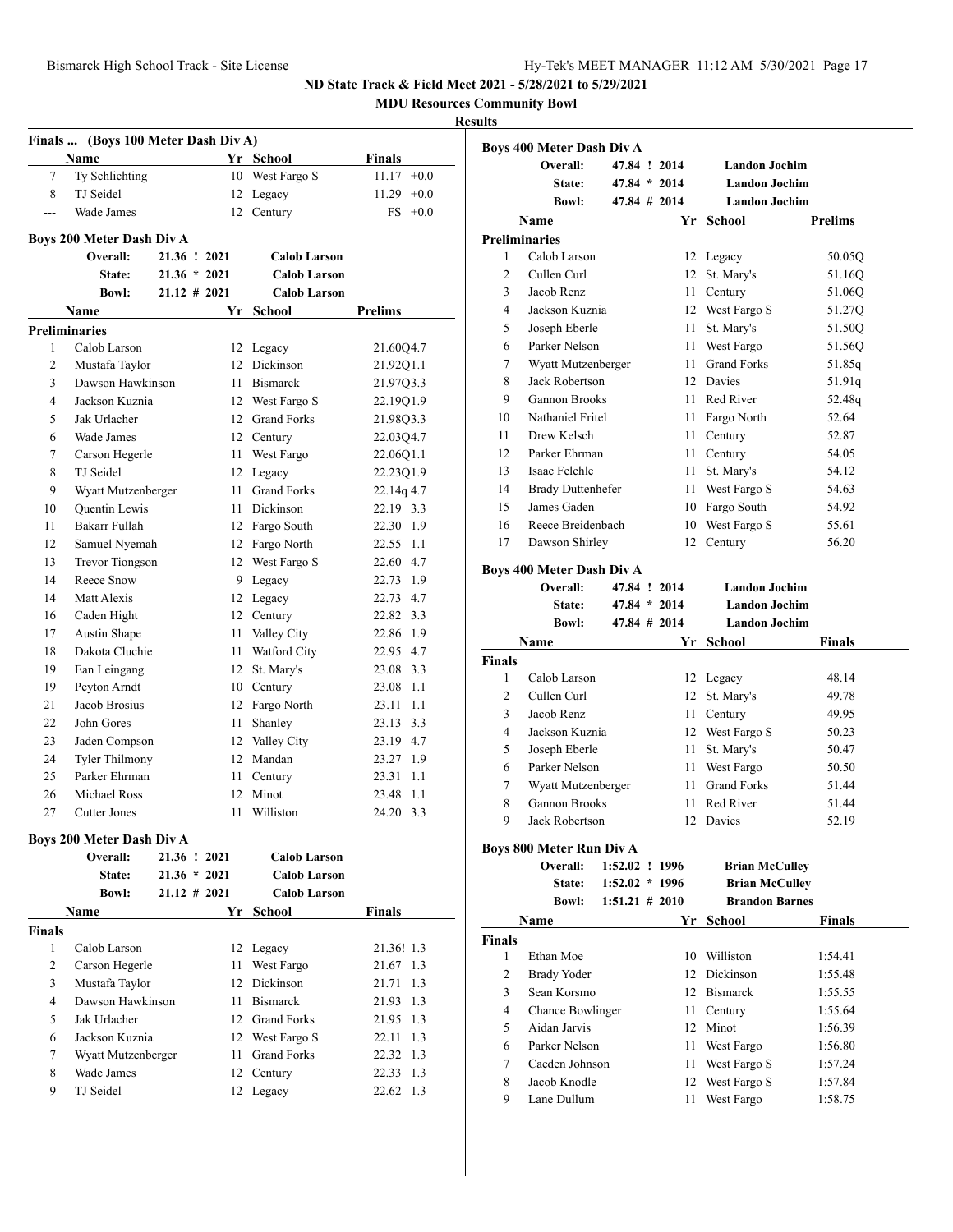**MDU Resources Community Bowl**

### **Resu**

| <b>Finals</b>  |                                  | (Boys 800 Meter Run Div A) |          |                          |                    |
|----------------|----------------------------------|----------------------------|----------|--------------------------|--------------------|
|                | Name                             |                            |          | Yr School                | Finals             |
| 10             | Carson Dean                      |                            | 12       | Shanley                  | 1:59.15            |
| 11             | Dameon Zenawick                  |                            | 11       | Red River                | 1:59.30            |
| 11             | Joseph Eberle                    |                            | 11 -     | St. Mary's               | 1:59.30            |
| 13             | Mustafe Abdi                     |                            |          | 12 Red River             | 1:59.82            |
| 14             | <b>Ben Anteau</b>                |                            |          | 12 Jamestown             | 1:59.96            |
| 15             | Mason Kindel                     |                            |          | 12 Century               | 2:00.18            |
| 16             | Fynn Krenz                       |                            |          | 10 Williston             | 2:00.95            |
| 17             | Jack Robertson                   |                            |          | 12 Davies                | 2:01.68            |
| 18             | Drew Rempher                     |                            |          | 10 Davies                | 2:01.95            |
| 19             | Tristan Quibell                  |                            |          | 10 Fargo South           | 2:02.01            |
| 20             | Chase Knoll                      |                            |          | 10 Legacy                | 2:02.13            |
| 21             | Jonah Dafoe                      |                            |          | 10 Red River             | 2:02.76            |
| 22             | Ethan Bender                     |                            |          | 12 Century               | 2:02.95            |
| 23             | Juan Flores                      |                            |          | 12 Bismarck              | 2:03.33            |
| 24             | Kade Schumacher                  |                            |          | 12 Jamestown             | 2:03.90            |
| 25             | Quinn Roehl                      |                            |          | 10 Grand Forks           | 2:04.17            |
| 26             | Griffin House                    |                            |          | 11 Century               | 2:05.13            |
| 27             | Isaac Anderson                   |                            |          | 12 Bismarck              | 2:05.16            |
| 28             | Iver Phillips                    |                            |          | 12 Century               | 2:05.87            |
| 29             | Hunter McHenry                   |                            |          | 11 Red River             | 2:05.98            |
| 30             | Oscar Hultz                      |                            | 11       | Minot                    | 2:06.30            |
| 31             | <b>Brady Korsmo</b>              |                            |          | 10 Bismarck              | 2:08.60            |
|                | <b>Boys 1600 Meter Run Div A</b> |                            |          |                          |                    |
|                | Overall:                         | $4:12.16$ ! 2021           |          | <b>Sean Korsmo</b>       |                    |
|                | <b>State:</b>                    | $4:12.16 * 2021$           |          | <b>Sean Korsmo</b>       |                    |
|                | <b>Bowl:</b>                     | $4:08.57$ # 2013           |          | <b>Jake Leingang</b>     |                    |
|                |                                  |                            |          |                          |                    |
|                | <b>Name</b>                      |                            |          | Yr School                | Finals             |
| <b>Finals</b>  |                                  |                            |          |                          |                    |
| 1              | Sean Korsmo                      |                            | 12       | Bismarck                 | 4:12.16!           |
| $\overline{c}$ | Brady Yoder                      |                            |          | 12 Dickinson             | 4:13.26            |
| 3              | Jacob Knodle                     |                            |          | 12 West Fargo S          | 4:15.89            |
| 4              | Ethan Moe                        |                            |          | 10 Williston             | 4:17.33            |
| 5              | Ethan Bender                     |                            |          | 12 Century               | 4:20.50            |
| 6              | <b>Ben Anteau</b>                |                            |          | 12 Jamestown             | 4:21.51            |
| 7              | Aiden Johnson                    |                            | 9.       | West Fargo S             | 4:21.69            |
| 8              | Mason Kindel                     |                            | 12       | Century                  | 4:21.75            |
| 9              | Caeden Johnson                   |                            | 11       | West Fargo S             | 4:21.96            |
| 10             | Fynn Krenz                       |                            | 10       | Williston                | 4:26.60            |
| 11             | Owen Sondag                      |                            | 9.       | Fargo North              | 4:26.68            |
| 12             | Hunter McHenry                   |                            | 11       | Red River                | 4:27.09            |
| 13             | Griffin House                    |                            | 11       | Century                  | 4:28.29            |
| 14             | Quinn Roehl                      |                            |          | 10 Grand Forks           | 4:29.38            |
| 15             | Jonah Dafoe                      |                            |          | 10 Red River             | 4:30.71            |
| 16             | Mustafe Abdi                     |                            |          | 12 Red River             | 4:30.84            |
| 17             | Matt Rongitsch                   |                            |          | 10 Red River             | 4:31.70            |
| 18             | Gavin Haut                       |                            | 12       | Jamestown                | 4:31.99            |
| 19             | Ivan Askim                       |                            |          | 10 Williston             | 4:32.83            |
| 20             | Dameon Zenawick                  |                            | 11       | Red River                | 4:33.75            |
| 21             | Jacob Ersland                    |                            | 12       | Century                  | 4:35.82            |
| 22             | Regan Bosch                      |                            | 11       | Davies                   | 4:36.02            |
| 23             | Aidan Jarvis                     |                            | 12       | Minot                    | 4:37.58            |
| 24<br>25       | Gabe Sagvold<br>Ryan Prusak      |                            | 11<br>12 | Fargo North<br>Red River | 4:38.30<br>4:38.86 |

| ılts           |                               |                   |                            |                       |
|----------------|-------------------------------|-------------------|----------------------------|-----------------------|
| 26             | Oscar Hultz                   | 11                | Minot                      | 4:39.22               |
| 27             | Drew Rempher                  |                   | 10 Davies                  | 4:41.99               |
| 28             | Iver Phillips                 |                   | 12 Century                 | 4:44.36               |
| 29             | Adam Brachman                 | 9                 | Davies                     | 4:46.83               |
|                |                               |                   |                            |                       |
|                | Boys 3200 Meter Run Div A     |                   | <b>Sean Korsmo</b>         |                       |
|                | <b>Overall:</b>               | 8:57.82 ! 2021    |                            |                       |
|                | <b>State:</b>                 | $8:57.82 * 2021$  | Sean Korsmo                |                       |
|                | Bowl:                         | $8:57.82 \# 2021$ | <b>Sean Korsmo</b>         |                       |
|                | Name                          |                   | Yr School                  | <b>Finals</b>         |
| Finals<br>1    | Sean Korsmo                   | 12                | <b>Bismarck</b>            | 8:57.82!              |
| 2              | <b>Brady Yoder</b>            |                   | 12 Dickinson               | 8:59.56               |
| 3              | Jacob Knodle                  |                   | 12 West Fargo S            | 9:01.56               |
| 4              | Ben Anteau                    |                   | 12 Jamestown               | 9:08.10               |
| 5              | Aiden Johnson                 |                   | 9 West Fargo S             | 9:13.19               |
| 6              | Owen Sondag                   |                   | 9 Fargo North              | 9:17.63               |
| 7              | Ethan Bender                  |                   |                            | 9:21.03               |
| 8              |                               |                   | 12 Century<br>10 Williston | 9:21.18               |
| 9              | Fynn Krenz<br>Gunnar Alvarado |                   | 12 Williston               | 9:24.41               |
|                | Griffin House                 |                   |                            |                       |
| 10<br>11       | Mason Kindel                  |                   | 11 Century                 | 9:32.65               |
|                |                               |                   | 12 Century                 | 9:36.08               |
| 12             | Hunter McHenry                | 11                | Red River                  | 9:38.07               |
| 13             | Juan Flores                   |                   | 12 Bismarck                | 9:43.04               |
| 14             | Jacob Ersland                 |                   | 12 Century                 | 9:46.46               |
| 15             | Broden Diederich              | 12                | Red River                  | 9:47.82               |
| 16             | Matt Rongitsch                |                   | 10 Red River               | 9:49.71               |
| 17             | Isaac Anderson                |                   | 12 Bismarck                | 9:50.65               |
| 18             | Iver Phillips                 |                   | 12 Century                 | 9:53.27               |
| 19             | Regan Bosch                   | 11                | Davies                     | 9:57.90               |
| 20             | <b>Brady Goss</b>             |                   | 10 Devils Lake             | 9:58.81               |
| 21             | Justin Smith                  |                   | 11 West Fargo              | 10:00.19              |
| 22             | Chandlar Rott                 |                   | 12 Jamestown               | 10:01.35              |
| 23             | Gavin Haut                    |                   | 12 Jamestown               | 10:02.46              |
| 24             | Noah Cowley                   |                   | 11 Bismarck                | 10:05.74              |
| 25             | AJ Ash                        |                   | 11 Dickinson               | 10:06.72              |
| 26             | Brady Korsmo                  |                   | 10 Bismarck                | 10:07.43              |
| 27             | Ryan Prusak                   | 12                | Red River                  | 10:07.77              |
|                | Boys 110 Meter Hurdles Div A  |                   |                            |                       |
|                | Overall:                      | 14.26 ! 2009      | <b>Ryan Todhunter</b>      |                       |
|                | State:                        | $14.26 * 2009$    |                            | <b>Ryan Todhunter</b> |
|                | <b>Bowl:</b>                  | $13.93 \# 2007$   | <b>Weston Leutz</b>        |                       |
|                | Name                          | Yr                | School                     | <b>Prelims</b>        |
|                | <b>Preliminaries</b>          |                   |                            |                       |
| 1              | <b>Brock Johnsen</b>          | 12                | Century                    | 14.44Q1.8             |
| $\overline{c}$ | Clay Radenz                   | 12                | Century                    | 14.92Q0.2             |
| 3              | Jared Eggermont               | 12                | Valley City                | 15.36Q0.2             |
| 4              | Nate Anderson                 | 11                | Century                    | 15.44Q1.8             |
| 5              | Carter Elde                   | 11                | <b>Grand Forks</b>         | 15.47Q1.8             |
| 5              | Morningstar Williams          |                   | 12 Bismarck                | 15.47Q0.2             |
| 7              | <b>Brooks Turner</b>          |                   | 10 Century                 | 15.72q 0.2            |
| 7              | Cullen Curl                   | 12                | St. Mary's                 | 15.72q 1.8            |
| 9              | Courage David                 | 12                | West Fargo                 | 15.83q 1.8            |
| 10             | Jack Wilson                   | 11                | Century                    | 15.85 1.8             |
| 11             | Nick Kupfer                   | 12                | Legacy                     | 15.87<br>1.8          |
|                |                               |                   |                            |                       |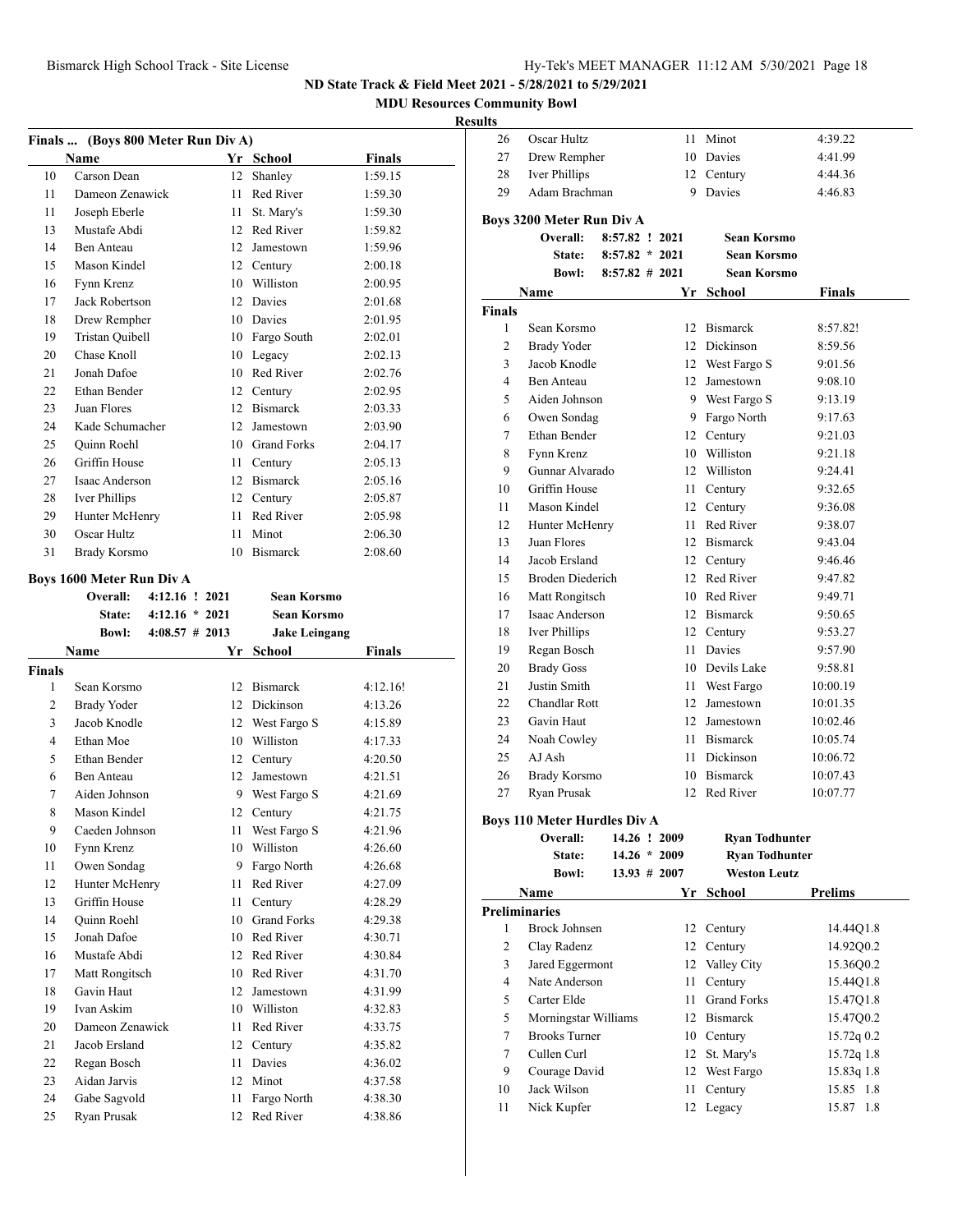**MDU Resources Community Bowl**

| Name<br>Yr School<br>Prelims<br>12<br>Isaac Birnbaum<br>15.97 0.2<br>11<br>West Fargo S<br>Mandan<br>13<br><b>Treys Tietz</b><br>12<br>16.03 0.2<br>10 Red River<br>16.06 1.8<br>Lukas Heydt<br>14<br>15<br>Carter Byron<br>10 Red River<br>16.12 0.2<br>16<br>Aiden Sagaser<br>16.52 0.2<br>10 Legacy<br>Ryan Brynjolfson<br>10 Century<br>17.16 0.2<br>17<br><b>Steven Edwards</b><br>West Fargo<br>18<br>11<br>17.63 1.8<br><b>Boys 110 Meter Hurdles Div A</b><br>Overall:<br>14.26 ! 2009<br><b>Ryan Todhunter</b><br>$14.26 * 2009$<br>State:<br><b>Ryan Todhunter</b><br><b>Weston Leutz</b><br><b>Bowl:</b><br>$13.93 \# 2007$<br>Yr<br>Name<br>School<br>Finals<br><b>Finals</b><br>1<br><b>Brock Johnsen</b><br>14.67 2.2<br>12 Century<br>2<br>14.72 2.2<br>Clay Radenz<br>12 Century<br>3<br>Carter Elde<br>11 Grand Forks<br>14.97 2.2<br>15.44 2.2<br>4<br><b>Brooks Turner</b><br>10 Century<br>12 Bismarck<br>15.45 2.2<br>5<br>Morningstar Williams<br>Nate Anderson<br>15.56 2.2<br>6<br>11 Century<br>7<br>Courage David<br>12 West Fargo<br>15.71 2.2<br>Cullen Curl<br>St. Mary's<br>8<br>12<br>15.83 2.2<br>Valley City<br>DQ 2.2<br>Jared Eggermont<br>12<br>---<br><b>Boys 300 Meter Hurdles Div A</b><br>Overall:<br>37.06 ! 2012<br><b>Drew Wiseman</b><br>$37.06 * 2012$<br><b>Drew Wiseman</b><br>State:<br><b>Drew Wiseman</b><br><b>Bowl:</b><br>37.06 # 2012<br>Prelims<br>Name<br>Yr<br>School<br><b>Preliminaries</b><br><b>Brock Johnsen</b><br>1<br>12 Century<br>38.66Q<br>2<br>Carter Elde<br>11 Grand Forks<br>39.34Q<br>3<br>Cullen Curl<br>12 St. Mary's<br>39.85Q<br>Clay Radenz<br>4<br>12 Century<br>38.72Q<br>Isaac Birnbaum<br>5<br>11 -<br>West Fargo S<br>40.18Q<br>6<br>Jared Eggermont<br>12 Valley City<br>40.37Q<br>7<br>Morningstar Williams<br>12 Bismarck<br>41.33q<br>8<br><b>Treys Tietz</b><br>12 Mandan<br>41.37q<br>9<br>Cutter Jones<br>11<br>Williston<br>41.42q<br>11<br>41.47<br>10<br>Nate Anderson<br>Century<br>12<br><b>Grand Forks</b><br>11<br>Adam Arnold<br>41.48<br>10<br>Red River<br>11<br>Lukas Heydt<br>41.48<br>Drew Henriksen<br>Bismarck<br>13<br>10<br>41.73<br>Garret Schaefbauer<br>14<br>Mandan<br>42.48<br>12<br>15<br>Josh Beil<br>8<br>Davies<br>42.73<br>16<br>Jacob Bartels<br>12<br>Wahpeton<br>42.77<br>17<br>Will Lacher<br>10<br>Fargo South<br>44.02 | Preliminaries  (Boys 110 Meter Hurdles Div A) |  |  |
|---------------------------------------------------------------------------------------------------------------------------------------------------------------------------------------------------------------------------------------------------------------------------------------------------------------------------------------------------------------------------------------------------------------------------------------------------------------------------------------------------------------------------------------------------------------------------------------------------------------------------------------------------------------------------------------------------------------------------------------------------------------------------------------------------------------------------------------------------------------------------------------------------------------------------------------------------------------------------------------------------------------------------------------------------------------------------------------------------------------------------------------------------------------------------------------------------------------------------------------------------------------------------------------------------------------------------------------------------------------------------------------------------------------------------------------------------------------------------------------------------------------------------------------------------------------------------------------------------------------------------------------------------------------------------------------------------------------------------------------------------------------------------------------------------------------------------------------------------------------------------------------------------------------------------------------------------------------------------------------------------------------------------------------------------------------------------------------------------------------------------------------------------------------------------------------------------------------------------------------------------------------------------------------------------------------------------------------------------|-----------------------------------------------|--|--|
|                                                                                                                                                                                                                                                                                                                                                                                                                                                                                                                                                                                                                                                                                                                                                                                                                                                                                                                                                                                                                                                                                                                                                                                                                                                                                                                                                                                                                                                                                                                                                                                                                                                                                                                                                                                                                                                                                                                                                                                                                                                                                                                                                                                                                                                                                                                                                   |                                               |  |  |
|                                                                                                                                                                                                                                                                                                                                                                                                                                                                                                                                                                                                                                                                                                                                                                                                                                                                                                                                                                                                                                                                                                                                                                                                                                                                                                                                                                                                                                                                                                                                                                                                                                                                                                                                                                                                                                                                                                                                                                                                                                                                                                                                                                                                                                                                                                                                                   |                                               |  |  |
|                                                                                                                                                                                                                                                                                                                                                                                                                                                                                                                                                                                                                                                                                                                                                                                                                                                                                                                                                                                                                                                                                                                                                                                                                                                                                                                                                                                                                                                                                                                                                                                                                                                                                                                                                                                                                                                                                                                                                                                                                                                                                                                                                                                                                                                                                                                                                   |                                               |  |  |
|                                                                                                                                                                                                                                                                                                                                                                                                                                                                                                                                                                                                                                                                                                                                                                                                                                                                                                                                                                                                                                                                                                                                                                                                                                                                                                                                                                                                                                                                                                                                                                                                                                                                                                                                                                                                                                                                                                                                                                                                                                                                                                                                                                                                                                                                                                                                                   |                                               |  |  |
|                                                                                                                                                                                                                                                                                                                                                                                                                                                                                                                                                                                                                                                                                                                                                                                                                                                                                                                                                                                                                                                                                                                                                                                                                                                                                                                                                                                                                                                                                                                                                                                                                                                                                                                                                                                                                                                                                                                                                                                                                                                                                                                                                                                                                                                                                                                                                   |                                               |  |  |
|                                                                                                                                                                                                                                                                                                                                                                                                                                                                                                                                                                                                                                                                                                                                                                                                                                                                                                                                                                                                                                                                                                                                                                                                                                                                                                                                                                                                                                                                                                                                                                                                                                                                                                                                                                                                                                                                                                                                                                                                                                                                                                                                                                                                                                                                                                                                                   |                                               |  |  |
|                                                                                                                                                                                                                                                                                                                                                                                                                                                                                                                                                                                                                                                                                                                                                                                                                                                                                                                                                                                                                                                                                                                                                                                                                                                                                                                                                                                                                                                                                                                                                                                                                                                                                                                                                                                                                                                                                                                                                                                                                                                                                                                                                                                                                                                                                                                                                   |                                               |  |  |
|                                                                                                                                                                                                                                                                                                                                                                                                                                                                                                                                                                                                                                                                                                                                                                                                                                                                                                                                                                                                                                                                                                                                                                                                                                                                                                                                                                                                                                                                                                                                                                                                                                                                                                                                                                                                                                                                                                                                                                                                                                                                                                                                                                                                                                                                                                                                                   |                                               |  |  |
|                                                                                                                                                                                                                                                                                                                                                                                                                                                                                                                                                                                                                                                                                                                                                                                                                                                                                                                                                                                                                                                                                                                                                                                                                                                                                                                                                                                                                                                                                                                                                                                                                                                                                                                                                                                                                                                                                                                                                                                                                                                                                                                                                                                                                                                                                                                                                   |                                               |  |  |
|                                                                                                                                                                                                                                                                                                                                                                                                                                                                                                                                                                                                                                                                                                                                                                                                                                                                                                                                                                                                                                                                                                                                                                                                                                                                                                                                                                                                                                                                                                                                                                                                                                                                                                                                                                                                                                                                                                                                                                                                                                                                                                                                                                                                                                                                                                                                                   |                                               |  |  |
|                                                                                                                                                                                                                                                                                                                                                                                                                                                                                                                                                                                                                                                                                                                                                                                                                                                                                                                                                                                                                                                                                                                                                                                                                                                                                                                                                                                                                                                                                                                                                                                                                                                                                                                                                                                                                                                                                                                                                                                                                                                                                                                                                                                                                                                                                                                                                   |                                               |  |  |
|                                                                                                                                                                                                                                                                                                                                                                                                                                                                                                                                                                                                                                                                                                                                                                                                                                                                                                                                                                                                                                                                                                                                                                                                                                                                                                                                                                                                                                                                                                                                                                                                                                                                                                                                                                                                                                                                                                                                                                                                                                                                                                                                                                                                                                                                                                                                                   |                                               |  |  |
|                                                                                                                                                                                                                                                                                                                                                                                                                                                                                                                                                                                                                                                                                                                                                                                                                                                                                                                                                                                                                                                                                                                                                                                                                                                                                                                                                                                                                                                                                                                                                                                                                                                                                                                                                                                                                                                                                                                                                                                                                                                                                                                                                                                                                                                                                                                                                   |                                               |  |  |
|                                                                                                                                                                                                                                                                                                                                                                                                                                                                                                                                                                                                                                                                                                                                                                                                                                                                                                                                                                                                                                                                                                                                                                                                                                                                                                                                                                                                                                                                                                                                                                                                                                                                                                                                                                                                                                                                                                                                                                                                                                                                                                                                                                                                                                                                                                                                                   |                                               |  |  |
|                                                                                                                                                                                                                                                                                                                                                                                                                                                                                                                                                                                                                                                                                                                                                                                                                                                                                                                                                                                                                                                                                                                                                                                                                                                                                                                                                                                                                                                                                                                                                                                                                                                                                                                                                                                                                                                                                                                                                                                                                                                                                                                                                                                                                                                                                                                                                   |                                               |  |  |
|                                                                                                                                                                                                                                                                                                                                                                                                                                                                                                                                                                                                                                                                                                                                                                                                                                                                                                                                                                                                                                                                                                                                                                                                                                                                                                                                                                                                                                                                                                                                                                                                                                                                                                                                                                                                                                                                                                                                                                                                                                                                                                                                                                                                                                                                                                                                                   |                                               |  |  |
|                                                                                                                                                                                                                                                                                                                                                                                                                                                                                                                                                                                                                                                                                                                                                                                                                                                                                                                                                                                                                                                                                                                                                                                                                                                                                                                                                                                                                                                                                                                                                                                                                                                                                                                                                                                                                                                                                                                                                                                                                                                                                                                                                                                                                                                                                                                                                   |                                               |  |  |
|                                                                                                                                                                                                                                                                                                                                                                                                                                                                                                                                                                                                                                                                                                                                                                                                                                                                                                                                                                                                                                                                                                                                                                                                                                                                                                                                                                                                                                                                                                                                                                                                                                                                                                                                                                                                                                                                                                                                                                                                                                                                                                                                                                                                                                                                                                                                                   |                                               |  |  |
|                                                                                                                                                                                                                                                                                                                                                                                                                                                                                                                                                                                                                                                                                                                                                                                                                                                                                                                                                                                                                                                                                                                                                                                                                                                                                                                                                                                                                                                                                                                                                                                                                                                                                                                                                                                                                                                                                                                                                                                                                                                                                                                                                                                                                                                                                                                                                   |                                               |  |  |
|                                                                                                                                                                                                                                                                                                                                                                                                                                                                                                                                                                                                                                                                                                                                                                                                                                                                                                                                                                                                                                                                                                                                                                                                                                                                                                                                                                                                                                                                                                                                                                                                                                                                                                                                                                                                                                                                                                                                                                                                                                                                                                                                                                                                                                                                                                                                                   |                                               |  |  |
|                                                                                                                                                                                                                                                                                                                                                                                                                                                                                                                                                                                                                                                                                                                                                                                                                                                                                                                                                                                                                                                                                                                                                                                                                                                                                                                                                                                                                                                                                                                                                                                                                                                                                                                                                                                                                                                                                                                                                                                                                                                                                                                                                                                                                                                                                                                                                   |                                               |  |  |
|                                                                                                                                                                                                                                                                                                                                                                                                                                                                                                                                                                                                                                                                                                                                                                                                                                                                                                                                                                                                                                                                                                                                                                                                                                                                                                                                                                                                                                                                                                                                                                                                                                                                                                                                                                                                                                                                                                                                                                                                                                                                                                                                                                                                                                                                                                                                                   |                                               |  |  |
|                                                                                                                                                                                                                                                                                                                                                                                                                                                                                                                                                                                                                                                                                                                                                                                                                                                                                                                                                                                                                                                                                                                                                                                                                                                                                                                                                                                                                                                                                                                                                                                                                                                                                                                                                                                                                                                                                                                                                                                                                                                                                                                                                                                                                                                                                                                                                   |                                               |  |  |
|                                                                                                                                                                                                                                                                                                                                                                                                                                                                                                                                                                                                                                                                                                                                                                                                                                                                                                                                                                                                                                                                                                                                                                                                                                                                                                                                                                                                                                                                                                                                                                                                                                                                                                                                                                                                                                                                                                                                                                                                                                                                                                                                                                                                                                                                                                                                                   |                                               |  |  |
|                                                                                                                                                                                                                                                                                                                                                                                                                                                                                                                                                                                                                                                                                                                                                                                                                                                                                                                                                                                                                                                                                                                                                                                                                                                                                                                                                                                                                                                                                                                                                                                                                                                                                                                                                                                                                                                                                                                                                                                                                                                                                                                                                                                                                                                                                                                                                   |                                               |  |  |
|                                                                                                                                                                                                                                                                                                                                                                                                                                                                                                                                                                                                                                                                                                                                                                                                                                                                                                                                                                                                                                                                                                                                                                                                                                                                                                                                                                                                                                                                                                                                                                                                                                                                                                                                                                                                                                                                                                                                                                                                                                                                                                                                                                                                                                                                                                                                                   |                                               |  |  |
|                                                                                                                                                                                                                                                                                                                                                                                                                                                                                                                                                                                                                                                                                                                                                                                                                                                                                                                                                                                                                                                                                                                                                                                                                                                                                                                                                                                                                                                                                                                                                                                                                                                                                                                                                                                                                                                                                                                                                                                                                                                                                                                                                                                                                                                                                                                                                   |                                               |  |  |
|                                                                                                                                                                                                                                                                                                                                                                                                                                                                                                                                                                                                                                                                                                                                                                                                                                                                                                                                                                                                                                                                                                                                                                                                                                                                                                                                                                                                                                                                                                                                                                                                                                                                                                                                                                                                                                                                                                                                                                                                                                                                                                                                                                                                                                                                                                                                                   |                                               |  |  |
|                                                                                                                                                                                                                                                                                                                                                                                                                                                                                                                                                                                                                                                                                                                                                                                                                                                                                                                                                                                                                                                                                                                                                                                                                                                                                                                                                                                                                                                                                                                                                                                                                                                                                                                                                                                                                                                                                                                                                                                                                                                                                                                                                                                                                                                                                                                                                   |                                               |  |  |
|                                                                                                                                                                                                                                                                                                                                                                                                                                                                                                                                                                                                                                                                                                                                                                                                                                                                                                                                                                                                                                                                                                                                                                                                                                                                                                                                                                                                                                                                                                                                                                                                                                                                                                                                                                                                                                                                                                                                                                                                                                                                                                                                                                                                                                                                                                                                                   |                                               |  |  |
|                                                                                                                                                                                                                                                                                                                                                                                                                                                                                                                                                                                                                                                                                                                                                                                                                                                                                                                                                                                                                                                                                                                                                                                                                                                                                                                                                                                                                                                                                                                                                                                                                                                                                                                                                                                                                                                                                                                                                                                                                                                                                                                                                                                                                                                                                                                                                   |                                               |  |  |
|                                                                                                                                                                                                                                                                                                                                                                                                                                                                                                                                                                                                                                                                                                                                                                                                                                                                                                                                                                                                                                                                                                                                                                                                                                                                                                                                                                                                                                                                                                                                                                                                                                                                                                                                                                                                                                                                                                                                                                                                                                                                                                                                                                                                                                                                                                                                                   |                                               |  |  |
|                                                                                                                                                                                                                                                                                                                                                                                                                                                                                                                                                                                                                                                                                                                                                                                                                                                                                                                                                                                                                                                                                                                                                                                                                                                                                                                                                                                                                                                                                                                                                                                                                                                                                                                                                                                                                                                                                                                                                                                                                                                                                                                                                                                                                                                                                                                                                   |                                               |  |  |
|                                                                                                                                                                                                                                                                                                                                                                                                                                                                                                                                                                                                                                                                                                                                                                                                                                                                                                                                                                                                                                                                                                                                                                                                                                                                                                                                                                                                                                                                                                                                                                                                                                                                                                                                                                                                                                                                                                                                                                                                                                                                                                                                                                                                                                                                                                                                                   |                                               |  |  |
|                                                                                                                                                                                                                                                                                                                                                                                                                                                                                                                                                                                                                                                                                                                                                                                                                                                                                                                                                                                                                                                                                                                                                                                                                                                                                                                                                                                                                                                                                                                                                                                                                                                                                                                                                                                                                                                                                                                                                                                                                                                                                                                                                                                                                                                                                                                                                   |                                               |  |  |
|                                                                                                                                                                                                                                                                                                                                                                                                                                                                                                                                                                                                                                                                                                                                                                                                                                                                                                                                                                                                                                                                                                                                                                                                                                                                                                                                                                                                                                                                                                                                                                                                                                                                                                                                                                                                                                                                                                                                                                                                                                                                                                                                                                                                                                                                                                                                                   |                                               |  |  |
|                                                                                                                                                                                                                                                                                                                                                                                                                                                                                                                                                                                                                                                                                                                                                                                                                                                                                                                                                                                                                                                                                                                                                                                                                                                                                                                                                                                                                                                                                                                                                                                                                                                                                                                                                                                                                                                                                                                                                                                                                                                                                                                                                                                                                                                                                                                                                   |                                               |  |  |
|                                                                                                                                                                                                                                                                                                                                                                                                                                                                                                                                                                                                                                                                                                                                                                                                                                                                                                                                                                                                                                                                                                                                                                                                                                                                                                                                                                                                                                                                                                                                                                                                                                                                                                                                                                                                                                                                                                                                                                                                                                                                                                                                                                                                                                                                                                                                                   |                                               |  |  |
|                                                                                                                                                                                                                                                                                                                                                                                                                                                                                                                                                                                                                                                                                                                                                                                                                                                                                                                                                                                                                                                                                                                                                                                                                                                                                                                                                                                                                                                                                                                                                                                                                                                                                                                                                                                                                                                                                                                                                                                                                                                                                                                                                                                                                                                                                                                                                   |                                               |  |  |
|                                                                                                                                                                                                                                                                                                                                                                                                                                                                                                                                                                                                                                                                                                                                                                                                                                                                                                                                                                                                                                                                                                                                                                                                                                                                                                                                                                                                                                                                                                                                                                                                                                                                                                                                                                                                                                                                                                                                                                                                                                                                                                                                                                                                                                                                                                                                                   |                                               |  |  |
|                                                                                                                                                                                                                                                                                                                                                                                                                                                                                                                                                                                                                                                                                                                                                                                                                                                                                                                                                                                                                                                                                                                                                                                                                                                                                                                                                                                                                                                                                                                                                                                                                                                                                                                                                                                                                                                                                                                                                                                                                                                                                                                                                                                                                                                                                                                                                   |                                               |  |  |
|                                                                                                                                                                                                                                                                                                                                                                                                                                                                                                                                                                                                                                                                                                                                                                                                                                                                                                                                                                                                                                                                                                                                                                                                                                                                                                                                                                                                                                                                                                                                                                                                                                                                                                                                                                                                                                                                                                                                                                                                                                                                                                                                                                                                                                                                                                                                                   |                                               |  |  |
|                                                                                                                                                                                                                                                                                                                                                                                                                                                                                                                                                                                                                                                                                                                                                                                                                                                                                                                                                                                                                                                                                                                                                                                                                                                                                                                                                                                                                                                                                                                                                                                                                                                                                                                                                                                                                                                                                                                                                                                                                                                                                                                                                                                                                                                                                                                                                   |                                               |  |  |
|                                                                                                                                                                                                                                                                                                                                                                                                                                                                                                                                                                                                                                                                                                                                                                                                                                                                                                                                                                                                                                                                                                                                                                                                                                                                                                                                                                                                                                                                                                                                                                                                                                                                                                                                                                                                                                                                                                                                                                                                                                                                                                                                                                                                                                                                                                                                                   |                                               |  |  |
|                                                                                                                                                                                                                                                                                                                                                                                                                                                                                                                                                                                                                                                                                                                                                                                                                                                                                                                                                                                                                                                                                                                                                                                                                                                                                                                                                                                                                                                                                                                                                                                                                                                                                                                                                                                                                                                                                                                                                                                                                                                                                                                                                                                                                                                                                                                                                   |                                               |  |  |
|                                                                                                                                                                                                                                                                                                                                                                                                                                                                                                                                                                                                                                                                                                                                                                                                                                                                                                                                                                                                                                                                                                                                                                                                                                                                                                                                                                                                                                                                                                                                                                                                                                                                                                                                                                                                                                                                                                                                                                                                                                                                                                                                                                                                                                                                                                                                                   |                                               |  |  |
|                                                                                                                                                                                                                                                                                                                                                                                                                                                                                                                                                                                                                                                                                                                                                                                                                                                                                                                                                                                                                                                                                                                                                                                                                                                                                                                                                                                                                                                                                                                                                                                                                                                                                                                                                                                                                                                                                                                                                                                                                                                                                                                                                                                                                                                                                                                                                   |                                               |  |  |
| Trey Knoke<br>Fargo North<br>44.55<br>18<br>8                                                                                                                                                                                                                                                                                                                                                                                                                                                                                                                                                                                                                                                                                                                                                                                                                                                                                                                                                                                                                                                                                                                                                                                                                                                                                                                                                                                                                                                                                                                                                                                                                                                                                                                                                                                                                                                                                                                                                                                                                                                                                                                                                                                                                                                                                                     |                                               |  |  |

|               | <b>Boys 300 Meter Hurdles Div A</b>             |                 |      |                    |                                         |
|---------------|-------------------------------------------------|-----------------|------|--------------------|-----------------------------------------|
|               | Overall:                                        | 37.06 ! 2012    |      |                    | <b>Drew Wiseman</b>                     |
|               | State:                                          | $37.06 * 2012$  |      |                    | <b>Drew Wiseman</b>                     |
|               | <b>Bowl:</b>                                    | $37.06 \# 2012$ |      |                    | <b>Drew Wiseman</b>                     |
| <b>Finals</b> | Name                                            |                 | Yr   | <b>School</b>      | <b>Finals</b>                           |
| $\mathbf{1}$  | Cullen Curl                                     |                 | 12   | St. Mary's         |                                         |
|               |                                                 |                 |      | <b>Grand Forks</b> | 37.87                                   |
| 2             | Carter Elde                                     |                 | 11 - |                    | 38.32                                   |
| 3             | Clay Radenz                                     |                 |      | 12 Century         | 38.40                                   |
| 4             | <b>Brock Johnsen</b>                            |                 |      | 12 Century         | 38.82                                   |
| 5             | Isaac Birnbaum                                  |                 | 11 - | West Fargo S       | 39.64                                   |
| 6             | Jared Eggermont                                 |                 |      | 12 Valley City     | 40.20                                   |
| 7             | <b>Treys Tietz</b>                              |                 |      | 12 Mandan          | 41.60                                   |
| 8             | Morningstar Williams                            |                 |      | 12 Bismarck        | 42.92                                   |
|               | <b>Boys 4x100 Meter Relay Div A</b><br>Overall: | 42.25 ! 2018    |      |                    | <b>Fargo South</b>                      |
|               | P Gowah, T Gensee, D Breyer, J Farr             |                 |      |                    |                                         |
|               | State:                                          | $42.25 * 2018$  |      |                    | <b>Fargo South</b>                      |
|               | P Gowah, T Gensee, D Breyer, J Farr             |                 |      |                    |                                         |
|               | <b>Bowl:</b>                                    | $42.25 \# 2018$ |      |                    |                                         |
|               | Gowah, Gensee, Breyer, Farr                     |                 |      |                    |                                         |
|               | Team                                            |                 |      | Relay              | <b>Prelims</b>                          |
|               | <b>Preliminaries</b>                            |                 |      |                    |                                         |
| 1             | <b>Bismarck Legacy</b>                          |                 |      | А                  | 42.74Q                                  |
|               | 1) Reece Snow 9                                 |                 |      |                    | 2) Calob Larson 12                      |
|               | 3) Nathan Mathern 10                            |                 |      |                    | 4) TJ Seidel 12                         |
| 2             | <b>Bismarck Century</b>                         |                 |      | А                  | 43.02Q                                  |
|               | 1) Caden Hight 12                               |                 |      |                    | 2) Brock Johnsen 12                     |
|               | 3) Peyton Arndt 10                              |                 |      |                    | 4) Wade James 12                        |
| 3             | West Fargo Sheyenne                             |                 |      | А                  | 43.28O                                  |
|               | 1) Abraham Kollie 12                            |                 |      |                    | 2) Trevor Tiongson 12                   |
|               | 3) Ethan Raan 10                                |                 |      |                    | 4) Ty Schlichting 10                    |
| 4             | <b>Bismarck High</b>                            |                 |      | А                  | 43.68Q                                  |
|               | 1) Lucas Miller 12                              |                 |      |                    | 2) Dawson Hawkinson 11                  |
|               | 3) Hudson Schroeder 10                          |                 |      |                    | 4) Ty Allen 10                          |
| 5             | Fargo South                                     |                 |      | А                  | 43.81Q                                  |
|               | 1) James Gaden 10                               |                 |      |                    | 2) Trehvon Montgomery 12                |
|               | 3) Sibomana Enock 12                            |                 |      |                    | 4) Aiden Bourke                         |
| 6             | Fargo North                                     |                 |      | А                  | 44.36Q                                  |
|               | 1) Samuel Nyemah 12                             |                 |      |                    | 2) Jacob Brosius 12                     |
|               | 3) Nathaniel Fritel 11                          |                 |      |                    | 4) Peder Haugo 9                        |
| 7             | Jamestown                                       |                 |      | А                  | 43.97q                                  |
|               | 1) Levi Korum 12                                |                 |      |                    | 2) Devin Beach 11                       |
|               | 3) Preston Kroeber 11                           |                 |      |                    | 4) Brode Hillstrom 11                   |
| 8             | Fargo Davies                                    |                 |      | А                  | 44.14q                                  |
|               | 1) Denver Piechowski 11                         |                 |      |                    | 2) Austin Harmsen 12                    |
|               | 3) Ryan Barth 12                                |                 |      |                    | 4) Nicholas Nyquist 11                  |
|               |                                                 |                 |      | А                  | 44.22q                                  |
|               |                                                 |                 |      |                    | 2) Carson Hegerle 11                    |
| 9             | West Fargo                                      |                 |      |                    |                                         |
|               | 1) Ian Skari 7                                  |                 |      |                    |                                         |
|               | 3) Courage David 12                             |                 |      |                    | 4) Ibrahim Bangura 9                    |
| 10            | <b>Grand Forks Central</b>                      |                 |      | А                  | 44.39                                   |
|               | 1) Collin Allan 12<br>3) Adam Arnold 12         |                 |      |                    | 2) Alex Schill 12<br>4) Jak Urlacher 12 |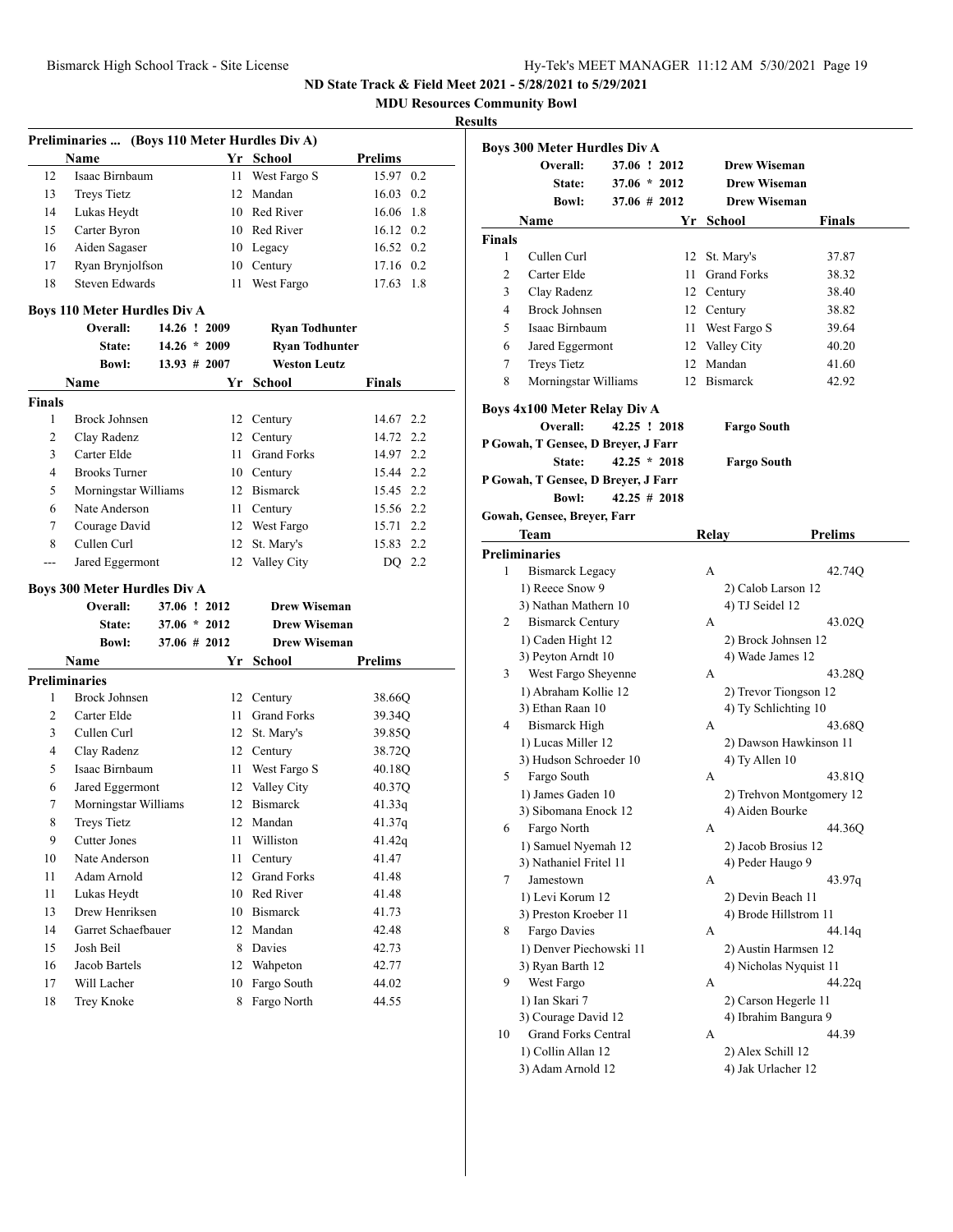### **MDU Resources Community Bowl**

|               | Preliminaries  (Boys 4x100 Meter Relay Div A) |       |                          |
|---------------|-----------------------------------------------|-------|--------------------------|
|               | Team                                          | Relay | <b>Prelims</b>           |
| 11            | Williston                                     | А     | 44.98                    |
|               | 1) JJ Williams 12                             |       | 2) Calin Hanson 11       |
|               | 3) Ethan Mitchell 10                          |       | 4) JD Williams 10        |
| 12            | Mandan                                        | A     | 45.10                    |
|               | 1) Dakota Sweeney 12                          |       | 2) Tyler Thilmony 12     |
|               | 3) Garret Schaefbauer 12                      |       | 4) Isaac Peterchuk 9     |
| 13            | Watford City                                  | А     | 45.14                    |
|               | 1) Aaron Cutshall 10                          |       | 2) Waddel Shakespeare 12 |
|               | 3) Lenny Clunchie                             |       | 4) Dakota Cluchie 11     |
| 14            | <b>Grand Forks Red River</b>                  | А     | 45.15                    |
|               | 1) Mason Reynolds                             |       | 2) Carter Byron 10       |
|               | 3) Gannon Brooks 11                           |       | 4) Sam Kruger 12         |
| 15            | Wahpeton                                      | A     | 45.30                    |
|               | 1) Nathan Worrell                             |       | 2) Blake Schafer 11      |
|               | 3) Beau Arenstein 10                          |       | 4) Shea Truesdell 12     |
| 16            | Minot                                         | A     | 45.35                    |
|               | 1) Noah Urquijo 11                            |       | 2) Brek Thompson 11      |
|               | 3) Ty Kinchen                                 |       | 4) Kameron Foley 12      |
| 17            | Valley City                                   | A     | 45.48                    |
|               | 1) Aiden Jacobson                             |       | 2) Austin Shape 11       |
|               | 3) Evan Mielke 11                             |       | 4) Jaden Compson 12      |
| 18            | Dickinson                                     | А     | 45.67                    |
|               | 1) Bradyn Enderud 12                          |       | 2) Mason Anchondo 12     |
|               | 3) Christian Bowden                           |       | 4) Jack Unruh 12         |
| 19            | Bismarck St. Mary's                           | А     | 46.05                    |
|               | 1) Cameron Naslund 9                          |       | 2) Colby Fleck 8         |
|               | 3) Isaac Felchle 11                           |       | 4) Jackson Roerick 12    |
|               |                                               |       |                          |
|               | Boys 4x100 Meter Relay Div A<br>Overall:      |       |                          |
|               | 42.25 ! 2018                                  |       | <b>Fargo South</b>       |
|               | P Gowah, T Gensee, D Breyer, J Farr           |       |                          |
|               | State:<br>$42.25 * 2018$                      |       | <b>Fargo South</b>       |
|               | P Gowah, T Gensee, D Breyer, J Farr           |       |                          |
|               | $42.25$ # 2018<br><b>Bowl:</b>                |       |                          |
|               | Gowah, Gensee, Breyer, Farr                   |       |                          |
|               | Team                                          | Relay | <b>Finals</b>            |
| <b>Finals</b> |                                               |       |                          |
| 1             | <b>Bismarck Legacy</b>                        | А     | 42.52                    |
|               | 1) Reece Snow 9                               |       | 2) Calob Larson 12       |
|               | 3) Nathan Mathern 10                          |       | 4) TJ Seidel 12          |
| 2             | <b>Bismarck Century</b>                       | А     | 42.92                    |
|               | 1) Caden Hight 12                             |       | 2) Brock Johnsen 12      |
|               | 3) Peyton Arndt 10                            |       | 4) Wade James 12         |
| 3             | West Fargo Sheyenne                           | А     | 43.46                    |
|               | 1) Abraham Kollie 12                          |       | 2) Trevor Tiongson 12    |
|               | 3) Ethan Raan 10                              |       | 4) Ty Schlichting 10     |
| 4             | <b>Bismarck High</b>                          | А     | 44.07                    |
|               | 1) Lucas Miller 12                            |       | 2) Dawson Hawkinson 11   |
|               | 3) Hudson Schroeder 10                        |       | 4) Ty Allen 10           |
| 5             | Fargo Davies                                  | А     | 44.09                    |
|               | 1) Denver Piechowski 11                       |       | 2) Austin Harmsen 12     |
|               | 3) Ryan Barth 12                              |       | 4) Nicholas Nyquist 11   |
|               |                                               |       |                          |

| ults |                                          |       |                          |
|------|------------------------------------------|-------|--------------------------|
| 6    | Fargo North                              | А     | 44.36                    |
|      | 1) Samuel Nyemah 12                      |       | 2) Jacob Brosius 12      |
|      | 3) Nathaniel Fritel 11                   |       | 4) Peder Haugo 9         |
| 7    | Jamestown                                | А     | 44.42                    |
|      | 1) Levi Korum 12                         |       | 2) Devin Beach 11        |
|      | 3) Preston Kroeber 11                    |       | 4) Brode Hillstrom 11    |
| 8    | West Fargo                               | А     | 44.51                    |
|      | 1) Ian Skari 7                           |       | 2) Carson Hegerle 11     |
|      | 3) Courage David 12                      |       | 4) Ibrahim Bangura 9     |
|      | Fargo South                              | A     | DNF                      |
|      | 1) James Gaden 10                        |       | 2) Trehvon Montgomery 12 |
|      | 3) Sibomana Enock 12                     |       | 4) Bakarr Fullah 12      |
|      |                                          |       |                          |
|      | Boys 4x200 Meter Relay Div A             |       |                          |
|      | Overall:<br>1:27.74 ! 2018               |       | <b>Bismarck Century</b>  |
|      | H Wilmes, G Anderson, O Nelson, C Monger |       |                          |
|      | State:<br>$1:27.74 * 2018$               |       | <b>Bismarck Century</b>  |
|      | H Wilmes, G Anderson, O Nelson, C Monger |       |                          |
|      | $1:27.74$ # 2018<br><b>Bowl:</b>         |       |                          |
|      | Wilmes, Anderson, Nelson, Monger         |       |                          |
|      | Team                                     | Relay | <b>Prelims</b>           |
|      | <b>Preliminaries</b>                     |       |                          |
| 1    | <b>Bismarck Century</b>                  | А     | 1:30.03Q                 |
|      | 1) Caden Hight 12                        |       | 2) Wade James 12         |
|      | 3) Peyton Arndt 10                       |       | 4) Drew Kelsch 11        |
| 2    | Fargo South                              | А     | 1:30.38Q                 |
|      |                                          |       |                          |
|      | 1) Trehvon Montgomery 12                 |       | 2) Peyton Kessel 12      |
|      | 3) Sibomana Enock 12                     |       | 4) Bakarr Fullah 12      |
| 3    | <b>Bismarck Legacy</b>                   | А     | 1:30.33Q                 |
|      | 1) Matt Alexis 12                        |       | 2) TJ Seidel 12          |
|      | 3) Reece Snow 9                          |       | 4) Nathan Mathern 10     |
| 4    | Fargo North                              | А     | 1:31.84Q                 |
|      | 1) Nathaniel Fritel 11                   |       | 2) Peder Haugo 9         |
|      | 3) Jacob Brosius 12                      |       | 4) Samuel Nyemah 12      |
| 5.   | West Fargo Sheyenne                      | А     | 1:31.14Q                 |
|      | 1) Ty Schlichting 10                     |       | 2) Brady Duttenhefer 11  |
|      | 3) Isaac Birnbaum 11                     |       | 4) Trevor Tiongson 12    |
| 6    | <b>Bismarck High</b>                     | А     | 1:32.79Q                 |
|      | 1) Lucas Miller 12                       |       | 2) Dawson Hawkinson 11   |
|      | 3) Gannon McGregor 11                    |       | 4) Ty Allen 10           |
| 7    | West Fargo                               | А     | 1:32.21q                 |
|      | 1) Ian Skari 7                           |       | 2) Carson Hegerle 11     |
|      | 3) Courage David 12                      |       | 4) Payton McGregor 10    |
| 8    | Shanley                                  | А     | 1:32.30q                 |
|      | 1) John Gores 11                         |       | 2) Carson Dean 12        |
|      | 3) Carter Kochmann 12                    |       | 4) Henry Collins 12      |
| 9    | Grand Forks Central                      | А     | 1:33.16q                 |
|      | 1) Wyatt Mutzenberger 11                 |       | 2) Alex Schill 12        |
|      | 3) Adam Arnold 12                        |       | 4) Carter Elde 11        |
| 10   | Valley City                              | А     | 1:33.42                  |
|      | 1) Jared Eggermont 12                    |       | 2) Austin Shape 11       |
|      | 3) Evan Mielke 11                        |       | 4) Aiden Jacobson        |
| 11   | Fargo Davies                             | А     | 1:34.19                  |
|      | 1) Keaton Schwab 10                      |       | 2) Austin Harmsen 12     |
|      | 3) Ryan Barth 12                         |       | 4) Nicholas Nyquist 11   |
|      |                                          |       |                          |
|      |                                          |       |                          |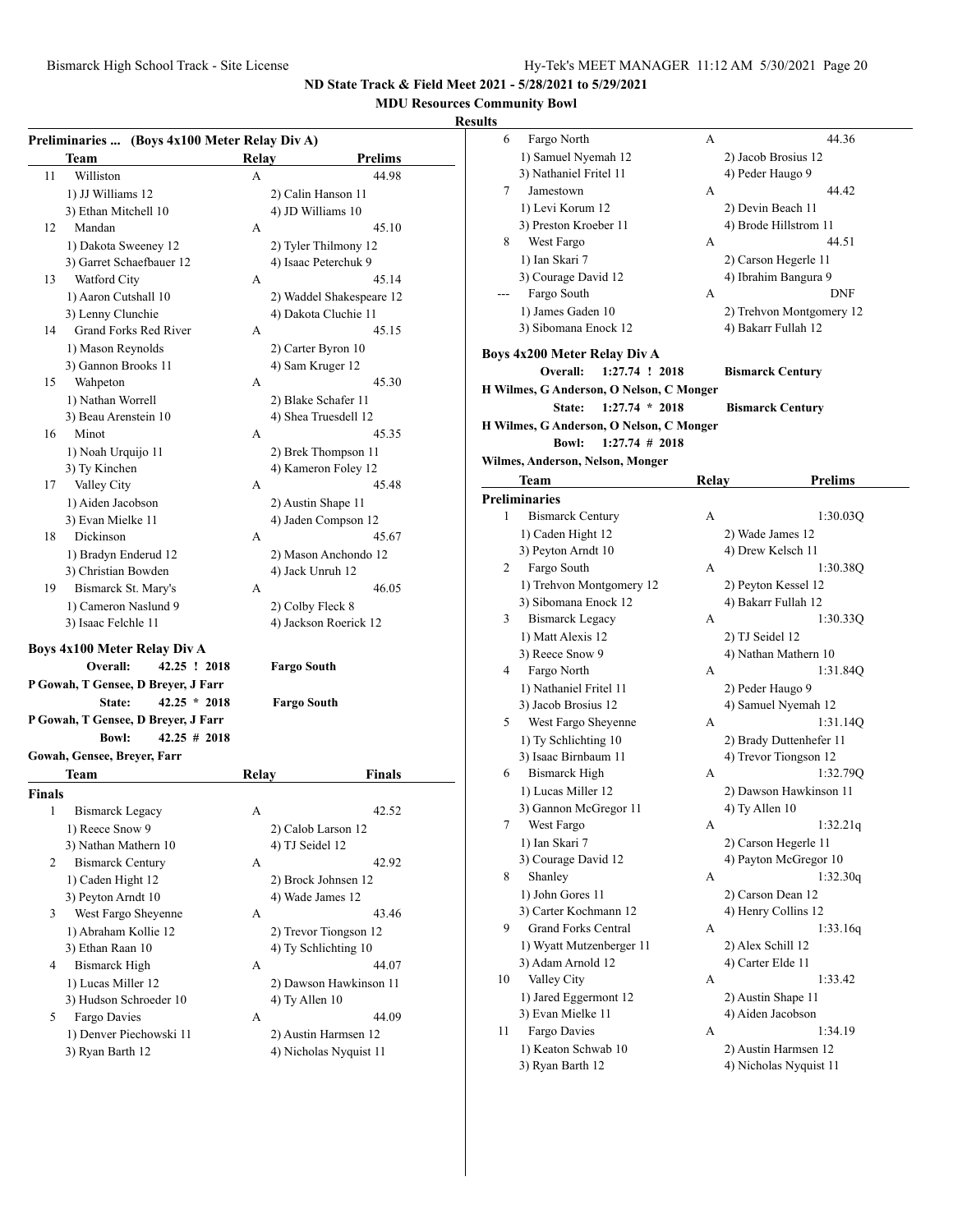## **MDU Resources Community Bowl**

### **Results**

| Preliminaries  (Boys 4x200 Meter Relay Div A) |                                          |       |                         |  |
|-----------------------------------------------|------------------------------------------|-------|-------------------------|--|
|                                               | Team                                     | Relav | Prelims                 |  |
| 11                                            | Grand Forks Red River                    | А     | 1:34.19                 |  |
|                                               | 1) Mason Reynolds                        |       | 2) Carter Stinson 12    |  |
|                                               | 3) Gannon Brooks 11                      |       | 4) Sam Kruger 12        |  |
| 13                                            | Bismarck St. Mary's                      | А     | 1:34.29                 |  |
|                                               | 1) Cameron Naslund 9                     |       | 2) Jackson Roerick 12   |  |
|                                               | 3) Isaac Felchle 11                      |       | 4) Ean Leingang 12      |  |
| 14                                            | Mandan                                   | А     | 1:35.78                 |  |
|                                               | 1) Dakota Sweeney 12                     |       | 2) Tyler Thilmony 12    |  |
|                                               | 3) Garret Schaefbauer 12                 |       | 4) Jayce Johnson 9      |  |
| ---                                           | Dickinson                                | А     | DNF                     |  |
|                                               | 1) Mustafa Taylor 12                     |       | 2) Mason Anchondo 12    |  |
|                                               | 3) Quentin Lewis 11                      |       | 4) Jack Homiston 11     |  |
|                                               |                                          |       |                         |  |
|                                               | Boys 4x200 Meter Relay Div A             |       |                         |  |
|                                               | Overall:<br>$1:27.74$ ! 2018             |       | <b>Bismarck Century</b> |  |
|                                               | H Wilmes, G Anderson, O Nelson, C Monger |       |                         |  |
|                                               | $1:27.74 * 2018$<br>State:               |       | <b>Bismarck Century</b> |  |
|                                               | H Wilmes, G Anderson, O Nelson, C Monger |       |                         |  |
|                                               | <b>Bowl:</b><br>$1:27.74$ # 2018         |       |                         |  |
|                                               | Wilmes, Anderson, Nelson, Monger         |       |                         |  |
|                                               | Team                                     | Relay | Finals                  |  |
| <b>Finals</b>                                 |                                          |       |                         |  |
| 1                                             | Bismarck Legacy                          | А     | 1:28.42                 |  |
|                                               | 1) Matt Alexis 12                        |       | 2) TJ Seidel 12         |  |
|                                               | 3) Reece Snow 9                          |       | 4) Nathan Mathern 10    |  |
| 2                                             | Fargo South                              | А     | 1:29.24                 |  |
|                                               | 1) Trehvon Montgomery 12                 |       | 2) Peyton Kessel 12     |  |
|                                               | 3) Sibomana Enock 12                     |       | 4) Bakarr Fullah 12     |  |
| 3                                             | <b>Bismarck Century</b>                  | А     | 1:29.24                 |  |
|                                               | 1) Caden Hight 12                        |       | 2) Wade James 12        |  |
|                                               | 3) Peyton Arndt 10                       |       | 4) Drew Kelsch 11       |  |
| 4                                             | West Fargo Sheyenne                      | А     | 1:30.30                 |  |
|                                               | 1) Ty Schlichting 10                     |       | 2) Brady Duttenhefer 11 |  |
|                                               | 3) Isaac Birnbaum 11                     |       | 4) Trevor Tiongson 12   |  |
| 5                                             | West Fargo                               | A     | 1:30.63                 |  |
|                                               | 1) Ian Skari 7                           |       | 2) Carson Hegerle 11    |  |
|                                               | 3) Courage David 12                      |       | 4) Payton McGregor 10   |  |
| 6                                             | Fargo North                              | А     | 1:30.88                 |  |
|                                               | 1) Nathaniel Fritel 11                   |       | 2) Peder Haugo 9        |  |
|                                               | 3) Jacob Brosius 12                      |       | 4) Samuel Nyemah 12     |  |
| 7                                             | Shanley                                  | А     | 1:31.05                 |  |
|                                               | 1) John Gores 11                         |       | 2) Carson Dean 12       |  |
|                                               | 3) Carter Kochmann 12                    |       | 4) Henry Collins 12     |  |
| 8                                             | <b>Bismarck High</b>                     | А     | 1:31.30                 |  |
|                                               | 1) Lucas Miller 12                       |       | 2) Dawson Hawkinson 11  |  |
|                                               | 3) Gannon McGregor 11                    |       | 4) Ty Allen 10          |  |
| 9.                                            | <b>Grand Forks Central</b>               | А     | 1:31.66                 |  |
|                                               | 1) Wyatt Mutzenberger 11                 |       | 2) Alex Schill 12       |  |
|                                               | 3) Adam Arnold 12                        |       | 4) Carter Elde 11       |  |
|                                               |                                          |       |                         |  |

| ults          |                                              |       |                               |
|---------------|----------------------------------------------|-------|-------------------------------|
|               | <b>Boys 4x400 Meter Relay Div A</b>          |       |                               |
|               | Overall:<br>3:21.00 ! 2014                   |       |                               |
|               | D Neameyer, J Richter, A Steinwand, L Jochim |       |                               |
|               | $3:21.00 * 2014$<br>State:                   |       | <b>Bismarck Century</b>       |
|               | D Neamever, J Richter, A Steinwand, L Jochim |       |                               |
|               | $3:18.96 \# 2014$<br><b>Bowl:</b>            |       |                               |
|               | Neameyer, Richter, Steinwand, Jochim         |       |                               |
|               | <b>Team</b>                                  | Relay | <b>Finals</b>                 |
| <b>Finals</b> |                                              |       |                               |
| 1             | <b>Bismarck Century</b>                      | А     | 3:22.84                       |
|               | 1) Clay Radenz 12                            |       | 2) Brock Johnsen 12           |
|               | 3) Jacob Renz 11                             |       | 4) Chance Bowlinger 11        |
| 2             | Bismarck St. Mary's                          | А     | 3:24.55                       |
|               | 1) Joseph Eberle 11                          |       | 2) Isaac Felchle 11           |
|               | 3) Ean Leingang 12                           |       | 4) Cullen Curl 12             |
| 3             | Dickinson                                    | А     | 3:25.26                       |
|               | 1) Mustafa Taylor 12                         |       | 2) Brady Yoder 12             |
|               | 3) Quentin Lewis 11                          |       | 4) Kaden Selle 11             |
| 4             | West Fargo Sheyenne                          | А     | 3:27.27                       |
|               | 1) Trevor Tiongson 12                        |       | 2) Reece Breidenbach 10       |
|               | 3) Caeden Johnson 11                         |       | 4) Jackson Kuznia 12          |
| 5             | <b>Grand Forks Central</b>                   | А     | 3:28.10                       |
|               | 1) Adam Arnold 12                            |       | 2) Wyatt Mutzenberger 11      |
|               | 3) Jak Urlacher 12                           |       | 4) Carter Elde 11             |
| 6             | <b>Bismarck Legacy</b>                       | А     | 3:29.69                       |
|               | 1) Aidan Hasby 12                            |       | 2) Reece Snow 9               |
|               | 3) Clay Feland 12                            |       | 4) Aanders Weltz 12           |
| 7             | Grand Forks Red River                        | А     | 3:30.99                       |
|               | 1) Tanner Schiller 11                        |       | 2) Carter Stinson 12          |
|               | 3) Sam Kruger 12                             |       | 4) Gannon Brooks 11           |
| 8             | Shanley                                      | А     | 3:32.40                       |
|               | 1) Carson Dean 12                            |       | 2) Emmett Kenney 12           |
|               | 3) John Gores 11                             |       | 4) Carter Kochmann 12         |
| 9             | Williston                                    | А     | 3:33.10                       |
|               | 1) Ethan Mitchell 10                         |       | 2) Ethan Moe 10               |
| 10            | 3) Logan Dangerfield 12<br>West Fargo        | А     | 4) James Powers 12<br>3:33.86 |
|               | 1) Eli Svenby 10                             |       | 2) Parker Nelson 11           |
|               | 3) Courage David 12                          |       | 4) Lane Dullum 11             |
| 11            | Fargo South                                  | А     | 3:34.36                       |
|               | 1) Zunekia Diamond McGill 11                 |       | 2) George Hanesgard 9         |
|               | 3) Aiden Bourke                              |       | 4) Tristan Quibell 10         |
| 12            | Mandan                                       | А     | 3:34.57                       |
|               | 1) Noah Just 11                              |       | 2) Karsten Hegney 10          |
|               | 3) Trinity Anderson 8                        |       | 4) Nolan Johnson 10           |
| 13            | Fargo North                                  | А     | 3:34.89                       |
|               | 1) Nathaniel Fritel 11                       |       | 2) Alex Flores 11             |
|               | 3) Daniel Jones 12                           |       | 4) Gabe Sagvold 11            |
| 14            | Minot                                        | А     | 3:36.55                       |
|               | 1) Michael Ross 12                           |       | 2) Carson Wistisen 10         |
|               | 3) Will Thomas 12                            |       | 4) Aidan Jarvis 12            |
| 15            | <b>Bismarck High</b>                         | А     | 3:37.43                       |
|               | 1) Drew Henriksen 10                         |       | 2) Preston Lemar 9            |
|               | 3) Charles Humann 11                         |       | 4) Trenton Gibson 12          |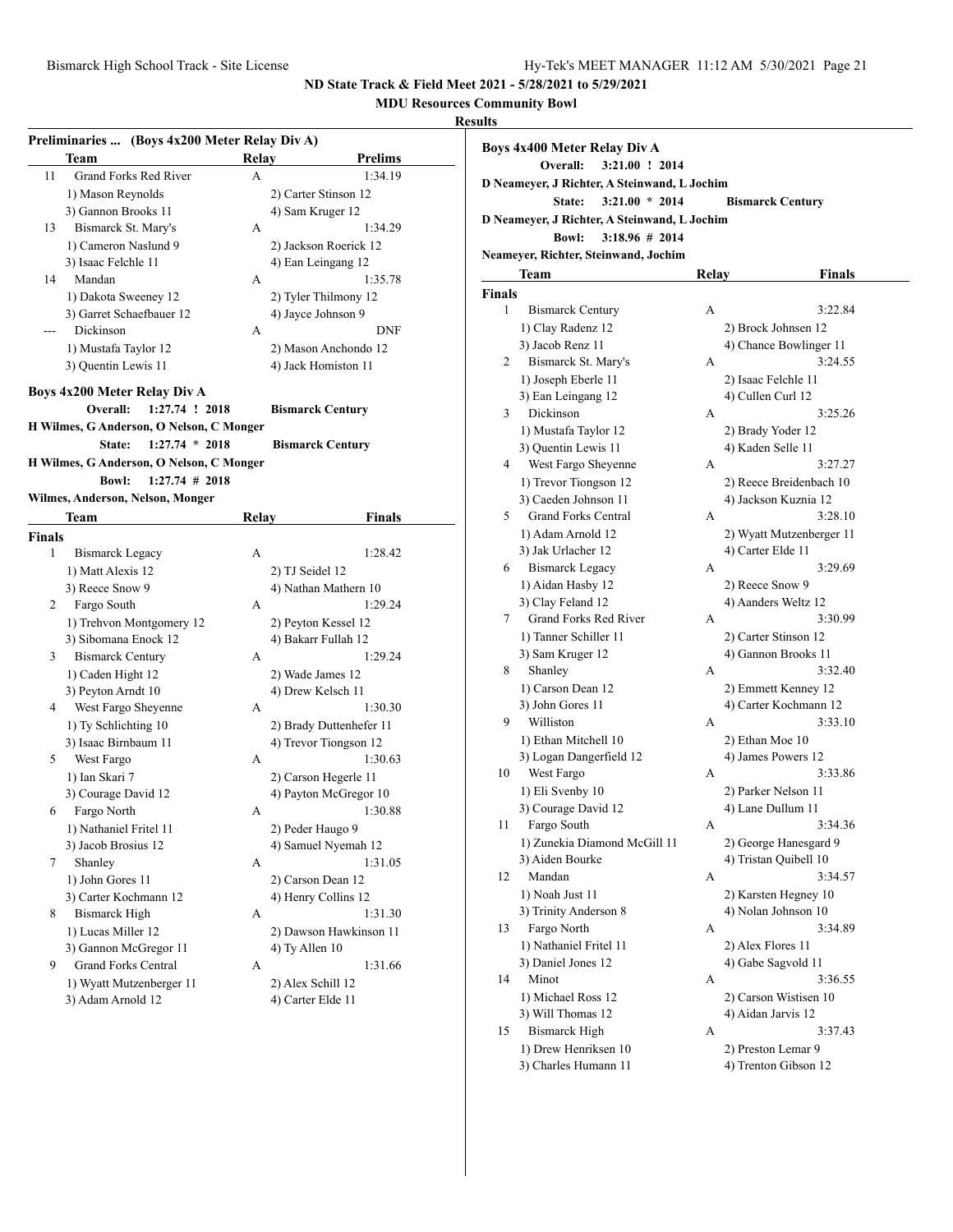**MDU Resources Community Bowl**

| Boys 4x800 Meter Relay Div A |                                                    |       |                                              |  |  |  |
|------------------------------|----------------------------------------------------|-------|----------------------------------------------|--|--|--|
|                              | Overall:<br>7:54.52 ! 1981                         |       |                                              |  |  |  |
|                              | Joe Carlson, Ken Clark, Rob Buchholz, Jon Boughner |       |                                              |  |  |  |
|                              | $7:54.52 * 1981$<br>State:                         |       | <b>Minot</b>                                 |  |  |  |
|                              | J Carlson, K Clark, R Buchholz, J Boughner         |       |                                              |  |  |  |
|                              | <b>Bowl:</b><br>$7:48.49$ # 2014                   |       |                                              |  |  |  |
|                              | Werner, Markle, Lerew, Gotta                       |       |                                              |  |  |  |
|                              | Team                                               | Relay | <b>Finals</b>                                |  |  |  |
| <b>Finals</b>                |                                                    |       |                                              |  |  |  |
| 1                            | <b>Bismarck Century</b>                            | A     | 7:56.82                                      |  |  |  |
|                              | 1) Mason Kindel 12                                 |       |                                              |  |  |  |
|                              | 3) Jacob Renz 11                                   |       | 2) Ethan Bender 12<br>4) Chance Bowlinger 11 |  |  |  |
| 2                            | <b>Bismarck High</b>                               | A     | 8:00.43                                      |  |  |  |
|                              |                                                    |       |                                              |  |  |  |
|                              | 1) Juan Flores 12                                  |       | 2) Isaac Anderson 12                         |  |  |  |
|                              | 3) Brady Korsmo 10                                 |       | 4) Sean Korsmo 12                            |  |  |  |
| 3                            | Grand Forks Red River                              | A     | 8:03.58                                      |  |  |  |
|                              | 1) Jonah Dafoe 10                                  |       | 2) Dameon Zenawick 11                        |  |  |  |
|                              | 3) Hunter McHenry 11                               |       | 4) Mustafe Abdi 12                           |  |  |  |
| 4                            | West Fargo Sheyenne                                | A     | 8:07.16                                      |  |  |  |
|                              | 1) Jacob Knodle 12                                 |       | 2) Aiden Johnson 9                           |  |  |  |
|                              | 3) Kamden Coles 12                                 |       | 4) Caeden Johnson 11                         |  |  |  |
| 5                            | Williston                                          | A     | 8:08.15                                      |  |  |  |
|                              | 1) Fynn Krenz 10                                   |       | 2) James Powers 12                           |  |  |  |
|                              | 3) Gunnar Alvarado 12                              |       | 4) Ethan Moe 10                              |  |  |  |
| 6                            | West Fargo                                         | A     | 8:16.92                                      |  |  |  |
|                              | 1) Justin Smith 11                                 |       | 2) Parker Nelson 11                          |  |  |  |
|                              | 3) Lincoln Retzlaff 11                             |       | 4) Lane Dullum 11                            |  |  |  |
| 7                            | Fargo Davies                                       | A     | 8:18.62                                      |  |  |  |
|                              | 1) Jack Robertson 12                               |       | 2) Drew Rempher 10                           |  |  |  |
|                              | 3) Regan Bosch 11                                  |       | 4) Jaray Touray 9                            |  |  |  |
| 8                            | Minot                                              | A     | 8:18.77                                      |  |  |  |
|                              | 1) Grant Schaeffer 11                              |       | 2) Aidan Jarvis 12                           |  |  |  |
|                              | 3) Carson Wistisen 10                              |       | 4) Oscar Hultz 11                            |  |  |  |
| 9                            | Jamestown                                          | A     | 8:25.61                                      |  |  |  |
|                              | 1) Kade Schumacher 12                              |       | 2) Chandlar Rott 12                          |  |  |  |
|                              | 3) Micah Hoke 12                                   |       | 4) Ben Anteau 12                             |  |  |  |
| 10                           | Shanley                                            | А     | 8:32.53                                      |  |  |  |
|                              | 1) Emmett Kenney 12                                |       | 2) Carson Dean 12                            |  |  |  |
|                              | 3) Ethan Lantz 10                                  |       | 4) Noah Geffre 11                            |  |  |  |
| 11                           | Fargo North                                        | A     | 8:35.06                                      |  |  |  |
|                              | 1) Jeb Gossett 9                                   |       | 2) Braxton Middaugh 10                       |  |  |  |
|                              | 3) Elijah Pederson 10                              |       | 4) Gabe Sagvold 11                           |  |  |  |
| 11                           | Mandan                                             | A     | 8:35.06                                      |  |  |  |
|                              | 1) Noah Just 11                                    |       | 2) Karsten Hegney 10                         |  |  |  |
|                              | 3) Josh Salagan 10                                 |       | 4) Nolan Johnson 10                          |  |  |  |
| 13                           | Dickinson                                          | А     | 8:43.22                                      |  |  |  |
|                              | 1) Hunter Gregoire 12                              |       | 2) AJ Ash 11                                 |  |  |  |
|                              | 3) Kaden Selle 11                                  |       | 4) Griffin Obrigewitch 12                    |  |  |  |
| 14                           | Wahpeton                                           | А     | 8:43.34                                      |  |  |  |
|                              | 1) Gus Lasch 12                                    |       | 2) Colin Samuels 11                          |  |  |  |
|                              | 3) Riley Schmit 11                                 |       | 4) Jacob Bartels 12                          |  |  |  |
| 15                           | <b>Bismarck Legacy</b>                             | А     | 8:46.47                                      |  |  |  |
|                              | 1) Aidan Hasby 12                                  |       | 2) Cayden Kraft 9                            |  |  |  |
|                              | 3) Ivar Martell                                    |       | 4) Braxton Wurgler 10                        |  |  |  |
|                              |                                                    |       |                                              |  |  |  |

|                              | <b>Boys High Jump Div A</b> |                    |  |    |                            |               |        |
|------------------------------|-----------------------------|--------------------|--|----|----------------------------|---------------|--------|
|                              | Overall:                    | 6-10.25 ! 1999     |  |    | <b>Shawn Gabbert</b>       |               |        |
|                              | State:                      | $6-10.25 * 1999$   |  |    | <b>Shawn Gabbert</b>       |               |        |
|                              | <b>Bowl:</b>                | $6-08.50 \# 2021$  |  |    | <b>Braden Brown</b>        |               |        |
|                              | <b>Name</b>                 |                    |  | Yr | <b>School</b>              | <b>Finals</b> |        |
| <b>Finals</b>                |                             |                    |  |    |                            |               |        |
| 1                            | Braden Brown                |                    |  | 12 | Century                    | 6-08.50#      |        |
| $\overline{c}$               | Williams Durocher           |                    |  |    | 12 Century                 | 6-05.00       |        |
| 3                            | Peyton Zaun                 |                    |  |    | 12 Valley City             | 6-04.00       |        |
| 4                            | <b>Brooks Turner</b>        |                    |  |    | 10 Century                 | $6 - 02.00$   |        |
| 5                            | Ethan Stotz                 |                    |  |    | 11 Bismarck                | $6 - 00.00$   |        |
| 6                            | Ryan Brynjolfson            |                    |  |    | 10 Century                 | J6-00.00      |        |
| 7                            | Peyton Kessel               |                    |  |    | 12 Fargo South             | J5-10.00      |        |
| 8                            | Jean Irumva                 |                    |  | 11 | West Fargo                 | J5-10.00      |        |
| 8                            | Kyler Scott                 |                    |  |    | 11 Bismarck                | J5-10.00      |        |
| 9                            | Wythe Rynestad              |                    |  |    | 12 Grand Forks             | $J5-10.00$    |        |
| 10                           | Dylan Beyl                  |                    |  |    | 10 West Fargo S            | J5-10.00      |        |
| $-$                          | Carter Byron                |                    |  |    | 10 Red River               | NH            |        |
|                              |                             |                    |  |    |                            |               |        |
| <b>Boys Pole Vault Div A</b> |                             |                    |  |    |                            |               |        |
|                              | Overall: 15-07.50 ! 2021    |                    |  |    | <b>Jak Urlacher</b>        |               |        |
|                              | <b>State:</b>               | $15-07.50 * 2021$  |  |    | <b>Jak Urlacher</b>        |               |        |
|                              | <b>Bowl:</b>                | $15-07.50 \# 2021$ |  |    | <b>Jak Urlacher</b>        |               |        |
|                              | Name                        |                    |  | Yr | School                     | Finals        |        |
| <b>Finals</b>                |                             |                    |  |    |                            |               |        |
| 1                            | Jak Urlacher                |                    |  |    | 12 Grand Forks             | 15-07.50!     |        |
| 2                            | Jakob German                |                    |  |    | 12 Bismarck                | 13-06.00      |        |
| 3                            | Erik Ault                   |                    |  |    | 12 West Fargo S            | 13-03.00      |        |
| 4                            | <b>Bradley Bertsch</b>      |                    |  | 11 | West Fargo S               | J13-03.00     |        |
| 5                            | Ethan Wardell               |                    |  |    | 12 Dickinson               | J13-00.00     |        |
| 6                            | Ryan Barth                  |                    |  |    | 12 Davies                  | J13-00.00     |        |
| 7                            | Matthew Scheer              |                    |  | 12 | St. Mary's                 | J13-00.00     |        |
| 8                            | Caden Hight                 |                    |  |    | 12 Century                 | J12-06.00     |        |
| 9                            | <b>Andrew Martodam</b>      |                    |  |    | 12 Davies                  | J12-06.00     |        |
| 10                           | Shea Truesdell              |                    |  |    | 12 Wahpeton                | 12-00.00      |        |
| 10                           | <b>Benett Carlson</b>       |                    |  |    | 10 Dickinson               | 12-00.00      |        |
| 10                           | Adam Nychyporuk             |                    |  |    | 9 Legacy                   | 12-00.00      |        |
| 13                           | Jack Homiston               |                    |  | 11 | Dickinson                  | 11-06.00      |        |
| 13                           | Keaton Reinke               |                    |  |    | 10 Minot                   | 11-06.00      |        |
|                              |                             |                    |  |    |                            |               |        |
|                              | <b>Boys Long Jump Div A</b> |                    |  |    |                            |               |        |
|                              | Overall:                    | 24-06 ! 1998       |  |    | Nate Keller                |               |        |
|                              | State:                      | 24-06 * 1998       |  |    | <b>Nate Keller</b>         |               |        |
|                              | <b>Bowl:</b>                | $23-09.50 \# 2013$ |  |    | <b>Jamie Heinen-Lugert</b> |               |        |
|                              | Name                        |                    |  | Yr | <b>School</b>              | Finals        |        |
| <b>Finals</b>                |                             |                    |  |    |                            |               |        |
| 1                            | Trehvon Montgomery          |                    |  | 12 | Fargo South                | 22-01.00      | 1.1    |
| $\overline{c}$               | Sibomana Enock              |                    |  | 12 | Fargo South                | 21-09.00      | $-0.2$ |
| 3                            | <b>Braden Brown</b>         |                    |  | 12 | Century                    | 21-06.50      | $+0.0$ |
| 4                            | JD Williams                 |                    |  | 10 | Williston                  | 21-06.00      | 0.1    |
| 5                            | Nick Kupfer                 |                    |  |    | 12 Legacy                  | 21-04.00 2.7  |        |
| 6                            | Matt Alexis                 |                    |  | 12 | Legacy                     | 21-02.00      | 2.2    |
| 7                            | Kenneth Brako               |                    |  | 12 | Century                    | 20-11.25      | 0.7    |
| 8                            | <b>Tyler Thilmony</b>       |                    |  | 12 | Mandan                     | 20-11.00      | $+0.0$ |
| 9                            | Ty Schlichting              |                    |  | 10 | West Fargo S               | 20-05.75      | $+0.0$ |
|                              |                             |                    |  |    |                            |               |        |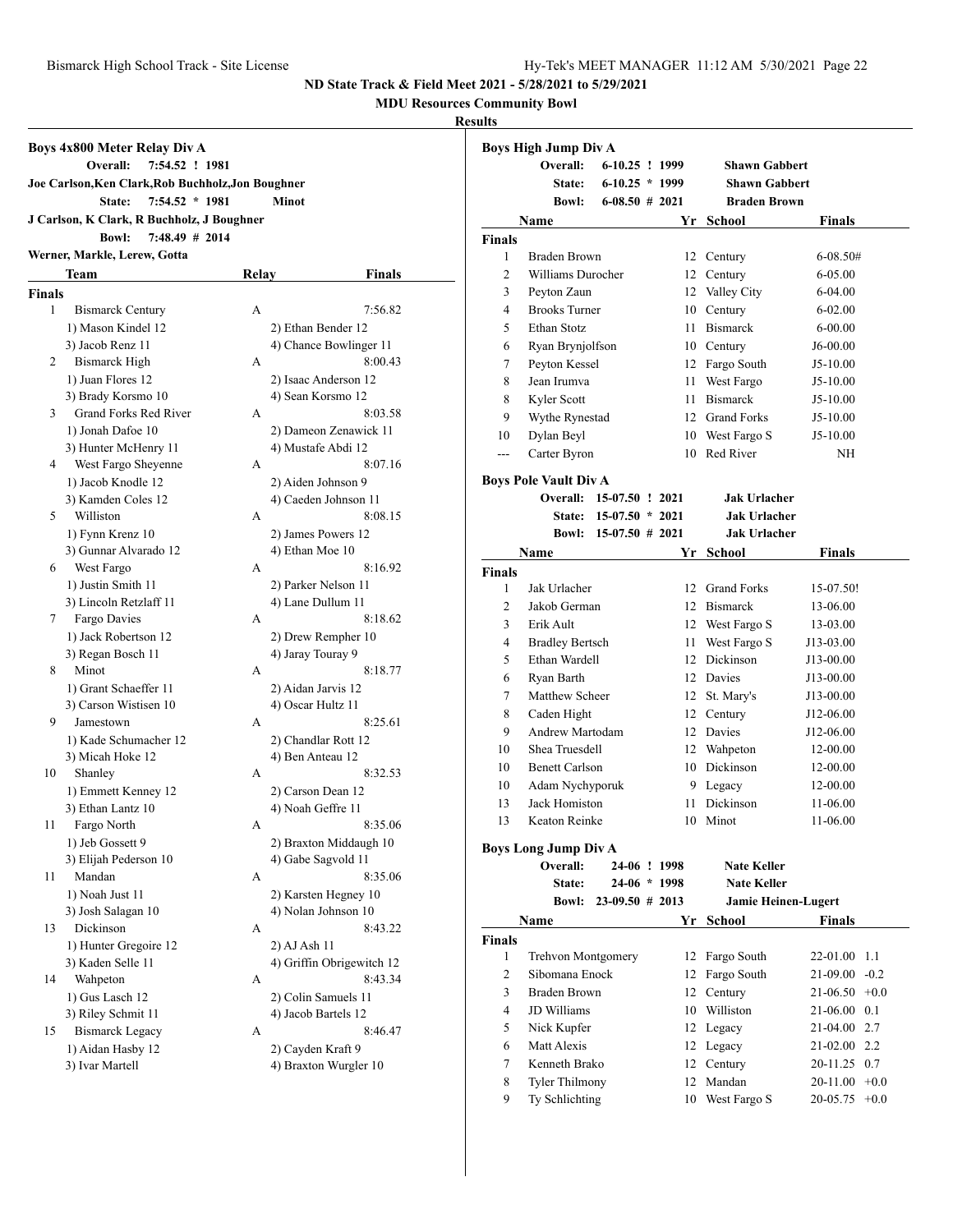**MDU Resources Community Bowl**

### **Results**

|    | Finals  (Boys Long Jump Div A) |    |                 |                 |        |
|----|--------------------------------|----|-----------------|-----------------|--------|
|    | Name                           | Yr | School          | Finals          |        |
| 10 | Seth Nelson                    | 11 | Century         | $20-05.25$ +0.0 |        |
| 11 | Ayden Cermak                   | 11 | Century         | 20-04.25        | 1.0    |
| 12 | Noah Schaffner                 | 12 | Century         | 20-03.00        | $+0.0$ |
| 13 | Hudson Schroeder               | 10 | <b>Bismarck</b> | $20-02.25$ 1.6  |        |
| 14 | Thomas Schreiner               | 9  | Davies          | $20-01.50 +0.0$ |        |
| 15 | Brode Hillstrom                | 11 | Jamestown       | $19-11.75$ +0.0 |        |
| 16 | Ryan Brynjolfson               | 10 | Century         | 19-11.50        | 1.1    |
| 17 | Austin Harmsen                 | 12 | Davies          | $19-11.25 -0.4$ |        |
| 18 | <b>Brooks Turner</b>           | 10 | Century         | 19-11.00        | 1.1    |
| 19 | Carter Kochmann                | 12 | Shanley         | 19-09.75        | 0.3    |
| 20 | <b>Treys Tietz</b>             | 12 | Mandan          | 19-09.25        | $+0.0$ |
| 21 | <b>Quentin Lewis</b>           | 11 | Dickinson       | $19-05.50 +0.0$ |        |
| 22 | Peyton Zaun                    | 12 | Valley City     | 19-04.50        | 1.3    |
| 23 | <b>Treyton Mauch</b>           | 8  | Wahpeton        | 19-03.75        | 1.1    |
| 24 | Ty Allen                       | 10 | <b>Bismarck</b> | 19-00.75        | 0.5    |
| 25 | Logan Miller                   | 10 | Legacy          | 18-09.00        | $-0.8$ |
| 26 | Gavyn Nygren                   | 9  | Legacy          | 17-07.00        | 0.6    |
| 27 | Dylan McGlothlin               | 10 | Legacy          | 16-00.00        | 0.4    |
|    |                                |    |                 |                 |        |

### **Boys Triple Jump Div A**

|              | 48-05 ! 2019                                                                                                                                                                                                         | Nsengiyumva Corode               |                  |                                          |
|--------------|----------------------------------------------------------------------------------------------------------------------------------------------------------------------------------------------------------------------|----------------------------------|------------------|------------------------------------------|
| State:       |                                                                                                                                                                                                                      |                                  |                  |                                          |
| <b>Bowl:</b> |                                                                                                                                                                                                                      |                                  |                  |                                          |
| <b>Name</b>  | Yr                                                                                                                                                                                                                   | School                           | <b>Finals</b>    |                                          |
|              |                                                                                                                                                                                                                      |                                  |                  |                                          |
|              |                                                                                                                                                                                                                      | Century                          | 45-07.00 1.4     |                                          |
| Nick Kupfer  | 12                                                                                                                                                                                                                   | Legacy                           | 45-05.50 1.8     |                                          |
|              | 12                                                                                                                                                                                                                   | Fargo South                      | 44-10.00         | $-0.4$                                   |
|              | 12                                                                                                                                                                                                                   | Century                          | 43-09.50 1.4     |                                          |
|              | 12                                                                                                                                                                                                                   | <b>Bismarck</b>                  | $43 - 00.00$ 3.5 |                                          |
|              | 11                                                                                                                                                                                                                   | Century                          | 42-05.00 2.4     |                                          |
|              | 10                                                                                                                                                                                                                   | <b>Bismarck</b>                  | 42-04.50 2.3     |                                          |
| Devin Beach  | 11                                                                                                                                                                                                                   | Jamestown                        | 42-03.50 3.3     |                                          |
|              | 12                                                                                                                                                                                                                   | Red River                        | 42-01.00         | 0.3                                      |
|              | 11                                                                                                                                                                                                                   | Legacy                           | 41-11.50 0.2     |                                          |
| Divine Okorn | 11                                                                                                                                                                                                                   | Minot                            | $41-10.50 -1.6$  |                                          |
|              | 11                                                                                                                                                                                                                   | Century                          | $40-01.00$ 0.8   |                                          |
| Peyton Zaun  | 12                                                                                                                                                                                                                   | Valley City                      | $39-10.00 +0.0$  |                                          |
| KJ Franklin  | 12                                                                                                                                                                                                                   | West Fargo S                     | $39-07.00 -1.1$  |                                          |
|              | 12                                                                                                                                                                                                                   | Fargo South                      | 38-11.00 1.7     |                                          |
| Simon Haug   | 11                                                                                                                                                                                                                   | Red River                        | 38-10.00 2.4     |                                          |
| Lukas Heydt  | 10                                                                                                                                                                                                                   | Red River                        | 38-10.00 1.9     |                                          |
|              | 10                                                                                                                                                                                                                   | Legacy                           | 37-05.00         | 1.8                                      |
| Ty Allen     | 10                                                                                                                                                                                                                   | <b>Bismarck</b>                  |                  | ND NWI                                   |
|              | Kenneth Brako<br>Sibomana Enock<br>Nikko Helderop<br>Morningstar Williams<br>Ayden Cermak<br>Hudson Schroeder<br>Carter Stinson<br>Zander Albers<br><b>Trayton Hinderer</b><br>Gadi Ntirandekura<br>Dylan McGlothlin | $48-05 * 2019$<br>$48-05$ # 2019 | 12               | Nsengiyumva Corode<br>Nsengiyumva Corode |

### **Boys Shot Put Div A**

| Overall: |             |                                      |                                    |                                                             |                                                                           |
|----------|-------------|--------------------------------------|------------------------------------|-------------------------------------------------------------|---------------------------------------------------------------------------|
| State:   | 64-01       | $*1987$                              |                                    |                                                             |                                                                           |
| Bowl:    |             |                                      |                                    |                                                             |                                                                           |
|          |             |                                      |                                    | <b>Finals</b>                                               |                                                                           |
|          |             |                                      |                                    |                                                             |                                                                           |
|          |             |                                      |                                    | 60-06.50                                                    |                                                                           |
|          |             |                                      |                                    | 59-00.00                                                    |                                                                           |
| Ke Ortiz |             |                                      |                                    | 53-11.50                                                    |                                                                           |
|          | <b>Name</b> | Jaxon Duttenhefer<br>Andrew Leingang | 64-01 ! 1987<br>$63-06.50 \# 2015$ | Yr School<br>12 Mandan<br>Century<br>12<br>West Fargo<br>12 | <b>Howard Hausauer</b><br><b>Howard Hausauer</b><br><b>Jon Tharaldsen</b> |

| .  |                  |    |                 |              |
|----|------------------|----|-----------------|--------------|
| 4  | Thomas Jeske     |    | 12 Century      | 53-00.00     |
| 5  | Carter Smith     |    | 12 Legacy       | 52-10.00     |
| 6  | Lucas Schweigert | 11 | Century         | 52-07.00     |
| 7  | Hunter Harvey    | 12 | Century         | 52-02.00     |
| 8  | Trey Haugen      | 12 | Dickinson       | 49-11.00     |
| 9  | Lane Grant       |    | 12 Century      | 49-10.50     |
| 10 | Jaxson Walz      | 10 | Century         | 49-05.00     |
| 11 | Jacob Burckhard  | 10 | Century         | 49-04.00     |
| 12 | Brady Bauman     | 12 | <b>Bismarck</b> | 49-00.00     |
| 13 | Kaleb Vliem      | 11 | Davies          | 48-09.50     |
| 14 | James Tice       |    | 12 Devils Lake  | 48-04.00     |
| 15 | Sam Sather       | 12 | Red River       | 46-05.00     |
| 16 | Conor Hedges     | 11 | <b>Bismarck</b> | $46 - 02.00$ |
| 17 | Jacob Kirkeby    | 11 | West Fargo S    | 45-00.00     |
| 18 | Andrew Paustian  | 12 | Davies          | 44-07.50     |
| 19 | Thomas Allmer    | 11 | Jamestown       | 44-05.00     |

### **Boys Discus Throw Div A**

| Overall:     | 192-08 ! 2012    | <b>Bryan Bjerk</b> |
|--------------|------------------|--------------------|
| State:       | $192-08 * 2012$  | <b>Bryan Bjerk</b> |
| <b>Bowl:</b> | $192-08 \# 2012$ | <b>Bryan Bjerk</b> |

|               | Name              | Yr | School          | Finals |
|---------------|-------------------|----|-----------------|--------|
| <b>Finals</b> |                   |    |                 |        |
| 1             | Lane Grant        | 12 | Century         | 163-00 |
| 2             | Thomas Allmer     | 11 | Jamestown       | 157-09 |
| 3             | Ethan Manock      | 10 | Wahpeton        | 154-05 |
| 4             | Andrew Leingang   | 12 | Century         | 149-00 |
| 5             | Hunter Harvey     | 12 | Century         | 147-01 |
| 6             | Lucas Schweigert  | 11 | Century         | 146-08 |
| 7             | Brady Bauman      | 12 | <b>Bismarck</b> | 146-05 |
| 8             | Jacob Burckhard   | 10 | Century         | 145-07 |
| 9             | Logan Arason      | 10 | Red River       | 144-10 |
| 10            | Jaxon Duttenhefer | 12 | Mandan          | 142-04 |
| 11            | Andrew Paustian   | 12 | Davies          | 141-08 |
| 12            | Aanders Weltz     | 12 | Legacy          | 138-00 |
| 13            | Kaleb Vliem       | 11 | Davies          | 137-03 |
| 14            | Thomas Jeske      | 12 | Century         | 135-09 |
| 15            | Ke Ortiz          | 12 | West Fargo      | 128-11 |
| 16            | Trevor Hirning    | 12 | Dickinson       | 127-07 |
| 17            | Mickey Kenney     | 12 | Fargo North     | 115-07 |
|               |                   |    |                 |        |

## **Boys Javelin Throw Div A**

|               | Overall:          | 208-03 ! 2004     | <b>Riley Dolezal</b> |        |
|---------------|-------------------|-------------------|----------------------|--------|
|               | State:            | $201-10 * 2007$   | <b>Paul Hoplin</b>   |        |
|               | <b>Bowl:</b>      | $212 - 08$ # 2001 | <b>Chad Oukrop</b>   |        |
|               | <b>Name</b>       | Yr.               | School               | Finals |
| <b>Finals</b> |                   |                   |                      |        |
| 1             | Jaxon Duttenhefer |                   | 12 Mandan            | 179-03 |
| 2             | Lane Grant        |                   | 12 Century           | 173-05 |
| 3             | Logan Arason      | 10                | Red River            | 168-05 |
| 4             | Ethan Manock      | 10                | Wahpeton             | 167-04 |
| 5             | Eli Hayes         | 10                | Davies               | 166-06 |
| 6             | Jacob Boehm       |                   | 12 Century           | 164-11 |
| 7             | Clay Feland       |                   | 12 Legacy            | 162-03 |
| 8             | Ethan Stotz       | 11                | <b>Bismarck</b>      | 161-04 |
| 9             | Jayce Lowman      | 12                | Mandan               | 159-06 |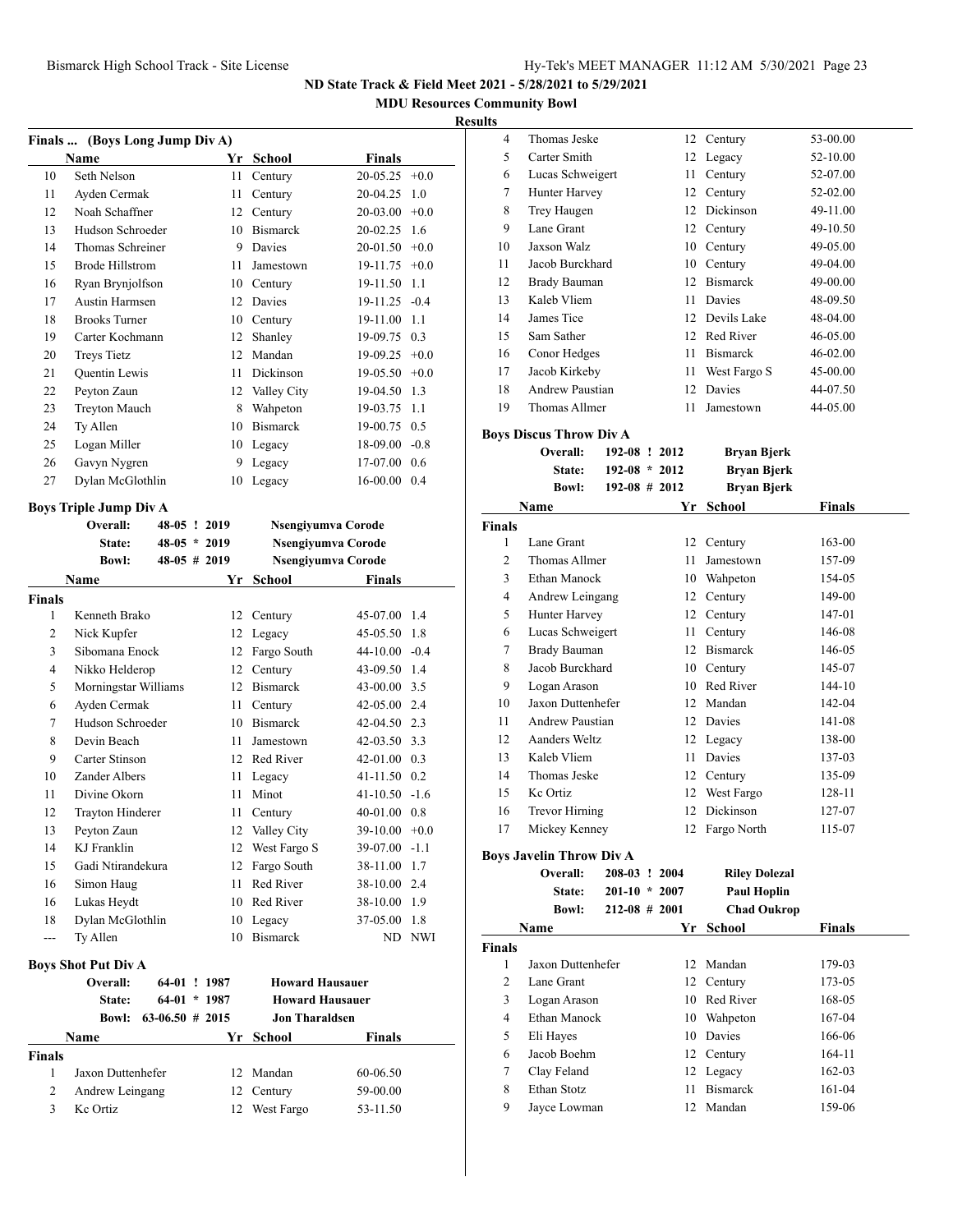**MDU Resources Community Bowl**

| Yr School<br>Finals<br>Name<br>12<br>10<br>Mickey Kenney<br>Fargo North<br>153-08<br>12 Dickinson<br>11<br>Remington Schatz<br>151-10<br>12<br>Aanders Weltz<br>12 Legacy<br>150-07<br>Aaron Grubb<br>11 Mandan<br>13<br>149-01<br>14<br>Kael Grebel<br>12 Valley City<br>144-11<br>Colton Schneider<br>10 Devils Lake<br>15<br>140-09<br>Carson McGough<br>12 Valley City<br>16<br>135-10<br>Nathan Kramer<br>12 Mandan<br>17<br>130-07<br><b>Boys 100 Meter Dash Div B</b><br>10.44 ! 2004<br><b>Weston Dressler</b><br>Overall:<br>$10.92 * 2015$<br><b>Austin Brown</b><br>State:<br>$10.44 \# 2004$<br><b>Weston Dressler</b><br><b>Bowl:</b><br>Yr School<br>Prelims<br>Name<br><b>Preliminaries</b><br>Tommy Kern<br>12 Grafton<br>1<br>10.97Q3.3<br>Payton Cauthon<br>12 Kidder Count<br>10.97Q4.7<br>1<br>Kevin Gilmore<br>3<br>11 Beulah<br>11.20Q2.8<br>$\overline{4}$<br>Daniel Stoll<br>10 Harvey/Wells<br>11.00Q4.7<br>12 Southern McL<br>5<br><b>Tucker Schiele</b><br>11.1803.3<br>6<br>Christian Lormejuste<br>10 Bishop Ryan<br>11.37Q2.8<br>Garret Meehl<br>7<br>12 Oakes<br>11.06q 4.7<br>8<br>Michael Borysewicz<br>12 Larimore<br>$11.20q$ 4.7<br>Tyson Tomlinson<br>12. Velva-Drake/<br>11.29q 3.3<br>9<br>Will Ellison<br>11 Central Cass<br>11.38 2.8<br>10<br>Luke Shobe<br>9 Dickinson Tr<br>11<br>11.40 3.3<br>12<br>11 Central McLe<br>11.45 4.7<br><b>Easton Frey</b><br><b>Esgar Rios</b><br>11 Grafton<br>11.46 3.3<br>13<br>Jorgen Paulson<br>12 Edgeley/Kulm<br>11.49 4.7<br>14<br>9 Dickinson Tr<br>Izaak Kudrna<br>15<br>11.58 2.8<br>Dawson Zuroff<br>12 Beulah<br>$11.61$ 3.3<br>16<br>10 Powers Lake<br>11.66 3.3<br>17<br><b>Tyson Enget</b><br>Jerome Edwards<br>12 Powers Lake<br>11.66 2.8<br>17<br>19<br><b>Trevor Moos</b><br>9 Kidder Count<br>11.75 4.7<br>Eric Martin<br>10 Velva-Drake/<br>11.76 2.8<br>20<br>21<br>Kostner Benz-Weber<br>12 Killdeer<br>11.78 2.8<br><b>Boys 100 Meter Dash Div B</b><br>Overall:<br><b>Weston Dressler</b><br>10.44 ! 2004<br>$10.92 * 2015$<br><b>Austin Brown</b><br>State:<br>$10.44$ # 2004<br><b>Weston Dressler</b><br><b>Bowl:</b><br>Yr<br><b>Finals</b><br>Name<br>School<br><b>Finals</b><br>Tommy Kern<br>12<br>Grafton<br>11.20 0.3<br>1<br>2<br>Garret Meehl<br>12<br>Oakes<br>11.22<br>0.3<br>3<br>Kevin Gilmore<br>Beulah<br>11<br>11.27<br>0.3<br>4<br>Daniel Stoll<br>11.31 0.3<br>10 Harvey/Wells<br>5<br>12 Kidder Count<br>Payton Cauthon<br>11.32 0.3<br><b>Tyson Tomlinson</b><br>12 Velva-Drake/<br>11.44 0.3<br>6<br><b>Tucker Schiele</b><br>7<br>Southern McL<br>12<br>11.45 0.3<br>Christian Lormejuste<br><b>Bishop Ryan</b><br>8<br>10<br>11.48 0.3<br>9<br>Michael Borysewicz<br>Larimore<br>12<br>11.54 0.3 | Finals  (Boys Javelin Throw Div A) |  |  |  |
|-------------------------------------------------------------------------------------------------------------------------------------------------------------------------------------------------------------------------------------------------------------------------------------------------------------------------------------------------------------------------------------------------------------------------------------------------------------------------------------------------------------------------------------------------------------------------------------------------------------------------------------------------------------------------------------------------------------------------------------------------------------------------------------------------------------------------------------------------------------------------------------------------------------------------------------------------------------------------------------------------------------------------------------------------------------------------------------------------------------------------------------------------------------------------------------------------------------------------------------------------------------------------------------------------------------------------------------------------------------------------------------------------------------------------------------------------------------------------------------------------------------------------------------------------------------------------------------------------------------------------------------------------------------------------------------------------------------------------------------------------------------------------------------------------------------------------------------------------------------------------------------------------------------------------------------------------------------------------------------------------------------------------------------------------------------------------------------------------------------------------------------------------------------------------------------------------------------------------------------------------------------------------------------------------------------------------------------------------------------------------------------------------------------------------------------------------------------------------------------------------------------------------------------------------------------------------------------------------------------------------------------------------------------------------------------------------------------------------------|------------------------------------|--|--|--|
|                                                                                                                                                                                                                                                                                                                                                                                                                                                                                                                                                                                                                                                                                                                                                                                                                                                                                                                                                                                                                                                                                                                                                                                                                                                                                                                                                                                                                                                                                                                                                                                                                                                                                                                                                                                                                                                                                                                                                                                                                                                                                                                                                                                                                                                                                                                                                                                                                                                                                                                                                                                                                                                                                                                               |                                    |  |  |  |
|                                                                                                                                                                                                                                                                                                                                                                                                                                                                                                                                                                                                                                                                                                                                                                                                                                                                                                                                                                                                                                                                                                                                                                                                                                                                                                                                                                                                                                                                                                                                                                                                                                                                                                                                                                                                                                                                                                                                                                                                                                                                                                                                                                                                                                                                                                                                                                                                                                                                                                                                                                                                                                                                                                                               |                                    |  |  |  |
|                                                                                                                                                                                                                                                                                                                                                                                                                                                                                                                                                                                                                                                                                                                                                                                                                                                                                                                                                                                                                                                                                                                                                                                                                                                                                                                                                                                                                                                                                                                                                                                                                                                                                                                                                                                                                                                                                                                                                                                                                                                                                                                                                                                                                                                                                                                                                                                                                                                                                                                                                                                                                                                                                                                               |                                    |  |  |  |
|                                                                                                                                                                                                                                                                                                                                                                                                                                                                                                                                                                                                                                                                                                                                                                                                                                                                                                                                                                                                                                                                                                                                                                                                                                                                                                                                                                                                                                                                                                                                                                                                                                                                                                                                                                                                                                                                                                                                                                                                                                                                                                                                                                                                                                                                                                                                                                                                                                                                                                                                                                                                                                                                                                                               |                                    |  |  |  |
|                                                                                                                                                                                                                                                                                                                                                                                                                                                                                                                                                                                                                                                                                                                                                                                                                                                                                                                                                                                                                                                                                                                                                                                                                                                                                                                                                                                                                                                                                                                                                                                                                                                                                                                                                                                                                                                                                                                                                                                                                                                                                                                                                                                                                                                                                                                                                                                                                                                                                                                                                                                                                                                                                                                               |                                    |  |  |  |
|                                                                                                                                                                                                                                                                                                                                                                                                                                                                                                                                                                                                                                                                                                                                                                                                                                                                                                                                                                                                                                                                                                                                                                                                                                                                                                                                                                                                                                                                                                                                                                                                                                                                                                                                                                                                                                                                                                                                                                                                                                                                                                                                                                                                                                                                                                                                                                                                                                                                                                                                                                                                                                                                                                                               |                                    |  |  |  |
|                                                                                                                                                                                                                                                                                                                                                                                                                                                                                                                                                                                                                                                                                                                                                                                                                                                                                                                                                                                                                                                                                                                                                                                                                                                                                                                                                                                                                                                                                                                                                                                                                                                                                                                                                                                                                                                                                                                                                                                                                                                                                                                                                                                                                                                                                                                                                                                                                                                                                                                                                                                                                                                                                                                               |                                    |  |  |  |
|                                                                                                                                                                                                                                                                                                                                                                                                                                                                                                                                                                                                                                                                                                                                                                                                                                                                                                                                                                                                                                                                                                                                                                                                                                                                                                                                                                                                                                                                                                                                                                                                                                                                                                                                                                                                                                                                                                                                                                                                                                                                                                                                                                                                                                                                                                                                                                                                                                                                                                                                                                                                                                                                                                                               |                                    |  |  |  |
|                                                                                                                                                                                                                                                                                                                                                                                                                                                                                                                                                                                                                                                                                                                                                                                                                                                                                                                                                                                                                                                                                                                                                                                                                                                                                                                                                                                                                                                                                                                                                                                                                                                                                                                                                                                                                                                                                                                                                                                                                                                                                                                                                                                                                                                                                                                                                                                                                                                                                                                                                                                                                                                                                                                               |                                    |  |  |  |
|                                                                                                                                                                                                                                                                                                                                                                                                                                                                                                                                                                                                                                                                                                                                                                                                                                                                                                                                                                                                                                                                                                                                                                                                                                                                                                                                                                                                                                                                                                                                                                                                                                                                                                                                                                                                                                                                                                                                                                                                                                                                                                                                                                                                                                                                                                                                                                                                                                                                                                                                                                                                                                                                                                                               |                                    |  |  |  |
|                                                                                                                                                                                                                                                                                                                                                                                                                                                                                                                                                                                                                                                                                                                                                                                                                                                                                                                                                                                                                                                                                                                                                                                                                                                                                                                                                                                                                                                                                                                                                                                                                                                                                                                                                                                                                                                                                                                                                                                                                                                                                                                                                                                                                                                                                                                                                                                                                                                                                                                                                                                                                                                                                                                               |                                    |  |  |  |
|                                                                                                                                                                                                                                                                                                                                                                                                                                                                                                                                                                                                                                                                                                                                                                                                                                                                                                                                                                                                                                                                                                                                                                                                                                                                                                                                                                                                                                                                                                                                                                                                                                                                                                                                                                                                                                                                                                                                                                                                                                                                                                                                                                                                                                                                                                                                                                                                                                                                                                                                                                                                                                                                                                                               |                                    |  |  |  |
|                                                                                                                                                                                                                                                                                                                                                                                                                                                                                                                                                                                                                                                                                                                                                                                                                                                                                                                                                                                                                                                                                                                                                                                                                                                                                                                                                                                                                                                                                                                                                                                                                                                                                                                                                                                                                                                                                                                                                                                                                                                                                                                                                                                                                                                                                                                                                                                                                                                                                                                                                                                                                                                                                                                               |                                    |  |  |  |
|                                                                                                                                                                                                                                                                                                                                                                                                                                                                                                                                                                                                                                                                                                                                                                                                                                                                                                                                                                                                                                                                                                                                                                                                                                                                                                                                                                                                                                                                                                                                                                                                                                                                                                                                                                                                                                                                                                                                                                                                                                                                                                                                                                                                                                                                                                                                                                                                                                                                                                                                                                                                                                                                                                                               |                                    |  |  |  |
|                                                                                                                                                                                                                                                                                                                                                                                                                                                                                                                                                                                                                                                                                                                                                                                                                                                                                                                                                                                                                                                                                                                                                                                                                                                                                                                                                                                                                                                                                                                                                                                                                                                                                                                                                                                                                                                                                                                                                                                                                                                                                                                                                                                                                                                                                                                                                                                                                                                                                                                                                                                                                                                                                                                               |                                    |  |  |  |
|                                                                                                                                                                                                                                                                                                                                                                                                                                                                                                                                                                                                                                                                                                                                                                                                                                                                                                                                                                                                                                                                                                                                                                                                                                                                                                                                                                                                                                                                                                                                                                                                                                                                                                                                                                                                                                                                                                                                                                                                                                                                                                                                                                                                                                                                                                                                                                                                                                                                                                                                                                                                                                                                                                                               |                                    |  |  |  |
|                                                                                                                                                                                                                                                                                                                                                                                                                                                                                                                                                                                                                                                                                                                                                                                                                                                                                                                                                                                                                                                                                                                                                                                                                                                                                                                                                                                                                                                                                                                                                                                                                                                                                                                                                                                                                                                                                                                                                                                                                                                                                                                                                                                                                                                                                                                                                                                                                                                                                                                                                                                                                                                                                                                               |                                    |  |  |  |
|                                                                                                                                                                                                                                                                                                                                                                                                                                                                                                                                                                                                                                                                                                                                                                                                                                                                                                                                                                                                                                                                                                                                                                                                                                                                                                                                                                                                                                                                                                                                                                                                                                                                                                                                                                                                                                                                                                                                                                                                                                                                                                                                                                                                                                                                                                                                                                                                                                                                                                                                                                                                                                                                                                                               |                                    |  |  |  |
|                                                                                                                                                                                                                                                                                                                                                                                                                                                                                                                                                                                                                                                                                                                                                                                                                                                                                                                                                                                                                                                                                                                                                                                                                                                                                                                                                                                                                                                                                                                                                                                                                                                                                                                                                                                                                                                                                                                                                                                                                                                                                                                                                                                                                                                                                                                                                                                                                                                                                                                                                                                                                                                                                                                               |                                    |  |  |  |
|                                                                                                                                                                                                                                                                                                                                                                                                                                                                                                                                                                                                                                                                                                                                                                                                                                                                                                                                                                                                                                                                                                                                                                                                                                                                                                                                                                                                                                                                                                                                                                                                                                                                                                                                                                                                                                                                                                                                                                                                                                                                                                                                                                                                                                                                                                                                                                                                                                                                                                                                                                                                                                                                                                                               |                                    |  |  |  |
|                                                                                                                                                                                                                                                                                                                                                                                                                                                                                                                                                                                                                                                                                                                                                                                                                                                                                                                                                                                                                                                                                                                                                                                                                                                                                                                                                                                                                                                                                                                                                                                                                                                                                                                                                                                                                                                                                                                                                                                                                                                                                                                                                                                                                                                                                                                                                                                                                                                                                                                                                                                                                                                                                                                               |                                    |  |  |  |
|                                                                                                                                                                                                                                                                                                                                                                                                                                                                                                                                                                                                                                                                                                                                                                                                                                                                                                                                                                                                                                                                                                                                                                                                                                                                                                                                                                                                                                                                                                                                                                                                                                                                                                                                                                                                                                                                                                                                                                                                                                                                                                                                                                                                                                                                                                                                                                                                                                                                                                                                                                                                                                                                                                                               |                                    |  |  |  |
|                                                                                                                                                                                                                                                                                                                                                                                                                                                                                                                                                                                                                                                                                                                                                                                                                                                                                                                                                                                                                                                                                                                                                                                                                                                                                                                                                                                                                                                                                                                                                                                                                                                                                                                                                                                                                                                                                                                                                                                                                                                                                                                                                                                                                                                                                                                                                                                                                                                                                                                                                                                                                                                                                                                               |                                    |  |  |  |
|                                                                                                                                                                                                                                                                                                                                                                                                                                                                                                                                                                                                                                                                                                                                                                                                                                                                                                                                                                                                                                                                                                                                                                                                                                                                                                                                                                                                                                                                                                                                                                                                                                                                                                                                                                                                                                                                                                                                                                                                                                                                                                                                                                                                                                                                                                                                                                                                                                                                                                                                                                                                                                                                                                                               |                                    |  |  |  |
|                                                                                                                                                                                                                                                                                                                                                                                                                                                                                                                                                                                                                                                                                                                                                                                                                                                                                                                                                                                                                                                                                                                                                                                                                                                                                                                                                                                                                                                                                                                                                                                                                                                                                                                                                                                                                                                                                                                                                                                                                                                                                                                                                                                                                                                                                                                                                                                                                                                                                                                                                                                                                                                                                                                               |                                    |  |  |  |
|                                                                                                                                                                                                                                                                                                                                                                                                                                                                                                                                                                                                                                                                                                                                                                                                                                                                                                                                                                                                                                                                                                                                                                                                                                                                                                                                                                                                                                                                                                                                                                                                                                                                                                                                                                                                                                                                                                                                                                                                                                                                                                                                                                                                                                                                                                                                                                                                                                                                                                                                                                                                                                                                                                                               |                                    |  |  |  |
|                                                                                                                                                                                                                                                                                                                                                                                                                                                                                                                                                                                                                                                                                                                                                                                                                                                                                                                                                                                                                                                                                                                                                                                                                                                                                                                                                                                                                                                                                                                                                                                                                                                                                                                                                                                                                                                                                                                                                                                                                                                                                                                                                                                                                                                                                                                                                                                                                                                                                                                                                                                                                                                                                                                               |                                    |  |  |  |
|                                                                                                                                                                                                                                                                                                                                                                                                                                                                                                                                                                                                                                                                                                                                                                                                                                                                                                                                                                                                                                                                                                                                                                                                                                                                                                                                                                                                                                                                                                                                                                                                                                                                                                                                                                                                                                                                                                                                                                                                                                                                                                                                                                                                                                                                                                                                                                                                                                                                                                                                                                                                                                                                                                                               |                                    |  |  |  |
|                                                                                                                                                                                                                                                                                                                                                                                                                                                                                                                                                                                                                                                                                                                                                                                                                                                                                                                                                                                                                                                                                                                                                                                                                                                                                                                                                                                                                                                                                                                                                                                                                                                                                                                                                                                                                                                                                                                                                                                                                                                                                                                                                                                                                                                                                                                                                                                                                                                                                                                                                                                                                                                                                                                               |                                    |  |  |  |
|                                                                                                                                                                                                                                                                                                                                                                                                                                                                                                                                                                                                                                                                                                                                                                                                                                                                                                                                                                                                                                                                                                                                                                                                                                                                                                                                                                                                                                                                                                                                                                                                                                                                                                                                                                                                                                                                                                                                                                                                                                                                                                                                                                                                                                                                                                                                                                                                                                                                                                                                                                                                                                                                                                                               |                                    |  |  |  |
|                                                                                                                                                                                                                                                                                                                                                                                                                                                                                                                                                                                                                                                                                                                                                                                                                                                                                                                                                                                                                                                                                                                                                                                                                                                                                                                                                                                                                                                                                                                                                                                                                                                                                                                                                                                                                                                                                                                                                                                                                                                                                                                                                                                                                                                                                                                                                                                                                                                                                                                                                                                                                                                                                                                               |                                    |  |  |  |
|                                                                                                                                                                                                                                                                                                                                                                                                                                                                                                                                                                                                                                                                                                                                                                                                                                                                                                                                                                                                                                                                                                                                                                                                                                                                                                                                                                                                                                                                                                                                                                                                                                                                                                                                                                                                                                                                                                                                                                                                                                                                                                                                                                                                                                                                                                                                                                                                                                                                                                                                                                                                                                                                                                                               |                                    |  |  |  |
|                                                                                                                                                                                                                                                                                                                                                                                                                                                                                                                                                                                                                                                                                                                                                                                                                                                                                                                                                                                                                                                                                                                                                                                                                                                                                                                                                                                                                                                                                                                                                                                                                                                                                                                                                                                                                                                                                                                                                                                                                                                                                                                                                                                                                                                                                                                                                                                                                                                                                                                                                                                                                                                                                                                               |                                    |  |  |  |
|                                                                                                                                                                                                                                                                                                                                                                                                                                                                                                                                                                                                                                                                                                                                                                                                                                                                                                                                                                                                                                                                                                                                                                                                                                                                                                                                                                                                                                                                                                                                                                                                                                                                                                                                                                                                                                                                                                                                                                                                                                                                                                                                                                                                                                                                                                                                                                                                                                                                                                                                                                                                                                                                                                                               |                                    |  |  |  |
|                                                                                                                                                                                                                                                                                                                                                                                                                                                                                                                                                                                                                                                                                                                                                                                                                                                                                                                                                                                                                                                                                                                                                                                                                                                                                                                                                                                                                                                                                                                                                                                                                                                                                                                                                                                                                                                                                                                                                                                                                                                                                                                                                                                                                                                                                                                                                                                                                                                                                                                                                                                                                                                                                                                               |                                    |  |  |  |
|                                                                                                                                                                                                                                                                                                                                                                                                                                                                                                                                                                                                                                                                                                                                                                                                                                                                                                                                                                                                                                                                                                                                                                                                                                                                                                                                                                                                                                                                                                                                                                                                                                                                                                                                                                                                                                                                                                                                                                                                                                                                                                                                                                                                                                                                                                                                                                                                                                                                                                                                                                                                                                                                                                                               |                                    |  |  |  |
|                                                                                                                                                                                                                                                                                                                                                                                                                                                                                                                                                                                                                                                                                                                                                                                                                                                                                                                                                                                                                                                                                                                                                                                                                                                                                                                                                                                                                                                                                                                                                                                                                                                                                                                                                                                                                                                                                                                                                                                                                                                                                                                                                                                                                                                                                                                                                                                                                                                                                                                                                                                                                                                                                                                               |                                    |  |  |  |
|                                                                                                                                                                                                                                                                                                                                                                                                                                                                                                                                                                                                                                                                                                                                                                                                                                                                                                                                                                                                                                                                                                                                                                                                                                                                                                                                                                                                                                                                                                                                                                                                                                                                                                                                                                                                                                                                                                                                                                                                                                                                                                                                                                                                                                                                                                                                                                                                                                                                                                                                                                                                                                                                                                                               |                                    |  |  |  |
|                                                                                                                                                                                                                                                                                                                                                                                                                                                                                                                                                                                                                                                                                                                                                                                                                                                                                                                                                                                                                                                                                                                                                                                                                                                                                                                                                                                                                                                                                                                                                                                                                                                                                                                                                                                                                                                                                                                                                                                                                                                                                                                                                                                                                                                                                                                                                                                                                                                                                                                                                                                                                                                                                                                               |                                    |  |  |  |
|                                                                                                                                                                                                                                                                                                                                                                                                                                                                                                                                                                                                                                                                                                                                                                                                                                                                                                                                                                                                                                                                                                                                                                                                                                                                                                                                                                                                                                                                                                                                                                                                                                                                                                                                                                                                                                                                                                                                                                                                                                                                                                                                                                                                                                                                                                                                                                                                                                                                                                                                                                                                                                                                                                                               |                                    |  |  |  |
|                                                                                                                                                                                                                                                                                                                                                                                                                                                                                                                                                                                                                                                                                                                                                                                                                                                                                                                                                                                                                                                                                                                                                                                                                                                                                                                                                                                                                                                                                                                                                                                                                                                                                                                                                                                                                                                                                                                                                                                                                                                                                                                                                                                                                                                                                                                                                                                                                                                                                                                                                                                                                                                                                                                               |                                    |  |  |  |
|                                                                                                                                                                                                                                                                                                                                                                                                                                                                                                                                                                                                                                                                                                                                                                                                                                                                                                                                                                                                                                                                                                                                                                                                                                                                                                                                                                                                                                                                                                                                                                                                                                                                                                                                                                                                                                                                                                                                                                                                                                                                                                                                                                                                                                                                                                                                                                                                                                                                                                                                                                                                                                                                                                                               |                                    |  |  |  |
|                                                                                                                                                                                                                                                                                                                                                                                                                                                                                                                                                                                                                                                                                                                                                                                                                                                                                                                                                                                                                                                                                                                                                                                                                                                                                                                                                                                                                                                                                                                                                                                                                                                                                                                                                                                                                                                                                                                                                                                                                                                                                                                                                                                                                                                                                                                                                                                                                                                                                                                                                                                                                                                                                                                               |                                    |  |  |  |
|                                                                                                                                                                                                                                                                                                                                                                                                                                                                                                                                                                                                                                                                                                                                                                                                                                                                                                                                                                                                                                                                                                                                                                                                                                                                                                                                                                                                                                                                                                                                                                                                                                                                                                                                                                                                                                                                                                                                                                                                                                                                                                                                                                                                                                                                                                                                                                                                                                                                                                                                                                                                                                                                                                                               |                                    |  |  |  |
|                                                                                                                                                                                                                                                                                                                                                                                                                                                                                                                                                                                                                                                                                                                                                                                                                                                                                                                                                                                                                                                                                                                                                                                                                                                                                                                                                                                                                                                                                                                                                                                                                                                                                                                                                                                                                                                                                                                                                                                                                                                                                                                                                                                                                                                                                                                                                                                                                                                                                                                                                                                                                                                                                                                               |                                    |  |  |  |
|                                                                                                                                                                                                                                                                                                                                                                                                                                                                                                                                                                                                                                                                                                                                                                                                                                                                                                                                                                                                                                                                                                                                                                                                                                                                                                                                                                                                                                                                                                                                                                                                                                                                                                                                                                                                                                                                                                                                                                                                                                                                                                                                                                                                                                                                                                                                                                                                                                                                                                                                                                                                                                                                                                                               |                                    |  |  |  |
|                                                                                                                                                                                                                                                                                                                                                                                                                                                                                                                                                                                                                                                                                                                                                                                                                                                                                                                                                                                                                                                                                                                                                                                                                                                                                                                                                                                                                                                                                                                                                                                                                                                                                                                                                                                                                                                                                                                                                                                                                                                                                                                                                                                                                                                                                                                                                                                                                                                                                                                                                                                                                                                                                                                               |                                    |  |  |  |
|                                                                                                                                                                                                                                                                                                                                                                                                                                                                                                                                                                                                                                                                                                                                                                                                                                                                                                                                                                                                                                                                                                                                                                                                                                                                                                                                                                                                                                                                                                                                                                                                                                                                                                                                                                                                                                                                                                                                                                                                                                                                                                                                                                                                                                                                                                                                                                                                                                                                                                                                                                                                                                                                                                                               |                                    |  |  |  |
|                                                                                                                                                                                                                                                                                                                                                                                                                                                                                                                                                                                                                                                                                                                                                                                                                                                                                                                                                                                                                                                                                                                                                                                                                                                                                                                                                                                                                                                                                                                                                                                                                                                                                                                                                                                                                                                                                                                                                                                                                                                                                                                                                                                                                                                                                                                                                                                                                                                                                                                                                                                                                                                                                                                               |                                    |  |  |  |
|                                                                                                                                                                                                                                                                                                                                                                                                                                                                                                                                                                                                                                                                                                                                                                                                                                                                                                                                                                                                                                                                                                                                                                                                                                                                                                                                                                                                                                                                                                                                                                                                                                                                                                                                                                                                                                                                                                                                                                                                                                                                                                                                                                                                                                                                                                                                                                                                                                                                                                                                                                                                                                                                                                                               |                                    |  |  |  |
|                                                                                                                                                                                                                                                                                                                                                                                                                                                                                                                                                                                                                                                                                                                                                                                                                                                                                                                                                                                                                                                                                                                                                                                                                                                                                                                                                                                                                                                                                                                                                                                                                                                                                                                                                                                                                                                                                                                                                                                                                                                                                                                                                                                                                                                                                                                                                                                                                                                                                                                                                                                                                                                                                                                               |                                    |  |  |  |
|                                                                                                                                                                                                                                                                                                                                                                                                                                                                                                                                                                                                                                                                                                                                                                                                                                                                                                                                                                                                                                                                                                                                                                                                                                                                                                                                                                                                                                                                                                                                                                                                                                                                                                                                                                                                                                                                                                                                                                                                                                                                                                                                                                                                                                                                                                                                                                                                                                                                                                                                                                                                                                                                                                                               |                                    |  |  |  |

| սււթ          |                                  |                 |    |                      |                |
|---------------|----------------------------------|-----------------|----|----------------------|----------------|
|               | <b>Boys 200 Meter Dash Div B</b> |                 |    |                      |                |
|               | Overall:                         | 21.36 ! 2014    |    | <b>Calob Larson</b>  |                |
|               | State:                           | 21.98 * 1998    |    | <b>Kent Kaylor</b>   |                |
|               | <b>Bowl:</b>                     | $21.12 \# 2021$ |    | <b>Calob Larson</b>  |                |
|               | Name                             |                 |    | Yr School            | <b>Prelims</b> |
|               | <b>Preliminaries</b>             |                 |    |                      |                |
| 1             | Tommy Kern                       |                 | 12 | Grafton              | 22.22Q3.3      |
| 2             | Kevin Gilmore                    |                 | 11 | Beulah               | 22.64Q2.1      |
| 3             | Garret Meehl                     |                 |    | 12 Oakes             | 22.77Q1.5      |
| 4             | Daniel Stoll                     |                 |    | 10 Harvey/Wells      | 22.61Q3.3      |
| 5             | <b>Tucker Schiele</b>            |                 |    | 12 Southern McL      | 22.7901.5      |
| 6             | Michael Borysewicz               |                 |    | 12 Larimore          | 23.00Q2.1      |
| 7             | Luke Shobe                       |                 |    | 9 Dickinson Tr       | 23.08q 2.1     |
| 8             | Payton Cauthon                   |                 |    | 12 Kidder Count      | 23.10q 1.5     |
| 9             | Jorgen Paulson                   |                 |    | 12 Edgeley/Kulm      | 23.22q 3.3     |
| 10            | Gage Florence                    |                 |    | 12 Velva-Drake/      | 23.23 1.5      |
| 11            | <b>Chance Manhart</b>            |                 | 11 | Beach                | 23.45 3.3      |
| 12            | <b>Easton Frey</b>               |                 | 11 | Central McLe         | 23.54<br>2.1   |
| 13            | John Kaldor                      |                 |    | 10 Hillsboro/Ce      | 23.55<br>1.5   |
| 14            | Jerome Edwards                   |                 |    | 12 Powers Lake       | 23.59 3.3      |
| 15            | Tommy Ravnaas                    |                 |    | 12 Central McLe      | 23.62 2.1      |
| 16            | Charlie Biewer                   |                 |    | 10 Kindred           | 1.5<br>23.66   |
| 17            | <b>Tyson Enget</b>               |                 |    | 10 Powers Lake       | 2.1<br>23.68   |
| 18            | Kolby Rasmusson                  |                 |    | 12 Lisbon            | 23.73 3.3      |
| 19            | Radu Beglita                     |                 |    | 12 Mohall-Lansf      | 23.85 2.1      |
| 20            | Christian Lormejuste             |                 |    | 10 Bishop Ryan       | 25.15 3.3      |
|               |                                  |                 |    |                      |                |
|               | <b>Boys 200 Meter Dash Div B</b> |                 |    |                      |                |
|               | Overall:                         | 21.36 ! 2014    |    | <b>Calob Larson</b>  |                |
|               | State:                           | 21.98 * 1998    |    | <b>Kent Kaylor</b>   |                |
|               | <b>Bowl:</b>                     | $21.12 \# 2021$ |    | <b>Calob Larson</b>  |                |
|               | Name                             |                 | Yr | School               | Finals         |
| <b>Finals</b> |                                  |                 |    |                      |                |
| 1             | Tommy Kern                       |                 |    | 12 Grafton           | 22.14<br>1.5   |
| 2             | Garret Meehl                     |                 |    | 12 Oakes             | 22.35<br>1.5   |
| 3             | Kevin Gilmore                    |                 | 11 | Beulah               | 22.46<br>1.5   |
| 4             | Daniel Stoll                     |                 |    | 10 Harvey/Wells      | 1.5<br>22.72   |
| 5             | Tucker Schiele                   |                 |    | 12 Southern McL      | 22.76<br>1.5   |
| 6             | Payton Cauthon                   |                 |    | 12 Kidder Count      | 23.03 1.5      |
| 7             | Jorgen Paulson                   |                 |    | 12 Edgeley/Kulm      | 23.11<br>1.5   |
| 8             | Luke Shobe                       |                 | 9. | Dickinson Tr         | 1.5<br>23.35   |
| 9             | Michael Borysewicz               |                 |    | 12 Larimore          | 23.89<br>1.5   |
|               | <b>Boys 400 Meter Dash Div B</b> |                 |    |                      |                |
|               | Overall:                         | 47.84 ! 2014    |    | <b>Landon Jochim</b> |                |
|               | State:                           | $48.19 * 2006$  |    | <b>Blake Bowers</b>  |                |
|               | <b>Bowl:</b>                     | 47.84 # 2014    |    | <b>Landon Jochim</b> |                |
|               |                                  |                 |    |                      |                |
|               | Name                             |                 |    | Yr School            | <b>Prelims</b> |
|               | <b>Preliminaries</b>             |                 |    |                      |                |
| 1             | Tommy Kern                       |                 |    | 12 Grafton           | $50.76Q$       |
| 2             | Michael Borysewicz               |                 |    | 12 Larimore          | 51.21Q         |
| 3             | Tucker Schiele                   |                 |    | 12 Southern McL      | 51.26Q         |
| 4             | Tristin Johnson                  |                 |    | 12 Northern Cas      | 51.88Q         |
| 5             | Frosty Wisnewski                 |                 |    | 11 Central Cass      | 52.13Q         |
| 6             | Chance Manhart                   |                 | 11 | Beach                | 52.18Q         |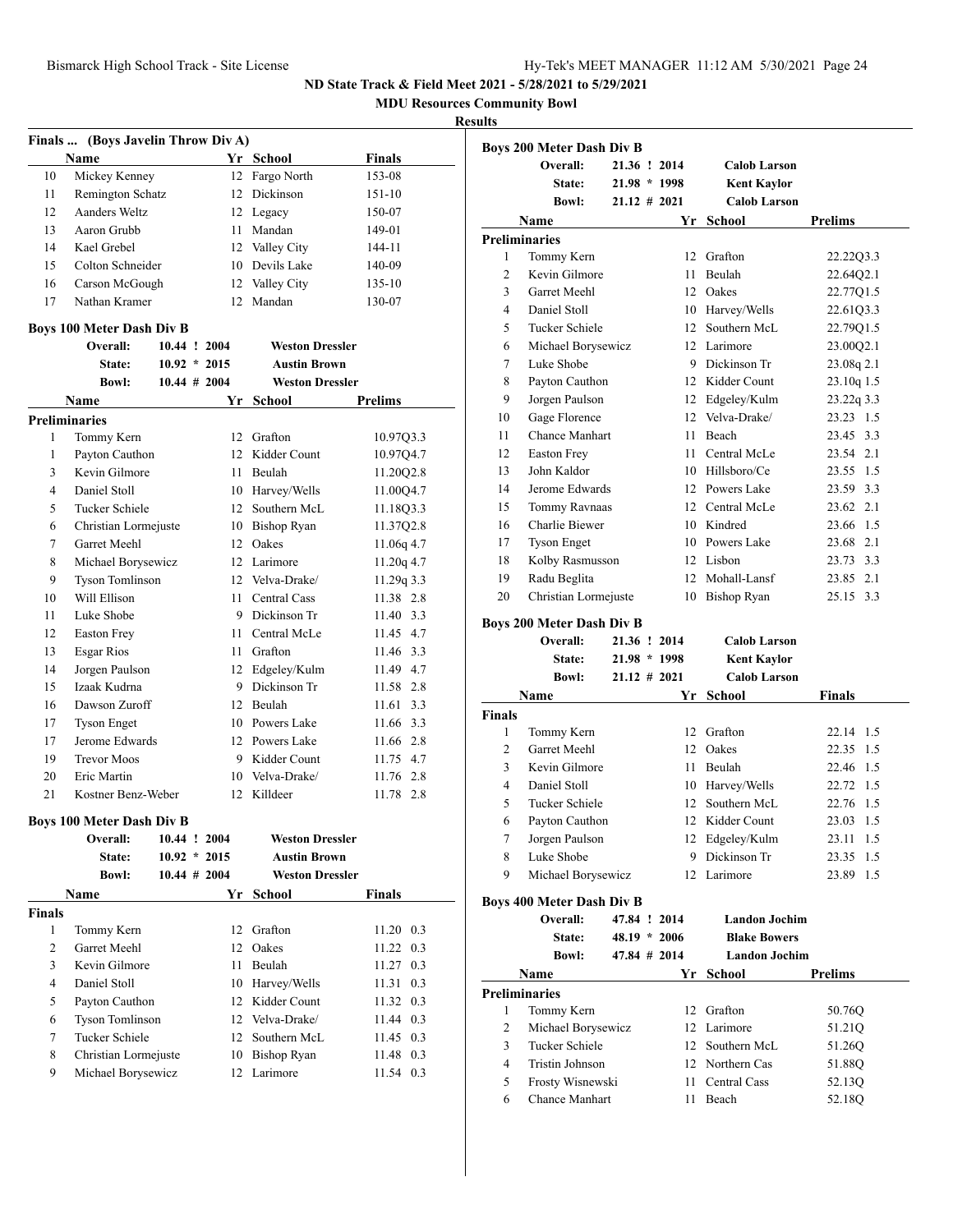# **MDU Resources Community Bowl**

### **Results**

|                | Preliminaries  (Boys 400 Meter Dash Div B) |                   |      |                       |         |
|----------------|--------------------------------------------|-------------------|------|-----------------------|---------|
|                | Name                                       |                   |      | Yr School             | Prelims |
| 7              | Henry Nelson                               |                   |      | 10 Hillsboro/Ce       | 51.98g  |
| 8              | Luke Shobe                                 |                   |      | 9 Dickinson Tr        | 52.21q  |
| 9              | Tommy Ravnaas                              |                   |      | 12 Central McLe       | 52.40q  |
| 10             | Ty Abrahamson                              |                   |      | 11 Northern Lig       | 52.79   |
| 11             | Radu Beglita                               |                   |      | 12 Mohall-Lansf       | 52.81   |
| 12             | <b>Boeden Greenley</b>                     |                   |      | 10 Lisbon             | 52.88   |
| 13             | Garret Meehl                               |                   |      | 12 Oakes              | 53.12   |
| 14             | Hayden Hagler                              |                   |      | 12 North Star         | 53.49   |
| 15             | Jack Koppelsloen                           |                   |      | 10 Beulah             | 54.10   |
| 16             | Patrick Wrigley                            |                   |      | 12 Shiloh Chris       | 54.11   |
| 17             | Jerome Edwards                             |                   |      | 12 Powers Lake        | 54.18   |
| 18             | Gage Florence                              |                   |      | 12 Velva-Drake/       | 54.20   |
| 19             | <b>Bishop Duffield</b>                     |                   |      | 9 Bowman Count        | 55.11   |
| 20             | Thomas Jacobs                              |                   |      | 10 Dickinson Tr       | 56.79   |
| 21             | Jaden McNeiley                             |                   |      | 12 Kenmare/Bowb       | 56.88   |
|                | <b>Boys 400 Meter Dash Div B</b>           |                   |      |                       |         |
|                | Overall:                                   | 47.84 ! 2014      |      | <b>Landon Jochim</b>  |         |
|                | State:                                     | $48.19 * 2006$    |      | <b>Blake Bowers</b>   |         |
|                | <b>Bowl:</b>                               | $47.84$ # 2014    |      | <b>Landon Jochim</b>  |         |
|                | Name                                       |                   | Yr   | School                | Finals  |
| <b>Finals</b>  |                                            |                   |      |                       |         |
| 1              | Tommy Kern                                 |                   |      | 12 Grafton            | 50.11   |
| $\overline{c}$ | <b>Tucker Schiele</b>                      |                   |      | 12 Southern McL       | 50.90   |
| 3              | Michael Borysewicz                         |                   |      | 12 Larimore           | 51.33   |
| 4              | Tristin Johnson                            |                   |      | 12 Northern Cas       | 51.58   |
| 5              | Henry Nelson                               |                   |      | 10 Hillsboro/Ce       | 52.08   |
| 6              | Luke Shobe                                 |                   |      | 9 Dickinson Tr        | 52.26   |
| 7              | Frosty Wisnewski                           |                   | 11 - | Central Cass          | 52.28   |
| 8              | <b>Chance Manhart</b>                      |                   |      | 11 Beach              | 52.50   |
| 9              | Tommy Ravnaas                              |                   |      | 12 Central McLe       | 52.58   |
|                | <b>Boys 800 Meter Run Div B</b>            |                   |      |                       |         |
|                | <b>Overall:</b>                            | $1:52.02$ ! 1996  |      | <b>Brian McCulley</b> |         |
|                | <b>State:</b>                              | $1:54.48 * 1985$  |      | Paulo Costa           |         |
|                | Bowl:                                      | $1:51.21 \# 2010$ |      | <b>Brandon Barnes</b> |         |
|                | Name                                       |                   |      | Yr School             | Finals  |
| <b>Finals</b>  |                                            |                   |      |                       |         |
| 1              | <b>Brian Miller</b>                        |                   |      | 12 Bowman Count       | 1:58.55 |
| 2              | Caaden Rath                                |                   |      | 12 Kindred            | 1:58.56 |
| 3              | Noah Rolfe                                 |                   | 12   | Stanley               | 1:59.19 |
| 4              | Mike Nelson                                |                   |      | 9 Lisbon              | 2:01.08 |
| 5              | Ian Busche                                 |                   | 11 - | Hazen                 | 2:01.57 |
| 6              | Patrick Wrigley                            |                   | 12   | Shiloh Chris          | 2:01.89 |
| 7              | Ethan Sherva                               |                   |      | 12 Hillsboro/Ce       | 2:02.87 |
| 8              | Garrett Syverson                           |                   | 11   | Nelson Count          | 2:03.75 |
| 9              | Lucas Vollmer                              |                   | 9.   | Surrey                | 2:04.16 |
| 10             | Peyton Tuhy                                |                   | 11   | Hettinger-Sc          | 2:04.38 |
| 11             | Jake Daniel                                |                   | 12   | Dickinson Tr          | 2:04.89 |
| 12             | Chance Manhart                             |                   | 11   | Beach                 | 2:05.56 |
| 13             | Tristin Johnson                            |                   |      | 12 Northern Cas       | 2:06.70 |
| 14             | Henry Nelson                               |                   |      | 10 Hillsboro/Ce       | 2:07.04 |
| 15             | Caleb Hansen                               |                   | 11   | Dickinson Tr          | 2:07.26 |
| 16             | Kaden Fuller                               |                   | 10   | Shiloh Chris          | 2:07.58 |

| uns            |                                  |                   |      |                      |               |  |
|----------------|----------------------------------|-------------------|------|----------------------|---------------|--|
| 17             | Casey McMahon                    |                   |      | 12 Bishop Ryan       | 2:08.24       |  |
| 18             | Jacob Rexin                      |                   |      | 11 Carrington        | 2:09.23       |  |
| 19             | Harrison Lies                    |                   |      | 10 Harvey/Wells      | 2:10.19       |  |
| 20             | Cristian Langunes                |                   |      | 12 Williams Cou      | 2:11.53       |  |
| 21             | Macyn Olson                      |                   |      | 9 Benson Count       | 2:12.75       |  |
| 22             | Wyatt Hakanson                   |                   |      | 10 Benson Count      | 2:15.82       |  |
|                |                                  |                   |      |                      |               |  |
|                | <b>Boys 1600 Meter Run Div B</b> |                   |      |                      |               |  |
|                | Overall:                         | 4:12.16 ! 1987    |      | <b>Sean Korsmo</b>   |               |  |
|                | State:                           | $4:17.58 * 2019$  |      | <b>Isaac Huber</b>   |               |  |
|                | <b>Bowl:</b>                     | $4:08.57$ # 2013  |      | <b>Jake Leingang</b> |               |  |
|                | Name                             |                   | Yr   | <b>School</b>        | Finals        |  |
| <b>Finals</b>  |                                  |                   |      |                      |               |  |
| 1              | Noah Rolfe                       |                   |      | 12 Stanley           | 4:24.39       |  |
| 2              | Brian Miller                     |                   |      | 12 Bowman Count      | 4:26.73       |  |
| 3              | Caleb Hansen                     |                   |      | 11 Dickinson Tr      | 4:30.37       |  |
| $\overline{4}$ | Ian Busche                       |                   |      | 11 Hazen             | 4:35.69       |  |
| 5              | Caaden Rath                      |                   |      | 12 Kindred           | 4:36.39       |  |
| 6              | Patrick Wrigley                  |                   |      | 12 Shiloh Chris      | 4:37.29       |  |
| 7              | Jake Daniel                      |                   |      | 12 Dickinson Tr      | 4:37.83       |  |
| 8              | Ethan Schaffer                   |                   |      | 11 Kindred           | 4:38.98       |  |
| 9              | Kaden Fuller                     |                   |      | 10 Shiloh Chris      | 4:43.17       |  |
| 10             | Lane McCleary                    |                   |      | 12 Enderlin/Map      | 4:45.12       |  |
| 11             | Colt Spotted Bear                |                   |      | 10 New Town          | 4:46.93       |  |
| 12             | Ethan Sherva                     |                   |      | 12 Hillsboro/Ce      | 4:48.13       |  |
| 13             | <b>Austin Dibble</b>             |                   |      | 10 Rugby             | 4:48.55       |  |
| 14             | Casey McMahon                    |                   |      | 12 Bishop Ryan       | 4:50.00       |  |
| 15             | Christian Brist                  |                   |      | 9 Hillsboro/Ce       | 4:54.08       |  |
| 16             | Luke Mager                       |                   |      | 12 Thompson          | 4:59.14       |  |
| 17             | Jacob Seaburg                    |                   |      | 11 Carrington        | 5:07.57       |  |
| 18             | Wyatt Hakanson                   |                   |      | 10 Benson Count      | 5:14.59       |  |
| 19             | Dylan Weinand                    |                   | 11.  | Glenburn             | 5:34.66       |  |
|                | <b>Boys 3200 Meter Run Div B</b> |                   |      |                      |               |  |
|                | Overall:                         | 8:57.82 ! 1992    |      | Sean Korsmo          |               |  |
|                | State:                           | $9:23.31 * 2017$  |      | <b>Jalen Chase</b>   |               |  |
|                | <b>Bowl:</b>                     | $8:57.82 \# 2021$ |      | <b>Sean Korsmo</b>   |               |  |
|                | Name                             |                   |      | Yr School            | <b>Finals</b> |  |
| <b>Finals</b>  |                                  |                   |      |                      |               |  |
|                | 1 Noah Rolfe                     |                   |      | 12 Stanley           | 9:38.75       |  |
| 2              | Caleb Hansen                     |                   |      | 11 Dickinson Tr      | 9:41.97       |  |
| 3              | Brian Miller                     |                   |      | 12 Bowman Count      | 9:52.32       |  |
| 4              | Ian Busche                       |                   | 11 - | Hazen                | 9:53.03       |  |
| 5              | Patrick Wrigley                  |                   |      | 12 Shiloh Chris      | 9:56.72       |  |
| 6              | Ethan Schaffer                   |                   | 11 - | Kindred              | 10:05.34      |  |
| 7              | Colt Spotted Bear                |                   |      | 10 New Town          | 10:06.84      |  |
| 8              | <b>Austin Wanner</b>             |                   |      | 10 Bowman Count      | 10:08.30      |  |
| 9              | Jace Andersen                    |                   | 11   | Killdeer             | 10:12.11      |  |
| 10             | Owen Duttenhefner                |                   | 11   | Killdeer             | 10:16.48      |  |
| 11             | Caaden Rath                      |                   |      | 12 Kindred           | 10:18.53      |  |
| 12             | Lane McCleary                    |                   |      | 12 Enderlin/Map      | 10:25.11      |  |
| 13             | Caleb Sarsland                   |                   |      | 10 Bowman Count      | 10:25.12      |  |
| 14             | Austin Dibble                    |                   | 10   | Rugby                | 10:25.41      |  |

 Christian Brist 9 Hillsboro/Ce 10:30.64 Theo Thurber 10 Ellendale 10:30.96 17 Tanner Lundwall 11 May-Port CG 10:32.83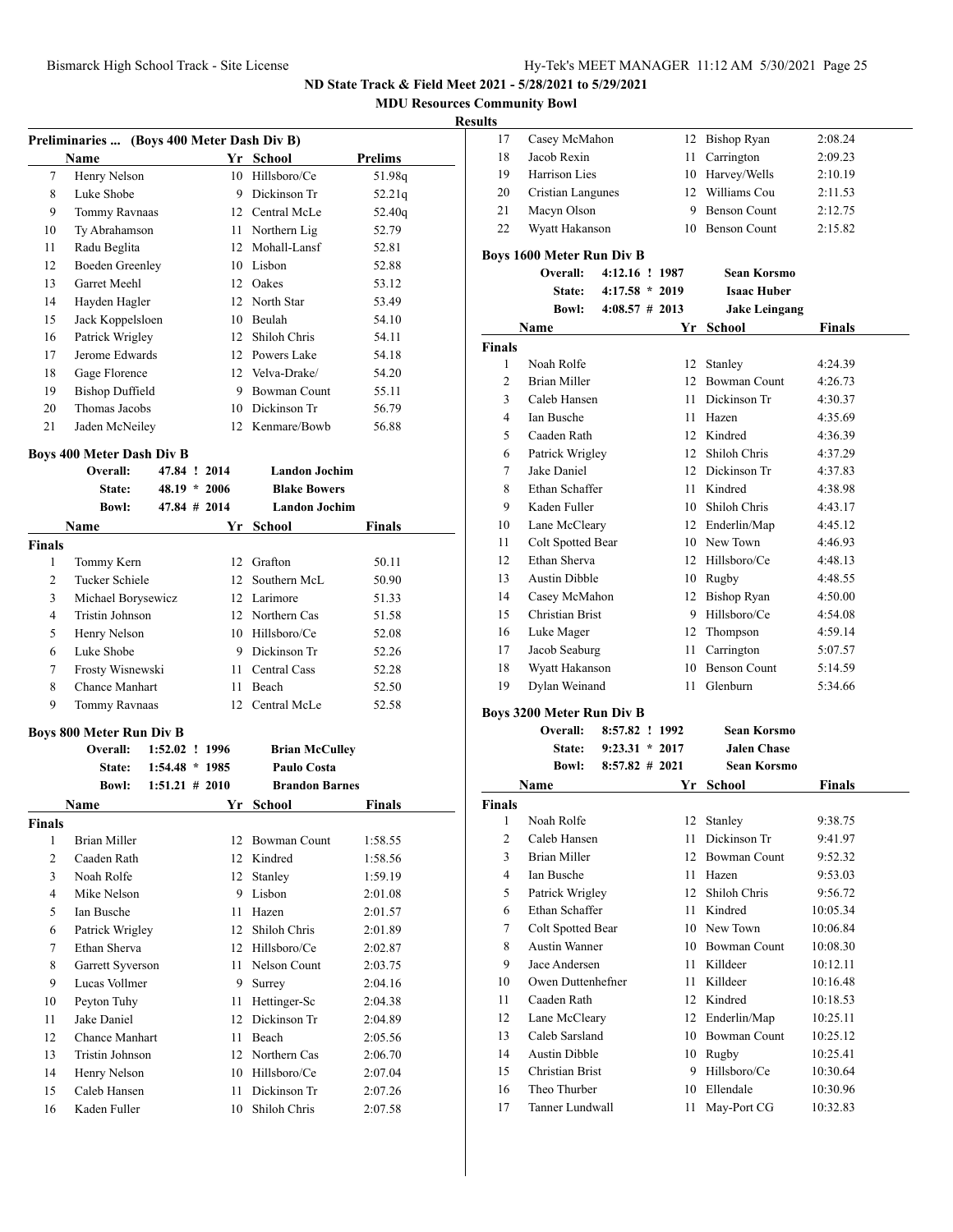**MDU Resources Community Bowl**

### **Results**

|               | Finals  (Boys 3200 Meter Run Div B) |                 |      |                       |               |
|---------------|-------------------------------------|-----------------|------|-----------------------|---------------|
|               | Name                                |                 |      | Yr School             | <b>Finals</b> |
| 18            | <b>Tristan Dobson</b>               |                 | 10   | South Prairi          | 10:43.74      |
| 19            | Luke Mager                          |                 | 12   | Thompson              | 10:46.44      |
| 20            | Cristian Langunes                   |                 |      | 12 Williams Cou       | 10:49.86      |
| 21            | Holter Bridwell                     |                 |      | 10 Linton/HMB         | 11:11.59      |
| 22            | Ty Mehlhoff                         |                 |      | 9 Southern McL        | 11:11.80      |
| 23            | Justin Hudson                       |                 |      | 9 Northern Lig        | 11:29.76      |
| 24            | Connor Klein                        |                 |      | 9 Rugby               | 11:53.56      |
|               | <b>Boys 110 Meter Hurdles Div B</b> |                 |      |                       |               |
|               | Overall:                            | 14.26 ! 2009    |      | <b>Ryan Todhunter</b> |               |
|               | State:                              | $14.39 * 1998$  |      | <b>Tanner Monroe</b>  |               |
|               | <b>Bowl:</b>                        | $13.93 \# 2007$ |      | <b>Weston Leutz</b>   |               |
|               | Name                                |                 | Yr   | School                | Prelims       |
|               | <b>Preliminaries</b>                |                 |      |                       |               |
| 1             | JD Matehs                           |                 | 12   | Rugby                 | 15.22Q1.7     |
| 2             | Madden Thorson                      |                 | 11 - | Harvey/Wells          | 15.36Q2.8     |
| 3             | Trey Heinrich                       |                 |      | 10 Kindred            | 15.47Q3.7     |
| 4             | Eli Heinrich                        |                 |      | 12 Kindred            | 15.55Q1.7     |
| 5             | Hunter Allmaras                     |                 |      | 12 Northern Cas       | 15.76Q2.8     |
| 6             | Mitchell Coleman                    |                 |      | 12 Hatton-North       | 16.01Q3.7     |
| 7             | Eli Barbot                          |                 |      | 12 Beulah             | $16.19q$ 3.7  |
| 8             | Gage Yellowbird                     |                 |      | 12 South Prairi       | $16.25q$ 2.8  |
| 9             | Adam Schepp                         |                 |      | 12 Velva-Drake/       | $16.26q$ 2.8  |
| 10            | Caleb Klabunde                      |                 |      | 11 Kindred            | 17.00 1.7     |
| 11            | Ryan Juve                           |                 | 11 - | Thompson              | 17.17 2.8     |
| 12            | Tate Grossman                       |                 |      | 10 Harvey/Wells       | 17.51 3.7     |
| 13            | Robert Bartz                        |                 | 11.  | Richardton-T          | 17.81 2.8     |
| 14            | John Marshall                       |                 |      | 10 Southern McL       | 18.09 3.7     |
| 15            | Ty Giroux                           |                 | 11 - | Standing Roc          | 18.51 1.7     |
| 16            | Matt Bosch                          |                 |      | 12 Des-Lacs Bur       | 18.69 1.7     |
| 17            | Luke Dryburgh                       |                 |      | 12 Hillsboro/Ce       | 18.91 1.7     |
| 18            | Zack White                          |                 |      | 11 Divide Count       | 20.18 3.7     |
| 19            | Kayne Rhoads                        |                 |      | 8 Central McLe        | 21.50 3.7     |
| ---           | Carson Massey                       |                 | 11   | Bowman Count          | 1.7<br>FS     |
|               | <b>Boys 110 Meter Hurdles Div B</b> |                 |      |                       |               |
|               | Overall:                            | 14.26 ! 2009    |      | <b>Ryan Todhunter</b> |               |
|               | State:                              | $14.39 * 1998$  |      | <b>Tanner Monroe</b>  |               |
|               | <b>Bowl:</b>                        | $13.93 \# 2007$ |      | <b>Weston Leutz</b>   |               |
|               | Name                                |                 |      | Yr School             | <b>Finals</b> |
| <b>Finals</b> |                                     |                 |      |                       |               |
| 1             | JD Matehs                           |                 | 12   | Rugby                 | 14.89 0.1     |
| 2             | Madden Thorson                      |                 | 11   | Harvey/Wells          | 0.1<br>15.22  |
| 3             | Trey Heinrich                       |                 |      | 10 Kindred            | 0.1<br>15.59  |
| 4             | Hunter Allmaras                     |                 |      | 12 Northern Cas       | 0.1<br>15.65  |
| 5             | Eli Heinrich                        |                 |      | 12 Kindred            | 15.68 0.1     |
| 6             | Gage Yellowbird                     |                 |      | 12 South Prairi       | 15.96 0.1     |
| 7             | Eli Barbot                          |                 |      | 12 Beulah             | 16.15 0.1     |
| 8             | Adam Schepp                         |                 |      | 12 Velva-Drake/       | 16.32 0.1     |
| 9             | Mitchell Coleman                    |                 |      | 12 Hatton-North       | 16.83<br>0.1  |

|                | Overall:                            | 37.06 ! 2012    | <b>Drew Wiseman</b> |                |
|----------------|-------------------------------------|-----------------|---------------------|----------------|
|                | State:                              | $38.12 * 2000$  | <b>Jared Essler</b> |                |
|                | <b>Bowl:</b>                        | $37.06 \# 2012$ | <b>Drew Wiseman</b> |                |
|                | Name                                | Yr              | School              | <b>Prelims</b> |
|                | <b>Preliminaries</b>                |                 |                     |                |
| 1              | Madden Thorson                      | 11              | Harvey/Wells        | 40.00Q         |
| $\overline{c}$ | Sam Roller                          | 12              | Thompson            | 40.27Q         |
| 3              | JD Matehs                           | 12              | Rugby               | 40.41Q         |
| 4              | Garrett Syverson                    | 11              | Nelson Count        | 41.07Q         |
| 5              | Trey Heinrich                       | 10              | Kindred             | 41.16Q         |
| 6              | Eli Barbot                          | 12              | Beulah              | 41.59Q         |
| 7              | Eli Heinrich                        | 12              | Kindred             | 41.27q         |
| 8              | Caeden Sweet                        | 11              | Lisbon              | 42.06q         |
| 9              | <b>Carson Massey</b>                |                 | 11 Bowman Count     | 42.47q         |
| 10             | Luke Dryburgh                       |                 | 12 Hillsboro/Ce     | 42.73          |
| 11             | Robert Bartz                        | 11              | Richardton-T        | 43.06          |
| 12             | Chris Jenner                        | 11              | Surrey              | 43.13          |
| 13             | Gage Yellowbird                     |                 | 12 South Prairi     | 43.58          |
| 14             | Ty Giroux                           | 11              | <b>Standing Roc</b> | 43.62          |
| 15             | John Marshall                       |                 | 10 Southern McL     | 43.77          |
| 16             | Andrew Mehlhoff                     | 12              | Southern McL        | 43.94          |
| 17             | <b>Tallen Thorson</b>               |                 | 8 Harvey/Wells      | 45.20          |
| 18             | Dylan Hawkins                       | 10              | South Prairi        | 45.41          |
| 19             | Mitchell Coleman                    | 12              | Hatton-North        | 45.92          |
|                | <b>Boys 300 Meter Hurdles Div B</b> |                 |                     |                |
|                | Overall:                            | 37.06 ! 2012    | <b>Drew Wiseman</b> |                |
|                | State:                              | $38.12 * 2000$  | <b>Jared Essler</b> |                |
|                |                                     |                 |                     |                |

|                | <b>Bowl:</b>                           | $37.06 \# 2012$ | <b>Drew Wiseman</b> |                |
|----------------|----------------------------------------|-----------------|---------------------|----------------|
|                | Name                                   | Yr              | School              | <b>Finals</b>  |
| <b>Finals</b>  |                                        |                 |                     |                |
| 1              | Madden Thorson                         | 11              | Harvey/Wells        | 39.56          |
| $\overline{c}$ | JD Matehs                              |                 | 12 Rugby            | 40.52          |
| 3              | Trey Heinrich                          | 10              | Kindred             | 40.94          |
| 4              | Eli Heinrich                           |                 | 12 Kindred          | 41.15          |
| 5              | Eli Barbot                             |                 | 12 Beulah           | 41.16          |
| 6              | Caeden Sweet                           | 11              | Lisbon              | 41.64          |
| 7              | Garrett Syverson                       | 11              | Nelson Count        | 41.78          |
| 8              | Sam Roller                             | 12              | Thompson            | 42.29          |
| 9              | <b>Carson Massey</b>                   | 11              | <b>Bowman Count</b> | 44.45          |
|                | <b>Boys 4x100 Meter Relay Div B</b>    |                 |                     |                |
|                | Overall:                               | 42.25 ! 2018    | <b>Fargo South</b>  |                |
|                | P Gowah, T Gensee, D Breyer, J Farr    |                 |                     |                |
|                | State:                                 | $43.62 * 2016$  | Des Lacs-Bur/L & C  |                |
|                | D Lopez, M Medalen, T Akers, J Knutson |                 |                     |                |
|                | <b>Bowl:</b>                           | $42.25 \# 2018$ |                     |                |
|                | Gowah, Gensee, Breyer, Farr            |                 |                     |                |
|                | Team                                   |                 | Relay               | <b>Prelims</b> |
|                | <b>Preliminaries</b>                   |                 |                     |                |
| 1              | Rugby                                  |                 | A                   | 44.64Q         |
|                | 1) Riley Tuenge 11                     |                 | 2) Trey Welstad 12  |                |

3) Warren Walker 12 4) JD Matehs 12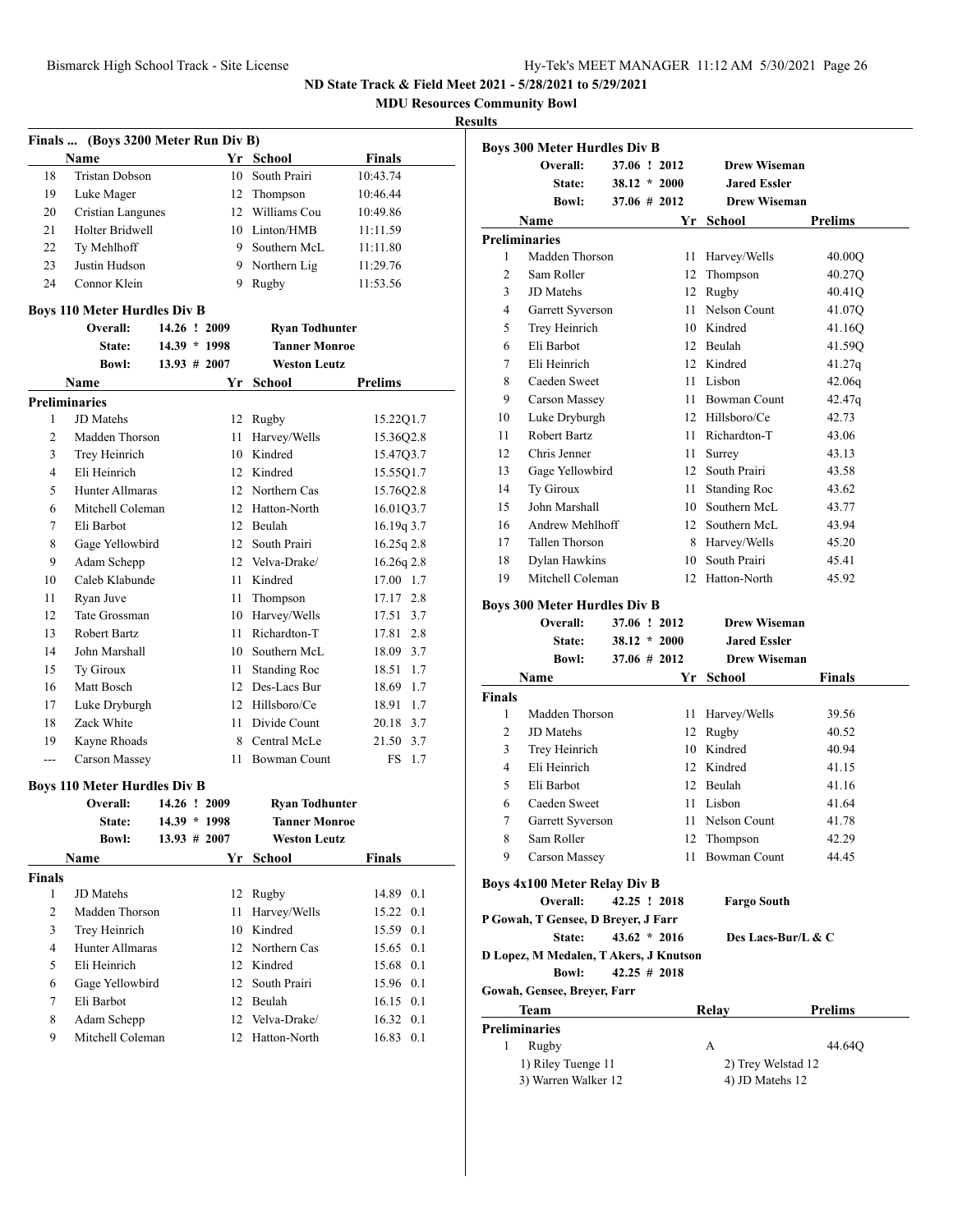### **MDU Resources Community Bowl**

|    | <b>Team</b>             | Relay | <b>Prelims</b>         |
|----|-------------------------|-------|------------------------|
| 2  | Harvey/Wells County     | А     | 44.93O                 |
|    | 1) Isaac Friese 11      |       | 2) Alex Erickson 11    |
|    | 3) Daniel Stoll 10      |       | 4) Madden Thorson 11   |
| 3  | Grafton                 | А     | 45.00Q                 |
|    | 1) Anthony Gonzalez 11  |       | 2) Esgar Rios 11       |
|    | 3) Stevan Garza 12      |       | 4) Tommy Kern 12       |
| 4  | Central Cass            | А     | 45.02Q                 |
|    | 1) Jake Deutsch 11      |       | 2) Samuel Badger 12    |
|    | 3) Frosty Wisnewski 11  |       | 4) Will Ellison 11     |
| 5  | Velva-Drake/Anamoose    | А     | 45.15O                 |
|    |                         |       |                        |
|    | 1) Tyson Tomlinson 12   |       | 2) Adam Schepp 12      |
|    | 3) Eric Martin 10       |       | 4) Gage Florence 12    |
| 6  | Northern Cass           | А     | 45.64Q                 |
|    | 1) Reed Volden 9        |       | 2) Hunter Allmaras 12  |
|    | 3) Andrew Schenck 9     |       | 4) Kolby Vander Wal 12 |
| 7  | Kidder County           | А     | 45.10q                 |
|    | 1) Jonah Harter 12      |       | 2) John Wagner 12      |
|    | 3) Jacob Biegler 11     |       | 4) Payton Cauthon 12   |
| 8  | Kindred                 | A     | 45.42q                 |
|    | 1) Jorgen Swenson 10    |       | 2) Trey Heinrich 10    |
|    | 3) Eli Heinrich 12      |       | 4) Charlie Biewer 10   |
| 9  | <b>Bowman County</b>    | А     | 45.79q                 |
|    | 1) Brody Headley 11     |       | 2) Clay Heimer 11      |
|    | 3) Bohden Duffield 9    |       | 4) Carson Massey 11    |
| 10 | Griggs Midkota          | А     | 45.79                  |
|    | 1) Gavin Nelson 10      |       | 2) Jayden Sherrard 12  |
|    | 3) Hunter Gronneberg 12 |       | 4) Jaxon Gronneberg 11 |
| 11 | Central McLean          | А     | 45.91                  |
|    | 1) Tommy Ravnaas 12     |       | 2) Cade Kjelstrup 10   |
|    | 3) Dylan Aasheim 11     |       | 4) Easton Frey 11      |
| 12 | Lisbon                  | А     | 45.99                  |
|    | 1) Simon Sveum 12       |       | 2) Jordan Sours 12     |
|    | 3) Jaden Schmidt 12     |       | 4) Kolby Rasmusson 12  |
| 13 | Thompson                | А     | 46.30                  |
|    | 1) Gavin Bohlman 12     |       | 2) Max Roller 10       |
|    | 3) Josh Yon 11          |       | 4) Mason Kurtz 12      |
| 14 | Hillsboro/Ce            | А     | 46.43                  |
|    | 1) John Kaldor 10       |       | 2) Luke Dryburgh 12    |
|    | 3) Parker Gallagher 11  |       | 4) Nathan Rage 12      |
|    |                         |       |                        |
| 15 | Glenburn                | А     | 46.51                  |
|    | 1) Elijah Kelly 12      |       | 2) Easton Andel 10     |
|    | 3) Preston Peters 11    |       | 4) Lukas Cunningham 12 |
| 16 | Beulah                  | А     | 46.55                  |
|    | 1) James Dela Cruz 11   |       | 2) Jack Koppelsloen 10 |
|    | 3) Isaak Barbot 11      |       | 4) Nate Battest 12     |
| 17 | Hazen                   | А     | 46.58                  |
|    | 1) Chance Kapp 11       |       | 2) Kaison Kaylor 10    |
|    | 3) Patrick Lemer 11     |       | 4) Hayden Dean 11      |
| 18 | Dickinson Trinity       | А     | 46.78                  |
|    | 1) Izaak Kudrna 9       |       | 2) Thomas Jacobs 10    |
|    | 3) Gage Glaser 9        |       | 4) Jace Kovash 9       |
| 19 | Surrey                  | А     | 46.96                  |
|    | 1) Rylan Scheig 10      |       | 2) Dalton Engg 11      |
|    |                         |       |                        |

| 20<br>21      | May-Port CG                             |                 |       |                        |  |
|---------------|-----------------------------------------|-----------------|-------|------------------------|--|
|               |                                         |                 | А     | 47.16                  |  |
|               | 1) Josh Weaver 12                       |                 |       | 2) Logan Krueger       |  |
|               | 3) Matthew Rexine 9                     |                 |       | 4) Sawyer Satrom 12    |  |
|               | Stanley                                 |                 | А     | 47.53                  |  |
|               | 1) Logan Ruud 10                        |                 |       | 2) D.J. Johnson 8      |  |
|               | 3) Jack Hynek 9                         |                 |       | 4) Colby Lawrence 12   |  |
|               | Nedrose                                 |                 | А     | DNF                    |  |
|               | 1) Gavin Ball 10                        |                 |       | 2) Mitch Heinert 10    |  |
|               |                                         |                 |       |                        |  |
|               | 3) Cameron Bailey 11                    |                 |       | 4) Keaton Cole 9       |  |
|               | <b>Standing Rock</b>                    |                 | А     | DQ                     |  |
|               | 1) John Luger 10                        |                 |       | 2) Weston Hagel 11     |  |
|               | 3) Camree Pete 12                       |                 |       | 4) Ty Giroux 11        |  |
|               | <b>Boys 4x100 Meter Relay Div B</b>     |                 |       |                        |  |
|               | Overall:                                | 42.25 ! 2018    |       | <b>Fargo South</b>     |  |
|               | P Gowah, T Gensee, D Breyer, J Farr     |                 |       |                        |  |
|               | State:                                  | $43.62 * 2016$  |       | Des Lacs-Bur/L & C     |  |
|               | D Lopez, M Medalen, T Akers, J Knutson  |                 |       |                        |  |
|               | <b>Bowl:</b>                            | $42.25 \# 2018$ |       |                        |  |
|               |                                         |                 |       |                        |  |
|               | Gowah, Gensee, Breyer, Farr             |                 |       |                        |  |
|               | Team                                    |                 | Relay | Finals                 |  |
| <b>Finals</b> |                                         |                 |       |                        |  |
| 1             | Grafton                                 |                 | А     | 44.30                  |  |
|               | 1) Anthony Gonzalez 11                  |                 |       | 2) Esgar Rios 11       |  |
|               | 3) Stevan Garza 12                      |                 |       | 4) Tommy Kern 12       |  |
| 2             | Central Cass                            |                 | А     | 44.38                  |  |
|               | 1) Jake Deutsch 11                      |                 |       | 2) Samuel Badger 12    |  |
|               | 3) Frosty Wisnewski 11                  |                 |       | 4) Will Ellison 11     |  |
| 3             | Harvey/Wells County                     |                 | А     | 44.53                  |  |
|               | 1) Isaac Friese 11                      |                 |       | 2) Alex Erickson 11    |  |
|               | 3) Daniel Stoll 10                      |                 |       | 4) Madden Thorson 11   |  |
| 4             | Rugby                                   |                 | А     | 44.94                  |  |
|               | 1) Riley Tuenge 11                      |                 |       | 2) Trey Welstad 12     |  |
|               | 3) Warren Walker 12                     |                 |       | 4) JD Matehs 12        |  |
| 5             | Kidder County                           |                 | A     | 45.04                  |  |
|               | 1) Jonah Harter 12                      |                 |       | 2) John Wagner 12      |  |
|               | 3) Jacob Biegler 11                     |                 |       | 4) Payton Cauthon 12   |  |
|               | Northern Cass                           |                 | А     | 45.42                  |  |
|               |                                         |                 |       |                        |  |
| 6             | 1) Reed Volden 9<br>3) Andrew Schenck 9 |                 |       | 2) Hunter Allmaras 12  |  |
|               |                                         |                 |       | 4) Kolby Vander Wal 12 |  |
|               |                                         |                 | А     | 45.51                  |  |
| 7             | <b>Bowman County</b>                    |                 |       |                        |  |
|               | 1) Brody Headley 11                     |                 |       | 2) Clay Heimer 11      |  |
|               | 3) Bohden Duffield 9                    |                 |       | 4) Carson Massey 11    |  |
| 8             | Velva-Drake/Anamoose                    |                 | А     | 45.55                  |  |
|               | 1) Tyson Tomlinson 12                   |                 |       | 2) Adam Schepp 12      |  |
|               | 3) Eric Martin 10                       |                 |       | 4) Gage Florence 12    |  |
| 9             | Kindred                                 |                 | А     | 45.62                  |  |
|               | 1) Jorgen Swenson 10                    |                 |       | 2) Trey Heinrich 10    |  |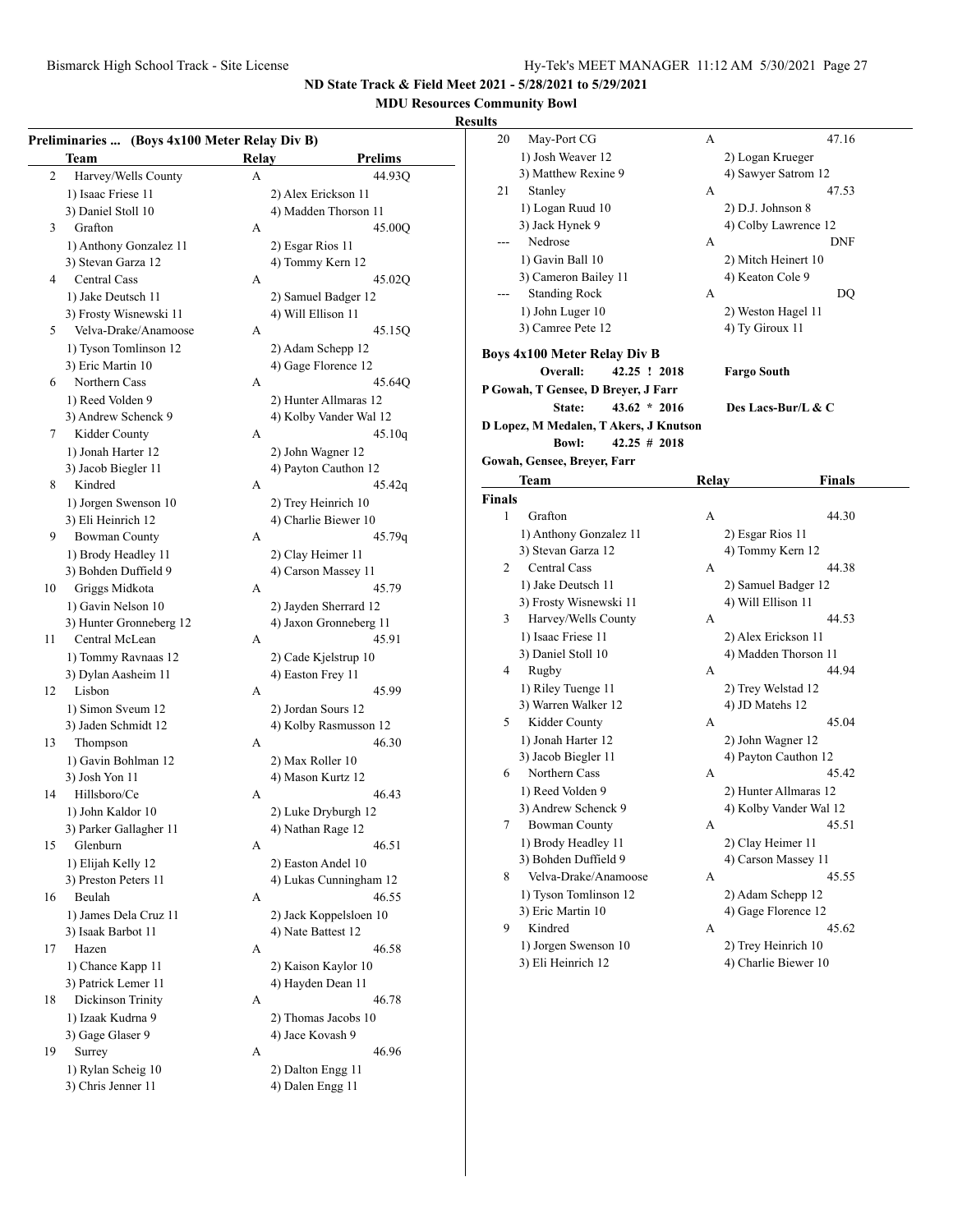### **MDU Resources Community Bowl**

|      | Boys 4x200 Meter Relay Div B<br>Overall:<br>1:27.74 ! 2018 |              | <b>Bismarck Century</b>         |
|------|------------------------------------------------------------|--------------|---------------------------------|
|      | H Wilmes, G Anderson, O Nelson, C Monger                   |              |                                 |
|      | $1:29.39 * 2018$<br>State:                                 |              | <b>Hillsboro/Central Valley</b> |
|      | G Skager, H Hennings, O Benson, I Luithle                  |              |                                 |
|      | $1:27.74$ # 2018<br><b>Bowl:</b>                           |              |                                 |
|      | Wilmes, Anderson, Nelson, Monger                           |              |                                 |
|      | Team                                                       | <b>Relay</b> | Prelims                         |
|      | <b>Preliminaries</b>                                       |              |                                 |
| 1    | Harvey/Wells County                                        | A            | 1:32.11Q                        |
|      | 1) Isaac Friese 11                                         |              | 2) Alex Erickson 11             |
|      | 3) Daniel Stoll 10                                         |              | 4) Madden Thorson 11            |
| 2    | Rugby                                                      | А            | 1:33.13Q                        |
|      | 1) Riley Tuenge 11                                         |              | 2) Trey Welstad 12              |
|      | 3) Warren Walker 12                                        |              | 4) JD Matehs 12                 |
| 3    | <b>Central Cass</b>                                        | А            | 1:33.44Q                        |
|      | 1) Jake Deutsch 11                                         |              | 2) Kaden Quam 12                |
|      |                                                            |              | 4) Will Ellison 11              |
| 4    | 3) Frosty Wisnewski 11<br>Northern Cass                    | A            |                                 |
|      |                                                            |              | 1:32.48Q                        |
|      | 1) Jack Metzger                                            |              | 2) Isaac Johnson 10             |
|      | 3) Hunter Allmaras 12<br>Velva-Drake/Anamoose              |              | 4) Tristin Johnson 12           |
| 5    |                                                            | A            | 1:34.13Q                        |
|      | 1) Tyson Tomlinson 12                                      |              | 2) Adam Schepp 12               |
|      | 3) Eric Martin 10                                          |              | 4) Gage Florence 12             |
| 6    | Kindred                                                    | A            | 1:34.95O                        |
|      | 1) Jorgen Swenson 10                                       |              | 2) Trey Heinrich 10             |
|      | 3) Charlie Biewer 10                                       |              | 4) Ethan McKenney 12            |
| 7    | Beulah                                                     | А            | 1:33.28q                        |
|      | 1) James Dela Cruz 11                                      |              | 2) Dawson Zuroff 12             |
|      | 3) Nate Battest 12                                         |              | 4) Kevin Gilmore 11             |
| 8    | Griggs Midkota                                             | A            | 1:35.01q                        |
|      | 1) Gavin Nelson 10                                         |              | 2) Jayden Sherrard 12           |
|      | 3) Hunter Gronneberg 12                                    |              | 4) Jaxon Gronneberg 11          |
| 9    | Thompson                                                   | А            | 1:35.03q                        |
|      | 1) Sam Roller 12                                           |              | 2) Max Roller 10                |
|      | 3) Josh Yon 11                                             |              | 4) Mason Kurtz 12               |
| 10   | Hazen                                                      | A            | 1:35.91                         |
|      | 1) Chance Kapp 11                                          |              | 2) Ethan Richter 9              |
|      | 3) Patrick Lemer 11                                        |              | 4) Hayden Dean 11               |
| 11 - | <b>Bowman County</b>                                       |              | 1:36.39                         |
|      | 1) Brody Headley 11                                        |              | 2) Carson Massey 11             |
|      | 3) Bohden Duffield 9                                       |              | 4) Clay Heimer 11               |
| 12   | Surrey                                                     | А            | 1:36.69                         |
|      | 1) Chris Jenner 11                                         |              | 2) Lucas Vollmer 9              |
|      | 3) Dalton Engg 11                                          |              | 4) Dalen Engg 11                |
| 13   | Lisbon                                                     | А            | 1:36.77                         |
|      | 1) Simon Sveum 12                                          |              | 2) Caeden Sweet 11              |
|      | 3) Jordan Sours 12                                         |              | 4) Kolby Rasmusson 12           |
| 14   | Nedrose                                                    | А            | 1:37.36                         |
|      | 1) Gavin Ball 10                                           |              | 2) Cameron Bailey 11            |
|      | 3) Mitch Heinert 10                                        |              | 4) Keaton Cole 9                |
| 15   | New Salem-Almont                                           | А            | 1:37.51                         |
|      | 1) Jayden Selzler 12                                       |              | 2) Dylan Rud 11                 |
|      | 3) Brady Brandt 10                                         |              | 4) Caleb Feland 12              |
|      |                                                            |              |                                 |

| ults   |                                             |       |                                            |
|--------|---------------------------------------------|-------|--------------------------------------------|
| 16     | May-Port CG                                 | А     | 1:38.06                                    |
|        | 1) Logan Krueger                            |       | 2) Shawn Klabo                             |
|        | 3) Grant Strand 12                          |       | 4) Sawyer Satrom 12                        |
| 17     | Glenburn                                    | А     | 1:38.37                                    |
|        | 1) Elijah Kelly 12                          |       | 2) Colton Bowers 11                        |
|        | 3) Preston Peters 11                        |       | 4) Lukas Cunningham 12                     |
| 18     | Southern McLean                             | А     | 1:38.57                                    |
|        | 1) Andrew Mehlhoff 12                       |       | 2) John Marshall 10                        |
|        | 3) Dawson Beck 11                           |       | 4) Preston Beckman                         |
| 19     | Richardton-Taylor                           | А     | 1:38.58                                    |
|        | 1) Collin Grage 11                          |       | 2) Andrew Schwartz 11                      |
|        | 3) Marcus Cuevas 9                          |       | 4) Robert Bartz 11                         |
| 20     | Linton/HMB                                  | А     | 1:39.30                                    |
|        | 1) Samuel Adams 11                          |       | 2) Noah Alderin 9                          |
|        | 3) Dominic Vetter 11                        |       | 4) Logan Barnes 11                         |
| 21     | Des-Lacs Bur                                | A     | 1:39.38                                    |
|        | 1) Jade Humphrey 11                         |       | 2) Michael Schwandt 11                     |
|        | 3) Kiesyn Officer 11                        |       | 4) Caleb Rist 11                           |
| 22     | Grafton                                     | А     | 1:41.26                                    |
|        | 1) Anthony Gonzalez 11                      |       | 2) Damon Reyes 12                          |
|        | 3) Brandon Albrecht                         |       | 4) Esgar Rios 11                           |
|        | <b>Boys 4x200 Meter Relay Div B</b>         |       |                                            |
|        | Overall:<br>1:27.74 ! 2018                  |       | <b>Bismarck Century</b>                    |
|        | H Wilmes, G Anderson, O Nelson, C Monger    |       |                                            |
|        | $1:29.39 * 2018$<br>State:                  |       | <b>Hillsboro/Central Valley</b>            |
|        |                                             |       |                                            |
|        |                                             |       |                                            |
|        | G Skager, H Hennings, O Benson, I Luithle   |       |                                            |
|        | <b>Bowl:</b><br>$1:27.74 \# 2018$           |       |                                            |
|        | Wilmes, Anderson, Nelson, Monger            |       |                                            |
|        | Team                                        | Relay | Finals                                     |
| Finals |                                             |       |                                            |
| 1      | Northern Cass                               | А     | 1:30.54                                    |
|        | 1) Jack Metzger                             |       | 2) Isaac Johnson 10                        |
|        | 3) Hunter Allmaras 12                       |       | 4) Tristin Johnson 12                      |
| 2      | Harvey/Wells County                         | А     | 1:31.67                                    |
|        | 1) Isaac Friese 11                          |       | 2) Alex Erickson 11                        |
| 3      | 3) Daniel Stoll 10                          | А     | 4) Madden Thorson 11<br>1:32.00            |
|        | Rugby                                       |       |                                            |
|        | 1) Riley Tuenge 11                          |       | 2) Trey Welstad 12                         |
| 4      | 3) Warren Walker 12<br>Velva-Drake/Anamoose | А     | 4) JD Matehs 12                            |
|        |                                             |       | 1:32.43                                    |
|        | 1) Tyson Tomlinson 12                       |       | 2) Adam Schepp 12<br>4) Gage Florence 12   |
| 5      | 3) Eric Martin 10<br>Beulah                 | А     | 1:32.64                                    |
|        |                                             |       |                                            |
|        | 1) James Dela Cruz 11<br>3) Nate Battest 12 |       | 2) Dawson Zuroff 12<br>4) Kevin Gilmore 11 |
| 6      | Central Cass                                | А     | 1:32.87                                    |
|        |                                             |       |                                            |
|        | 1) Jake Deutsch 11                          |       | 2) Kaden Quam 12<br>4) Will Ellison 11     |
| 7      | 3) Frosty Wisnewski 11<br>Thompson          | А     | 1:33.77                                    |
|        | 1) Sam Roller 12                            |       | 2) Max Roller 10                           |
|        | 3) Josh Yon 11                              |       |                                            |
| 8      | Kindred                                     | А     | 4) Mason Kurtz 12<br>1:33.94               |
|        | 1) Jorgen Swenson 10                        |       | 2) Trey Heinrich 10                        |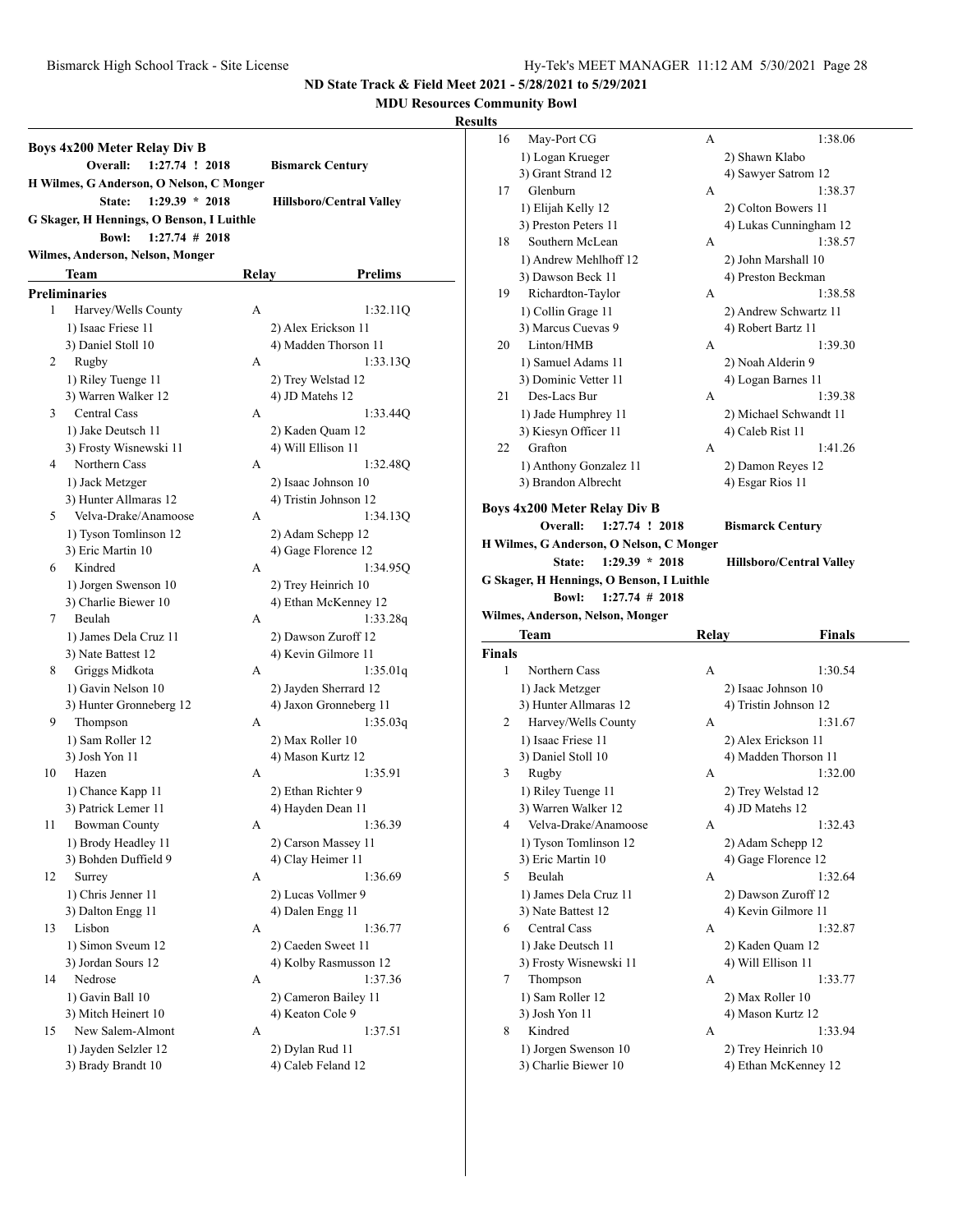**MDU Resources Community Bowl**

|               | Finals  (Boys 4x200 Meter Relay Div B)       |              |                                                |
|---------------|----------------------------------------------|--------------|------------------------------------------------|
|               | Team                                         | Relay        | Finals                                         |
| 9             | Griggs Midkota                               | A            | 1:35.11                                        |
|               | 1) Gavin Nelson 10                           |              | 2) Jayden Sherrard 12                          |
|               | 3) Hunter Gronneberg 12                      |              | 4) Jaxon Gronneberg 11                         |
|               |                                              |              |                                                |
|               | Boys 4x400 Meter Relay Div B                 |              |                                                |
|               | Overall:<br>3:21.00 ! 2014                   |              |                                                |
|               | D Neameyer, J Richter, A Steinwand, L Jochim |              |                                                |
|               | $3:26.00 * 1998$<br>State:                   |              | <b>Bishop Ryan</b>                             |
|               | J Whittmayer, D Limke, L Schaefer, J Essler  |              |                                                |
|               | <b>Bowl:</b><br>$3:18.96 \# 2014$            |              |                                                |
|               | Neameyer, Richter, Steinwand, Jochim         |              |                                                |
|               | Team                                         | <b>Relay</b> | Finals                                         |
| <b>Finals</b> |                                              |              |                                                |
| 1             | Hillsboro/Ce                                 | A            | 3:30.25                                        |
|               | 1) Ethan Sherva 12                           |              | 2) Parker Gallagher 11                         |
|               | 3) Luke Dryburgh 12                          |              | 4) Henry Nelson 10                             |
| 2             | Thompson                                     | А            | 3:30.62                                        |
|               | 1) Josh Yon 11                               |              | 2) Max Roller 10                               |
|               | 3) Mason Kurtz 12                            |              | 4) Sam Roller 12                               |
| 3             | Beulah                                       | A            | 3:31.13                                        |
|               | 1) Eli Barbot 12                             |              | 2) Brady Alexander 12                          |
|               | 3) Jack Koppelsloen 10                       |              | 4) Kevin Gilmore 11                            |
| 4             | Lisbon                                       | А            | 3:32.83                                        |
|               | 1) Boeden Greenley 10                        |              | 2) Mike Nelson 9                               |
|               | 3) Simon Sveum 12                            |              | 4) Caeden Sweet 11                             |
| 5             | Southern McLean                              | А            | 3:33.99                                        |
|               | 1) Andrew Mehlhoff 12                        |              | 2) Dawson Beck 11                              |
|               | 3) John Marshall 10                          |              | 4) Tucker Schiele 12                           |
| 6             | Kindred                                      | А            | 3:34.30                                        |
|               | 1) Charlie Biewer 10                         |              | 2) Eli Heinrich 12                             |
|               | 3) Jack Olson 11                             |              | 4) Caaden Rath 12                              |
| 7             | Surrey                                       | А            | 3:34.50                                        |
|               | 1) Chris Jenner 11                           |              | 2) Lucas Vollmer 9                             |
|               | 3) Dalton Engg 11<br><b>Central Cass</b>     |              | 4) Dalen Engg 11                               |
| 8             |                                              | A            | 3:35.90                                        |
|               | 1) Jake Deutsch 11<br>3) Will Ellison 11     |              | 2) Isaac Wisnewski 9<br>4) Frosty Wisnewski 11 |
| 9             | Griggs Midkota                               | А            | 3:37.97                                        |
|               | 1) Gavin Nelson 10                           |              | 2) Jayden Sherrard 12                          |
|               | 3) Hunter Gronneberg 12                      |              | 4) Wayland Sabinash 7                          |
| 10            | Hazen                                        | A            | 3:40.63                                        |
|               | 1) Hayden Dean 11                            |              | 2) Ethan Richter 9                             |
|               | 3) Cade Harm                                 |              | 4) Logan Schwab 11                             |
| 11            | Dickinson Trinity                            | А            | 3:41.68                                        |
|               | 1) Jake Shobe 9                              |              | 2) Jake Daniel 12                              |
|               | 3) Thomas Jacobs 10                          |              | 4) Trevor Schagunn 11                          |
| 12            | North Star                                   | А            | 3:43.07                                        |
|               | 1) Garrett Howard 10                         |              | 2) Grant Howard 10                             |
|               | 3) Jacob Thompson 10                         |              | 4) Hayden Hagler 12                            |
| 13            | Rugby                                        |              | 3:43.52                                        |
|               |                                              | А            |                                                |
|               | 1) Riley Tuenge 11                           |              | 2) William Lundberg 10                         |
|               | 3) Kory Vetsch 11                            |              | 4) Austin Dibble 10                            |

| ults   |                                                      |              |                                             |  |
|--------|------------------------------------------------------|--------------|---------------------------------------------|--|
| 14     | Shiloh Christian                                     | А            | 3:43.92                                     |  |
|        | 1) Joey Desir 10                                     |              | 2) Carter Seifert 9                         |  |
|        | 3) Avery Harms 10                                    |              | 4) Kaden Fuller 10                          |  |
| 15     | <b>Bishop Ryan</b>                                   | А            | 3:44.63                                     |  |
|        | 1) Casey McMahon 12                                  |              | 2) Matthew Todd 12                          |  |
|        | 3) Ian Johnson 10                                    |              | 4) Logan Wentz 11                           |  |
| 16     | Grafton                                              | А            | 3:44.94                                     |  |
|        | 1) Esgar Rios 11                                     |              | 2) Jack Kern 9                              |  |
|        | 3) Amarion Brown                                     |              | 4) Justin Garza 12                          |  |
| 17     | Stanley                                              | А            | 3:47.63                                     |  |
|        | 1) Cal Sorenson 10                                   |              | 2) Colby Lawrence 12                        |  |
|        | 3) Alex Ruud                                         |              | 4) Jack Hynek 9                             |  |
| 18     | Harvey/Wells County                                  | А            | 3:50.54                                     |  |
|        | 1) Jadyn Vollmer 9                                   |              | 2) Garin Opdahl 11                          |  |
|        | 3) Harrison Lies 10                                  |              | 4) Tallen Thorson 8                         |  |
|        | <b>Bowman County</b>                                 | А            | FS                                          |  |
|        | 1) Bishop Duffield 9                                 |              | 2) Brody Headley 11                         |  |
|        | 3) Gavin Scott 11                                    |              | 4) Bohden Duffield 9                        |  |
|        | <b>Boys 4x800 Meter Relay Div B</b>                  |              |                                             |  |
|        | Overall:<br>7:54.52 ! 1981                           |              |                                             |  |
|        | Joe Carlson, Ken Clark, Rob Buchholz, Jon Boughner   |              |                                             |  |
|        | $8:02.29 * 2017$<br>State:                           |              | <b>New Town</b>                             |  |
|        | Chase Hale, Robert White, Jalen Chase, Ryan Wheeling |              |                                             |  |
|        | $7:48.49$ # 2014<br><b>Bowl:</b>                     |              |                                             |  |
|        | Werner, Markle, Lerew, Gotta                         |              |                                             |  |
|        | <b>Team</b>                                          | <b>Relay</b> | Finals                                      |  |
|        |                                                      |              |                                             |  |
|        |                                                      |              |                                             |  |
| Finals |                                                      |              |                                             |  |
| 1      | Lisbon                                               | А            | 8:24.66                                     |  |
|        | 1) Boeden Greenley 10                                |              | 2) Mike Nelson 9                            |  |
|        | 3) Simon Sveum 12                                    |              | 4) Caeden Sweet 11                          |  |
| 2      | <b>Bowman County</b>                                 | А            | 8:27.57                                     |  |
|        | 1) Gavin Scott 11                                    |              | 2) Austin Wanner 10                         |  |
|        | 3) Caleb Sarsland 10                                 |              | 4) Brian Miller 12                          |  |
| 3      | Hillsboro/Ce                                         | А            | 8:33.53                                     |  |
|        | 1) Henry Nelson 10                                   |              | 2) John Kaldor 10                           |  |
|        | 3) Christian Brist 9                                 |              | 4) Ethan Sherva 12<br>8:37.01               |  |
| 4      | Dickinson Trinity                                    | А            |                                             |  |
|        | 1) Caleb Hansen 11                                   |              | 2) Luke Shobe 9                             |  |
| 5      | 3) Eli Hansen 10                                     | А            | 4) Jake Daniel 12                           |  |
|        | Thompson                                             |              | 8:43.62                                     |  |
|        | 1) Josh Yon 11                                       |              | 2) Reese Nygaard 11                         |  |
| 6      | 3) Luke Mager 12                                     | А            | 4) Ben Rowan 11<br>8:46.34                  |  |
|        | Stanley                                              |              |                                             |  |
|        | 1) Cal Sorenson 10                                   |              | 2) Jacob Littlefield 10<br>4) Noah Rolfe 12 |  |
| 7      | 3) Trent Leith 11<br>Kindred                         | А            | 8:48.58                                     |  |
|        |                                                      |              | 2) Ethan Schaffer 11                        |  |
|        | 1) Jeremiah Dockter 10                               |              |                                             |  |
| 8      | 3) Jack Olson 11<br>Grafton                          | А            | 4) Matt Pearson<br>8:48.65                  |  |
|        | 1) Justin Garza 12                                   |              | 2) David Perez 9                            |  |
|        | 3) Ethan Suda 11                                     |              | 4) Jack Kern 9                              |  |
| 9      | Oakes                                                | А            | 8:51.94                                     |  |
|        |                                                      |              | 2) Adam Mayer 12                            |  |
|        | 1) Dalton Schmit 12<br>3) Joseph Heim 10             |              | 4) Blayson Dolney 9                         |  |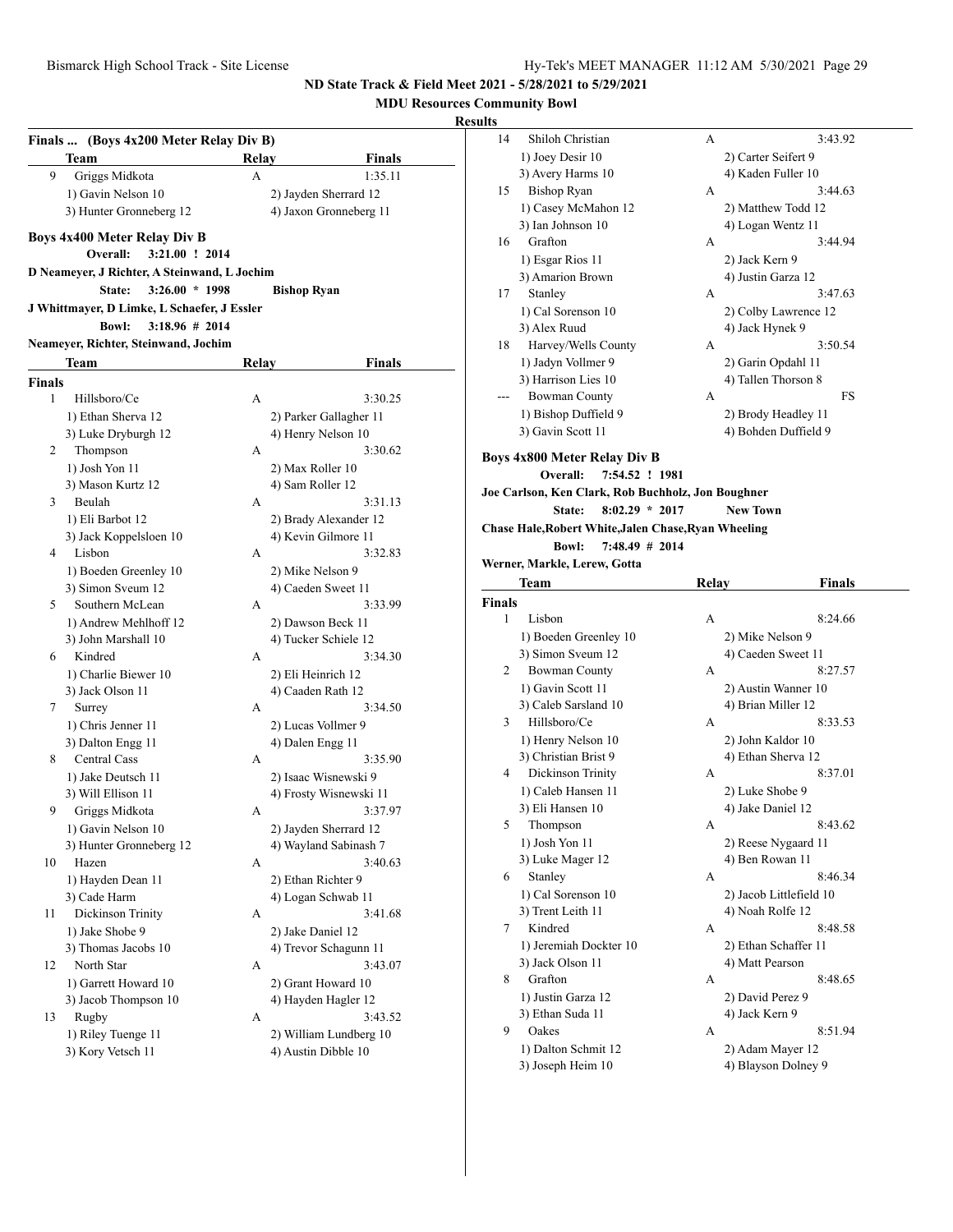#### **MDU Resources Community Bowl**

|               | Finals  (Boys 4x800 Meter Relay Div B)    |    |                        |               | ---            | Riley Johnson                  |                        |                | 10 Northern Cas               | NH               |  |
|---------------|-------------------------------------------|----|------------------------|---------------|----------------|--------------------------------|------------------------|----------------|-------------------------------|------------------|--|
|               | Team                                      |    | Relay                  | <b>Finals</b> | ---            | Jackson Rud                    |                        |                | 12 New Salem-Al               | NH               |  |
| 10            | Killdeer                                  |    | A                      | 8:52.92       |                | <b>Boys Pole Vault Div B</b>   |                        |                |                               |                  |  |
|               | 1) Owen Duttenhefner 11                   |    | 2) Dawson Schneider 11 |               |                | Overall: 15-07.50 ! 2021       |                        |                | Jak Urlacher                  |                  |  |
|               | 3) Gus Bohmbach 9                         |    | 4) Jace Andersen 11    |               |                | State:                         |                        | $15-00 * 2013$ | <b>Harrison Aide</b>          |                  |  |
| 11            | Hazen                                     |    | A                      | 8:53.48       |                |                                | Bowl: 15-07.50 # 2021  |                | <b>Jak Urlacher</b>           |                  |  |
|               | 1) Taylor Peterson 11                     |    | 2) Wyatt Grueneich 8   |               |                | Name                           |                        |                | Yr School                     | <b>Finals</b>    |  |
|               | 3) Logan Schwab 11                        |    | 4) Ian Busche 11       |               | Finals         |                                |                        |                |                               |                  |  |
| 12            | Rugby                                     |    | А                      | 8:55.92       | 1              | John Fischer                   |                        |                | 12 Benson Count               | 14-00.00         |  |
|               | 1) Kristian Fritz 10                      |    | 2) William Lundberg 10 |               | $\overline{2}$ | Eli Barbot                     |                        |                | 12 Beulah                     | 13-00.00         |  |
|               | 3) Connor Klein 9                         |    | 4) Austin Dibble 10    |               | 3              | Parker Gallagher               |                        |                | 11 Hillsboro/Ce               | 12-06.00         |  |
| 13            | <b>Bishop Ryan</b>                        |    | A                      | 9:01.48       | 4              | Gus Bohmbach                   |                        |                | 9 Killdeer                    | 12-00.00         |  |
|               | 1) Logan Wentz 11                         |    | 2) Matthew Todd 12     |               | 5              | Noah Mehus                     |                        |                | 10 May-Port CG                | J12-00.00        |  |
|               | 3) Christopher McMahon 10<br>Carrington   |    | 4) Casey McMahon 12    | 9:04.23       | 6              | Caleb Klabunde                 |                        |                | 11 Kindred                    | 11-06.00         |  |
| 14            |                                           |    | A                      |               | 7              | Kael Kovar                     |                        |                | 10 Carrington                 | 11-00.00         |  |
|               | 1) Jaxon Schaefer 9<br>3) Jack Paulson 10 |    | 2) Jacob Seaburg 11    |               | 8              | Jack Olson                     |                        |                |                               |                  |  |
| 15            | <b>Benson County</b>                      |    | 4) Jacob Rexin 11<br>A | 9:05.82       |                |                                |                        |                | 11 Kindred                    | J11-00.00        |  |
|               | 1) Wyatt Hakanson 10                      |    | 2) Logan Maddock 9     |               | 9              | Tucker Regner                  |                        |                | 12 Langdon Area               | 10-06.00         |  |
|               | 3) Cole Wentz 12                          |    | 4) Macyn Olson 9       |               | 9              | <b>Bryceton Deplazes</b>       |                        |                | 10 Rugby                      | 10-06.00         |  |
| 16            | Central Cass                              |    | А                      | 9:07.68       | 9              | Jace Andersen                  |                        |                | 11 Killdeer                   | 10-06.00         |  |
|               | 1) Evan Gross 12                          |    | 2) Ronnie Burchill 9   |               | ---            | Kaden Quam                     |                        |                | 12 Central Cass               | NH               |  |
|               | 3) Josh Dixon 12                          |    | 4) Josiah Crandall 10  |               | ---            | Mitchell Coleman               |                        |                | 12 Hatton-North               | NH               |  |
| 17            | Des-Lacs Bur                              |    | А                      | 9:10.48       |                | <b>Boys Long Jump Div B</b>    |                        |                |                               |                  |  |
|               | 1) Xander Sundsbak 11                     |    | 2) Kashdyn Officer 9   |               |                | Overall:                       |                        | 24-06 ! 1998   | <b>Nate Keller</b>            |                  |  |
|               | 3) Logan Rist 9                           |    | 4) Zander Grover 9     |               |                |                                | State: 23-02.50 * 1970 |                | <b>Rich Goff</b>              |                  |  |
| 18            | Central McLean                            |    | A                      | 9:39.57       |                |                                | Bowl: 23-09.50 # 2013  |                | <b>Jamie Heinen-Lugert</b>    |                  |  |
|               | 1) Max Corcoran 9                         |    | 2) Gavin Haraseth 7    |               |                | Name                           |                        |                | Yr School                     | <b>Finals</b>    |  |
|               | 3) Cade Kjelstrup 10                      |    | 4) Andrew Eichhorst 8  |               | Finals         |                                |                        |                |                               |                  |  |
| 19            | Harvey/Wells County                       |    | A                      | 9:41.46       | $\mathbf{1}$   | Trey Welstad                   |                        |                | 12 Rugby                      | $21-07.50 -1.1$  |  |
|               | 1) Jameson Krosbaken 11                   |    | 2) Wyatt Korb 7        |               | $\overline{2}$ | Jorgen Paulson                 |                        |                | 12 Edgeley/Kulm               | 21-01.00 2.9     |  |
|               | 3) Jadyn Vollmer 9                        |    | 4) Harrison Lies 10    |               | 3              | Alex Erickson                  |                        |                | 11 Harvey/Wells               | 21-00.50 2.3     |  |
|               |                                           |    |                        |               | $\overline{4}$ | Nick Hansen                    |                        |                | 9 Sargent Coun                | $20-09.50 -1.5$  |  |
|               | <b>Boys High Jump Div B</b>               |    |                        |               | 5              | Clay Heimer                    |                        |                | 11 Bowman Count               | 20-07.00 1.5     |  |
|               | Overall:<br>$6-10.25$ ! 1999              |    | <b>Shawn Gabbert</b>   |               | 6              | Kaleb Braun                    |                        |                | 11 Hatton-North               | 20-05.00 NWI     |  |
|               | $6-09.50 * 1988$<br>State:                |    | <b>Mark McDonald</b>   |               | 7              | Mac Kramer                     |                        |                | 12 Strasburg                  | 19-10.75 1.5     |  |
|               | $6-08.50$ # 2021<br><b>Bowl:</b>          |    | <b>Braden Brown</b>    |               | 8              | Dawson Bruner                  |                        |                | 11 Hazen                      | $19-09.00 - 2.0$ |  |
|               | Name                                      |    | Yr School              | <b>Finals</b> | 9              |                                |                        |                |                               | 19-08.25 1.3     |  |
| <b>Finals</b> |                                           |    |                        |               | 10             | Colby Lawrence<br>Jonah Harter |                        |                | 12 Stanley<br>12 Kidder Count | 19-04.25 2.4     |  |
| 1             | Cole Slaubaugh                            |    | 12 Rugby               | J6-06.00      |                |                                |                        |                |                               |                  |  |
| 2             | Stevan Garza                              |    | 12 Grafton             | $J6-00.00$    | 11             | Teigen Marmon                  |                        |                | 11 Bowman Count               | 19-03.00 -0.2    |  |
| 3             | Dawson Zuroff                             |    | 12 Beulah              | J6-00.00      | 12             | Logan Wentz                    |                        |                | 11 Bishop Ryan                | $19-02.25 -2.1$  |  |
| 3             | Ryan Feland                               |    | 12 Mohall-Lansf        | $J6-00.00$    | 13             | Evan Richman                   |                        |                | 11 Enderlin/Map               | 19-01.00 1.0     |  |
| 5             | Nate Battest                              |    | 12 Beulah              | J6-00.00      | 14             | Stevan Garza                   |                        |                | 12 Grafton                    | 19-00.50 1.2     |  |
| 6             | Cordel Sjokvist                           |    | 10 Mohall-Lansf        | J6-00.00      | 15             | Cole Manolovits                |                        |                | 10 Mott/Regent-               | 18-11.00 0.1     |  |
| 7             | Harley Hudson                             |    | 10 Hillsboro/Ce        | $J6-00.00$    | 16             | Alex Muggli                    |                        |                | 12 Oakes                      | 18-10.50 1.4     |  |
| 8             | Jonah Harter                              |    | 12 Kidder Count        | $J5-10.00$    | 16             | Cole Slaubaugh                 |                        |                | 12 Rugby                      | 18-10.50 0.1     |  |
| 9             | Jake Deutsch                              |    | 11 Central Cass        | $J5-10.00$    | 18             | Ethan Richter                  |                        |                | 9 Hazen                       | 18-02.00 0.6     |  |
| 9             | Alex Erickson                             |    | 11 Harvey/Wells        | J5-10.00      |                | <b>Boys Triple Jump Div B</b>  |                        |                |                               |                  |  |
| 9             | Micah Longthorne                          |    | 10 Hillsboro/Ce        | J5-10.00      |                | Overall:                       |                        | 48-05 ! 2019   | Nsengiyumva Corode            |                  |  |
| 12            | Favian Hudson                             | 12 | Williams Cou           | 5-08.00       |                |                                | State: 46-05.50 * 2015 |                | <b>Kellemon Hinton</b>        |                  |  |
| 12            | Logan Prochnow                            |    | 12 Central Cass        | 5-08.00       |                | <b>Bowl:</b>                   |                        | $48-05$ # 2019 | Nsengiyumva Corode            |                  |  |
| 12            | Hunter Fletschock                         |    | 12 Velva-Drake/        | 5-08.00       |                |                                |                        |                |                               |                  |  |
| $---$         | Ethan Richter                             | 9  | Hazen                  | NH            |                | Name                           |                        |                | Yr School                     | <b>Finals</b>    |  |
| ---           | Avery Harms                               | 10 | Shiloh Chris           | NH            | <b>Finals</b>  |                                |                        |                |                               |                  |  |
| $---$         | Landen YoungBird                          |    | 11 Parshall            | NH            | $\mathbf{1}$   | Payton Cauthon                 |                        |                | 12 Kidder Count               | 43-11.50 2.1     |  |
|               |                                           |    |                        |               | 2              | Clay Heimer                    |                        |                | 11 Bowman Count               | $41-05.00 +0.0$  |  |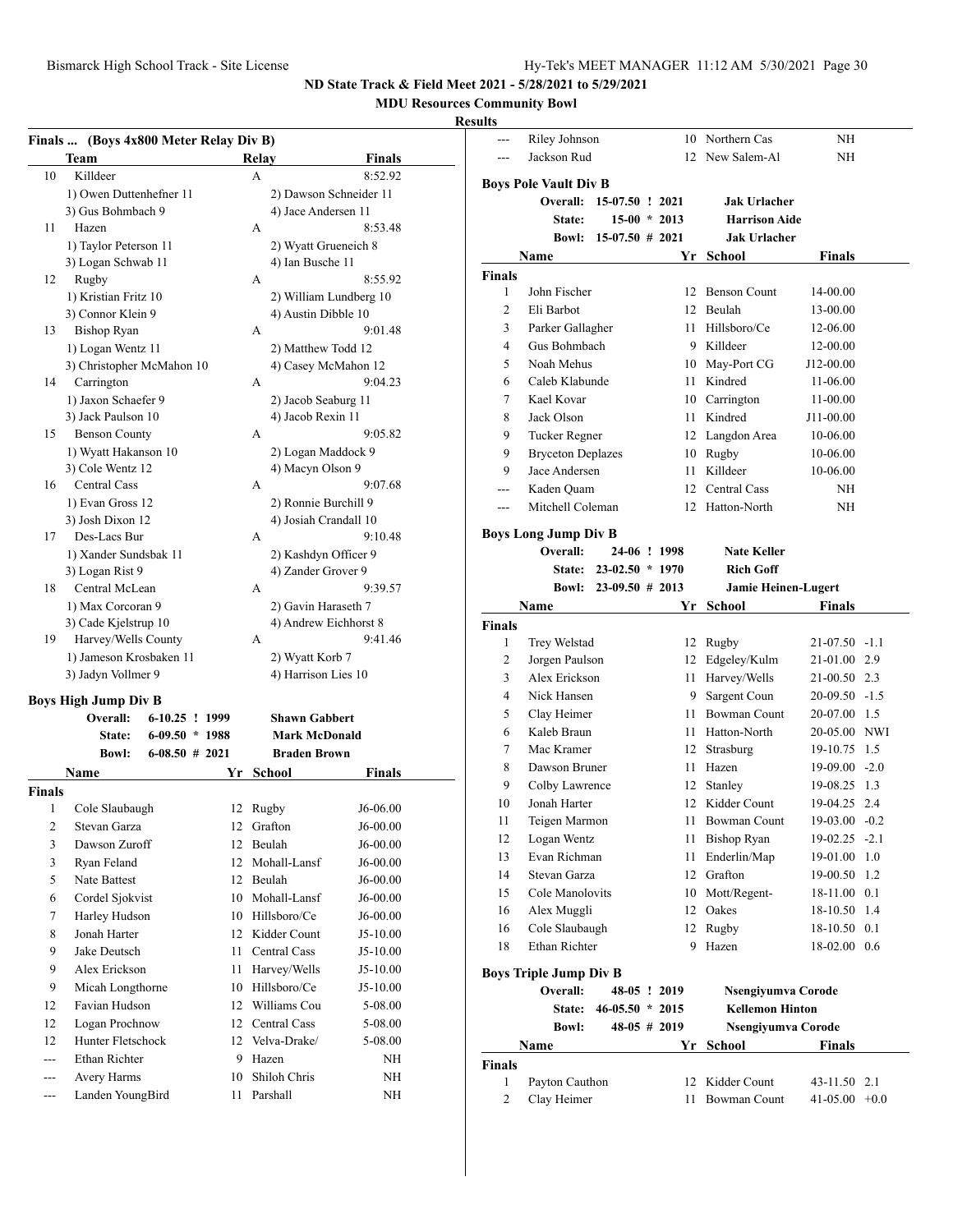**MDU Resources Community Bowl**

#### **Results**

|        | Finals  (Boys Triple Jump Div B)  |                |                        |                  |        |
|--------|-----------------------------------|----------------|------------------------|------------------|--------|
|        | <b>Name</b>                       | Yr             | School                 | <b>Finals</b>    |        |
| 3      | Kolby Vander Wal                  | 12             | Northern Cas           | J41-02.50 1.7    |        |
| 4      | Ty Abrahamson                     | 11             | Northern Lig           | J41-02.50        | 1.4    |
| 5      | Owen Wiersma                      | 10             | Central Cass           | $41 - 01.50$     | 1.7    |
| 6      | Ryan Feland                       | 12             | Mohall-Lansf           | 40-09.00         | 1.2    |
| 7      | Jace Narum                        | 9              | Central Cass           | $40-06.50 + 0.0$ |        |
| 8      | Evan Richman                      | 11             | Enderlin/Map           | J40-03.00        | 1.2    |
| 9      | Cole Manolovits                   | 10             | Mott/Regent-           | $J40-03.00 +0.0$ |        |
| 10     | Garin Opdahl                      | 11             | Harvey/Wells           | $40-01.00$ 0.6   |        |
| 11     | Kolby Rasmusson                   | 12             | Lisbon                 | 39-04.50 0.8     |        |
| 12     | Kaleb Braun                       | 11             | Hatton-North           | 39-03.50 0.2     |        |
| 13     | Adam Kautzman                     | 10             | Mott/Regent-           | 38-04.50 0.5     |        |
| 14     | Max Roller                        | 10             | Thompson               | 38-02.00         | 1.4    |
| 15     | Stevan Garza                      | 12             | Grafton                | 37-07.00         | $+0.0$ |
| 16     | Connor Smith                      | 12             | Trenton                | 36-08.00         | 1.4    |
| 17     | Patrick Conoly                    | 10             | Southern McL           | 36-03.00         | 1.4    |
| 18     | <b>Trevor Moos</b>                | 9              | Kidder Count           | 34-00.00         | 1.0    |
|        | <b>Boys Shot Put Div B</b>        |                |                        |                  |        |
|        | Overall:                          | 64-01 ! 1987   | <b>Howard Hausauer</b> |                  |        |
|        | State:                            | $62-02 * 1995$ | <b>Jim Kleinsasser</b> |                  |        |
|        | $63-06.50$ # 2015<br><b>Bowl:</b> |                | <b>Jon Tharaldsen</b>  |                  |        |
|        | <b>Name</b>                       | Yr             | School                 | <b>Finals</b>    |        |
| Finals |                                   |                |                        |                  |        |
| 1      | Kaden Pastian                     | 12             | Hillsboro/Ce           | 60-08.00         |        |

 Jack Packer 10 Kindred 54-03.00 Caleb Olson 11 Lisbon 49-07.50 Brendon Rasmussen 12 Bowman Count 49-04.50 Max Vikander 12 Kindred 49-01.00 Brennan Wiederrich 12 Edgeley/Kulm 48-02.50 Kayedenn Rivinius 10 Grant County 48-02.00 Isaiah Cook 12 Grant County 48-00.00 Blake Houska 10 Kindred 47-07.00 10 Riley Sunram 9 Kindred 47-05.00 11 Tyler Hansen 11 Killdeer 47-02.00 Logan Becker 12 New Salem-Al 46-08.00 Cole Potter 11 Thompson 46-03.00 Nick Martin 12 Central Cass 45-06.50 Nick Thompson 11 Richland 45-04.00 Stephan Packineau 12 Shiloh Chris 44-10.50 Dylan McDonald 11 Glenburn 44-10.00 Carter Rystedt 12 Powers Lake 44-05.00 Jack Schaefer 11 Des-Lacs Bur 43-02.00 Ethan Brandt 12 Rugby 42-08.50 21 Tyler Lindstrom 11 Powers Lake 42-05.00 Evan Ulrich 12 New Rockford 41-11.00 23 Kelby Azure 11 Hatton-North 40-06.50 Beau Retzlaff 12 Carrington 40-06.00 Treyson Renken 10 Standing Roc 38-08.50

|                | <b>Boys Discus Throw Div B</b>  |                    |      |                      |               |
|----------------|---------------------------------|--------------------|------|----------------------|---------------|
|                | Overall:                        | 192-08 ! 2012      |      | Bryan Bjerk          |               |
|                | State:                          | $192-00 * 2021$    |      | <b>Kaden Pastian</b> |               |
|                | <b>Bowl:</b>                    | $192-08$ # 2012    |      | <b>Bryan Bjerk</b>   |               |
|                | Name                            |                    |      | Yr School            | <b>Finals</b> |
| <b>Finals</b>  |                                 |                    |      |                      |               |
| 1              | Kaden Pastian                   |                    | 12   | Hillsboro/Ce         | 192-00*       |
| $\overline{c}$ | Ashton Biesterfeld              |                    |      | 12 Oakes             | 171-08        |
| 3              | Caleb Olson                     |                    |      | 11 Lisbon            | 151-01        |
| 4              | <b>Riley Sunram</b>             |                    |      | 9 Kindred            | 145-02        |
| 5              | Jack Packer                     |                    |      | 10 Kindred           | 144-04        |
| 6              | Dylan McDonald                  |                    |      | 11 Glenburn          | 139-11        |
| 7              | Brennan Wiederrich              |                    |      | 12 Edgeley/Kulm      | 139-10        |
| 8              | <b>Hunter Rasmussen</b>         |                    |      | 9 Bowman Count       | 131-10        |
| 9              | Nolan Johnson                   |                    |      | 12 Heart River       | 129-11        |
| 10             | Jagger Dickman                  |                    | 11   | Surrey               | 129-06        |
| 11             | Isaiah Bundy-Smith              |                    |      | 12 Rugby             | 128-11        |
| 12             | Karter Hanson                   |                    | 12   | Southern McL         | 128-05        |
| 13             | Cole Potter                     |                    | 11 - | Thompson             | 126-01        |
| 14             | Carter Rystedt                  |                    |      | 12 Powers Lake       | 123-03        |
| 15             | <b>Easton Baesler</b>           |                    |      | $10$ Hillsboro/Ce    | 122-08        |
| 16             | Nick Martin                     |                    |      | 12 Central Cass      | 122-06        |
| 17             | Ethan Jepson                    |                    |      | 11 Killdeer          | 121-11        |
| 18             | Sam Huether                     |                    |      | 12 Mott/Regent-      | 121-10        |
| 19             | <b>Tyler Lindstrom</b>          |                    |      | 11 Powers Lake       | 115-08        |
| 20             | Jayden Kaelberer                |                    | 11   | Hazen                | 113-09        |
| 21             | Aaden Olson                     |                    |      | 10 Velva-Drake/      | 106-04        |
|                | <b>Boys Javelin Throw Div B</b> |                    |      |                      |               |
|                | <b>Overall:</b>                 | 208-03 ! 2004      |      | <b>Riley Dolezal</b> |               |
|                | <b>State:</b>                   | $208-03 * 2004$    |      | <b>Riley Dolezal</b> |               |
|                | <b>Bowl:</b>                    | $212 - 08 \# 2001$ |      | <b>Chad Oukrop</b>   |               |
|                | Name                            |                    | Yr   | School               | Finals        |
| <b>Finals</b>  |                                 |                    |      |                      |               |
| 1              | Sam Roller                      |                    |      | 12 Thompson          | 177-04        |
| 2              | Ryan Sletten                    |                    |      | 12 Larimore          | 170-06        |
| 3              | Ashton Biesterfeld              |                    |      | 12 Oakes             | 166-08        |
| 4              | Nate Battest                    |                    |      | 12 Beulah            | 166-07        |
| 5              | Isaac Friese                    |                    |      | 11 Harvey/Wells      | 158-05        |
| 6              | Nathan Kaufman                  |                    |      | 11 Mott/Regent-      | 158-03        |
| 7              | Peter Dryburgh                  |                    |      | 10 Hillsboro/Ce      | 156-08        |
| 8              | Andrew Christenson              |                    | 10   | Kenmare/Bowb         | 153-03        |
| 9              | Keaton Keller                   |                    | 9    | Harvey/Wells         | 152-08        |
| 10             | Collin Lunde                    |                    | 11   | Kindred              | 148-06        |
| 11             | Brennan Wiederrich              |                    | 12   | Edgeley/Kulm         | 146-07        |
| 12             | Robert Adam                     |                    | 12   | Lisbon               | 143-01        |
| 13             | Trey Welstad                    |                    | 12   | Rugby                | 141-09        |
| 14             | Ryder Bickett                   |                    | 8    | Carrington           | 141-05        |
| 15             | Sam Huether                     |                    | 12   | Mott/Regent-         | 139-01        |
| 16             | Cameron Bailey                  |                    | 11   | Nedrose              | 135-08        |
| 17             | Bohden Obenauer                 |                    | 9.   | Hazen                | 128-05        |
| 18             | Beau Retzlaff                   |                    | 12   | Carrington           | 124-08        |
| 19             | Rylan Scheig                    |                    | 10   | Surrey               | 121-03        |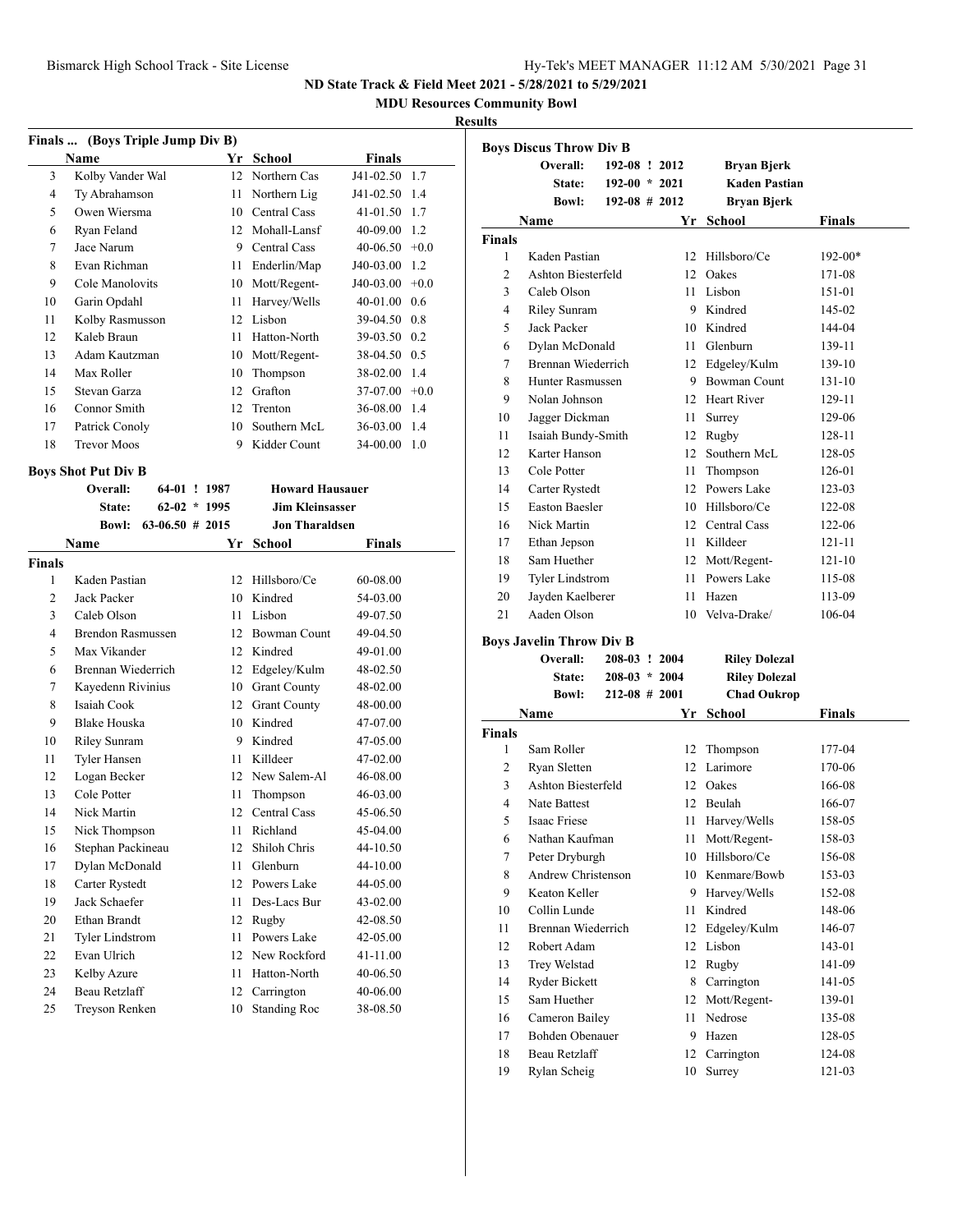### Bismarck High School Track - Site License Hy-Tek's MEET MANAGER 11:12 AM 5/30/2021 Page 32

**ND State Track & Field Meet 2021 - 5/28/2021 to 5/29/2021**

### **MDU Resources Community Bowl**

### **Results**

|                  | Women - Div A - Team Rankings - 19 Events Scored |                |
|------------------|--------------------------------------------------|----------------|
| $\left( \right)$ | <b>Bismarck Century</b>                          | 138            |
| 2)               | Fargo Davies                                     | 137            |
| 3)               | Jamestown                                        | 85             |
| 4)               | West Fargo                                       | 60             |
| 5)               | <b>Bismarck High</b>                             | 51             |
| 6)               | Mandan                                           | 41.5           |
| 7)               | Minot                                            | 41             |
| 8)               | <b>Bismarck Legacy</b>                           | 37             |
| 9)               | Watford City                                     | 29             |
| 10)              | West Fargo Sheyenne                              | 28             |
| 11)              | Fargo North                                      | 21             |
| 12)              | <b>Grand Forks Red River</b>                     | 20.5           |
| 13)              | Dickinson                                        | 16             |
| 14)              | Shanley                                          | 11             |
| 15)              | Williston                                        | 9              |
| 16)              | Bismarck St. Mary's                              | 6              |
| 17)              | Wahpeton                                         | 5              |
| 18)              | Devils Lake                                      | 2              |
| 18)              | <b>Grand Forks Central</b>                       | $\mathfrak{D}$ |

|     | Women - Div B - Team Rankings - 19 Events Scored |         |
|-----|--------------------------------------------------|---------|
| 1)  | Oakes                                            | 66      |
| 2)  | Central Cass                                     | 64      |
| 3)  | May-Port CG                                      | 54      |
| 4)  | Rugby                                            | 52      |
| 4)  | Beulah                                           | 52      |
| 6)  | Shiloh Christian                                 | 41      |
| 7)  | New Rockford-Sheyenne                            | 30      |
| 8)  | Langdon Area/Edmore/Munich                       | 27      |
| 9)  | Lisbon                                           | 21      |
| 10) | <b>Benson County</b>                             | 19      |
| 10) | Harvey/Wells County                              | 19      |
| 12) | Des Lacs-Burlington/Lewis & Cl                   | 18      |
| 13) | Hazen                                            | 17      |
|     | 14) Center Stanton                               | 16      |
|     | 15) Hatton-Northwood                             | 14      |
|     | 15) Richardton-Taylor                            | 14      |
|     | 15) Pembina County North                         | 14      |
| 15) | Wyndmere-Lidgerwood                              | 14      |
|     | 15) Kidder County                                | 14      |
|     | 20) Glenburn                                     | 13      |
|     | 21) Velva-Drake/Anamoose                         | 12      |
|     | 22) Bottineau                                    | 11      |
|     | 23) Dickinson Trinity                            | 10      |
|     | 23) Central McLean                               | 10      |
|     | 25) Garrison                                     | 9       |
|     | 26) Larimore                                     | 7       |
|     | 26) Oak Grove Lutheran                           | 7       |
|     | 26) Grant County/Flasher                         | 7       |
|     | 29) Carrington                                   | 6.33333 |
| 30) | Stanley                                          | 6       |
| 30) | Edgeley/Kulm/Montpelier                          | 6       |
| 30) | Park River/Fordville-Lankin                      | 6       |
|     | 33) Enderlin/Maple Valley                        | 5       |
|     | 33) Griggs Midkota                               | 5       |
| 33) | Divide County                                    | 5       |
| 33) | Trenton                                          | 5       |
|     |                                                  |         |

|     | 33) Southern McLean          | 5       |
|-----|------------------------------|---------|
|     | 33) Bowman County            |         |
|     | 33) Mott-Regent/New England  |         |
|     | 33) Kindred                  | 5       |
|     | 33) Hettinger-Scranton       | 5       |
|     | 42) Linton/HMB               |         |
|     | 42) Hillsboro/Central Valley |         |
|     | 44) Northern Cass            | ٩       |
|     | 44) Thompson                 | ٩       |
|     | 44) North Star               | 3       |
| 47) | Ellendale                    | ာ       |
| 48) | Killdeer                     | 0.66666 |
|     |                              |         |

Men - Div A - Team Rankings - 19 Events Scored